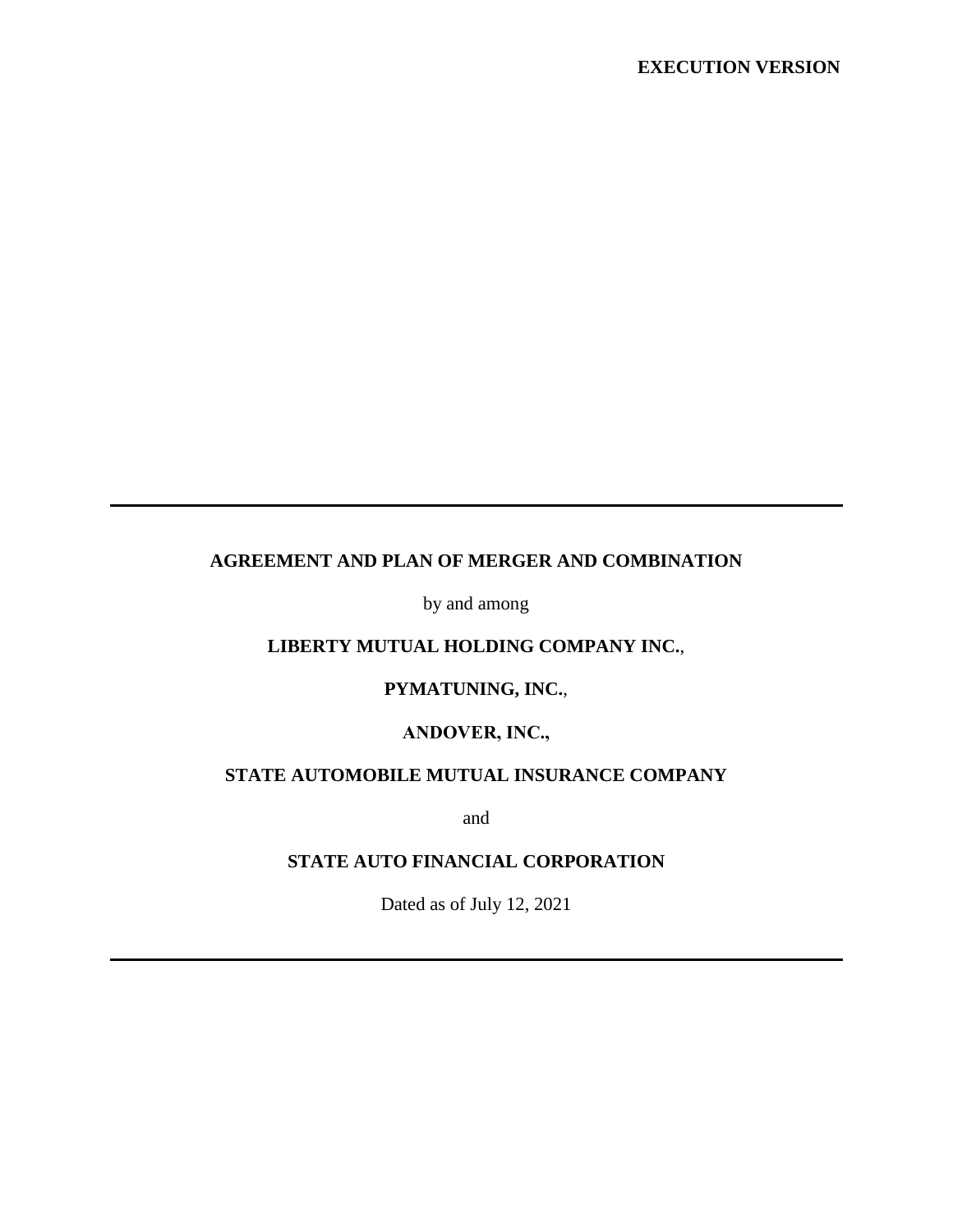#### **TABLE OF CONTENTS**

#### [ARTICLE](#page-8-0) I

### [DEFINITIONS AND TERMS](#page-8-0)

#### [ARTICLE](#page-27-0) II

#### [THE TRANSACTIONS](#page-27-0)

#### [ARTICLE](#page-30-0) III

### [EFFECT OF THE STFC MERGER ON SHARES; EXCHANGE OF CERTIFICATES](#page-30-0)

#### [ARTICLE](#page-36-0) IV

#### [REPRESENTATIONS AND WARRANTIES OF SAM](#page-36-0)

| Section 4.01 Organization and Good Standing; Organizational Documents31 |  |
|-------------------------------------------------------------------------|--|
|                                                                         |  |
|                                                                         |  |
|                                                                         |  |
|                                                                         |  |
|                                                                         |  |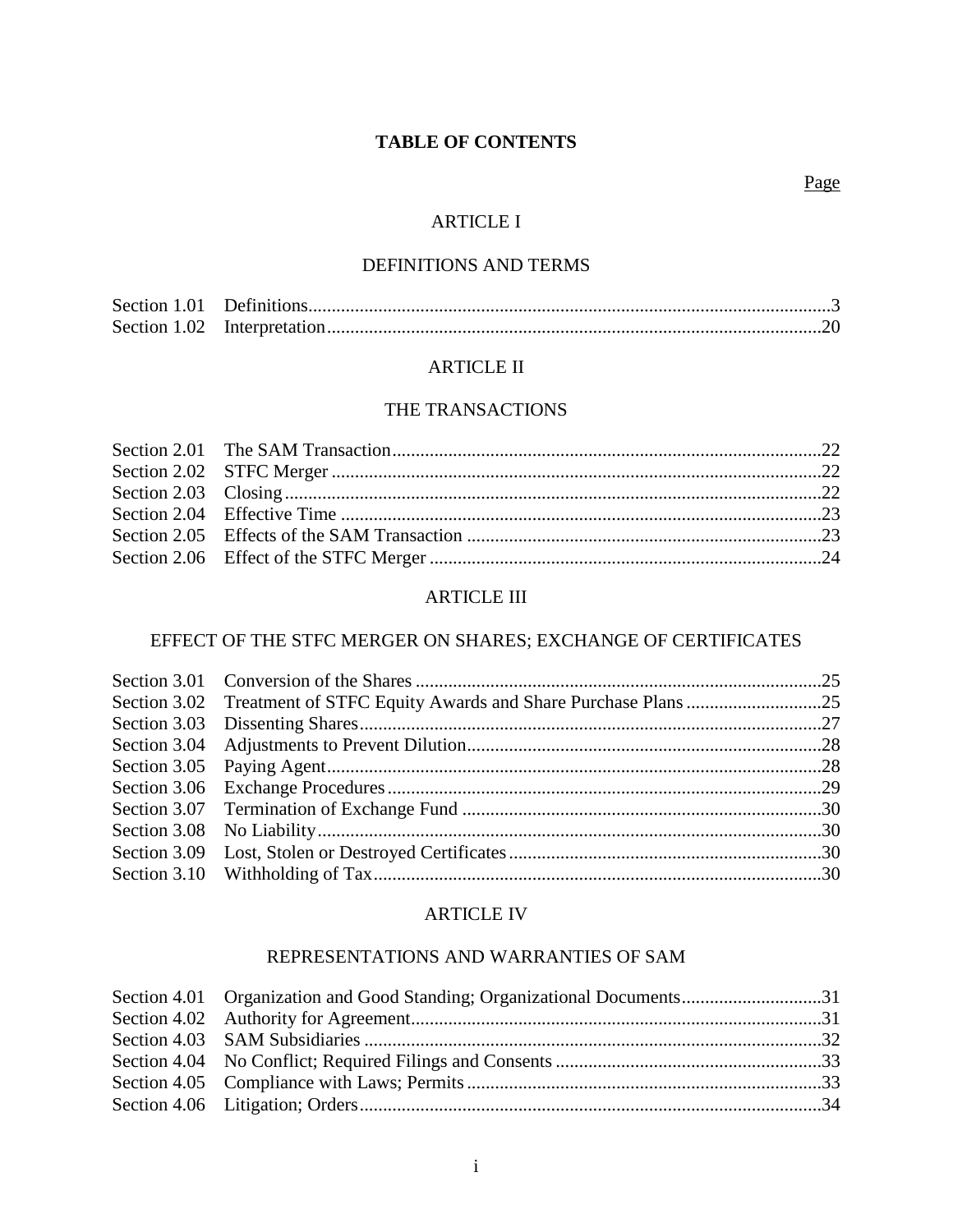| Section 4.07 |  |
|--------------|--|
| Section 4.08 |  |
| Section 4.09 |  |
| Section 4.10 |  |
| Section 4.11 |  |
| Section 4.12 |  |
| Section 4.13 |  |
| Section 4.14 |  |
| Section 4.15 |  |
| Section 4.16 |  |
| Section 4.17 |  |
| Section 4.18 |  |
| Section 4.19 |  |
| Section 4.20 |  |
| Section 4.21 |  |
| Section 4.22 |  |
| Section 4.23 |  |
| Section 4.24 |  |
| Section 4.25 |  |
| Section 4.26 |  |
| Section 4.27 |  |
|              |  |

# **ARTICLE V**

### REPRESENTATIONS AND WARRANTIES OF STFC

| Section 5.01 |  |
|--------------|--|
| Section 5.02 |  |
| Section 5.03 |  |
| Section 5.04 |  |
| Section 5.05 |  |
| Section 5.06 |  |
| Section 5.07 |  |
| Section 5.08 |  |
| Section 5.09 |  |
| Section 5.10 |  |
| Section 5.11 |  |
| Section 5.12 |  |
| Section 5.13 |  |
| Section 5.14 |  |
| Section 5.15 |  |
| Section 5.16 |  |
| Section 5.17 |  |
| Section 5.18 |  |
| Section 5.19 |  |
| Section 5.20 |  |
| Section 5.21 |  |
|              |  |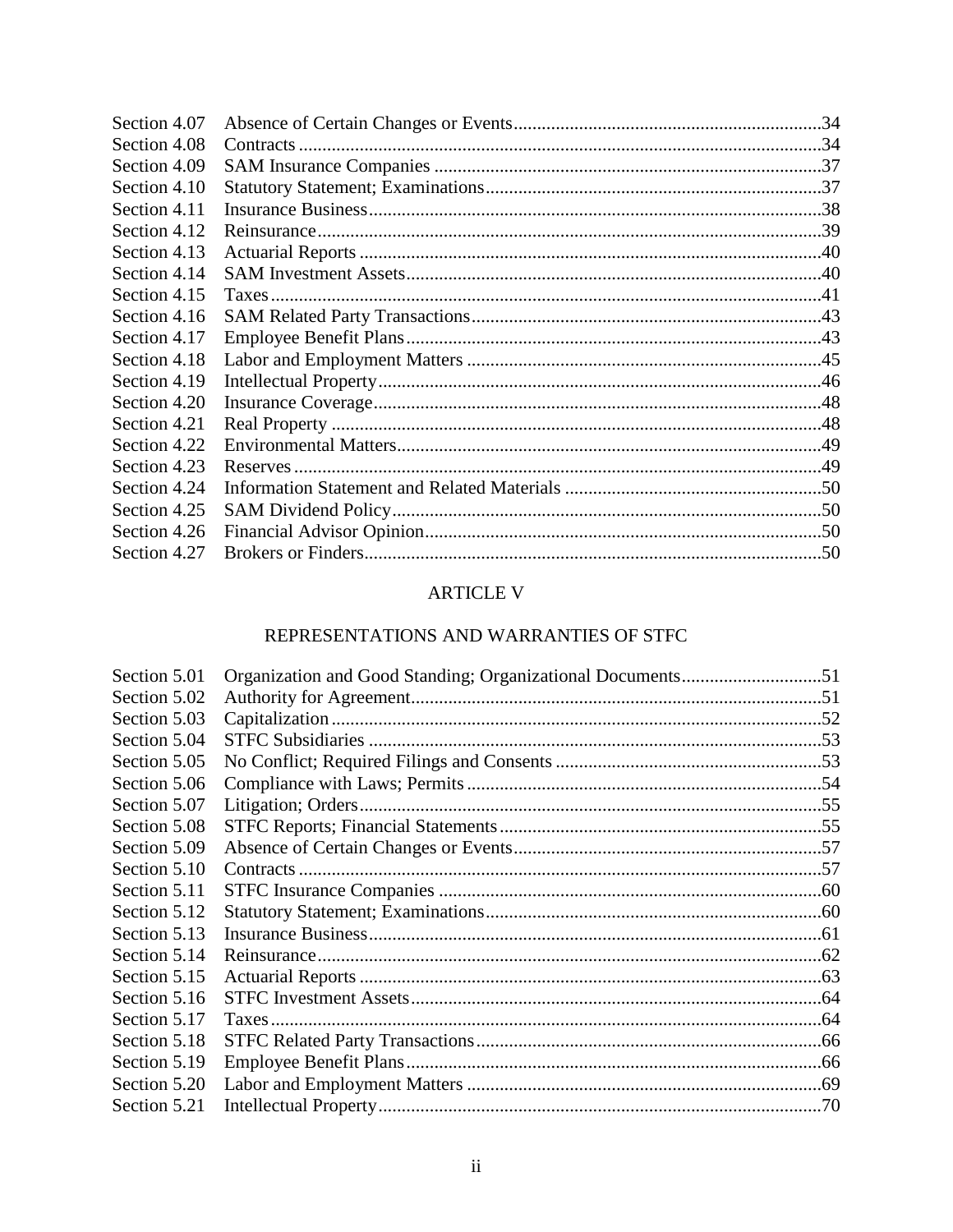# [ARTICLE](#page-78-4) VI

# [REPRESENTATIONS AND WARRANTIES OF LMHC](#page-78-4)

| Section 6.01 |  |
|--------------|--|
| Section 6.02 |  |
| Section 6.03 |  |
| Section 6.04 |  |
| Section 6.05 |  |
| Section 6.06 |  |
| Section 6.07 |  |
| Section 6.08 |  |
| Section 6.09 |  |
| Section 6.10 |  |
| Section 6.11 |  |
| Section 6.12 |  |
| Section 6.13 |  |
| Section 6.14 |  |
| Section 6.15 |  |
| Section 6.16 |  |
| Section 6.17 |  |
|              |  |

# [ARTICLE](#page-84-1) VII

# **[COVENANTS](#page-84-1)**

| Section 7.05 |  |
|--------------|--|
| Section 7.06 |  |
|              |  |
|              |  |
|              |  |
|              |  |
|              |  |
|              |  |
|              |  |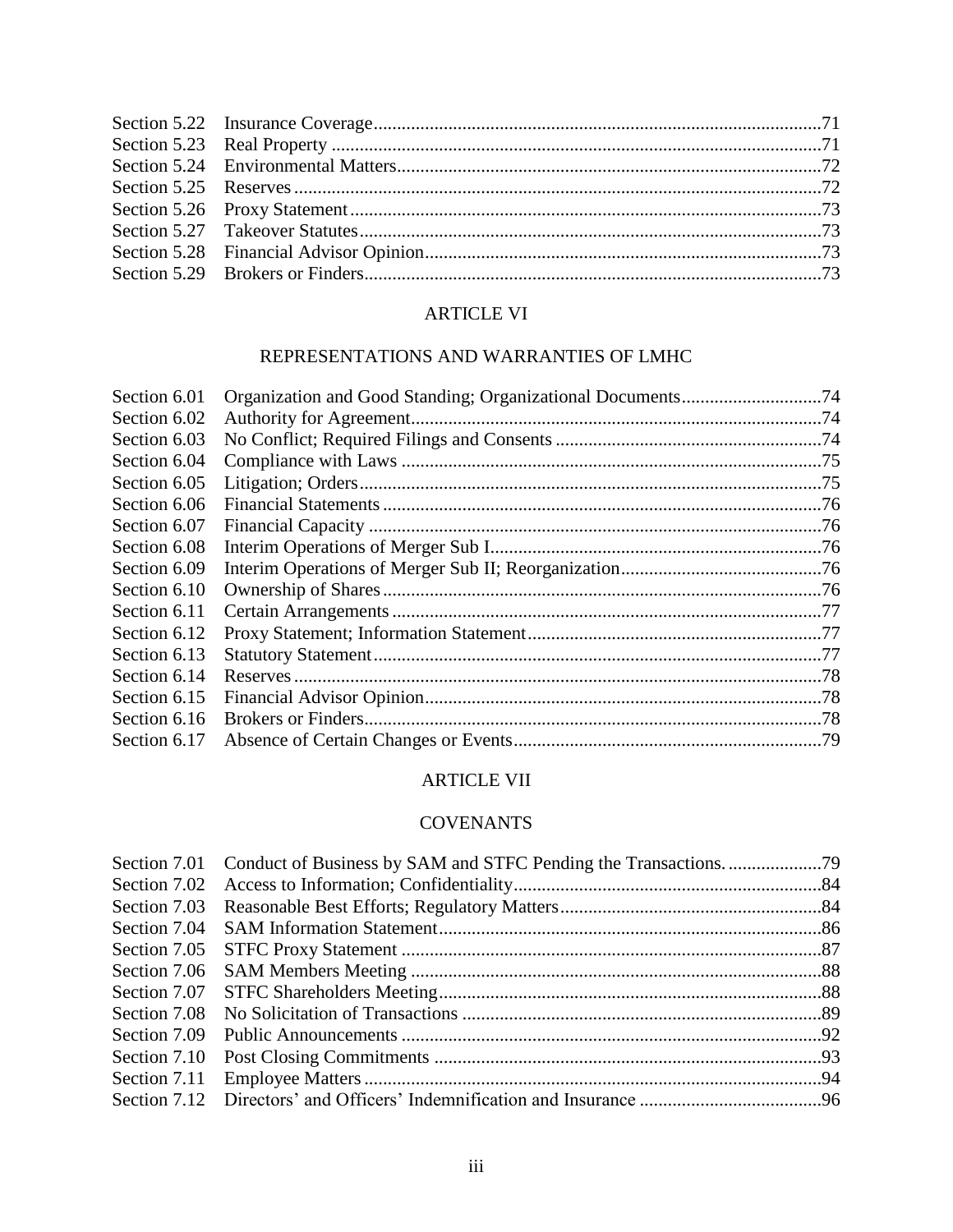### [ARTICLE](#page-106-0) VIII

### [CONDITIONS TO CLOSING](#page-106-0)

| Section 8.02 Conditions to the Obligations of LMHC, Merger Sub I and Merger Sub II101 |  |
|---------------------------------------------------------------------------------------|--|
|                                                                                       |  |

# [ARTICLE](#page-108-1) IX

# [TERMINATION](#page-108-1)

# [ARTICLE](#page-112-1) X

# [GENERAL PROVISIONS](#page-112-1)

| Section 10.01 Nonsurvival of Representations, Warranties, Covenants and Agreements 107 |  |
|----------------------------------------------------------------------------------------|--|
|                                                                                        |  |
|                                                                                        |  |
|                                                                                        |  |
|                                                                                        |  |
|                                                                                        |  |
|                                                                                        |  |
|                                                                                        |  |
|                                                                                        |  |
|                                                                                        |  |
|                                                                                        |  |
|                                                                                        |  |
|                                                                                        |  |

# **EXHIBITS**

Exhibit A Plan of Reorganization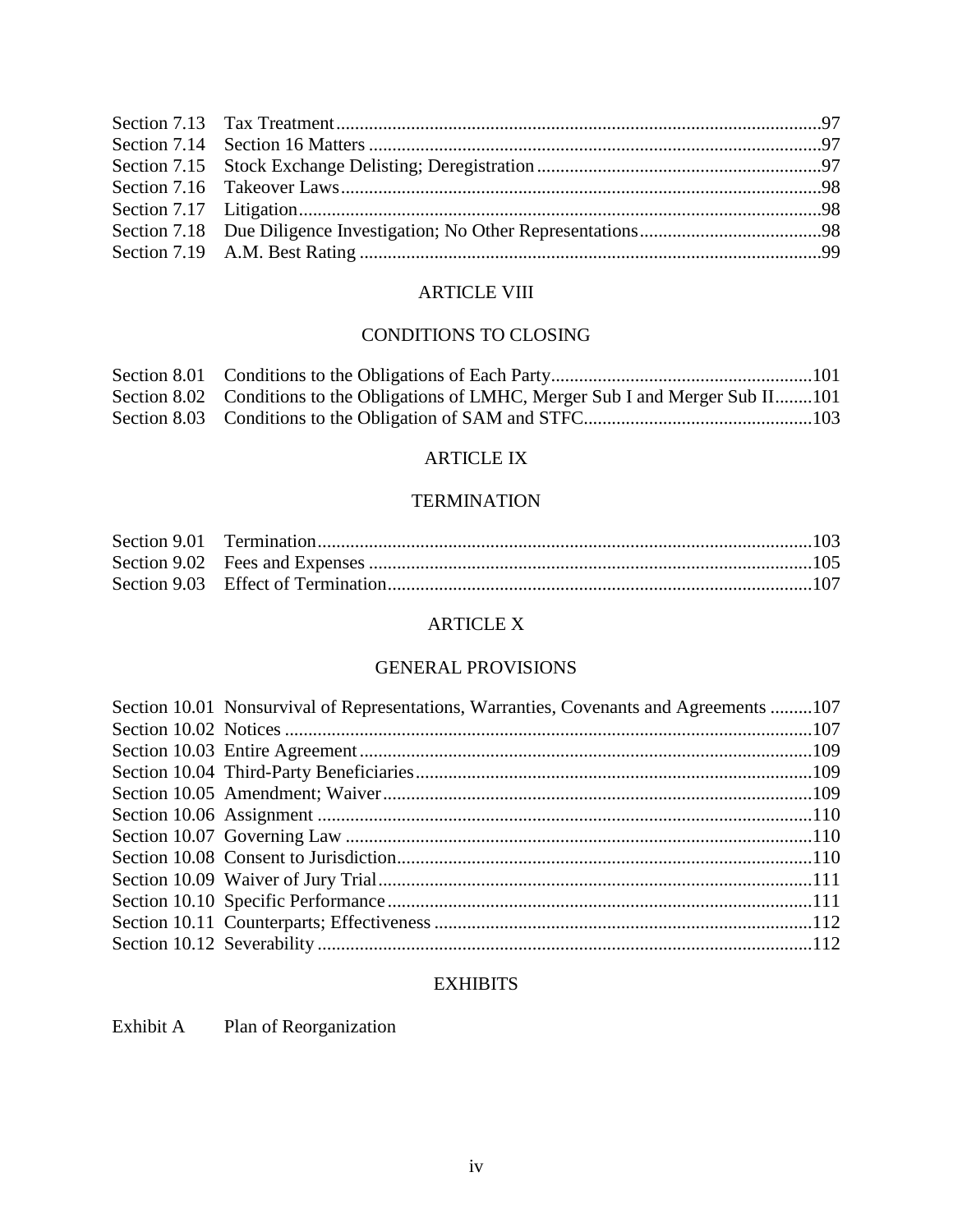Schedule I Governmental Consents Schedule II Advisory Board Members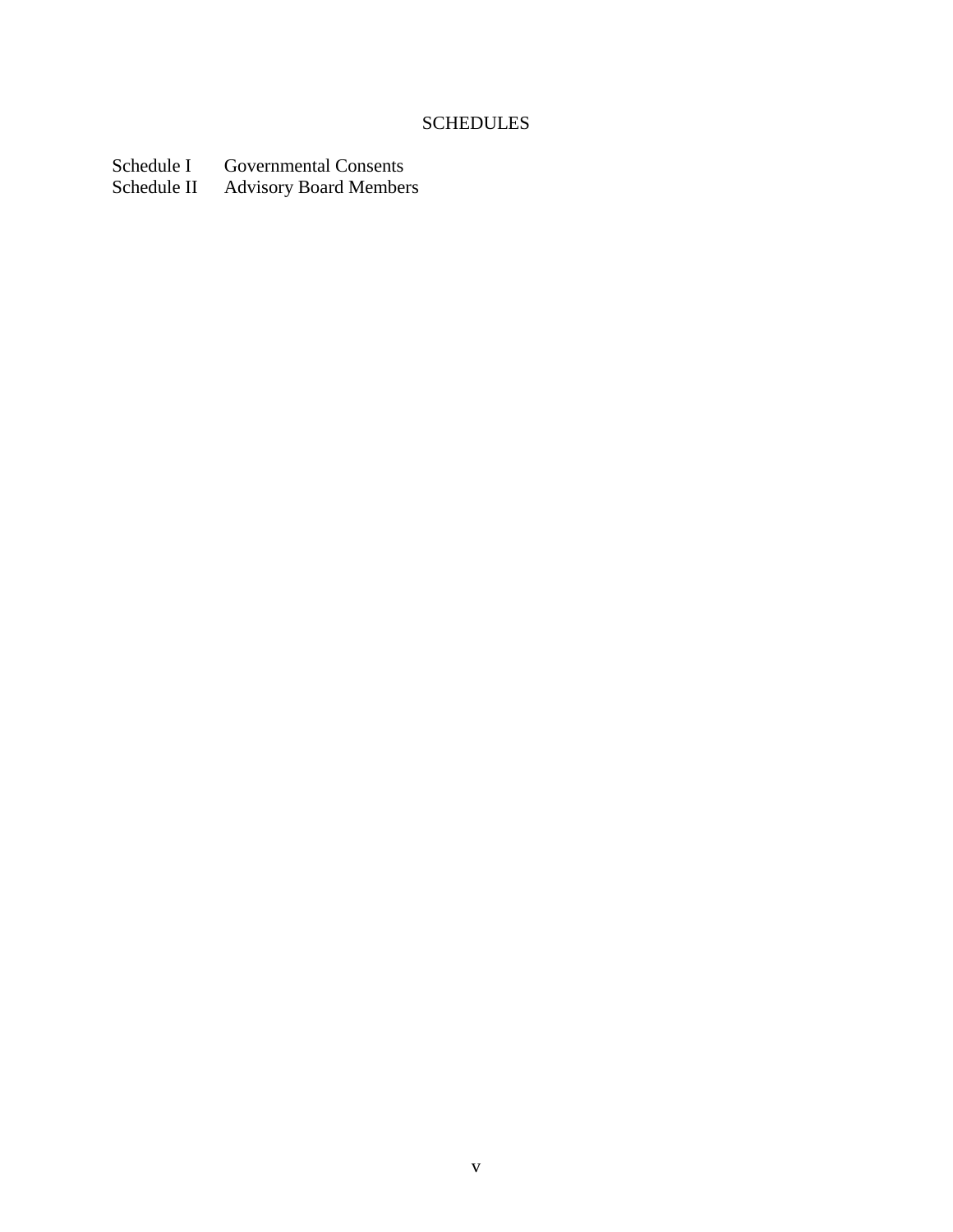#### **AGREEMENT AND PLAN OF MERGER AND COMBINATION**

This AGREEMENT AND PLAN OF MERGER AND COMBINATION (together with all annexes, letters, schedules and exhibits hereto, this "Agreement"), dated as of July 12, 2021, is made by and among Liberty Mutual Holding Company Inc., a Massachusetts mutual holding company ("LMHC"), Pymatuning, Inc., an Ohio corporation and wholly-owned indirect subsidiary of LMHC ("Merger Sub I"), Andover, Inc., an Ohio corporation and wholly-owned direct subsidiary of LMHC ("Merger Sub II"), State Automobile Mutual Insurance Company, an Ohio mutual insurance company ("SAM"), and State Auto Financial Corporation, an Ohio corporation ("STFC").

#### $\underline{W}$  <u>I</u> T <u>N</u> E <u>S</u> S E T H:

WHEREAS, upon the terms and subject to the conditions set forth herein, SAM proposes to reorganize (in accordance with all applicable provisions of Sections 3913.25 to 3913.38 of the Ohio Revised Code) pursuant to a Plan of Reorganization adopted by the board of directors of SAM (the "SAM Board"), which reorganization shall be effectuated through a merger (pursuant to Section 3913.32(A) and Section 1702.411 of the Ohio Revised Code and Section 19T(b)(ii) of Chapter 175 of the Massachusetts General Laws) of Merger Sub II with and into SAM, with SAM surviving such merger as an Ohio domiciled reorganized stock insurance subsidiary of LMHC (SAM, as so reorganized, "Reorganized SAM") and LMHC granting Equity Rights in LMHC to each SAM Member upon the extinguishment of such SAM Member's Equity Rights in SAM at the effective time of such merger (the foregoing components of one simultaneous transaction, collectively, the "SAM Transaction");

WHEREAS, (a) as a result of the SAM Transaction, the Equity Rights of the SAM Members in SAM shall be extinguished in exchange for Equity Rights in LMHC and (b) SAM, Merger Sub II and LMHC intend that the SAM Transaction qualify, for U.S. federal income Tax purposes, as reorganizations under Section 368(a) of the Code, and that this Agreement is hereby adopted as a plan of reorganization for purposes of the Code;

WHEREAS, simultaneously with the consummation of the SAM Transaction, the parties intend for LMHC to effect the acquisition of STFC through the merger of Merger Sub I with and into STFC (the "STFC Merger," and together with the SAM Transaction, the "Transactions"), with STFC surviving the STFC Merger as the surviving corporation, in accordance with Chapter 1701 of the Ohio Revised Code (the "OGCL");

WHEREAS, the board of directors of LMHC has unanimously (a) determined that this Agreement, the Transactions and the other transactions contemplated by this Agreement are fair and in the best interests of LMHC and its members and (b) approved this Agreement, the Transactions and the other transactions contemplated by this Agreement;

WHEREAS, the board of directors of Merger Sub I has unanimously (a) determined that this Agreement, the STFC Merger and the other transactions contemplated by this Agreement are fair and in the best interests of Merger Sub I and its sole shareholder, (b) approved this Agreement, the STFC Merger and the other transactions contemplated by this Agreement and (c) resolved to recommend the adoption of this Agreement by the sole shareholder of Merger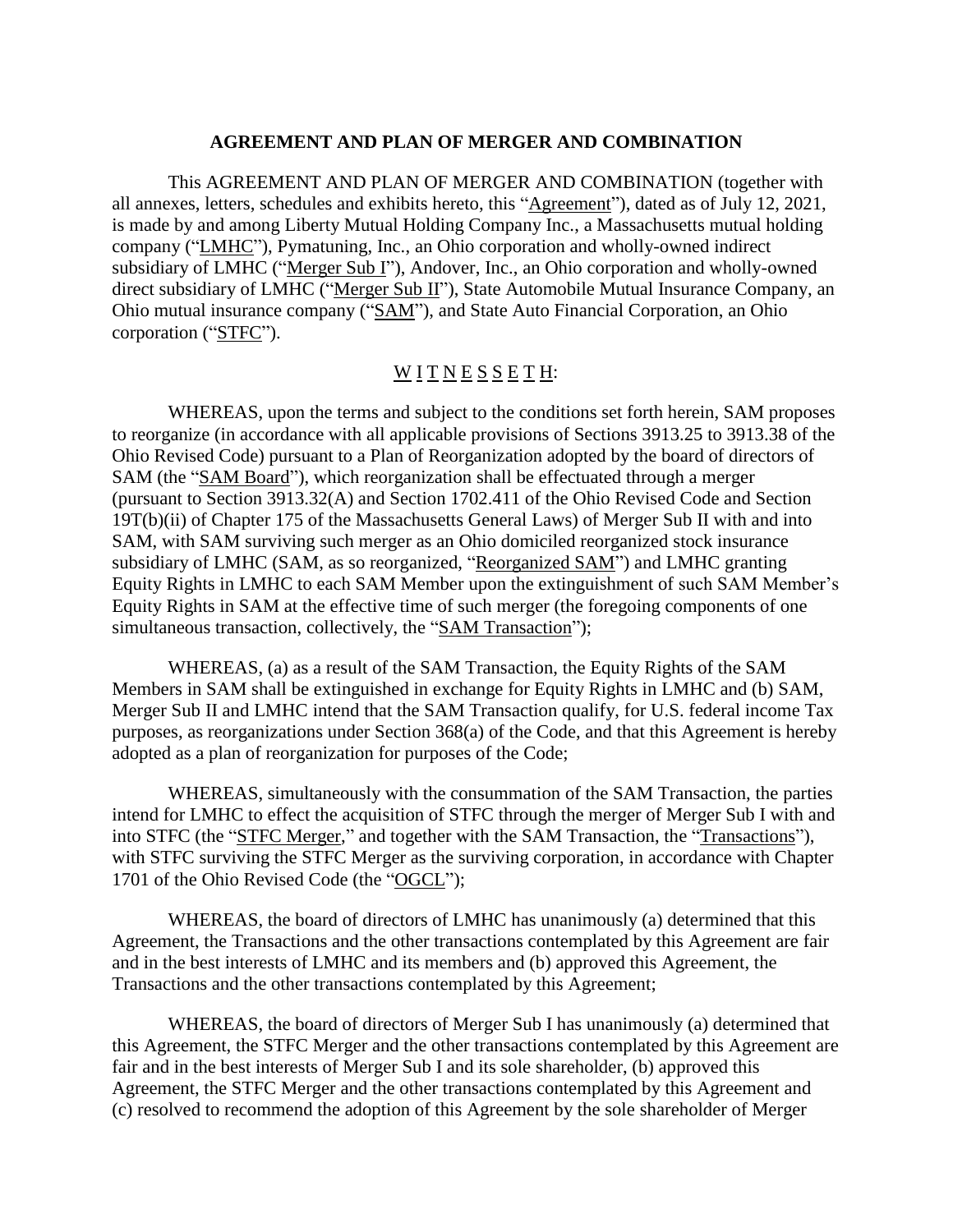Sub I, and Liberty Mutual Group Inc., as the sole shareholder of Merger Sub I, has adopted this Agreement;

WHEREAS, the board of directors of Merger Sub II has unanimously (a) determined that this Agreement, the SAM Transaction and the other transactions contemplated by this Agreement are fair and in the best interests of Merger Sub II and its sole shareholder, (b) approved this Agreement, the SAM Transaction and the other transactions contemplated by this Agreement and (c) resolved to recommend the adoption of this Agreement by the sole shareholder of Merger Sub II, and LMHC, as the sole shareholder of Merger Sub II, has adopted this Agreement;

WHEREAS, the SAM Board, upon the unanimous recommendation of a special committee of the SAM Board (the "SAM Special Committee"), has unanimously (a) determined that this Agreement, the Plan of Reorganization (including the Amended Organizational Documents annexed thereto), the SAM Transaction and the other transactions contemplated by this Agreement are in the best interests of SAM and fair and equitable to the SAM Members, (b) approved this Agreement, the SAM Transaction and the other transactions contemplated by this Agreement, (c) adopted the Plan of Reorganization and the Amended Organizational Documents, (d) directed that the approval of the Plan of Reorganization and the Amended Organizational Documents be submitted to a vote of the SAM Members at the SAM Members Meeting and (e) resolved to recommend the approval of the Plan of Reorganization and the Amended Organizational Documents by the SAM Members;

WHEREAS, the board of directors of STFC (the "STFC Board"), upon the unanimous recommendation of a special committee of the STFC Board (the "STFC Special Committee"), has unanimously (a) determined that this Agreement, the STFC Merger and the other transactions contemplated by this Agreement are fair and in the best interests of the shareholders of STFC (the "STFC Shareholders"), (b) approved this Agreement, (c) directed that the adoption of this Agreement be submitted to a vote of the STFC Shareholders at the STFC Shareholders Meeting and (d) resolved to recommend the adoption of this Agreement by the STFC Shareholders; and

WHEREAS, promptly following the execution of this Agreement, SAM shall enter into a Voting and Support Agreement with LMHC (the "Voting Agreement").

NOW, THEREFORE, in consideration of the foregoing, the representations, warranties, covenants and agreements set forth in this Agreement, and other good and valuable consideration, the adequacy and receipt of which are hereby acknowledged, and intending to be legally bound hereby, the parties hereby agree as follows: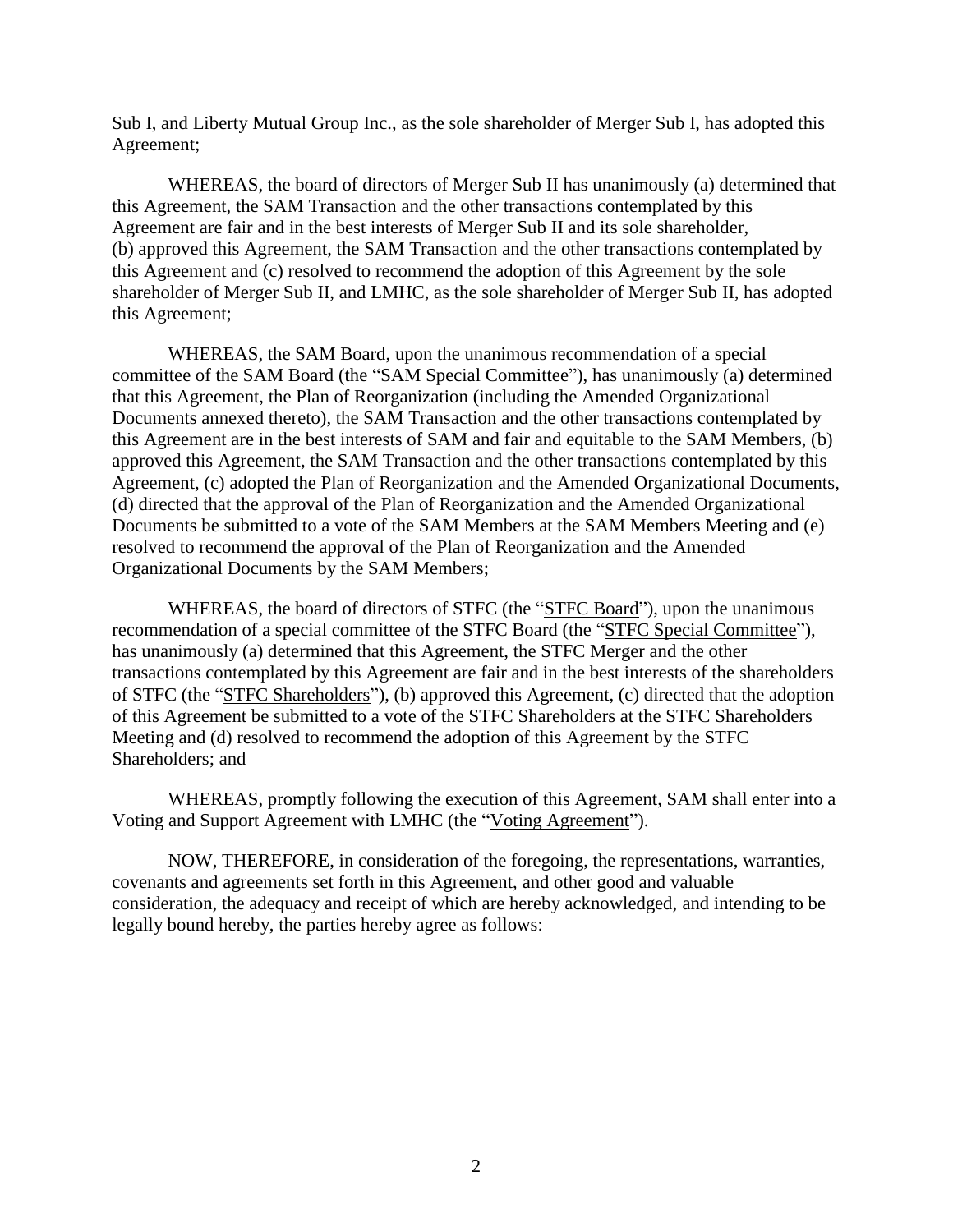#### **ARTICLE I**

#### **DEFINITIONS AND TERMS**

<span id="page-8-1"></span><span id="page-8-0"></span>Section 1.01 Definitions. The following terms shall have the respective meanings set forth below throughout this Agreement:

"Action" means any demand, litigation, investigation, subpoena, audit, hearing, legal or administrative proceeding (including civil, criminal, regulatory, administrative or otherwise), suit, arbitration or action by or before a Governmental Authority.

"Adverse Recommendation Change" has the meaning set forth in Section [7.08\(c\).](#page-95-0)

"Advisory Board" has the meaning set forth in Section [7.19\(b\).](#page-105-0)

"Advisory Board Term" has the meaning set forth in Section [7.19\(b\).](#page-105-0)

"Affiliate" means, with respect to any Person, another Person that directly or indirectly, through one or more intermediaries, controls, is controlled by, or is under common control with, such first Person.

"Affordable Care Act" means the Affordable Care Act, as defined in Treasury Regulation section 54.4980H-1(a)(3).

"Agreement" has the meaning set forth in the Preamble.

"Amended Articles of Incorporation" has the meaning set forth in Section [2.04\(a\).](#page-28-2)

"Amended Organizational Documents" has the meaning set forth in Section [7.04.](#page-91-0)

"Attorney General" has the meaning set forth in Section [2.04\(a\).](#page-28-2)

"Bankruptcy and Equity Exception" has the meaning set forth in Section [4.02.](#page-36-2)

"Book-Entry Share" means each entry in the books of STFC (or its transfer agent) representing uncertificated Eligible Shares.

"Burdensome Condition" has the meaning set forth in [Section](#page-91-1) 7.03(d).

"Business Day" means any day other than (a) a Saturday or Sunday, (b) a day on which banking institutions in New York, New York, Boston, Massachusetts or Columbus, Ohio are required by Law to be closed, except that banking institutions will not be deemed to be required to be closed if such banking institutions' electronic funds transfer systems (including wire transfers) are open for use by customers on such day or (c) a day on which the principal office of the SEC in Washington D.C. is not open to accept filings.

"Cancelled Shares" has the meaning set forth in Section [3.01\(c\).](#page-30-3)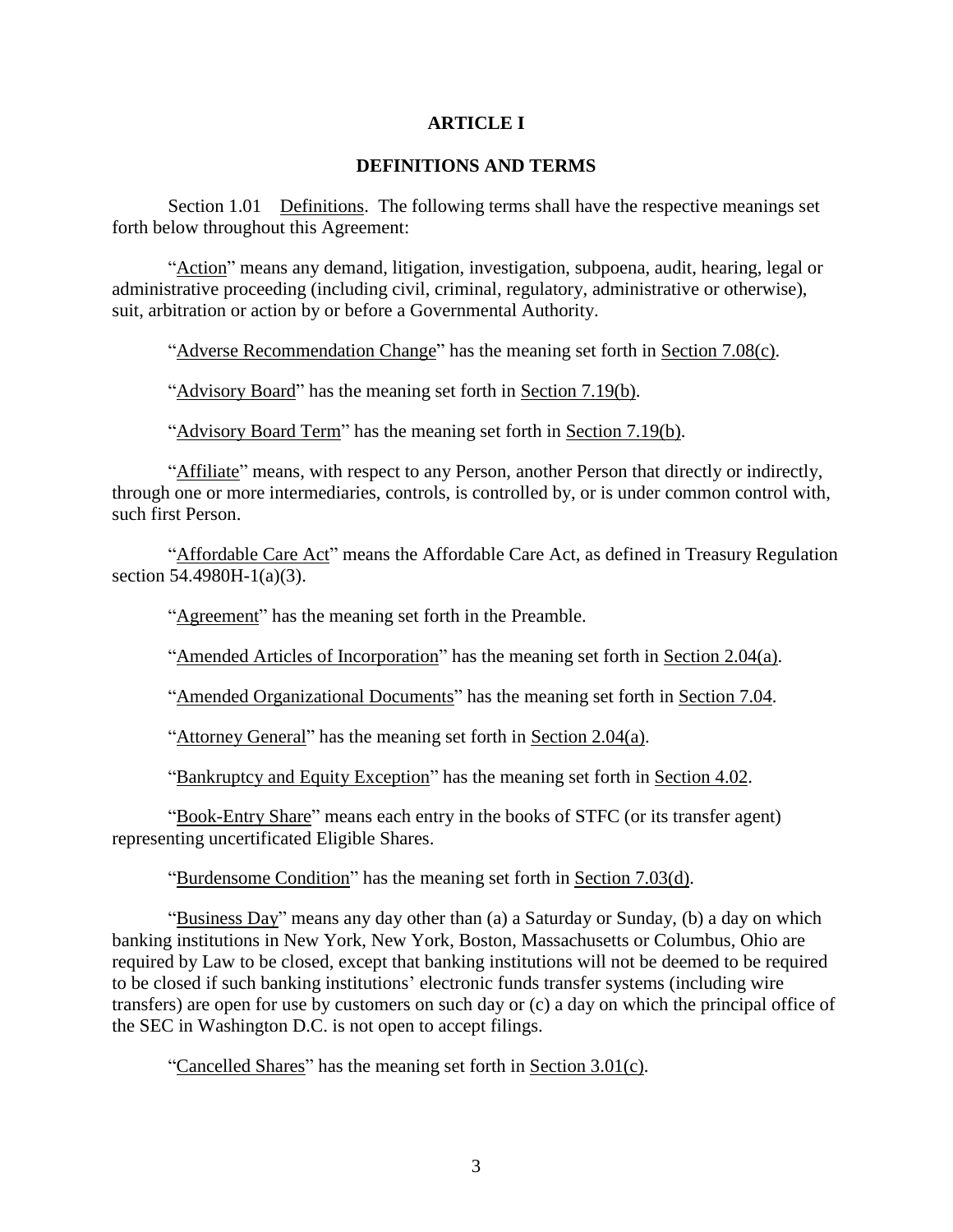"CARES Act" means (a) the Coronavirus Aid, Relief, and Economic Security Act (Pub. L. 116-136), and (b) Division N – Additional Coronavirus Response and Relief of the Consolidated Appropriations Act, 2021 (H.R. 133), as applicable.

"Certificate" means each certificate representing one or more Eligible Shares.

"Chosen Courts" has the meaning set forth in Section [10.08.](#page-115-2)

"Closing" has the meaning set forth in Section [2.03.](#page-27-3)

"Closing Date" has the meaning set forth in Section [2.03.](#page-27-3)

"COBRA" has the meaning set forth in [Section](#page-49-0) 4.17(f).

"Code" means the Internal Revenue Code of 1986.

"Confidentiality Agreement" means the Confidentiality Agreement, effective as of September 10, 2020, by and between LMHC, SAM and STFC.

"Contract" means any legally binding contract, subcontract, agreement, lease, license, sublicense, note, bond, loan, mortgage, indenture, arrangement, consent, settlement, concession, conditional sales contract, purchase order, sales order, delivery order, task order, understanding, franchise, commitment or other instrument or obligation, in each case, whether written or oral.

"COVID-19" means SARS-CoV-2 or COVID-19, and any evolutions or mutations thereof or related or associated epidemics, pandemic or disease outbreaks.

"Data Room" has the meaning set forth in Section [1.02\(b\).](#page-26-0)

"Dissenting Shares" has the meaning set forth in Section [3.03\(a\).](#page-32-1)

"Effect" means any event, occurrence, fact, condition, change, development, circumstance or effect.

"Effective Time" has the meaning set forth in Section [2.04\(b\).](#page-28-3)

"Eligible Share" means each Share issued and outstanding immediately prior to the Effective Time other than the Excluded Shares.

"Environmental Laws" means any Laws concerning (a) pollution or protection of the environment, natural resources or human health and safety as it relates to any Hazardous Substance or (b) the generation, manufacture, processing, distribution, handling, use, storage, treatment, transportation, disposal, release or threatened release of or exposure to any Hazardous Substance, but excluding, for the avoidance of doubt, any Law specifically concerning products liability.

"Equity Rights" means uncertificated rights in a mutual insurance company or mutual holding company, as applicable, conferred by law, including (a) the right to vote for the election of directors at annual meetings of such mutual insurance company or mutual holding company,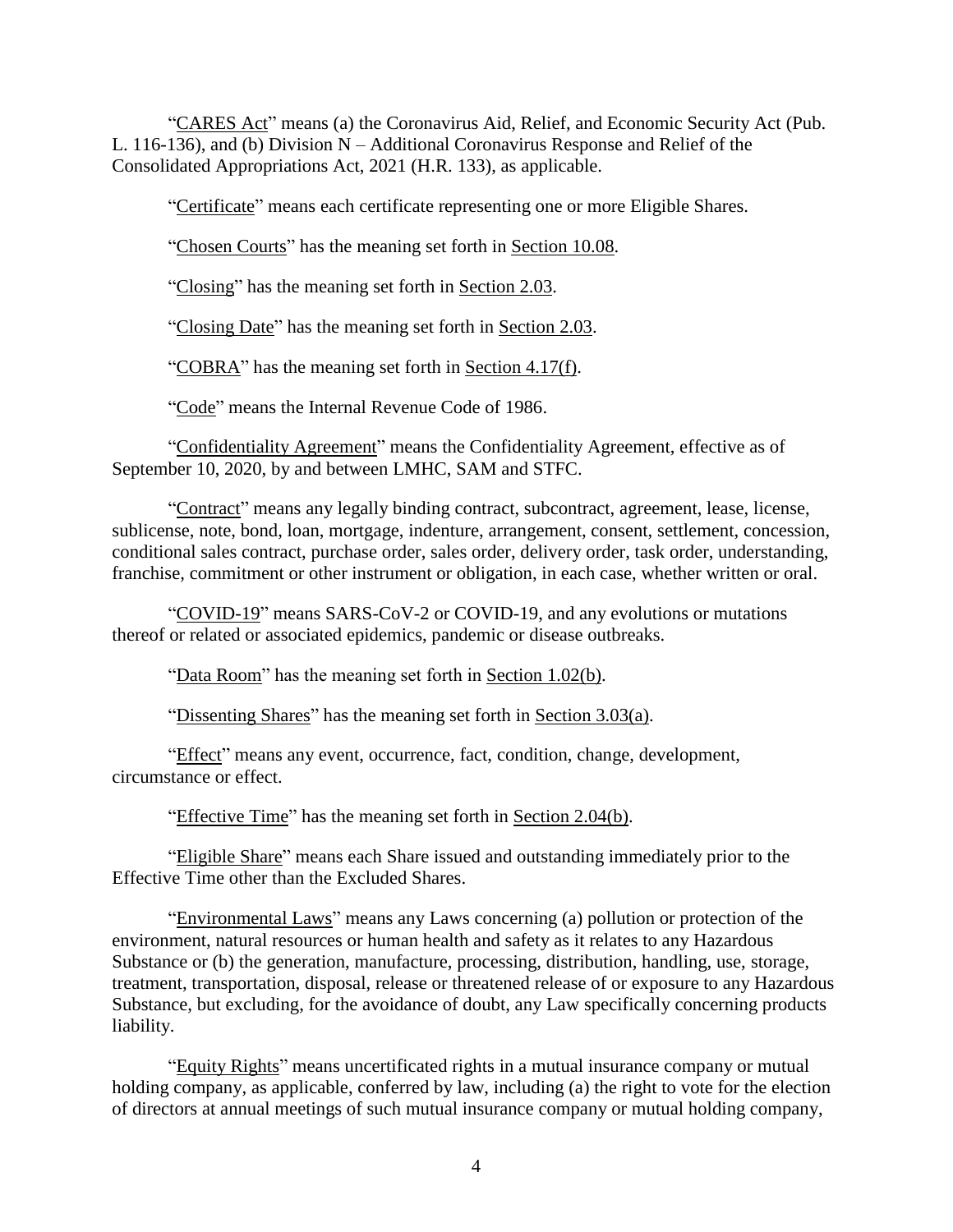as applicable, (b) the right to share in any distribution of, or to receive consideration based upon, the value of such mutual insurance company or mutual holding company, as applicable, in liquidation, dissolution or otherwise under the Organizational Documents of such mutual insurance company or mutual holding company, as applicable, or otherwise as provided by Law, (c) the right to dividends as, if and when determined by the board of directors of such mutual insurance company or mutual holding company, as applicable and (d) the right to participate in a demutualization of such mutual insurance company or mutual holding company, as applicable.

"ERISA" means the Employee Retirement Income Security Act of 1974.

"ERISA Affiliate" means, with respect to a Person, any Person, whether or not incorporated, that together with such Person is treated as a single employer for purposes of Section 4001(b)(1) of ERISA or under Section 414 of the Code.

"ESPP" has the meaning set forth in Section [3.02\(b\).](#page-31-0)

"Exchange Act" means the Securities Exchange Act of 1934.

"Exchange Fund" has the meaning set forth in Section [3.05.](#page-33-1)

"Excluded Shares" means, collectively, the SAM Owned Shares, the Cancelled Shares and the Dissenting Shares.

"Executive Change of Control Agreements" means the agreements set forth in Section [1.01\(](#page-8-1)a) of the STFC Disclosure Letter.

"Families First Act" means the Families First Coronavirus Response Act, (Pub. L. No. 116-127).

"GAAP" means United States generally accepted accounting principles in effect from time to time.

"Governmental Authority" means any (a) federal, national, state, provincial or local, whether domestic or foreign, government, any department or agency thereof or any court of competent jurisdiction, administrative agency or commission or other governmental, regulatory or licensing authority, bureau, board, judicial or arbitral body, arbitrator, department, political subdivision, tribunal or instrumentality, whether domestic, foreign or supranational or any selfregulated organization or (b) other non-governmental regulatory authority or quasi-governmental authority or government sponsored enterprise (to the extent that the rules, regulations or orders of such organizations have the force of Law).

"Governmental Consents" means the consents, approvals, authorizations, waivers, filings or notifications set forth in Schedule I.

"Hazardous Substance" means (a) any substance, material or waste that is listed, defined, regulated, classified or otherwise characterized as "hazardous," "toxic," "radioactive," "pollutant" or "contaminant" or terms of similar meaning or effect under any Environmental Law and (b) petroleum or its by-products, asbestos, polychlorinated biphenyls, per- and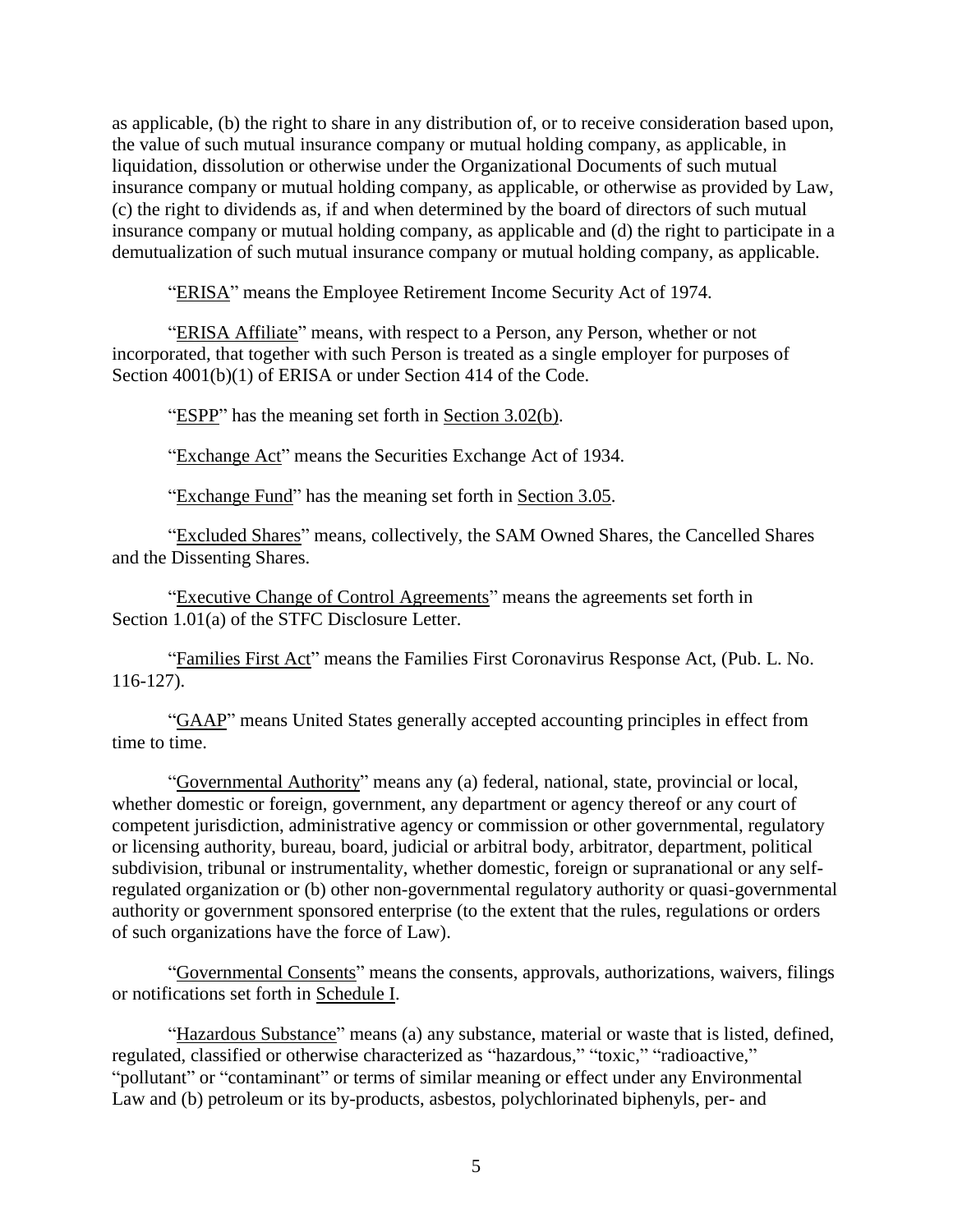polyfluoroalkyl substances (including PFAs, PFOA, PFOS, Gen X, and PFBs), radon, mold, fungi and related precursors and breakdown products.

"HSR Act" means the Hart-Scott-Rodino Antitrust Improvements Act of 1976.

"In Force" means, with respect to a Policy, as of any date of determination, such Policy has been issued, and not cancelled, lapsed or expired, as of such date of determination.

"Indebtedness" has the meaning set forth in Section [7.01\(a\)\(ix\).](#page-86-0)

"Indemnified Party" has the meaning set forth in Section [7.12\(a\).](#page-101-1)

"Information Statement and Related Materials" has the meaning set forth in Section [7.04.](#page-91-0)

"Insurance Laws" means all Laws applicable to the business of insurance or the regulation of insurance companies.

"Insurance Regulators" means all Governmental Authorities regulating the business of insurance.

"Intellectual Property" means, collectively, all intellectual property and proprietary rights in any jurisdiction throughout the world, including all registered and unregistered (a) trademarks, trade names, trade name rights, trade dress, service marks, assumed names, brand names, business names, corporate names, logos, slogans, Internet domain names any other indicia of source or origin and all applications to register any of the foregoing, together with the goodwill associated with each of the foregoing, (b) copyrights and copyrightable works, (c) patents, patent applications and inventions, and any and all divisions, continuations, continuations-in-part, reissues, continuing patent applications, reexaminations, and extensions thereof, any counterparts claiming priority therefrom, utility models, patents of importation/confirmation, certificates of invention, certificates of registration and like rights, (d) confidential and proprietary information, including trade secrets, ideas, know-how, inventions (whether patentable or unpatentable and whether or not reduced to practice), invention disclosures, layouts, designs, processes, formulae, models, methodologies and technology, (e) rights in Software, and (f) all other similar intellectual property or proprietary rights, whether registered or unregistered.

"Intervening Event" means a material Effect relating to STFC and its Subsidiaries, taken as a whole, (a) that was not known to the STFC Board prior to the execution of this Agreement, (b) is not reasonably foreseeable by the STFC Board as of the date of this Agreement and (c) first arises or occurs after the execution and delivery of this Agreement and prior to obtaining the STFC Shareholder Approval; provided, however, no Effect arising out of or resulting from any of the following shall be deemed, either alone or in combination, to constitute, or be taken into account in determining whether there has been, an Intervening Event: (i) the receipt, existence of or terms of a Takeover Proposal or any inquiry relating thereto, (ii) changes within or affecting the property and casualty insurance industry or the United States economy or financial market, business, financial, political, credit or capital market conditions, including interest or exchange rates, generally, (iii) changes in or adoption of any applicable Laws or applicable accounting regulations or principles (including changes in GAAP or in SAP), (iv) the execution and delivery, announcement, pendency or consummation of the Transactions (including the identity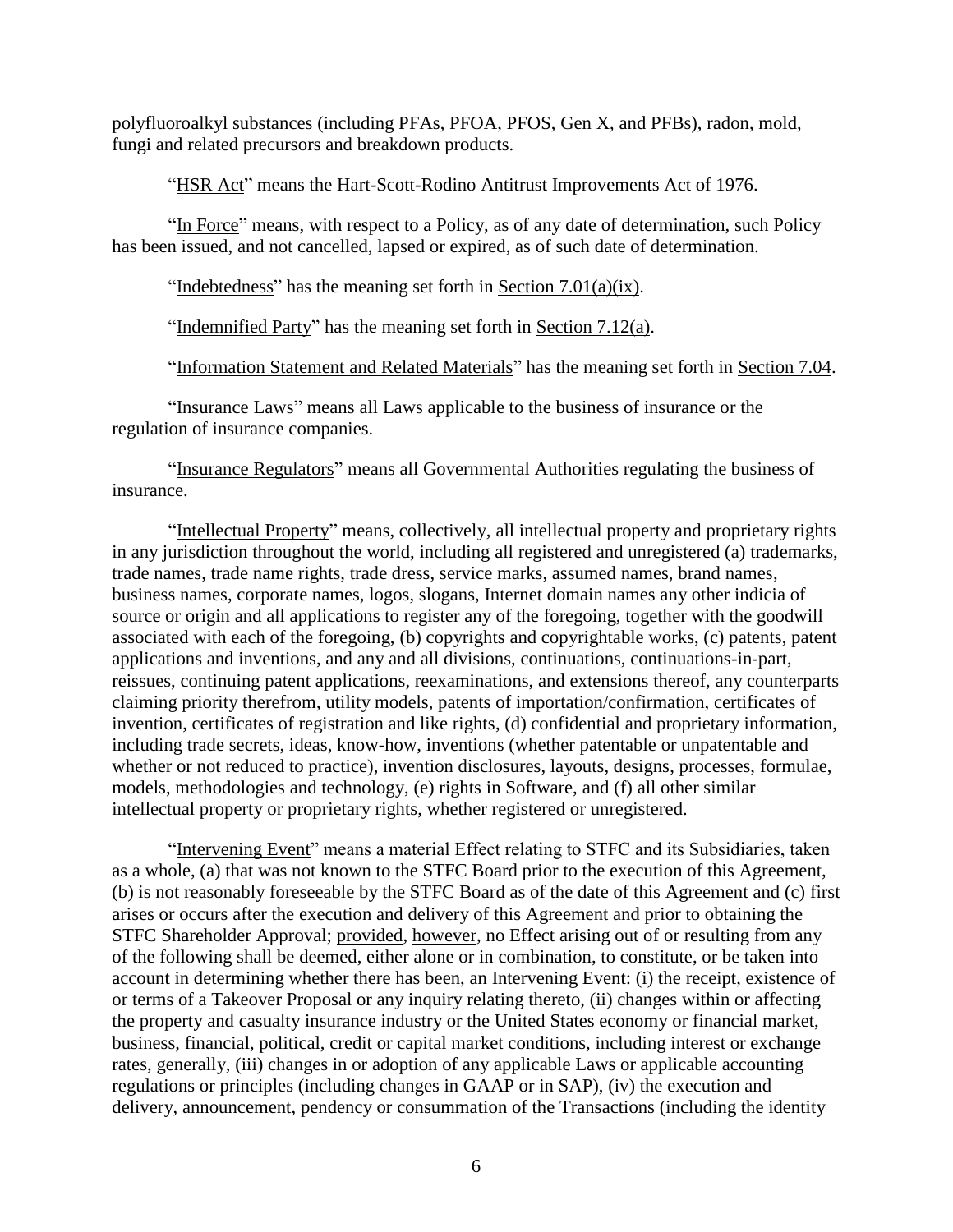of LMHC or any of its Affiliates), (v) STFC exceeding any internal or published projections, forecasts, estimates or predictions in respect of revenues, premiums written, earnings or other financial or operating metrics for any period, (vi) any change, or announcement of a potential change, in STFC's credit, financial strength, or claims paying ratings or the ratings of any of STFC's business and (vii) any change in the market price or trading volume of the Shares.

"IRS" means the Internal Revenue Service.

"Knowledge" or any similar phrase means, with respect to (a) STFC, the actual knowledge of the natural Persons set forth in Section [1.01\(](#page-8-1)b) of the STFC Disclosure Letter, following reasonable inquiry, (b) SAM, the actual knowledge of the natural Persons set forth in Section [1.01](#page-8-1) of the SAM Disclosure Letter, following reasonable inquiry and (c) LMHC, the actual knowledge of the natural Persons set forth in Section [1.01](#page-8-1) of the LMHC Disclosure Letter, following reasonable inquiry.

"Law" means any federal, national, state, provincial or local, whether domestic or foreign, law, statute, constitution, principle of common law, ordinance, code, standard, rule, regulation, regulatory interpretation, ruling or requirement issued, enacted, adopted, promulgated, implemented or otherwise put into effect by or under the authority of any Governmental Authority or any Order.

"Liability" means any liability, debt, guarantee, expense, commitment, obligation, deficiency, interest, Tax, penalty, fine, claim, demand, judgment, cause of action or other loss (including loss of benefit or relief), cost or expense, of any kind or nature whatsoever, whether asserted or unasserted, absolute or contingent, accrued or unaccrued, liquidated or unliquidated, and whether due or to become due and regardless of when asserted, including those arising under any Law, Action or Contract.

"Lien" means, with respect to any property or asset, all pledges, liens, mortgages, charges, encumbrances, hypothecations, options, rights of first refusal, rights of first offer, and security interests of any kind or nature whatsoever.

"LMHC" has the meaning set forth in the Preamble.

"LMHC Disclosure Letter" means the confidential disclosure letter delivered to STFC and SAM by LMHC prior to or concurrently with the execution of this Agreement.

"LMHC Existing Reorganized Insurers" means Liberty Mutual Insurance Company, a Massachusetts domiciled reorganized stock insurance company and wholly-owned indirect subsidiary of LMHC, Liberty Mutual Fire Insurance Company, a Wisconsin domiciled reorganized stock insurance company and wholly-owned indirect subsidiary of LMHC, Employers Mutual of Wausau, a Wisconsin domiciled reorganized stock insurance company and wholly-owned indirect subsidiary of LMHC, and Liberty Mutual Personal Insurance Company, a New Hampshire domiciled reorganized stock insurance company and wholly-owned indirect subsidiary of LMHC.

"LMHC Financial Statements" has the meaning set forth in Section [6.06.](#page-81-0)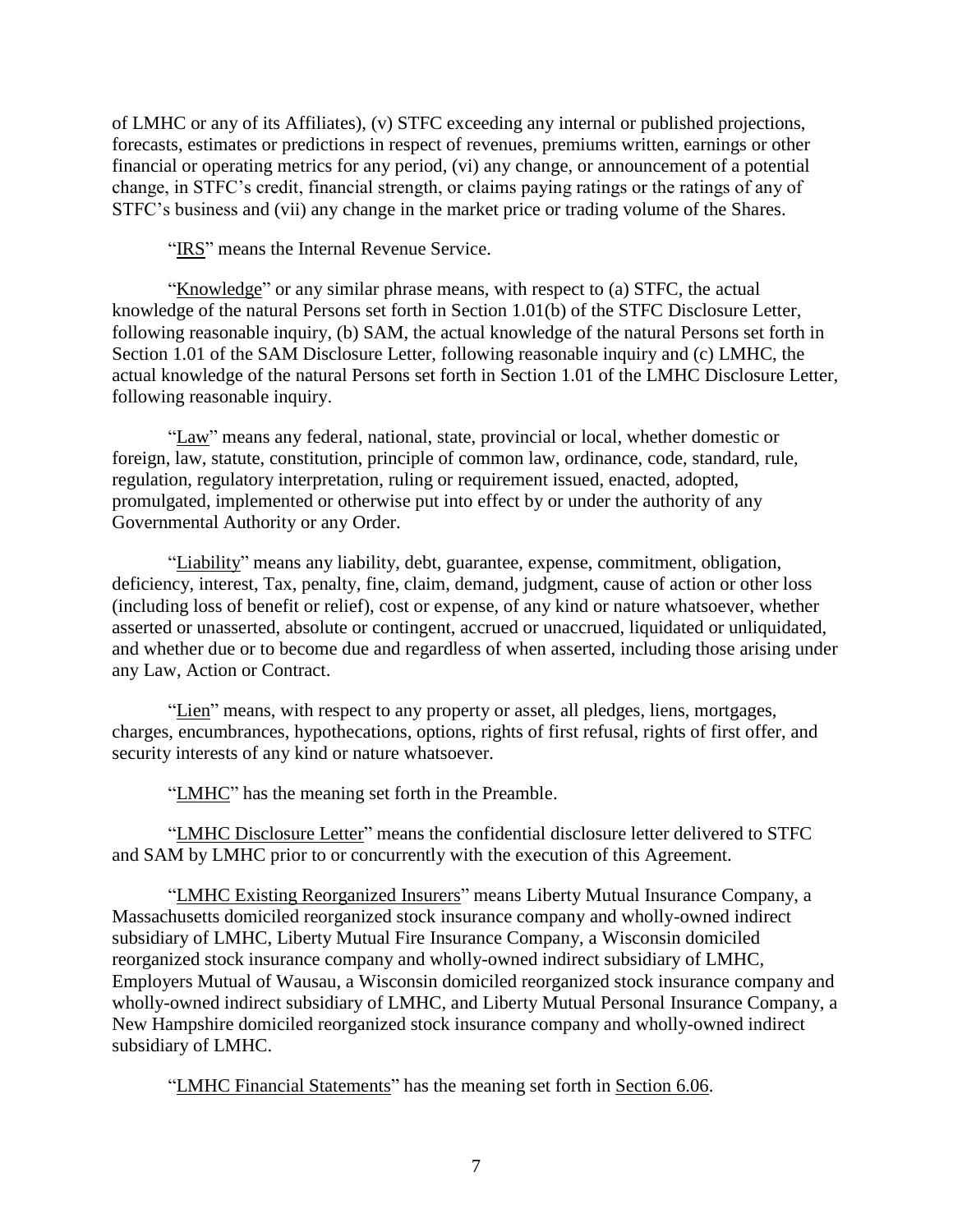"LMHC Material Adverse Effect" means any Effect that, individually or in the aggregate with all other Effects, would or would reasonably be expected to prevent or materially delay or materially impair the ability of LMHC to perform its obligations under this Agreement.

"LMHC Member" means a Person appearing as the named insured on a Policy (or as principal if the Policy is a surety bond or obligation) issued by an LMHC Existing Reorganized Insurer (or, from and after the Effective Time, Reorganized SAM), based on the records of such LMHC Existing Reorganized Insurer (or based on Reorganized SAM's records from and after the Effective Time).

"LMHC Reorganized Insurers" means the LMHC Existing Reorganized Insurers, and, from and after the consummation of the SAM Transaction at Effective Time, Reorganized SAM.

"LMHC Statutory Statements" has the meaning set forth in [Section](#page-82-3) 6.13(a).

"Maximum Premium" has the meaning set forth in Section [7.12\(b\).](#page-101-2)

"Measurement Date" has the meaning set forth in Section [5.03\(a\).](#page-57-1)

"Merger Consideration" has the meaning set forth in Section [3.01\(a\).](#page-30-4)

"Merger Sub I" has the meaning set forth in the Preamble.

"Merger Sub II" has the meaning set forth in the Preamble.

"Merger Subs" means Merger Sub I and Merger Sub II.

"Modified Fee" has the meaning set forth in Section [9.02\(d\).](#page-111-0)

"MSPP" has the meaning set forth in Section [3.02\(c\).](#page-31-1)

"Multiemployer Plan" has the meaning set forth in Section [4.17\(c\).](#page-48-2)

"New Plans" has the meaning set forth in Section [7.11\(b\).](#page-99-1)

"OGCL" has the meaning set forth in the Recitals.

"Old Plans" has the meaning set forth in Section [7.11\(b\).](#page-99-1)

"Order" means any order, award, judgment, injunction, writ, decree (including any consent decree or similar agreed order or judgment), directive, stipulation, ruling, determination, decision or verdict, whether civil, criminal or administrative, in each case, that is entered, issued, made or rendered by any Governmental Authority.

"Organizational Documents" means, with respect to any Person (other than an individual), (a) the certificate or articles of association or incorporation or organization or code of regulation or limited partnership or limited liability company, and any joint venture, limited liability company, operating, shareholders or partnership agreement and other similar documents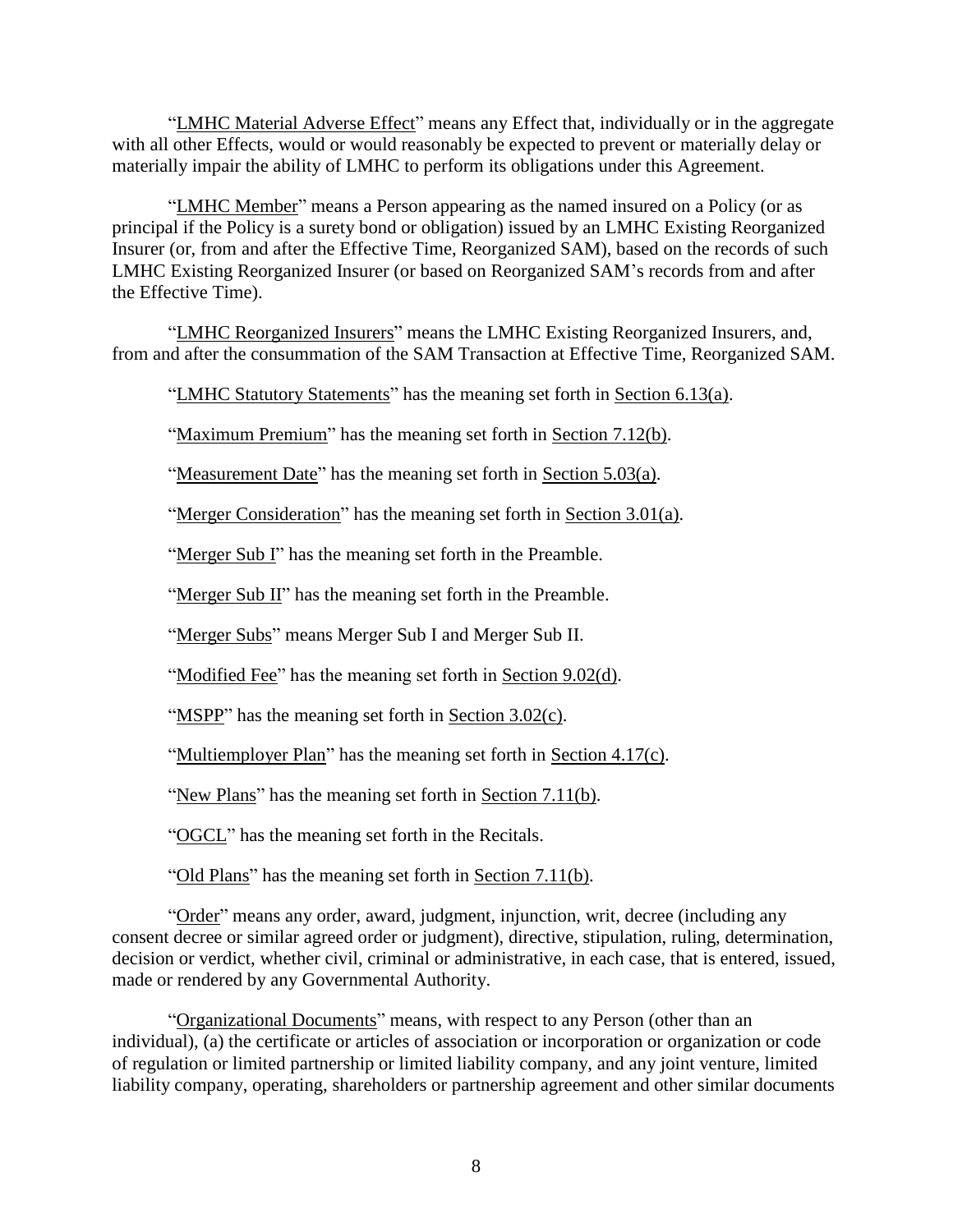adopted or filed in connection with the creation, formation or organization of such Person and (b) all bylaws of such Person relating to the organization or governance of such Person.

"OTIP" has the meaning set forth in Section [7.11\(f\).](#page-100-0)

"Outside Termination Date" has the meaning set forth in Section [9.01\(g\).](#page-109-0)

"Pandemic Measures" means any quarantine, "shelter in place," "stay at home," workforce reduction, social distancing, shut down, closure, sequester or any other Law, Order, directive, guideline or recommendation by any Governmental Authority, in each case, in connection with or in response to COVID-19 or any other pandemic or epidemic.

"Paying Agent" has the meaning set forth in Section [3.05.](#page-33-1)

"Payroll Tax Executive Order" means any U.S. presidential memorandum, executive order or similar pronouncement permitting or requiring the deferral of any payroll Taxes (including those imposed by Section 3101(a) and 3201 of the Code).

"PBGC" means the Pension Benefit Guaranty Corporation established under Section 4002 of ERISA.

"Performance-Based STFC RSA" has the meaning set forth in Section  $3.02(a)(i)$ .

"Performance-Based STFC RSU" has the meaning set forth in Section [3.02\(a\)\(ii\).](#page-31-2)

"Permit" means any authorization, license, permit, certificate, approval or order of any Governmental Authority.

"Permitted Accounting Practice" means, with respect to any insurance or reinsurance company, all accounting practices that depart from the National Association of Insurance Commissioners' Accounting Practices and Procedures Manual, as adopted by the Insurance Regulator charged with the supervision of insurance companies in the jurisdiction and domicile of such insurance or reinsurance company.

"Permitted Investments" has the meaning set forth in Section [3.05.](#page-33-1)

"Permitted Liens" means (a) statutory Liens for Taxes or other charges by Governmental Authorities not yet due and payable or the amount or validity of which is being contested in good faith (provided that all applicable reserves required pursuant to GAAP and SAP, as applicable, have been made in respect thereof), (b) mechanics', carriers', workers', repairers', and similar statutory Liens arising or incurred in the ordinary course of business for amounts which are not delinquent or which are being contested by appropriate proceedings (provided that all applicable reserves required pursuant to GAAP and SAP, as applicable, have been made in respect thereof), (c) zoning, entitlement, building, and other land use regulations imposed by Governmental Authorities having jurisdiction over such Person's owned or leased real property, in each case, that are not violated in any material respect by the current use and operation of such real property, (d) covenants, conditions, restrictions, easements, and other similar non-monetary matters of record affecting title to such Person's owned or leased real property that do not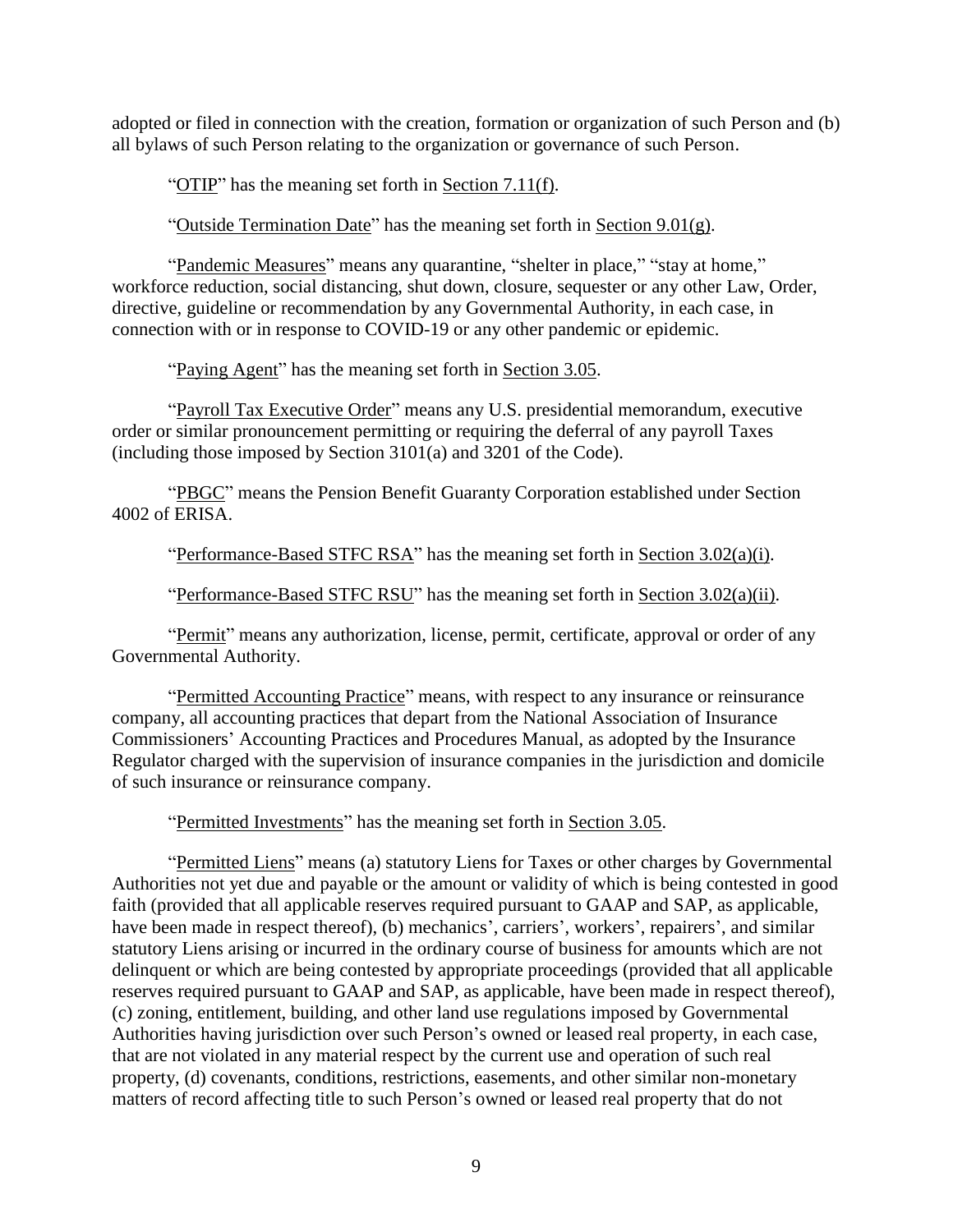materially impair the occupancy or use of such real property for the purposes for which it is currently used in connection with such Person's businesses, (e) any right of way or easement related to public roads and highways and (f) Liens arising under workers' compensation, unemployment insurance, social security, retirement and similar legislation.

"Person" means any individual, corporation, partnership (general or limited), limited liability company, limited liability partnership, trust, joint venture, joint-stock company, syndicate, group (as defined under Section 13 of the Exchange Act), estate, association, entity, unincorporated organization or Governmental Authority or other legal entity of any kind or nature and any permitted successors or assigns of such person.

"Personal Data" means all data and information about one or more individuals, including any of SAM's or any of STFC's Employees, other personnel, agents, officers, directors, contractors, customers, potential and prospective customers, policyholders, claimants, brokers, agents, suppliers or other Persons, that is personally identifying (i.e., data that directly or indirectly identifies, describes, or can be associated with or reasonably linked to an individual, device or a household) or similar terms under applicable Privacy and Data Security Laws.

"Plan of Reorganization" means the plan of reorganization of SAM attached hereto as Exhibit A, including any amendments thereof adopted by the SAM Board and, as applicable, the SAM Members after the date hereof in accordance with applicable Law and the terms and conditions of this Agreement, together with all exhibits and schedules thereto.

"Policy" means, as applicable, each insurance policy or Contract of insurance (other than a reinsurance contract), including any fidelity bond or any surety bond, issued by SAM or an LMHC Reorganized Insurer.

"Post-Closing Bonus" has the meaning set forth in Section [7.11\(f\).](#page-100-0)

"Post-Closing Period" has the meaning set forth in Section [7.11\(f\).](#page-100-0)

"Pre-Closing Bonus" has the meaning set forth in Section [7.11\(f\).](#page-100-0)

"Pre-Closing Period" has the meaning set forth in Section [7.11\(f\).](#page-100-0)

"Privacy Agreements" means all Contracts (or portions thereof) to which SAM or STFC is a party pursuant to which such Person Processes Personal Data.

"Privacy and Data Security Laws" means (a) all applicable Laws pertaining to privacy, data security, cybersecurity, data breach notification, electronic communications, electronic marketing or the Processing of Personal Data, including the Health Insurance Portability and Accountability Act of 1996, the Health Information Technology for Economic and Clinical Health Act, the Fair Credit Reporting Act, the Gramm-Leach-Bliley Act, the California Consumer Privacy Act, The Telephone Consumer Protection Act, and the NYDFS Cybersecurity Regulation, 23 NYCRR 500 et seq., and, in each case, the rules and regulations implemented thereunder, (b) as may be applicable, the PCI Security Standards Council's Payment Card Industry Data Security Standard (PCI-DSS) and all other applicable security rules, regulations and requirements promulgated by the PCI Security Standards Council, by any member thereof or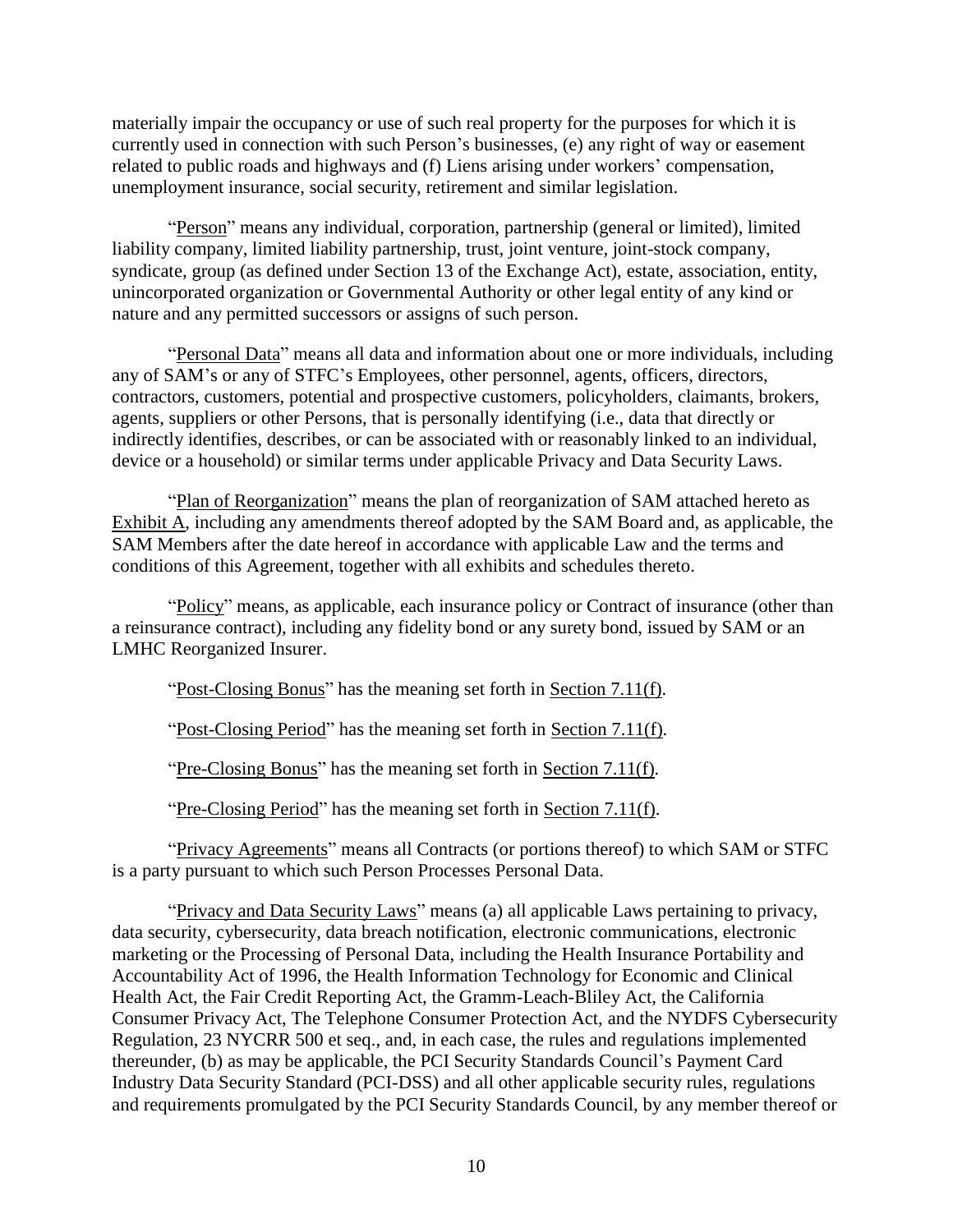by any entity that functions as a card brand, card association, card network, payment processor, acquiring bank, merchant bank or issuing bank and (c) all applicable industry guidelines and self-regulatory programs that are binding on SAM or STFC applicable to data security and the Processing of Personal Data.

"Privacy and Data Security Policies" means a SAM, STFC or their respective Affiliates' policies relating to Processing of Personal Data (including any that may be required under the applicable Privacy and Data Security Laws), including any publicly posted website privacy policy, notice given at or before the point of collection of Personal Data, annual privacy notice, consent, and subject access rights notice and process, and an information security program that includes appropriate written information security policies.

"Processing" means, with respect to data, the use, collection, access, use, processing, storage, recording, organization, adaptation, alteration, transfer, retrieval, consultation, disclosure, dissemination, combination, deletion or destruction of such data.

"Protection Period" has the meaning set forth in Section [7.11\(a\).](#page-99-2)

"Proxy Statement" means a definitive proxy statement, and any amendment or supplement thereto, relating to the STFC Merger and this Agreement to be mailed to STFC Shareholders in connection with the STFC Shareholders Meeting.

"Reorganized SAM" has the meaning set forth in the Recitals.

"Representatives" means directors, officers, employees, auditors, accountants, attorneys and financial advisors and other agents or advisors.

"Restraint" has the meaning set forth in [Section](#page-106-3) 8.01(d).

"SAM" has the meaning set forth in the Preamble.

"SAM Assumed Claims" has the meaning set forth in Section [4.12\(c\).](#page-45-2)

"SAM Assumed Reinsurance Contracts" has the meaning set forth in Section [4.12\(a\).](#page-44-1)

"SAM Benefit Plan" means each compensation or benefit plan, program, scheme, policy, practice, contract, agreement or other arrangement, including any "employee benefit plan" within the meaning of Section 3(3) of ERISA (whether or not subject to ERISA), and any bonus, incentive, deferred compensation, vacation, stock purchase, stock bonus, stock option, stock appreciation rights, stock-based rights, medical, dental, vision, profit sharing, insurance, indemnity, employee counseling, employee assistance, wellness, legal services, retirement, supplemental retirement, severance, retention, termination, employment, consulting, change-ofcontrol or fringe benefit plan, program, agreement or arrangement (other than any such arrangement to which SAM or any of its Subsidiaries contributes or has an obligation to contribute pursuant to applicable Law that is sponsored or maintained by a Governmental Authority), whether or not in writing and whether or not funded, in each case, that is sponsored, maintained or contributed to by SAM or any of its Subsidiaries for the benefit of any current or former officer, employee, individual independent contractor or director (or their respective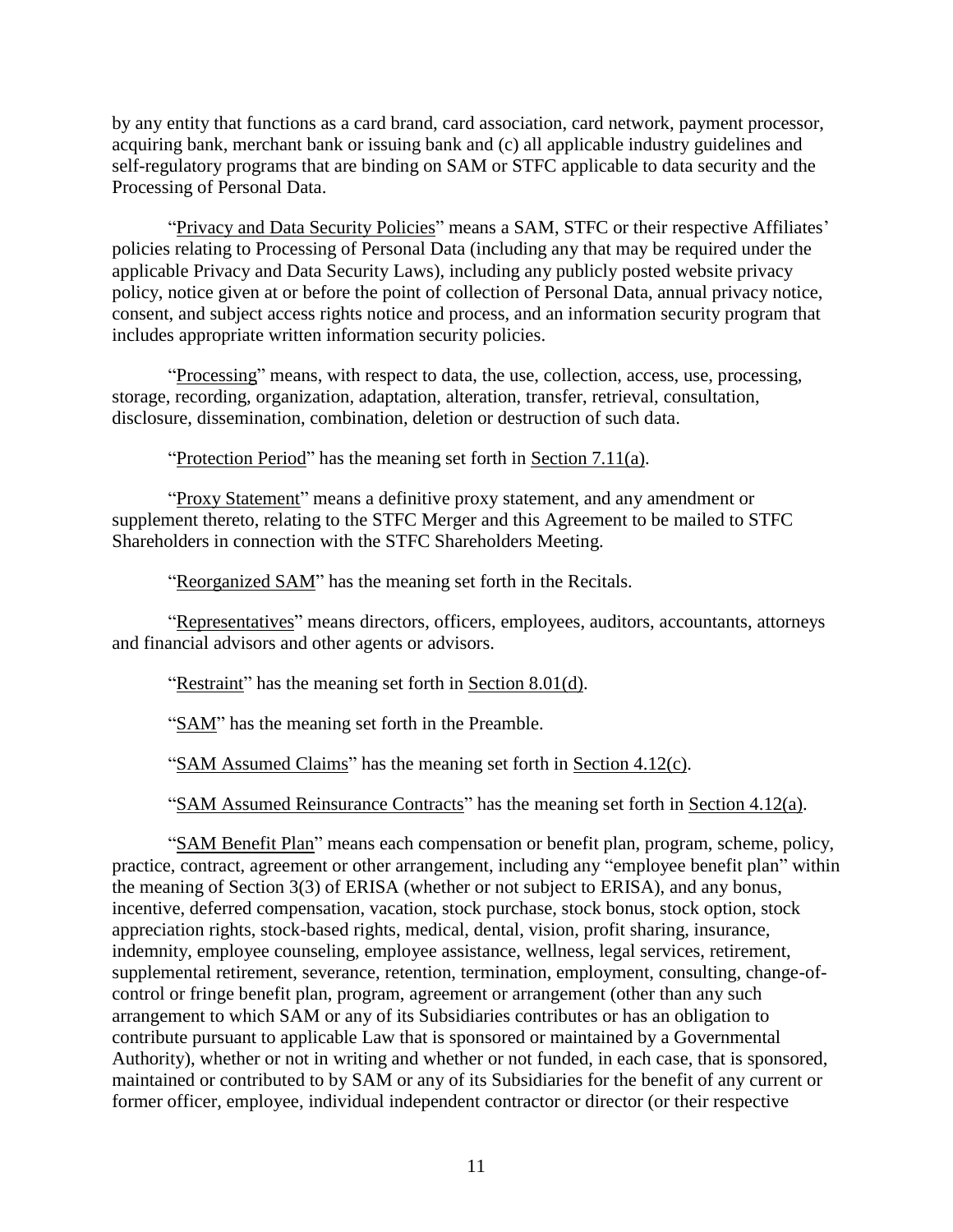beneficiaries) of SAM, STFC or any of their respective Subsidiaries or with respect to which SAM or any of its Subsidiaries has any Liability.

"SAM Board" has the meaning set forth in the Recitals.

"SAM Ceded Claims" has the meaning set forth in Section [4.12\(c\).](#page-45-2)

"SAM Ceded Reinsurance Contracts" has the meaning set forth in Section [4.12\(a\).](#page-44-1)

"SAM Certificate of Merger" means the certificate of merger with respect to the merger of SAM with and into Merger Sub II, with SAM surviving such merger, containing the provisions required by, and executed in accordance with, the Ohio Revised Code.

"SAM Disclosure Letter" means the confidential disclosure letter delivered to LMHC prior to or concurrently with the execution of this Agreement.

"SAM Group Material Adverse Effect" means a STFC Material Adverse Effect, except that, for this purpose, (a) each reference to STFC in the definition of "STFC Material Adverse Effect" shall be deemed replaced with a reference to SAM, other than in clauses (viii), (ix) and (b) of the definition of "STFC Material Adverse Effect," (b) the reference to STFC in clause (viii) and (b) of the definition of "STFC Material Adverse Effect" shall be deemed replaced with "SAM or STFC" and (c) the term "Subsidiary" in the definition of STFC Material Adverse Effect shall be read without giving effect to the proviso in the definition of "Subsidiary."

"SAM Insurance Company" means SAM and each Subsidiary (without giving effect to the proviso of the definition thereof) of SAM that conducts the business of insurance.

"SAM Insurance Contract" means any insurance policy or Contract of insurance issued by a SAM Insurance Company, together with all supplements, endorsements, amendments, riders and ancillary agreements in connection therewith.

"SAM Investment Assets" has the meaning set forth in Section [4.14\(a\).](#page-45-3)

"SAM Leased Real Property" has the meaning set forth in Section [4.21\(b\).](#page-53-2)

"SAM Leases" has the meaning set forth in Section [4.21\(b\).](#page-53-2)

"SAM Material Adverse Effect" means any Effect that, individually or in the aggregate with all other Effects, (a) has had or would be reasonably expected to have a material adverse effect on the business, financial condition, assets and Liabilities (considered together), operations or results of operations of SAM and its Subsidiaries, taken as a whole or (b) would or would reasonably be expected to prevent or materially delay or materially impair the ability of SAM to perform its obligations under this Agreement; provided, however, that, in the case of clause (a), no Effect arising out of or resulting from any of the following shall be deemed, either alone or in combination, to constitute, or be taken into account in determining whether there has been or would reasonably be expected to be, a SAM Material Adverse Effect: (i) changes within or affecting the property and casualty insurance industry or the United States economy or financial market, business, financial, political, credit or capital market conditions, including interest or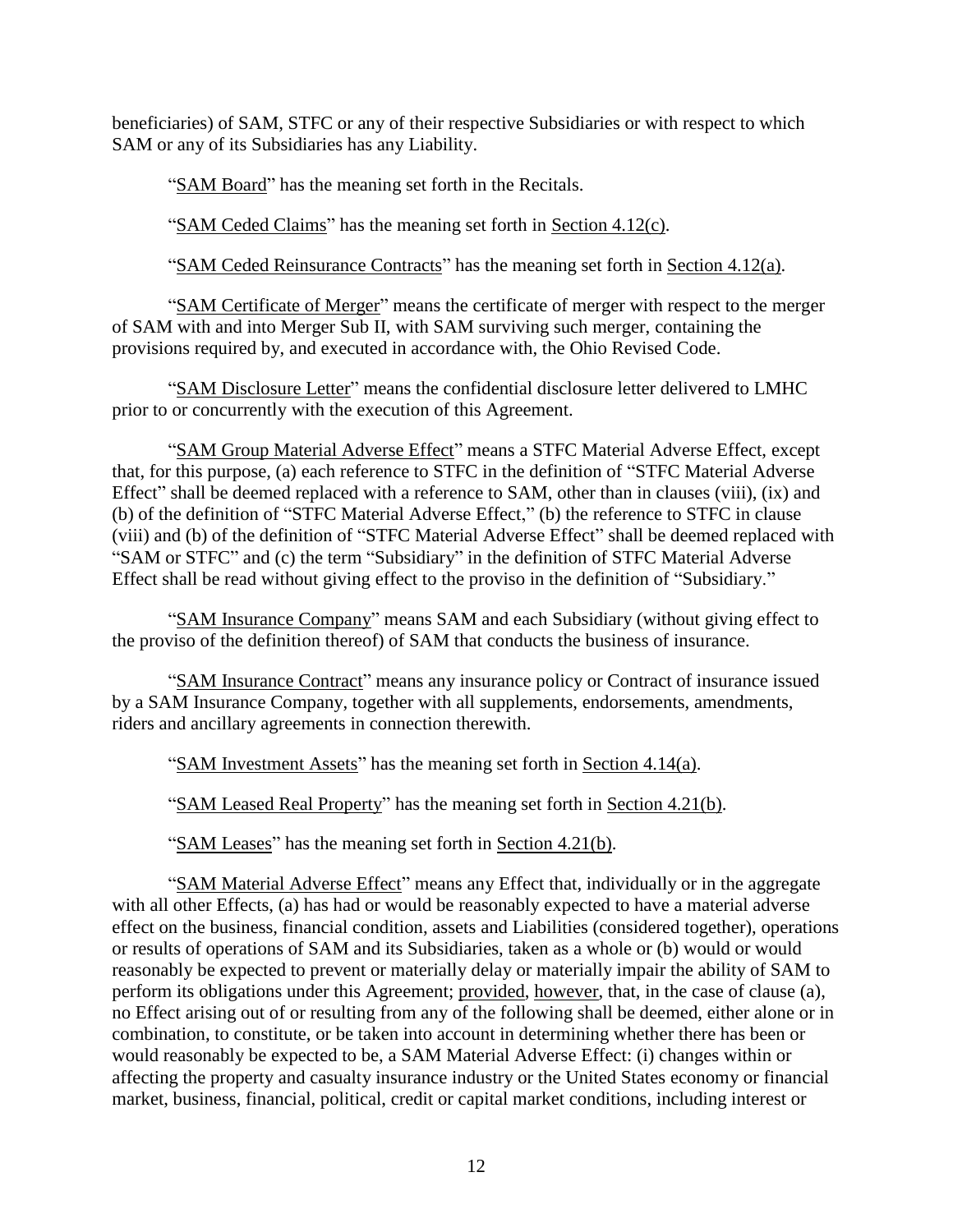exchange rates, generally, (ii) changes in or adoption of any applicable Laws or applicable accounting regulations or principles (including changes in GAAP or in SAP), (iii) changes in geopolitical conditions, the outbreak or escalation of war, hostilities (including any widespread computer virus or other disruption to internet services), military action, sabotage, acts of civil unrest or acts of terrorism, (iv) any hurricane, tornado, flood, earthquake or other natural or manmade disaster or other acts of God, (v) epidemics, pandemics (including COVID-19) or public health emergencies or any Pandemic Measures, (vi) the execution and delivery, announcement, pendency or consummation of the Transactions (including the identity of LMHC or any of its Affiliates) (it being understood and agreed that this clause shall not apply with respect to any representation or warranty that is intended to address the consequences of the execution and delivery, announcement, pendency or consummation of this Agreement), (vii) actions taken or omitted to be taken (A) at the express written request of LMHC or (B) as required or specifically permitted by this Agreement, (viii) any failure, in and of itself, by SAM to meet any internal or published projections, forecasts, estimates, or predictions in respect of revenues, premiums written, earnings, or other financial or operating metrics for any period (it being understood that the Effect giving rise to or contributing to such failure may be deemed to constitute a SAM Material Adverse Effect, to the extent permitted by this definition and not otherwise excepted by another clause of this proviso), and (ix) any change, or announcement of a potential change, in and of itself, in SAM's credit, financial strength, or claims paying ratings or the ratings of any of SAM's businesses (it being understood that the Effect giving rise to or contributing to such change or announcement may be deemed to constitute a SAM Material Adverse Effect, to the extent permitted by this definition and not otherwise excepted by another clause of this proviso); provided, further, however, that in the cases of clauses (i), (ii), (iii), (iv) and (v), to the extent such Effect has a disproportionate adverse effect on SAM and its Subsidiaries, taken as a whole, relative to others in the industries in which SAM and its Subsidiaries operate (in which case only the incremental disproportionate adverse effect will be taken into account in determining whether there has been or would reasonably be expected to be a SAM Material Adverse Effect).

"SAM Material Contract" has the meaning set forth in Section [4.08\(a\).](#page-39-3)

"SAM Member Approval" means the affirmative vote of at least a majority of the votes cast by SAM Members at the SAM Members Meeting in favor of approval of the Plan of Reorganization and the Amended Organizational Documents, in each case, in accordance with the requirements of Section 3913.27 of the Ohio Revised Code.

"SAM Members" means, as of any date of determination, each natural person, group of natural persons, association, corporation, partnership or other entity named as the insured under a Policy issued by SAM that is In Force as of such date of determination.

"SAM Members Meeting" means the meeting of the SAM Members to be held in connection with approval of the Plan of Reorganization and the adoption of the Amended Organizational Documents, including any adjournment or postponement thereof.

"SAM Owned Real Property" has the meaning set forth in Section [4.21\(a\).](#page-53-3)

"SAM Owned Shares" has the meaning set forth in Section [3.01\(b\).](#page-30-6)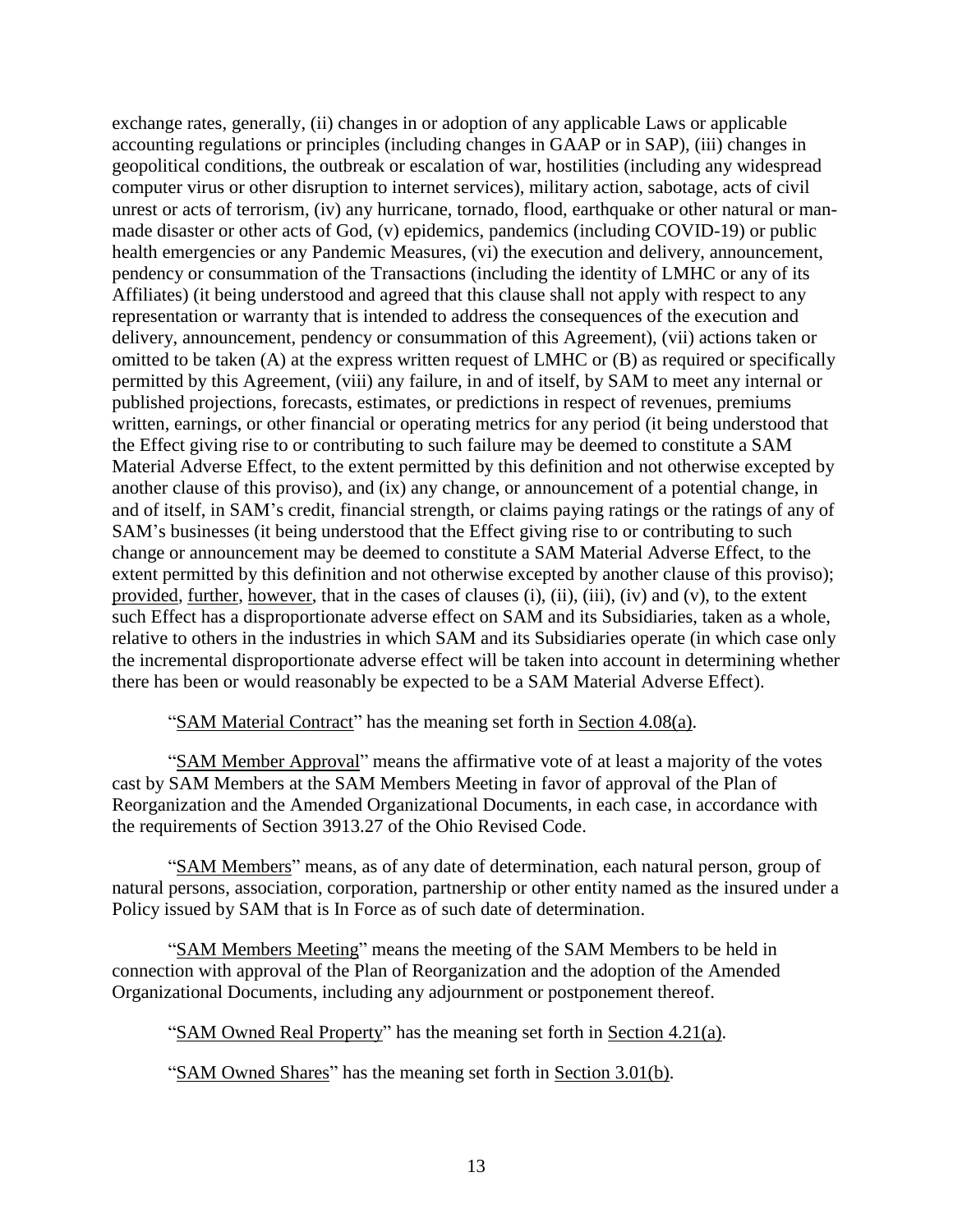"SAM Permits" means all Permits necessary for the lawful conduct of the businesses of SAM and its Subsidiaries as currently conducted.

"SAM Producers" means the agents, general agents, managing general agents, subagents, brokers, wholesale brokers, producers or other Persons who sell SAM Insurance Contracts.

"SAM Recommendation" has the meaning set forth in Section [7.06.](#page-93-0)

"SAM Reinsurance Contracts" has the meaning set forth in Section [4.12\(a\).](#page-44-1)

"SAM Special Committee" has the meaning set forth in the Recitals.

"SAM Statutory Statements" has the meaning set forth in Section [4.10\(a\).](#page-42-2)

"SAM Subsidiary Share Rights" means any options, warrants, convertible securities, subscriptions, stock appreciation rights, phantom stock plans or stock equivalents or other rights, agreements, arrangements or commitments (contingent or otherwise) of any character issued or authorized by SAM or any Subsidiary of SAM obligating SAM or any of its Subsidiaries to issue or sell any shares of capital stock of, or options, warrants, convertible securities, subscriptions or other equity interests in, any Subsidiary of SAM.

"SAM Transaction" has the meaning set forth in the Recitals.

"SAM/STFC Related Parties" has the meaning set forth in Section [9.02\(e\).](#page-111-1)

"SAP" means, as to any insurance or reinsurance company, the statutory accounting practices generally prescribed or permitted by the applicable Insurance Regulator of the jurisdiction in which such insurance company is domiciled, excluding (for the avoidance of doubt) any Permitted Accounting Practices.

"SEC" means the U.S. Securities and Exchange Commission.

"SEC Clearance" has the meaning set forth in Section [7.05.](#page-92-0)

"Securities Act" means the Securities Act of 1933.

"Shares" means the shares of STFC's common stock, no par value per share.

"Software" means any and all (a) computer programs, including any and all software implementations of algorithms, models and methodologies, whether in source code or object code, (b) databases and compilations, including any and all data and collections of data, whether machine readable or otherwise, (c) descriptions, schematics, flow charts and other work product used to design, plan, organize and develop any of the foregoing and (d) all documentation, user manuals and training materials, relating to any of the foregoing.

"STFC" has the meaning set forth in the Preamble.

"STFC 10-K" means STFC Annual Report on Form 10-K for the fiscal year ended December 31, 2020.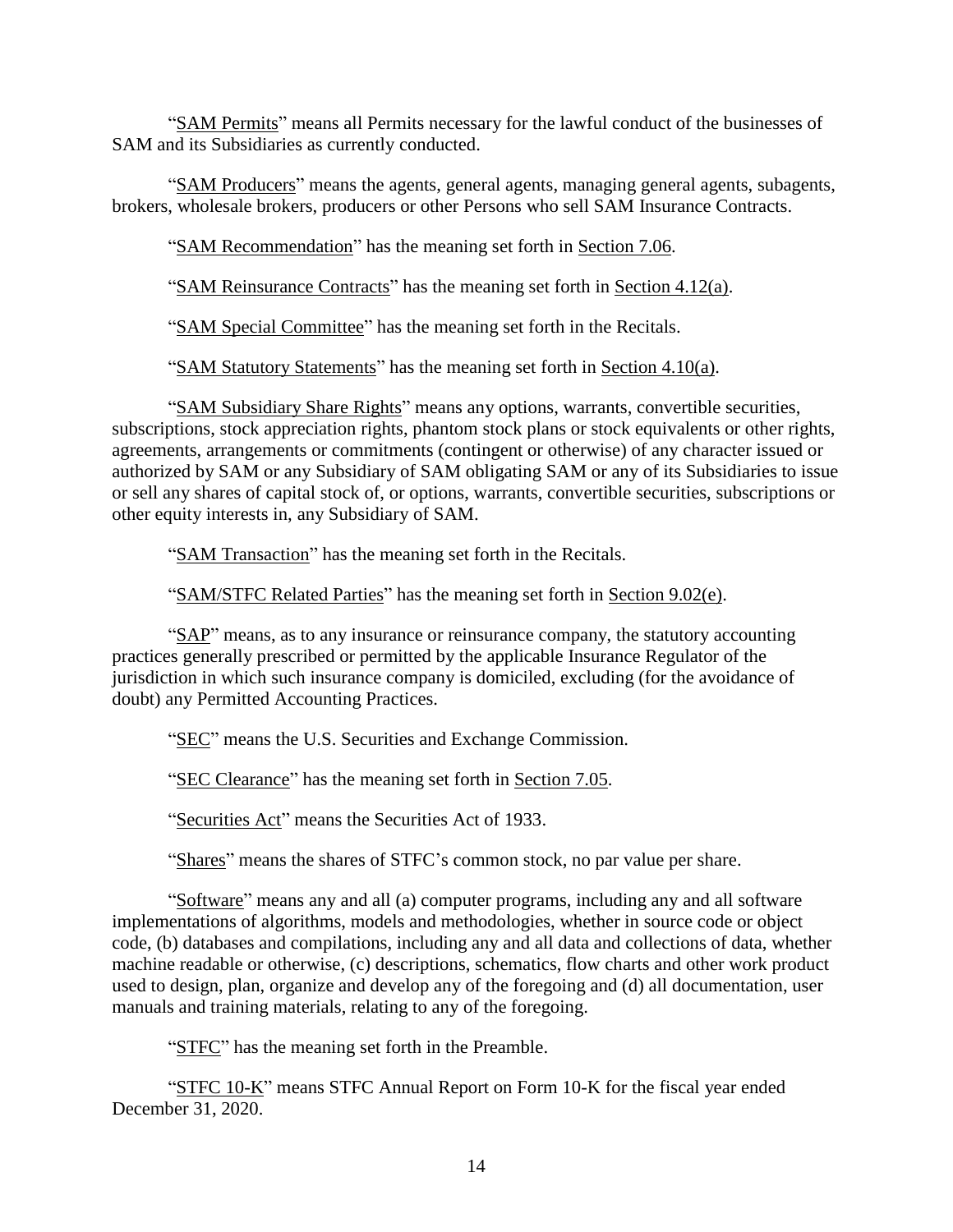"STFC Articles of Incorporation" means the Amended and Restated Articles of Incorporation of STFC as in effect as of the date hereof.

"STFC Assumed Claims" has the meaning set forth in Section [5.14\(c\).](#page-68-1)

"STFC Assumed Reinsurance Contracts" has the meaning set forth in Section [5.14\(a\).](#page-67-1)

"STFC Balance Sheet" means the consolidated balance sheet of STFC as of December 31, 2020, together with the footnotes thereto, in each case as set forth in the STFC 10-K.

"STFC Benefit Plan" means each compensation or benefit plan, program, scheme, policy, practice, contract, agreement or other arrangement, including any "employee benefit plan" within the meaning of Section 3(3) of ERISA (whether or not subject to ERISA), and any bonus, incentive, deferred compensation, vacation, stock purchase, stock bonus, stock option, stock appreciation rights, stock-based rights, medical, dental, vision, profit sharing, insurance, indemnity, employee counseling, employee assistance, wellness, legal services, retirement, supplemental retirement, severance, retention, termination, employment, consulting, change-ofcontrol or fringe benefit plan, program, agreement or arrangement (other than any such arrangement to which STFC or any of its Subsidiaries contributes or has an obligation to contribute pursuant to applicable Law that is sponsored or maintained by a Governmental Authority), whether or not in writing and whether or not funded, in each case, that is sponsored, maintained or contributed to by STFC or any of its Subsidiaries for the benefit of the current or former any current or former officer, employee, individual independent contractor or director (or their respective beneficiaries) of STFC, SAM or any of their respective Subsidiaries or with respect to which STFC or any of its Subsidiaries has any Liability.

"STFC Board" has the meaning set forth in the Recitals.

"STFC Ceded Claims" has the meaning set forth in Section [5.14\(c\).](#page-68-1)

"STFC Ceded Reinsurance Contracts" has the meaning set forth in Section [5.14\(a\).](#page-67-1)

"STFC Certificate of Merger" means the certificate of merger with respect to the STFC Merger, containing the provisions required by, and executed in accordance with, the OGCL.

"STFC Code of Regulations" means the Amended and Restated Code of Regulations of STFC as in effect as of the date hereof.

"STFC Disclosure Letter" means the confidential disclosure letter delivered to LMHC prior to or concurrently with the execution of this Agreement.

"STFC Employee" has the meaning set forth in Section [7.11\(a\).](#page-99-2)

"STFC Equity Awards" means, collectively, the STFC RSAs, STFC RSUs, STFC Stock Options and STFC PAUs.

"STFC Equity Plans" means, collectively, the STFC 2017 Long-Term Incentive Plan, the STFC 2009 Equity Incentive Compensation Plan, as amended on May 6, 2011, May 15, 2013,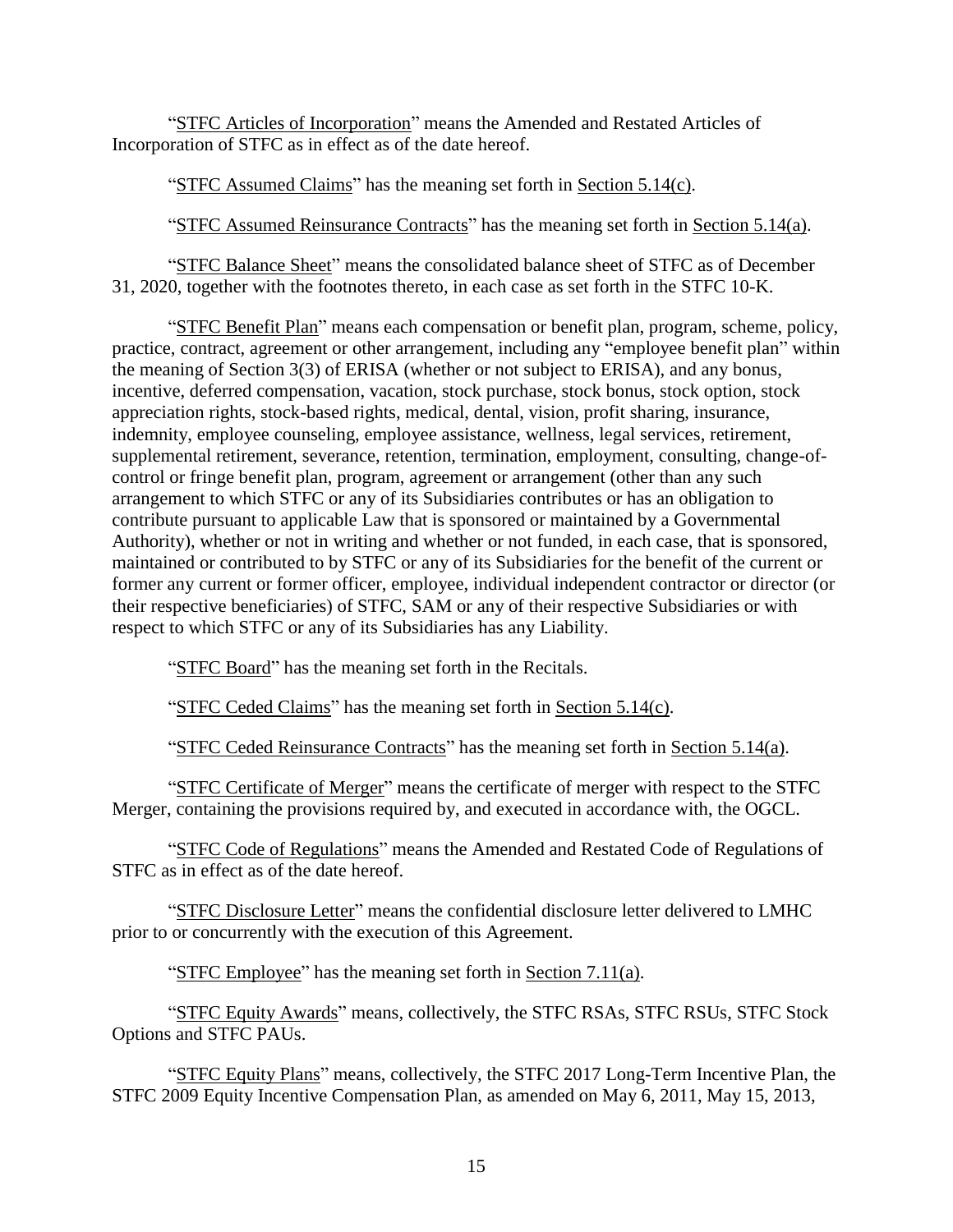November 14, 2014 and August 2, 2016, the STFC Amended and Restated Equity Incentive Compensation Plan, as amended on August 15, 2008, and the STFC Outside Directors Restricted Share Unit Plan.

"STFC Financial Statements" means all of the audited annual and unaudited interim financial statements of STFC and its Subsidiaries included in the STFC Reports.

"STFC Insurance Company" means each Subsidiary of STFC that conducts the business of insurance.

"STFC Insurance Contract" means any insurance policy or Contract issued by a STFC Insurance Company, together with all supplements, endorsements, riders and ancillary agreements in connection therewith.

"STFC Investment Assets" has the meaning set forth in Section [5.16\(a\).](#page-69-2)

"STFC Leased Real Property" has the meaning set forth in Section [5.23\(b\).](#page-76-2)

"STFC Leases" has the meaning set forth in Section [5.23\(b\).](#page-76-2)

"STFC Material Adverse Effect" means any Effect that, individually or in the aggregate with all other Effects, (a) has had or would be reasonably expected to have a material adverse effect on the business, financial condition, assets and Liabilities (considered together), operations or results of operations of STFC and its Subsidiaries, taken as a whole or (b) would or would reasonably be expected to prevent or materially delay or materially impair the ability of STFC to perform its obligations under this Agreement; provided, however, that, in the case of clause (a), no Effect arising out of or resulting from any of the following shall be deemed, either alone or in combination, to constitute, or be taken into account in determining whether there has been or would reasonably be expected to be, a STFC Material Adverse Effect: (i) changes within or affecting the property and casualty insurance industry or the United States economy or financial market, business, financial, political, credit or capital market conditions, including interest or exchange rates, generally, (ii) changes in or adoption of any applicable Laws or applicable accounting regulations or principles (including changes in GAAP or in SAP), (iii) changes in geopolitical conditions, the outbreak or escalation of war, hostilities (including any widespread computer virus or other disruption to internet services), military action, sabotage, acts of civil unrest or acts of terrorism, (iv) any hurricane, tornado, flood, earthquake or other natural or manmade disaster or other acts of God, (v) epidemics, pandemics (including COVID-19) or public health emergencies or any Pandemic Measures, (vi) the execution and delivery, announcement, pendency or consummation of the Transactions (including the identity of LMHC or any of its Affiliates) (it being understood and agreed that this clause shall not apply with respect to any representation or warranty that is intended to address the consequences of the execution and delivery, announcement, pendency or consummation of this Agreement), (vii) actions taken or omitted to be taken (A) at the express written request of LMHC or (B) as required or specifically permitted by this Agreement, (viii) any failure, in and of itself, by STFC to meet any internal or published projections, forecasts, estimates, or predictions in respect of revenues, premiums written, earnings, or other financial or operating metrics for any period (it being understood that the Effect giving rise to or contributing to such failure may be deemed to constitute a STFC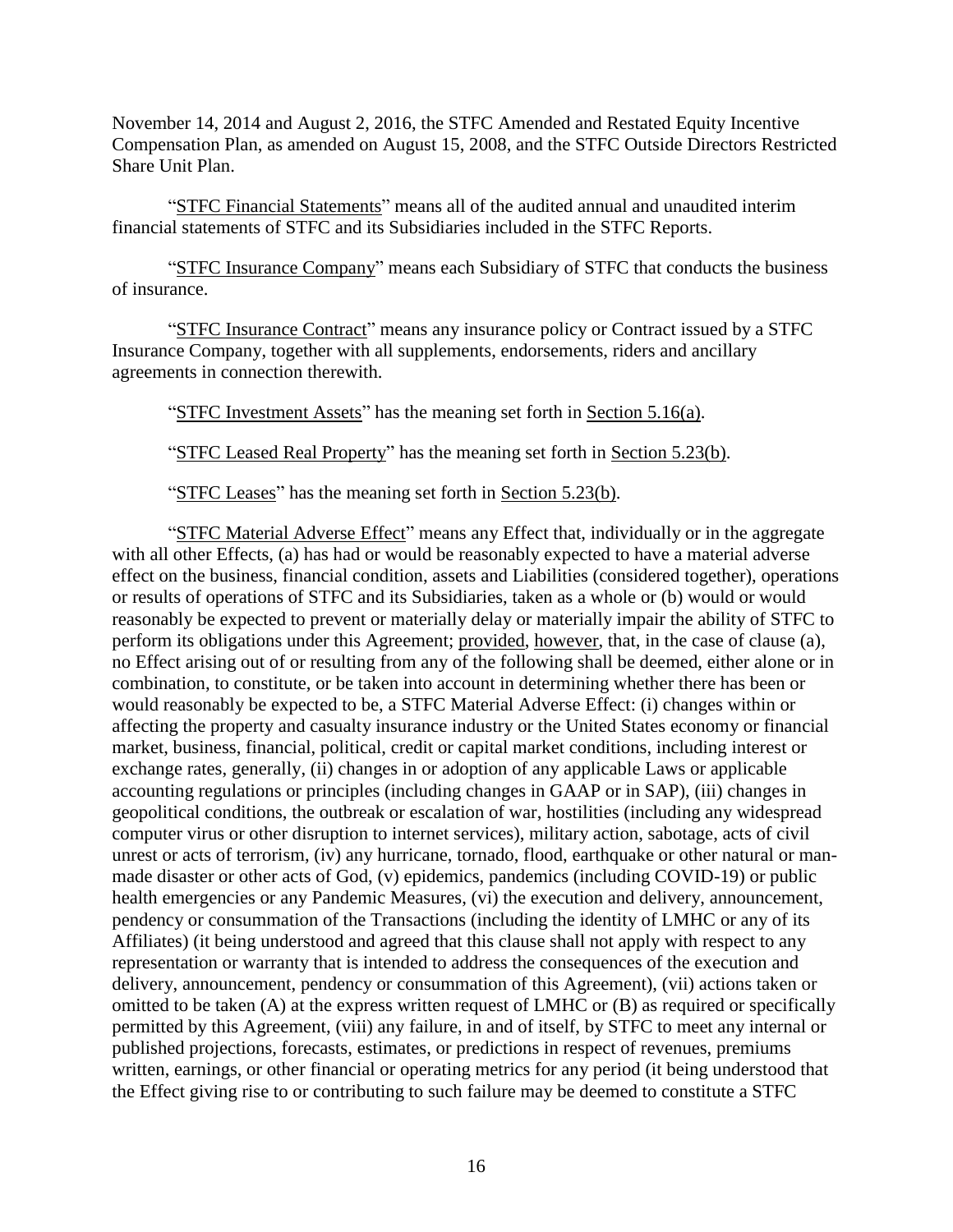Material Adverse Effect, to the extent permitted by this definition and not otherwise excepted by another clause of this proviso), (ix) any change, or announcement of a potential change, in and of itself, in STFC's credit, financial strength, or claims paying ratings or the ratings of any of STFC's businesses (it being understood that the Effect giving rise to or contributing to such change or announcement may be deemed to constitute a STFC Material Adverse Effect, to the extent permitted by this definition and not otherwise excepted by another clause of this proviso), and (x) any change, in and of itself, in the market price or trading volume of the Shares (it being understood that the Effect giving rise to or contributing to such change may be deemed to constitute a STFC Material Adverse Effect, to the extent permitted by this definition and not otherwise excepted by another clause of this proviso); provided, further, however, that in the cases of clauses (i), (ii), (iii), (iv) and (v), to the extent such Effect has a disproportionate adverse effect on STFC and its Subsidiaries, taken as a whole, relative to others in the industries in which STFC and its Subsidiaries operate (in which case only the incremental disproportionate adverse effect will be taken into account in determining whether there has been or would reasonably be expected to be a STFC Material Adverse Effect).

"STFC Material Contract" has the meaning set forth in Section [5.10\(a\).](#page-62-2)

"STFC Merger" has the meaning set forth in the Recitals.

"STFC PAU" means a cash-based performance award unit that is not denominated with a Share.

"STFC Permits" means all Permits necessary for the lawful conduct of the businesses of STFC and its Subsidiaries as currently conducted.

"STFC Producers" means the agents, general agents, managing general agents, subagents, brokers, wholesale brokers, producers or other Persons who sell the STFC Insurance Contracts.

"STFC Recommendation" has the meaning set forth in Section [7.07.](#page-93-1)

"STFC Reinsurance Contracts" has the meaning set forth in Section [5.14\(a\).](#page-67-1)

"STFC Reports" means the reports, forms, statements, certifications and documents required to be filed with or furnished to the SEC by STFC pursuant to the Exchange Act or the Securities Act since December 31, 2018, and publicly filed or furnished, including publicly filed or furnished notes, exhibits, financial statements and schedules thereto and all publicly filed or furnished other information incorporated therein by reference and any publicly filed or furnished amendments and supplements thereto and those forms, statements, certifications, reports and documents publicly filed with or furnished to the SEC by STFC subsequent to the date of this Agreement, including publicly filed or furnished notes, exhibits and schedules thereto and all publicly filed or furnished other information incorporated by reference and any publicly filed or furnished amendments and supplements thereto.

"STFC RSA" means each Share that is subject to a risk of forfeiture.

"STFC RSU" means a restricted stock unit in respect of a Share, including deferred stock units and performance units (but not STFC PAUs).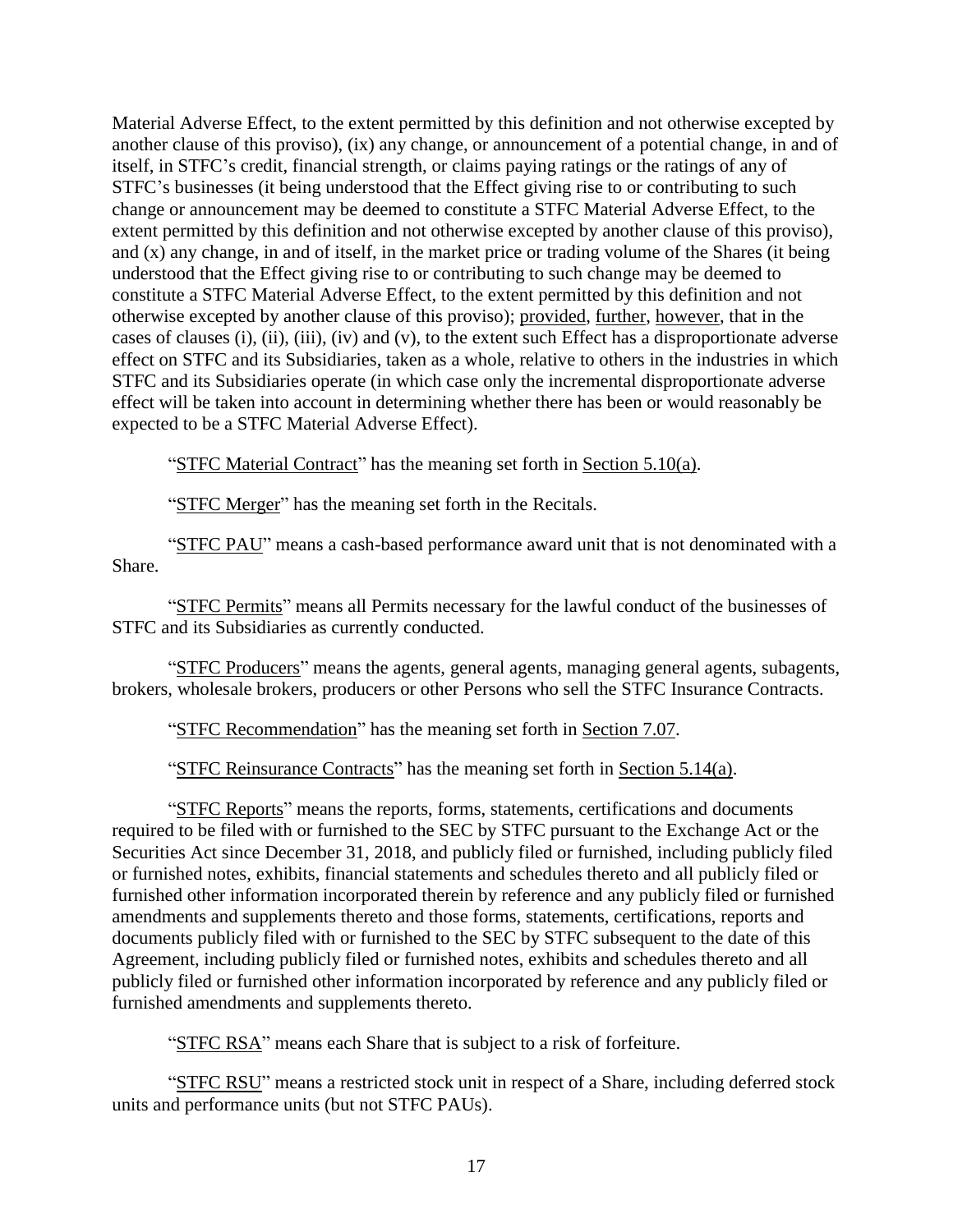"STFC Share Rights" shall mean any options, warrants, convertible securities, subscriptions, stock appreciation rights, phantom stock plans or stock equivalents or other rights, agreements, arrangements or commitments (contingent or otherwise) obligating STFC to issue or sell any shares of capital stock of, or options, warrants, convertible securities, subscriptions or other equity interests in, STFC.

"STFC Shareholder Approval" means the affirmative vote of the holders of at least a majority of the Shares entitled to vote in favor of adoption of this Agreement.

"STFC Shareholders" has the meaning set forth in the Recitals.

"STFC Shareholders Meeting" means the meeting of the STFC Shareholders to be held in connection with the STFC Merger, including any adjournment or postponement thereof.

"STFC Special Committee" has the meaning set forth in the Recitals.

"STFC Statutory Statements" has the meaning set forth in Section [5.12\(a\).](#page-65-2)

"STFC Stock Options" means an option to purchase Shares.

"STFC Subsidiary Share Rights" means any options, warrants, convertible securities, subscriptions, stock appreciation rights, phantom stock plans or stock equivalents or other rights, agreements, arrangements or commitments (contingent or otherwise) of any character issued or authorized by STFC or any Subsidiary of STFC obligating STFC or any of its Subsidiaries to issue or sell any shares of capital stock of, or options, warrants, convertible securities, subscriptions or other equity interests in, any Subsidiary of STFC.

"Subsidiary" means any corporation, limited liability company, partnership, association, trust or other entity of which securities or other ownership interests representing more than 50% of the equity (or any other form of voting equity interest in the case of a Person that is not a corporation) or more than 50% of the ordinary voting power are, as of such date, owned by such party or one or more Subsidiaries of such party or by such party and one or more Subsidiaries of such party; provided, however, that solely for purposes of this Agreement but except as otherwise provided herein, STFC and its Subsidiaries shall not be deemed to be a Subsidiary of SAM (it being understood that this proviso does not apply when referring to periods after the consummation of the Closing). For the avoidance of doubt, Patrons Mutual Insurance Company of Connecticut is, and shall be treated for all purposes hereunder as, a Subsidiary of SAM.

"Superintendent" means the Superintendent of the Ohio Department of Insurance.

"Superior Proposal" means an unsolicited, bona fide, written Takeover Proposal that did not result from a breach of Section [7.08](#page-94-0) and that the STFC Board shall have determined in good faith, after consultation with its financial advisor and outside counsel, taking into account all financial, legal, regulatory and other such aspects of such Takeover Proposal (including any termination fee, expense reimbursement provisions, conditions to consummation, financing terms and the identity of the Person making such Takeover Proposal) and this Agreement, is (a) reasonably likely to be consummated in accordance with its terms if accepted and (b) more favorable to the STFC Shareholders (solely in their capacities as such) from a financial point of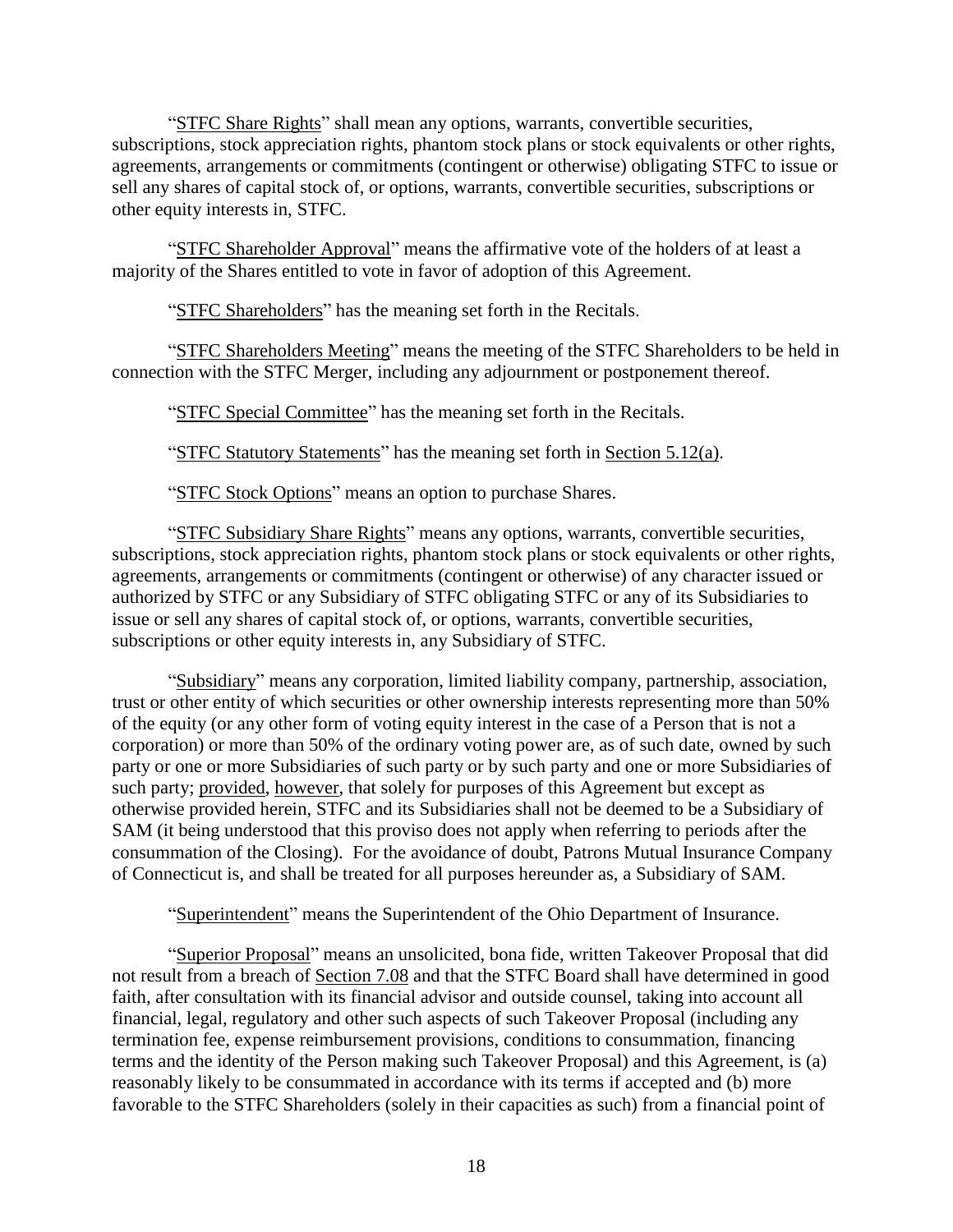view than the STFC Merger; provided that for the purposes of the definition of "Superior Proposal," all references in the term Takeover Proposal to "15% or more" shall be deemed to be references to "more than 50%."

#### "Surviving Corporation" has the meaning set forth in Section [2.02.](#page-27-2)

"Takeover Proposal" means any submission, announcement, proposal, offer or inquiry from any Third Party relating to (a) any direct or indirect acquisition or purchase (including through indemnity or assumption reinsurance, insurance business transfer, division, retrocession, combination, joint venture, share issuance or other strategic transaction), in a single transaction or a series of similar or related transactions, of (i) 15% or more of the issued and outstanding Shares, (ii) 15% or more of the assets (including capital stock of the Subsidiaries (without giving effect to the proviso of the definition thereof) of SAM), net revenue or net income of SAM and its Subsidiaries (without giving effect to the proviso of the definition thereof), taken as a whole, or (iii) 15% or more of the assets (including capital stock of the Subsidiaries of STFC), net revenue or net income of STFC and its Subsidiaries, taken as a whole, (b) any tender offer or exchange offer that, if consummated, would result in any Third Party owning, directly or indirectly, 15% or more of the issued and outstanding Shares, or (c) any merger, consolidation, business combination, reorganization, demutualization, affiliation, recapitalization, liquidation, dissolution, binding share exchange or other transaction (i) involving SAM pursuant to which any Third Party (or the shareholders of any Third Party) would own, directly or indirectly, 15% or more of any class of equity securities of SAM (assuming, for this purpose, that SAM has converted from a mutual insurance company to another entity that has the capacity to issue equity securities) or of the surviving entity in a merger or the resulting direct or indirect parent of SAM or such surviving entity or (ii) involving STFC pursuant to which any Third Party (or the shareholders of any Third Party) would own, directly or indirectly, 15% or more of any class of equity securities of STFC or of the surviving entity in a merger or the resulting direct or indirect parent of STFC or such surviving entity, other than, in each case, the transactions contemplated hereby.

"Takeover Proposal Documentation" means any Contract, letter of intent, memorandum of understanding, agreement in principle, merger agreement, share purchase agreement, asset purchase agreement, acquisition agreement, option agreement or other similar agreement relating to a Takeover Proposal (other than a confidentiality agreement referred to in Section [7.08\(a\)\)](#page-94-1) or requiring SAM or STFC (or that would require STFC) to abandon, terminate or fail to consummate the SAM Transaction, the STFC Merger or any of the other transactions contemplated by this Agreement.

"Tax" means any and all federal, national, state, provincial or local, whether domestic or foreign, income, gross receipts, gains, capital stock, profits, Social Security, unemployment, disability, real or personal property, escheat, unclaimed property, stamp, goods and services, occupation, sales, use, license, franchise, employment, payroll, premium, withholding, value added, alternative or added minimum, ad valorem, transfer, excise or estimated tax, or any other tax, governmental fee or other like assessment or charge in the nature of a tax of any kind whatsoever, together with any interest, penalty or addition thereto.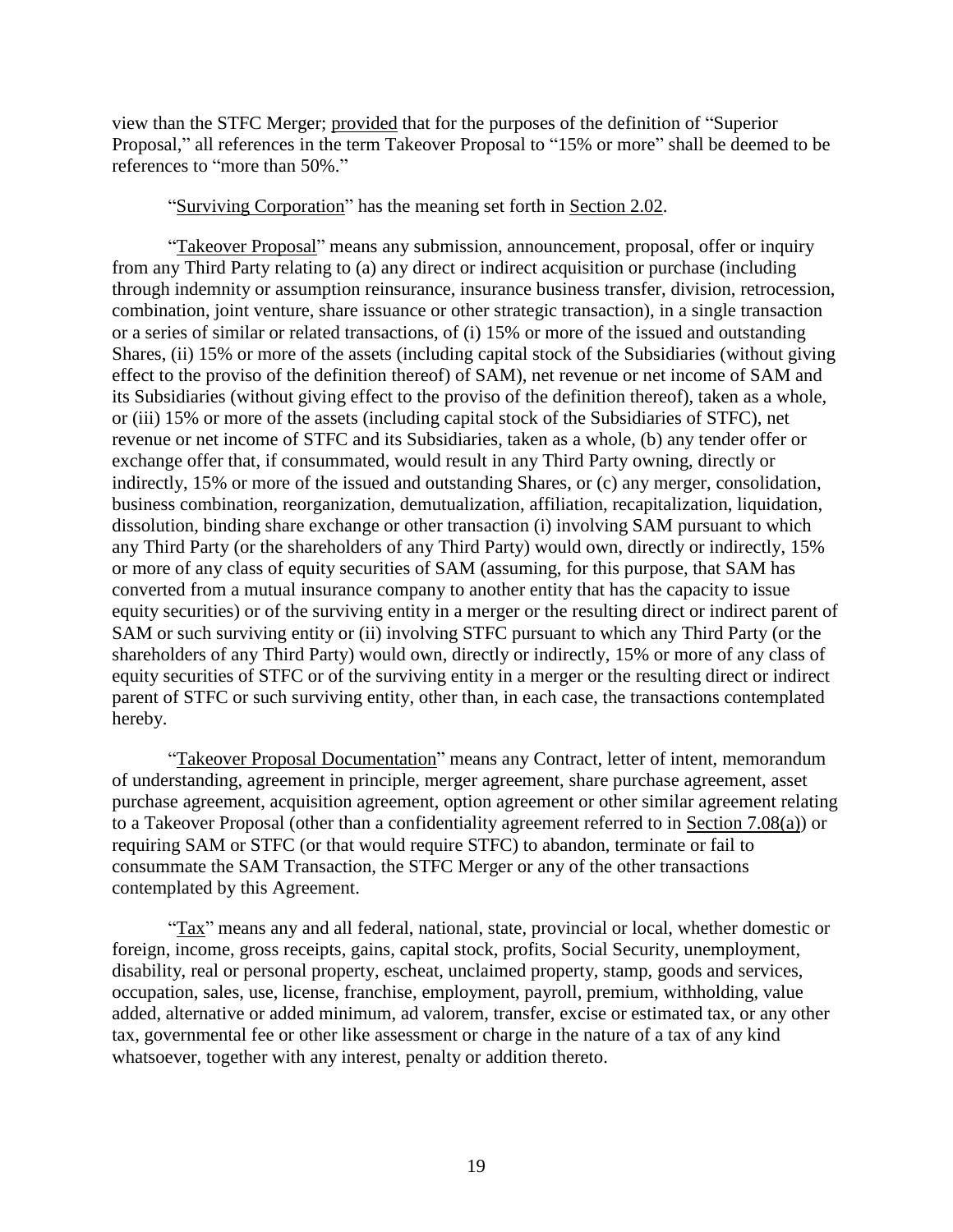"Tax Return" means any return, declaration of estimated Tax, claim for refund, report, information return, filing, certificate, bill, document or similar statement or other written information filed with or supplied to, or required to be filed with or supplied to, a Governmental Authority with respect to any Tax, including any supplement, schedule or attachment thereto, and including any amendment thereof.

"Termination Fee" means an amount equal to \$70,793,307.

"Third Party" means any Person or group (as defined in Section 13(d)(3) of the Exchange Act) other than LMHC or any of its Subsidiaries.

"Title IV Plan" means an employee pension benefit plan, within the meaning of Section 3(2)(A) of ERISA, that is subject to Section 412 of the Code or Section 302 or Title IV of ERISA.

"Transactions" has the meaning set forth in the Recitals.

"Transfer Taxes" means all transfer Taxes (excluding Taxes measured in whole or in part by net income), including sales, use, excise, value-added, goods and services, stock, conveyance, registration, securities transactions, real estate, real estate transfer, transfer, stamp, documentary, notarial, filing, recording, permit, license, authorization and similar Taxes, fees, duties, levies, customs, tariffs, imposts, assessments, obligations and charges.

"Voting Agreement" has the meaning set forth in the Recitals.

<span id="page-25-0"></span>Section 1.02 Interpretation.

(a) As used throughout this Agreement, references:

(i) to the Preamble or to the Recitals, Sections, Articles, Exhibits or Schedules are to the Preamble or a Recital, Section or Article of, or an Exhibit or Schedule to, this Agreement unless otherwise clearly indicated to the contrary;

(ii) to any Contract (including this Agreement) or Organizational Document are to the Contract or Organizational Document as amended, modified, supplemented or replaced from time to time;

(iii) to any Law are to such Law as amended, modified, supplemented or replaced from time to time and any rules or regulations promulgated thereunder and to any section of any Law include any successor to such section;

(iv) to any Governmental Authority include any successor to the Governmental Authority and to any Affiliate or Subsidiary include any successor to such Affiliate or Subsidiary;

(v) to any "copy" of any Contract or other document or instrument are to a true, complete and correct copy thereof;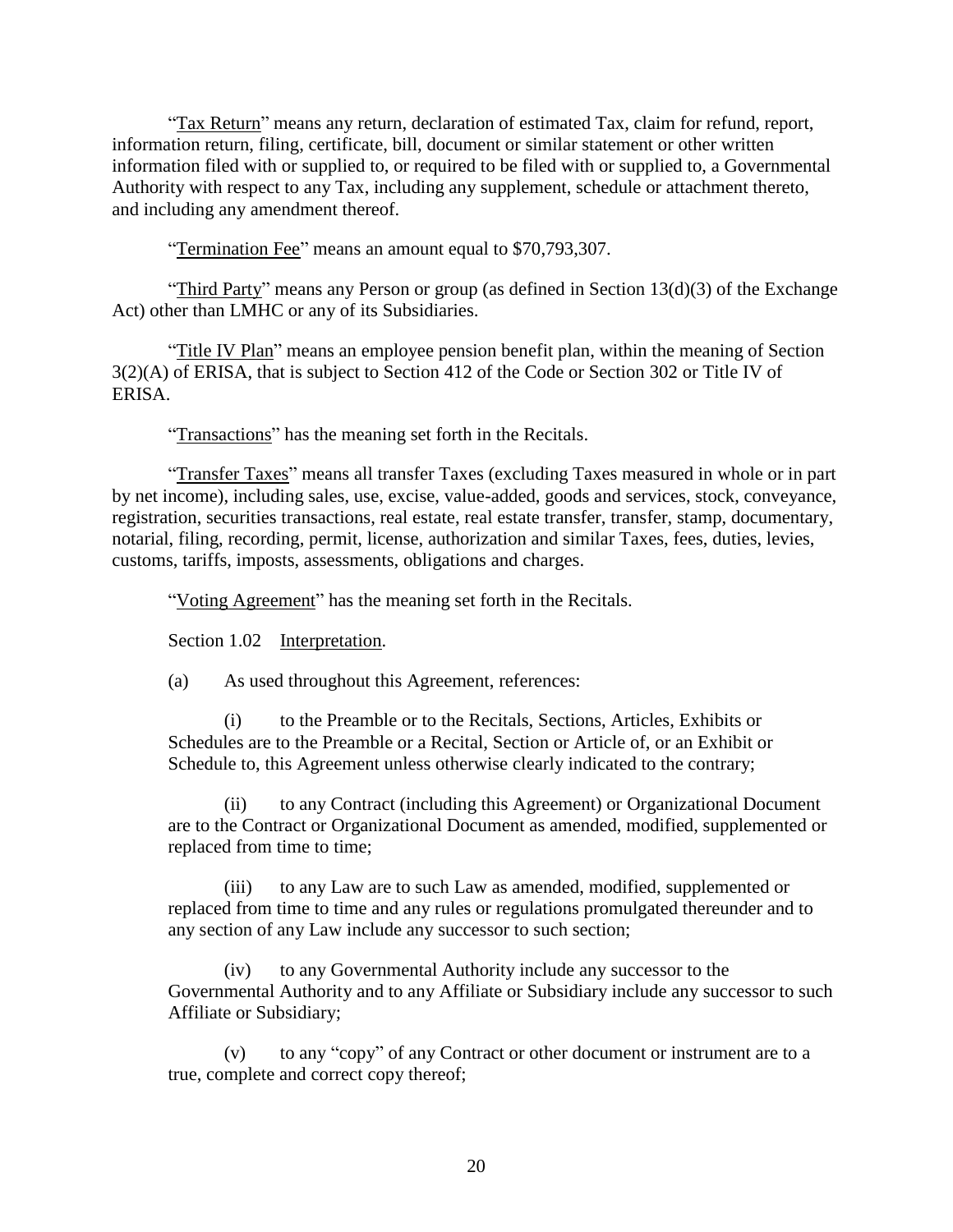(vi) to "hereof," "herein," "hereunder," "hereby," "herewith" and words of similar import refer to this Agreement as a whole and not to any particular Article, Section or clause of this Agreement, unless otherwise clearly indicated to the contrary;

(vii) to the "date of this Agreement," "the date hereof" and words of similar import refer to July 12, 2021; and

(viii) to "this Agreement" includes the Exhibits and Schedules (including the SAM Disclosure Letter, the STFC Disclosure Letter and the LMHC Disclosure Letter) to this Agreement.

<span id="page-26-0"></span>(b) Any documents and agreements which have been posted to the electronic data room hosted by DropBox, Inc. and labeled "Horseshoe Data Room EXTERNAL" (the "Data Room") prior to 12:00 p.m., New York time, on July 10, 2021, shall be deemed to have been "delivered," "provided," or "made available" (or any phrase of similar import) to LMHC by SAM and STFC.

(c) Whenever the words "include," "includes" or "including" are used in this Agreement, they will be deemed to be followed by the words "without limitation." The word "or" need not be disjunctive. The word "will" shall be construed to have the same meaning and effect as the word "shall." Any singular term in this Agreement will be deemed to include the plural, and any plural term the singular. All pronouns and variations of pronouns will be deemed to refer to the feminine, masculine or neuter, singular or plural, as the identity of the Person referred to may require. Where a word or phrase is defined herein, each of its other grammatical forms shall have a corresponding meaning.

(d) Whenever the last day for the exercise of any right or the discharge of any duty under this Agreement falls on a day other than a Business Day, the party having such right or duty shall have until the next Business Day to exercise such right or discharge such duty. Unless otherwise indicated, the word "day" shall be interpreted as a calendar day. With respect to any determination of any period of time, unless otherwise set forth herein, the word "from" means "from and including" and the word "to" means "to but excluding."

(e) The table of contents and headings contained in this Agreement are for reference purposes only and will not affect in any way the meaning or interpretation of this Agreement.

(f) References to a "party" hereto means LMHC, Merger Sub I, Merger Sub II, SAM or STFC and references to "parties" hereto means LMHC, Merger Sub I, Merger Sub II, SAM and STFC unless the context otherwise requires. The representations, warranties, covenants or agreements of Merger Sub II contained herein shall only be in effect after the execution and delivery of the Joinder Agreement.

(g) References to "dollars" or "\$" mean United States dollars, unless otherwise clearly indicated to the contrary.

(h) The parties have participated jointly in the negotiation and drafting of this Agreement; consequently, in the event an ambiguity or question of intent or interpretation arises, this Agreement shall be construed as jointly drafted by the parties and no presumption or burden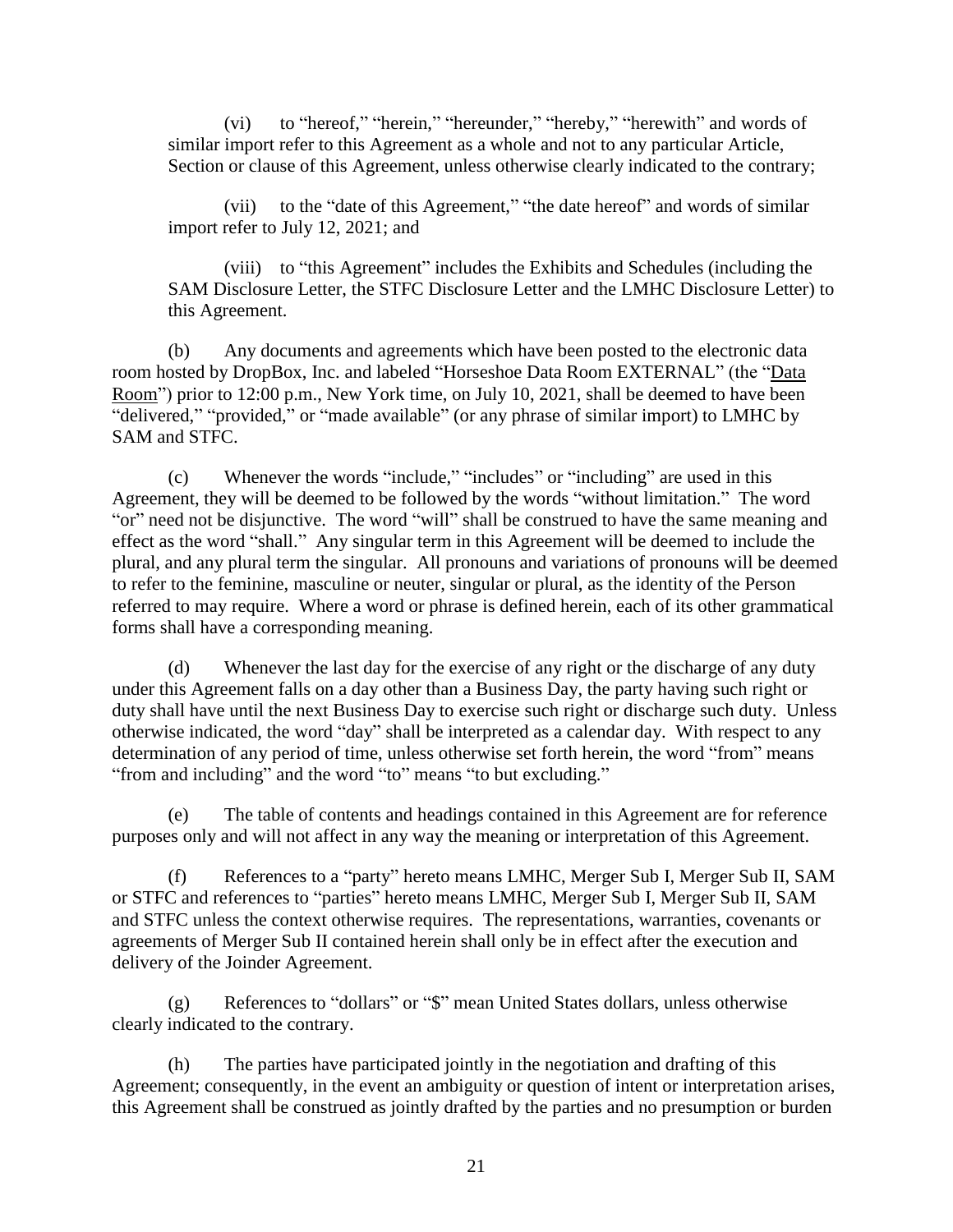of proof shall arise favoring or disfavoring any party by virtue of the authorship of any provision of this Agreement.

(i) No summary of this Agreement prepared by or on behalf of any party shall affect the meaning or interpretation of this Agreement.

(j) All capitalized terms used without definition in the Exhibits and Schedules (including the SAM Disclosure Letter, the STFC Disclosure Letter and the LMHC Disclosure Letter) to this Agreement shall have the meanings ascribed to such terms in this Agreement.

(k) References to "control or "controlled" or words of similar import means the possession, directly or indirectly or as trustee or executor, of the power to direct or cause the direction of the management policies of a Person, whether through the ownership of stock, as trustee or executor, by contract or credit arrangement or otherwise.

#### **ARTICLE II**

#### **THE TRANSACTIONS**

<span id="page-27-1"></span><span id="page-27-0"></span>Section 2.01 The SAM Transaction. On or prior to the date hereof, the SAM Board has adopted the Plan of Reorganization. Upon the terms and subject to the conditions set forth in this Agreement and the Plan of Reorganization, at the Effective Time, SAM shall reorganize into an Ohio domiciled stock insurance company pursuant to all applicable provisions of Sections 3913.25 to 3913.38 of the Ohio Revised Code, and simultaneously therewith, Merger Sub II shall be merged with and into SAM, in accordance with Section 3913.32(A) and Section 1702.411 of the Ohio Revised Code, Section 19T(b)(ii) of Chapter 175 of the Massachusetts General Laws and all other applicable provisions of the Laws of the State of Ohio and the Commonwealth of Massachusetts, whereupon the separate existence of Merger Sub II shall cease and SAM shall continue as Reorganized SAM under the Laws of the State of Ohio under the name "State Automobile Mutual Insurance Company."

<span id="page-27-2"></span>Section 2.02 STFC Merger. Upon the terms and subject to the conditions set forth in this Agreement, at the Effective Time, Merger Sub I shall be merged with and into STFC in accordance with the OGCL, whereupon the separate existence of Merger Sub I shall cease and STFC shall continue as the surviving corporation in the STFC Merger (the "Surviving Corporation") under the Laws of the State of Ohio. The STFC Merger shall have the effects provided in this Agreement and as set forth in the applicable provisions, including Section 1701.82, of the OGCL.

<span id="page-27-3"></span>Section 2.03 Closing. Upon the terms and subject to the conditions set forth in this Agreement, the closing of the Transactions (the "Closing") shall take place at the offices of Skadden, Arps, Slate, Meagher & Flom LLP, One Manhattan West, New York, New York 10001 at 10:00 a.m., New York time, on the third (3rd) Business Day following the satisfaction or waiver of the conditions set forth in Article [VIII](#page-106-4) (other than those conditions that by their nature can only be satisfied by action taken at or immediately prior to the Closing, but subject to the satisfaction or waiver of those conditions), remotely via the electronic exchange of documents or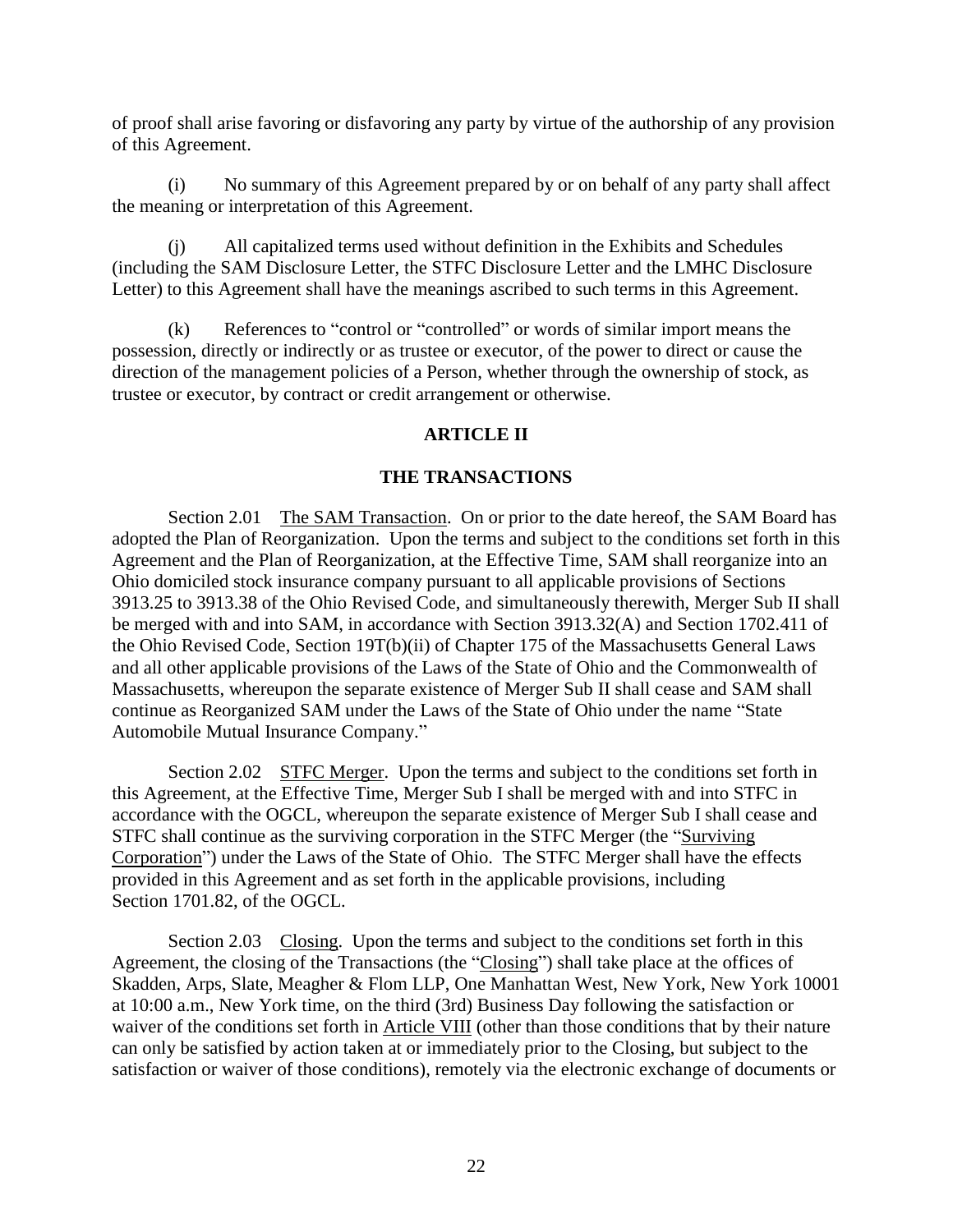at such other place, time and date as LMHC, SAM and STFC may agree in writing. The date on which the Closing occurs is referred to in this Agreement as the "Closing Date."

### Section 2.04 Effective Time.

<span id="page-28-2"></span><span id="page-28-0"></span>(a) As promptly as practicable after receipt of approval of the Plan of Reorganization by the Superintendent, SAM shall submit the amended articles of incorporation of SAM (to be effective for Reorganized SAM) (the "Amended Articles of Incorporation") to the attorney general of the State of Ohio (the "Attorney General") for the Attorney General's examination and approval. As promptly as practicable after such approval from the Attorney General, the SAM Board shall file the following with the Ohio Secretary of State: (i) a certificate of reorganization, signed by the chairperson of the SAM Board, the president or a vice-president of SAM and the secretary or an assistant secretary of SAM, specifying that the effective time of the SAM Transaction shall be the Effective Time, (ii) the Amended Articles of Incorporation, as adopted by the SAM Members under Section 3913.27 of the Ohio Revised Code, (iii) a statement, signed by the chairperson of the SAM Board, the president or a vice-president of SAM, and the secretary or an assistant secretary of SAM, specifying the manner of the adoption of the Amended Articles of Incorporation and (iv) copies of the approvals obtained from the Superintendent and the Attorney General. Subject to the provisions of this Agreement, as promptly as practicable on the Closing Date, SAM shall file the SAM Certificate of Merger with the Ohio Secretary of State in accordance with the Ohio Revised Code, and such merger shall become effective at the time the SAM Certificate of Merger is duly filed with and accepted by the Ohio Secretary of State, or such later time as is permissible in accordance with the Ohio Revised Code and as agreed by LMHC and SAM and specified in the SAM Certificate of Merger.

<span id="page-28-3"></span>(b) Subject to the provisions of this Agreement, as promptly as practicable on the Closing Date, STFC shall file the STFC Certificate of Merger with the Ohio Secretary of State in accordance with the OGCL. The STFC Merger shall become effective at the time the STFC Certificate of Merger is duly filed with and accepted by the Ohio Secretary of State, or such later time as is permissible in accordance with the OGCL and as agreed by LMHC and STFC and specified in such STFC Certificate of Merger (such time, the "Effective Time").

### Section 2.05 Effects of the SAM Transaction.

<span id="page-28-1"></span>(a) Extinguishment and Replacement of Equity Rights and LMHC Membership. At the Effective Time, pursuant to the SAM Transaction, (i) (A) the right to vote in the election of directors or at annual or special meetings of SAM, (B) the right to share in any distribution of, or to receive consideration based upon, the surplus of SAM in liquidation, dissolution or otherwise under the articles of incorporation or code of regulations of SAM or otherwise as provided by Law and (C) the right to dividends as, if and when determined by the SAM Board, shall be extinguished, (ii) the SAM Members shall immediately become LMHC Members; provided, however, the rights of any Person as an LMHC Member shall continue only so long as the related Policy remains In Force, (iii) without limitation of the foregoing, holders of Policies of SAM that are In Force at the Effective Time shall, by operation of Law, as of the Effective Time have Equity Rights in LMHC; provided, however, that the rights of a Person as a holder of Equity Rights shall continue only so long as the related Policy remains In Force, and (iv) holders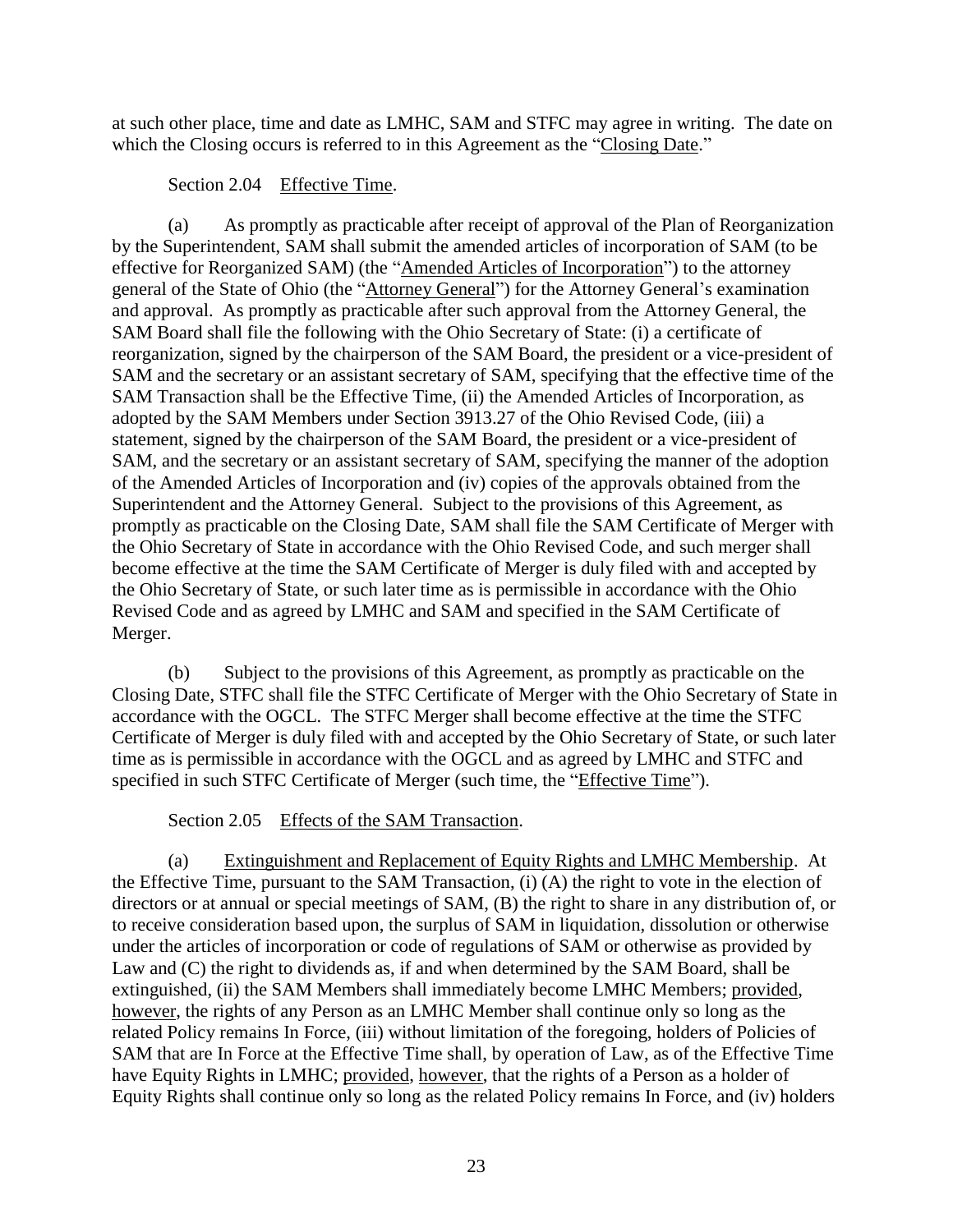of Policies that are issued or renewed after the Effective Time by Reorganized SAM shall be LMHC Members and holders of Equity Rights in LMHC; provided, however, the rights of a Person as an LMHC Member or as holder of Equity Rights shall continue only so long as the related Policy remains In Force.

(b) Continued LMHC Ownership. At all times following consummation of the SAM Transaction, at least fifty one percent (51%) of the issued and outstanding voting stock of Reorganized SAM shall be owned, at all times, directly or indirectly, by LMHC, and at least fifty one percent (51%) of the issued and outstanding voting stock of any intermediate stock holding company shall be owned, at all times, directly or indirectly, by LMHC.

(c) Organizational Documents. At the Effective Time, pursuant to the SAM Transaction, the articles of incorporation and code of regulations of Reorganized SAM shall be the Amended Organizational Documents. Thereafter, the articles of incorporation of Reorganized SAM may be amended in accordance with its terms and as provided by Law and the code of regulations of Reorganized SAM may be amended in accordance with their terms and the articles of incorporation of Reorganized SAM and as provided by Law.

(d) Directors and Officers of Reorganized SAM. At the Effective Time, the directors of Merger Sub II shall continue in office as the directors of Reorganized SAM and the officers of SAM shall continue in office as the officers of Reorganized SAM, and such directors and officers shall hold office until successors are duly elected or appointed and qualified in accordance with and subject to applicable Law and the articles of incorporation and code of regulations of Reorganized SAM.

Section 2.06 Effect of the STFC Merger.

<span id="page-29-0"></span>(a) Organizational Documents. At the Effective Time, pursuant to the STFC Merger, (i) the STFC Articles of Incorporation shall be amended and restated in its entirety to read in in the same form as the articles of incorporation of Merger Sub I in effect immediately prior to the Effective Time (except the references to Merger Sub I's name shall be replaced by references to STFC and the provisions of the articles of incorporation of Merger Sub I relating to the incorporator of Merger Sub I shall be omitted) and, as so amended, shall be the articles of incorporation of the Surviving Corporation and (ii) the STFC Code of Regulations shall be amended and restated in its entirety to read in in the same form as the code of regulations of Merger Sub I in effect immediately prior to the Effective Time (except the references to Merger Sub I's name shall be replaced by references to STFC) and, as so amended, shall be the code of regulations of the Surviving Corporation. Thereafter, the articles of incorporation of the Surviving Corporation may be amended in accordance with its terms and as provided by Law and the code of regulations of the Surviving Corporation may be amended in accordance with their terms and the articles of incorporation of the Surviving Corporation and as provided by Law, in each case, consistent with the obligations set forth in Section [7.12.](#page-101-0)

(b) Directors and Officers of the Surviving Corporation. At the Effective Time, the directors of Merger Sub I shall continue in office as the directors of the Surviving Corporation and the officers of STFC shall continue in office as the officers of the Surviving Corporation, and such directors and officers shall hold office until successors are duly elected or appointed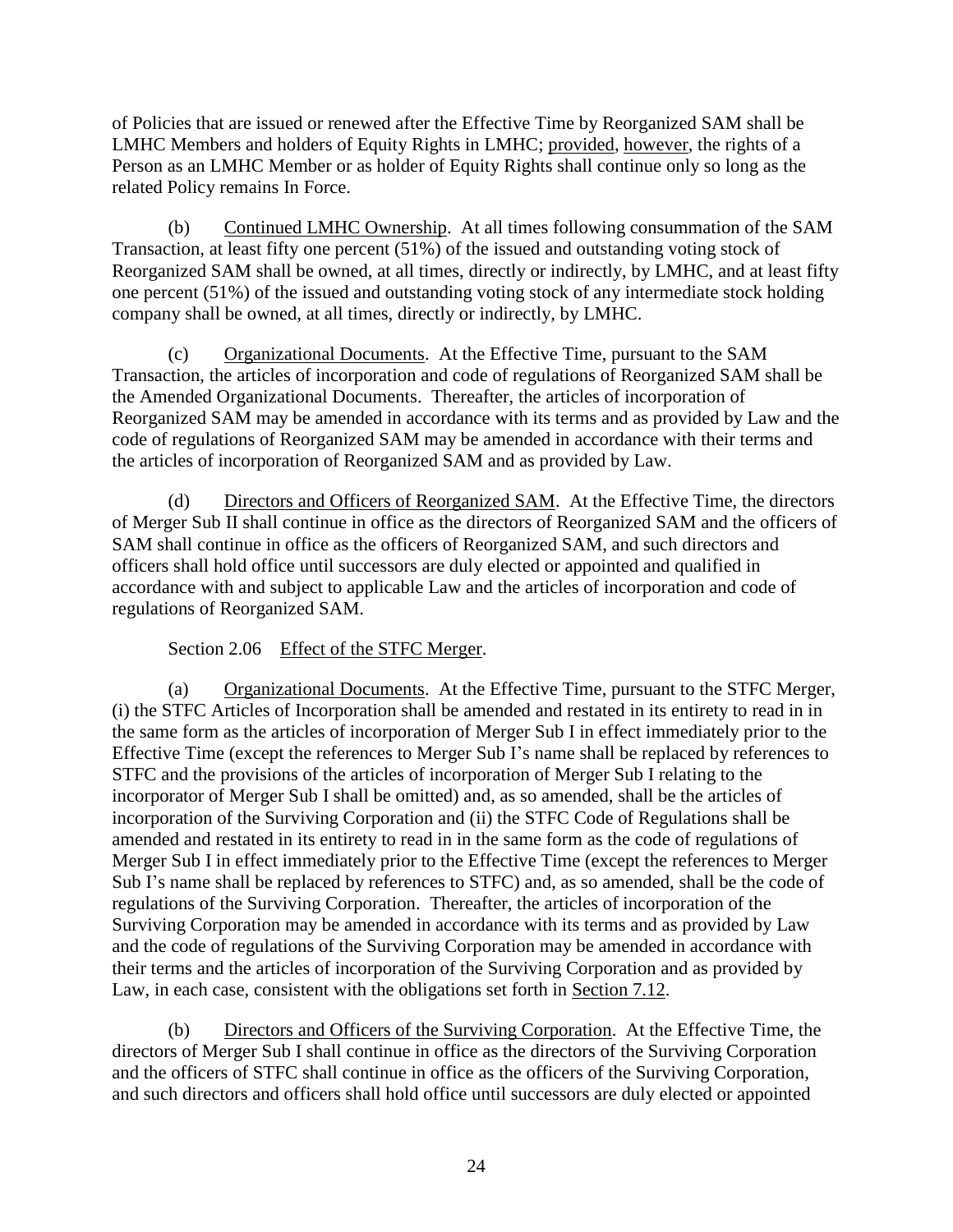and qualified in accordance with and subject to applicable Law and the articles of incorporation and code of regulations of the Surviving Corporation.

### **ARTICLE III**

### <span id="page-30-8"></span><span id="page-30-0"></span>**EFFECT OF THE STFC MERGER ON SHARES; EXCHANGE OF CERTIFICATES**

<span id="page-30-1"></span>Section 3.01 Conversion of the Shares. At the Effective Time, by virtue of the STFC Merger and without any action on the part of the parties or the holders of any of the following securities:

<span id="page-30-4"></span>(a) Each Eligible Share shall be converted automatically into the right to receive, an amount in cash, without interest, equal to \$52.00 (the "Merger Consideration"), and shall be automatically cancelled and retired and cease to exist, and each holder of a Certificate representing Shares or Book-Entry Shares shall cease to have any rights with respect thereto, except the right to receive the Merger Consideration in accordance with the terms of this Agreement.

<span id="page-30-6"></span>(b) Each Share that is owned by SAM or by any of STFC's Subsidiaries (collectively, the "SAM Owned Shares") shall be converted into and become one validly issued, fully paid and nonassessable share of common stock, no par value, of the Surviving Corporation.

<span id="page-30-3"></span>(c) Each Share that is owned by STFC as treasury shares or otherwise and each Share owned by LMHC or any of its Subsidiaries (collectively, the "Cancelled Shares") shall be automatically cancelled and retired and cease to exist and no payment or distribution shall be made with respect thereto.

(d) Each issued and outstanding common share of Merger Sub I shall be converted into and become one validly issued, fully paid and nonassessable share of common stock, no par value, of the Surviving Corporation.

Section 3.02 Treatment of STFC Equity Awards and Share Purchase Plans.

<span id="page-30-7"></span><span id="page-30-2"></span>(a) Prior to the Effective Time, the STFC Board (or, if appropriate, any duly authorized committee administering the STFC Equity Plans) shall adopt such resolutions and take such other actions (which resolutions and such other actions, if applicable, shall be subject to the prior review and approval of LMHC) as may be required or requested by LMHC to provide the following, effective upon the Effective Time, subject to Section [3.10:](#page-35-3)

<span id="page-30-5"></span>(i) Each STFC RSA that is outstanding immediately prior to the Effective Time, whether vested or unvested, shall become fully vested, in the case of a time-based vesting STFC RSA, or become vested at the target level of performance, in the case of a performance based vesting STFC RSA ("Performance-Based STFC RSA"), and shall automatically be converted, to the extent vested after giving effect to this sentence, into the right to receive the Merger Consideration. Any Performance-Based STFC RSA that does not become vested at the Effective Time in accordance with this Section [3.02\(a\)\(i\)](#page-30-5) shall be forfeited automatically without payment therefor.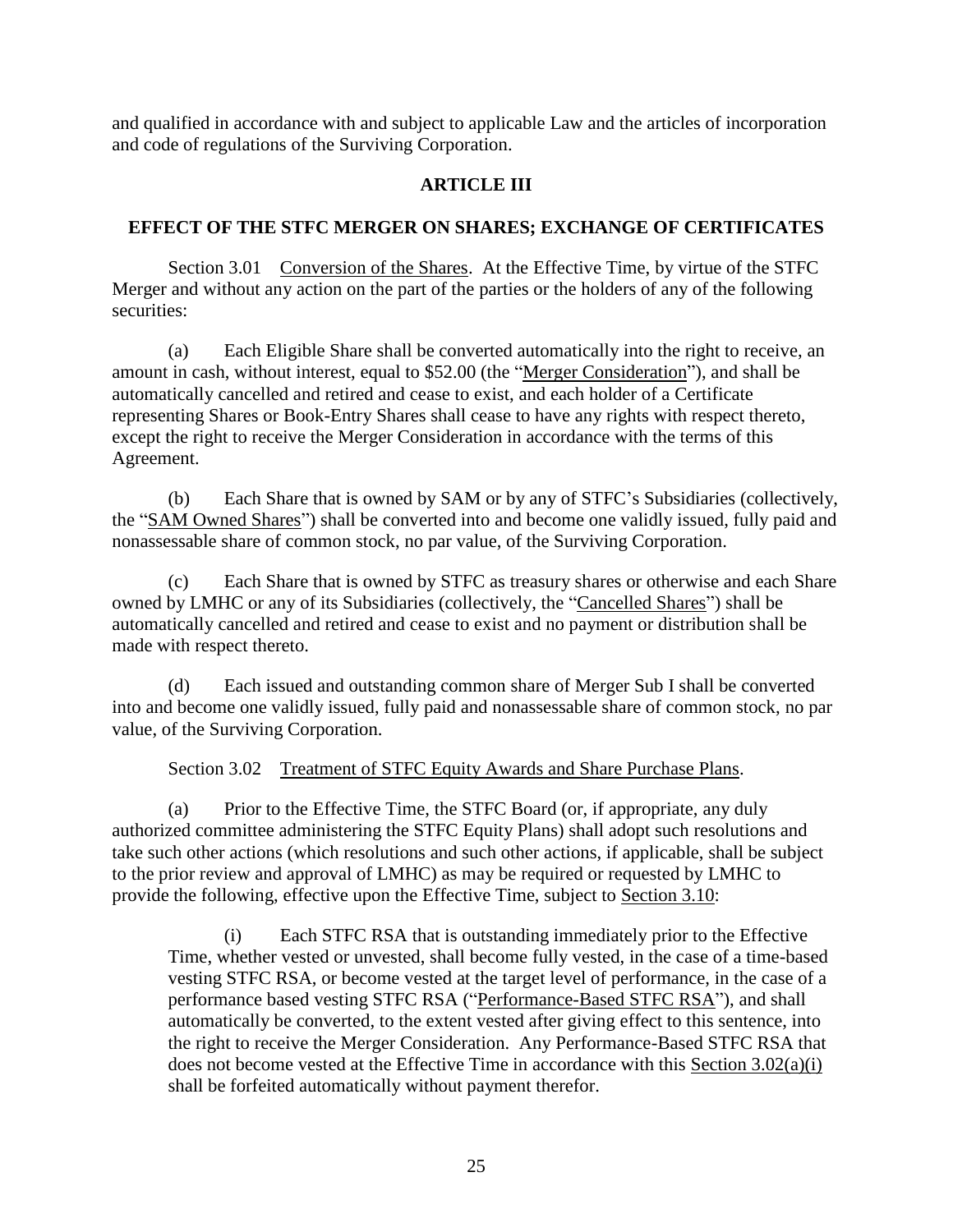<span id="page-31-2"></span>(ii) Each STFC RSU that is outstanding immediately prior to the Effective Time, whether vested or unvested, shall become fully vested, in the case of a time-based vesting STFC RSU, or become vested at the target level of performance, in the case of a performance based vesting STFC RSU ("Performance-Based STFC RSU"), and shall automatically be converted, to the extent vested after giving effect to this sentence, into the right to receive a lump-sum amount in cash, without interest, equal to the product of (i) the Merger Consideration and (ii) the number of Shares subject to such STFC RSU. Any Performance-Based STFC RSU that does not become vested at the Effective Time in accordance with this Section [3.02\(a\)\(ii\)](#page-31-2) shall be forfeited automatically without payment therefor.

(iii) Each STFC Stock Option that is outstanding immediately prior to the Effective Time shall, whether vested or unvested, be deemed to be fully vested and shall be cancelled and converted into the right to receive a lump-sum amount in cash, without interest, equal to the product of (A) the excess, if any, of (1) the Merger Consideration, over (2) the per share exercise price of such STFC Stock Option, *multiplied by* (B) the total number of Shares subject to such STFC Stock Option immediately prior to the Effective Time; provided that any STFC Stock Option with an exercise price per Share that is equal to or greater than the Merger Consideration shall be cancelled for no consideration.

(iv) Each STFC PAU that is outstanding immediately prior to the Effective Time shall become vested at the target level of performance, and shall automatically be cancelled and converted into the right to receive a lump-sum amount in cash, without interest, equal to \$1.00 and such amount shall be in full satisfaction of such STFC PAU.

<span id="page-31-0"></span>(b) Prior to the Effective Time, the STFC Board or the appropriate committee thereof shall take all actions reasonably necessary, including adopting any resolutions or amendments and providing any notices to participants, (which resolutions, amendments and notices, if applicable, shall be subject to the prior review and approval of LMHC) with respect to the 1991 Employee Stock Purchase and Dividend Reinvestment Plan of STFC (the "ESPP") to (i) cause the offering/subscription period ongoing as of the date of this Agreement to be the final offering/subscription period under the ESPP and the options under the ESPP to be exercised on the earlier of (x) the scheduled purchase date for such offering/subscription period and (y) the date that is five (5) Business Days prior to the Closing Date (with any participant payroll deductions not applied to the purchase of Shares promptly returned to the participant), (ii) prohibit any individual who is not participating in the ESPP as of the date of this Agreement from commencing participation in the ESPP following the date of this Agreement, (iii) prohibit participants in the ESPP from increasing their payroll deductions from those in effect as of the date of this Agreement and (iv) terminate the ESPP effective immediately prior to the Closing.

<span id="page-31-1"></span>(c) Prior to the Effective Time, the STFC Board or the appropriate committee thereof shall take all actions reasonably necessary, including adopting any resolutions or amendments and providing any notices to participants, (which resolutions, amendments and notices, if applicable, shall be subject to the prior review and approval of LMHC) with respect to the Monthly Stock Purchase Plan for Independent Agents of State Auto (the "MSPP") to (i) cause the purchase period ongoing as of the date of this Agreement to be the final purchase period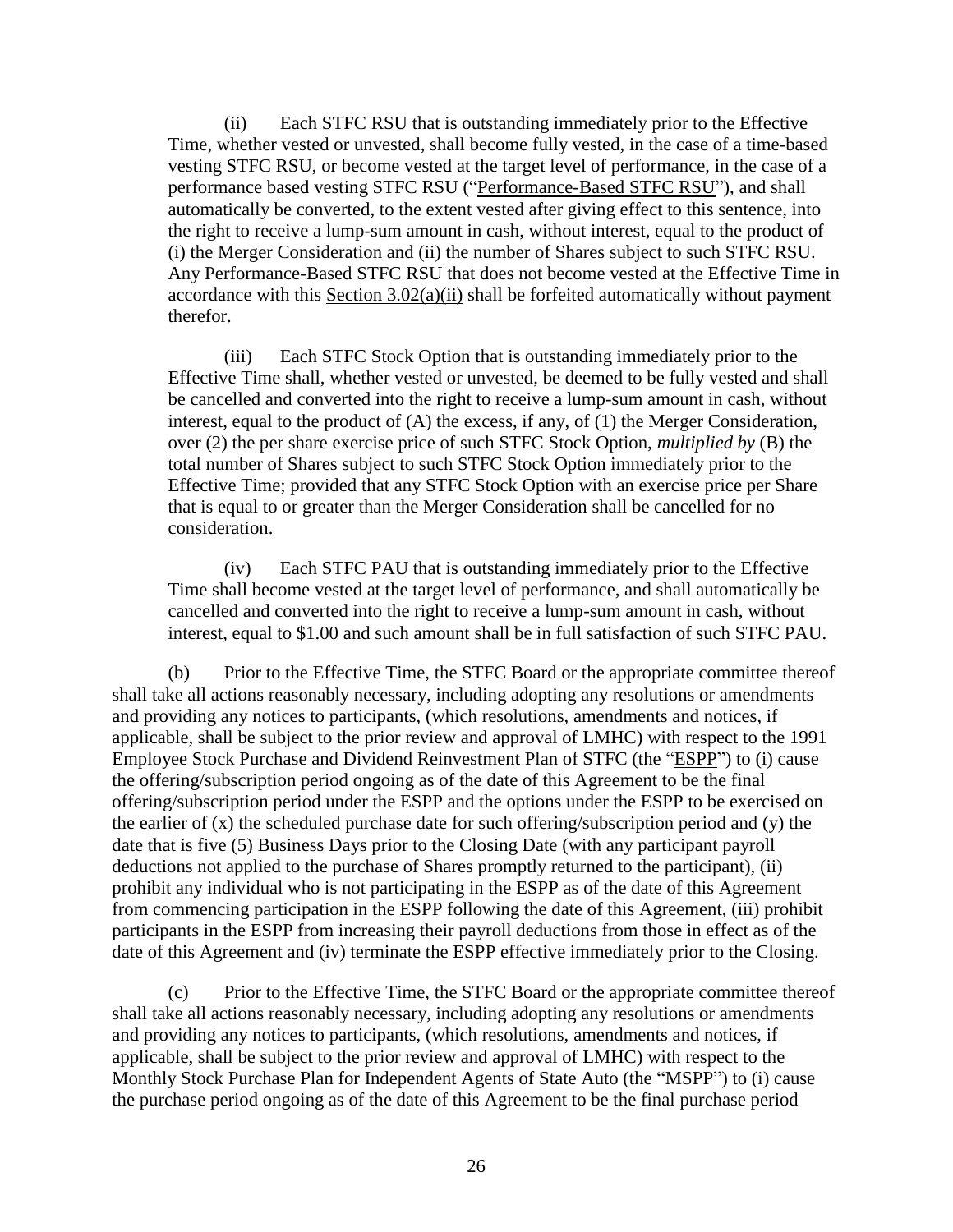under the MSPP and the options under the MSPP to be exercised on the earlier of  $(x)$  the scheduled purchase date for such purchase period and (y) the date that is five (5) Business Days prior to the Closing Date (with any participant commission deductions or cash contributions not applied to the purchase of Shares promptly returned to the participant), (ii) prohibit any individual who is not participating in the MSPP as of the date of this Agreement from commencing participation in the MSPP following the date of this Agreement, (iii) prohibit participants in the MSPP from increasing their commission deductions or cash contribution from those in effect as of the date of this Agreement and (iv) terminate the MSPP effective immediately prior to the Closing.

(d) Except as otherwise required under the terms of the applicable award agreement or as necessary to avoid the imposition of any additional Taxes or penalties with respect to awards under the STFC Equity Plans pursuant to Section 409A of the Code, LMHC shall, or shall cause Surviving Corporation to, pay in cash through applicable payroll systems all amounts payable pursuant to Section [3.02\(a\)](#page-30-7) as promptly as practicable following the Effective Time, but in no event later than the first regularly scheduled payroll date that occurs at least five (5) Business Days following the Effective Time; provided that any such amounts shall be paid without interest.

#### Section 3.03 Dissenting Shares.

<span id="page-32-1"></span><span id="page-32-0"></span>(a) Notwithstanding anything in this Agreement to the contrary, Shares issued and outstanding immediately prior to the Effective Time (other than SAM Owned Shares and Cancelled Shares) and held by a holder who did not vote in favor of adoption of this Agreement or consent thereto in writing and who has complied with all the provisions of the OGCL concerning the right of holders of Shares to require payment of the fair cash value of such Shares in accordance with Sections 1701.84 and 1701.85 of the OGCL (the "Dissenting Shares") shall not be converted into or represent the right to receive the Merger Consideration, but instead, at the Effective Time, shall be converted into the right to receive payment of such amounts that are payable in accordance with the procedures set forth in Section 1701.85 of the OGCL (it being understood and acknowledged that at the Effective Time, such Dissenting Shares shall be automatically cancelled and retired and cease to exist, and each holder shall cease to have any rights with respect thereto, except the right to receive the value of such Dissenting Shares to the extent afforded by Section 1701.85 of the OGCL).

(b) If a holder of Dissenting Shares withdraws its demand for fair cash value or fails to perfect or otherwise waives or loses its rights as a dissenting shareholder, in any case pursuant to the OGCL, then the right of such holder to be paid the fair value of such holder's Dissenting Shares shall cease and such Dissenting Shares shall be deemed to have been converted as of the Effective Time into, and to have become exchangeable solely for the right to receive, without interest or duplication, the Merger Consideration in accordance with the terms of this Agreement.

(c) STFC shall give LMHC (i) as promptly as reasonably practicable written notice of any written demand (or written threats thereof) for appraisal or payment of the fair value of any Shares (including copies of any written demands), written withdrawals or written attempted withdrawals of such demands (purported or otherwise), and any other written instruments served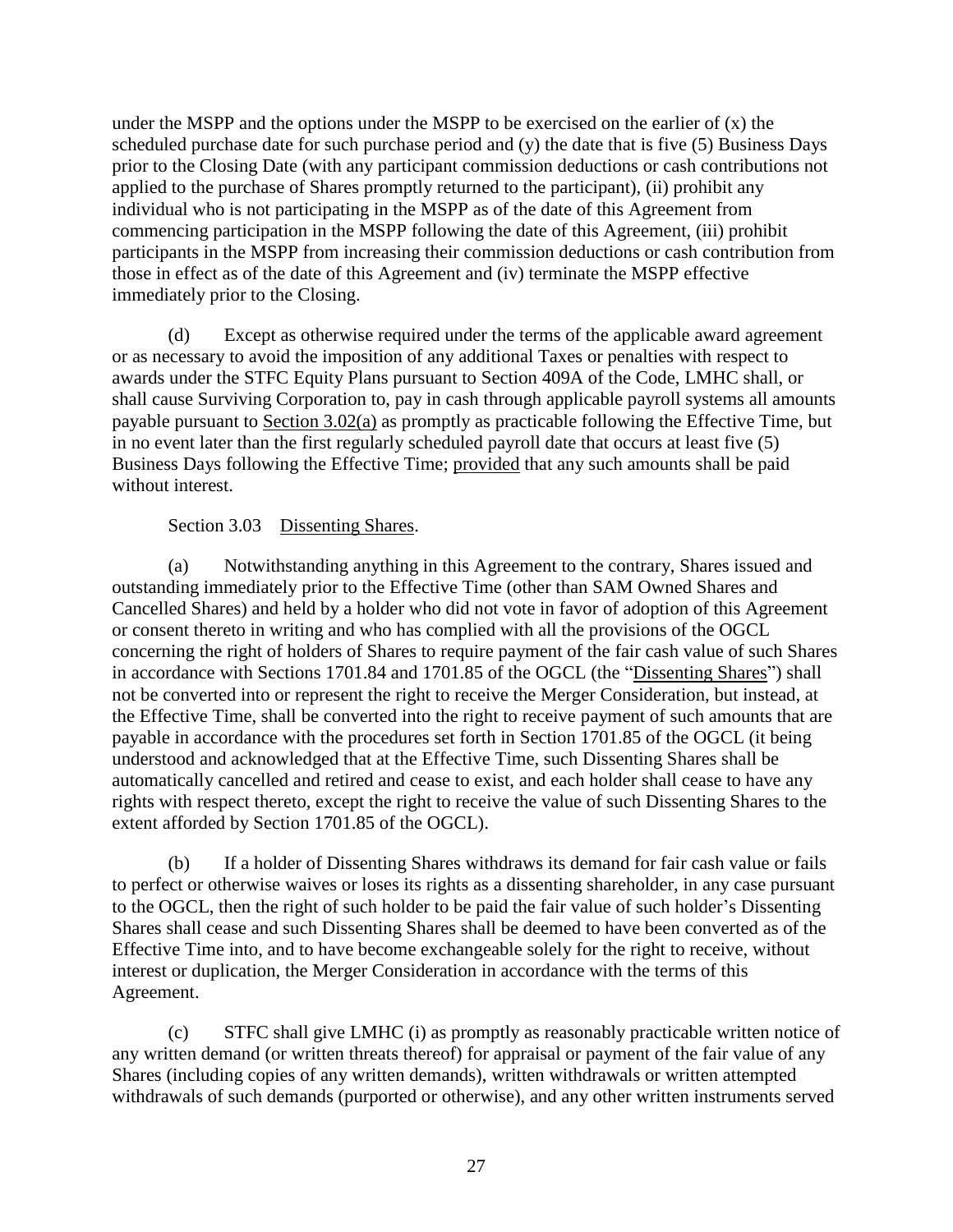pursuant to the OGCL with respect to demands for appraisal or payment of the fair value of any Shares received by STFC and (ii) the right to participate in and direct all negotiations and Actions with respect to such demands or threats.

(d) STFC shall not, except with the prior written consent of LMHC, make any payment with respect to, or settle or compromise or offer to settle or compromise, any such demand or threat, or agree to do any of the foregoing.

<span id="page-33-0"></span>Section 3.04 Adjustments to Prevent Dilution. Subject to the restrictions contained in Section [7.01,](#page-84-2) in the event that STFC changes the number of Shares issued and outstanding prior to the Effective Time as a result of a reclassification, stock split (including a reverse stock split), stock dividend or distribution, recapitalization, merger, subdivision, issuer tender or exchange offer, or other similar transaction or a stock dividend, stock split or stock distribution thereon shall be declared with a record date within said period, the Merger Consideration shall be proportionately adjusted to reflect such change; provided, however, that (a) in no event shall the aggregate amount payable by LMHC pursuant to Section [3.01](#page-30-1) after giving effect to any such event exceed the amount that would have been payable pursuant to Section [3.01](#page-30-1) had such event not occurred and (b) nothing in this Section [3.04](#page-33-0) shall not be construed to permit STFC to take any action with respect to its securities that is prohibited by the terms of this Agreement.

<span id="page-33-1"></span>Section 3.05 Paying Agent. Prior to the Effective Time, LMHC shall designate a bank or trust company reasonably acceptable to STFC to act as payment agent (the "Paying Agent") for payment of the aggregate Merger Consideration in accordance with the terms of this Agreement. Prior to or substantially concurrently with the Effective Time, LMHC shall deposit, or cause to be deposited, with the Paying Agent, an amount in cash in immediately available funds sufficient to pay the aggregate Merger Consideration payable in respect of the Eligible Shares (such cash, the "Exchange Fund"). The Exchange Fund shall be used solely for purposes of paying the Merger Consideration in accordance with this Article [III](#page-30-8) and shall not be used to satisfy any other obligation of LMHC, STFC or any of their respective Subsidiaries. Until distributed in accordance with the terms and conditions of this Agreement, LMHC may direct the Paying Agent to invest the cash in the Exchange Fund as directed by LMHC; provided that (a) no such investment or losses thereon shall affect the Merger Consideration payable to the STFC Shareholders, and following any losses below the level required to make prompt cash payments of the aggregate Merger Consideration as contemplated hereby, LMHC shall deposit, or cause to be deposited, with the Paying Agent, additional funds for the benefit of the holders of Eligible Shares in the amount required so as to ensure that the Exchange Fund is, at all times, maintained at a level sufficient to make such payments and (b) such investments shall be obligations of or guaranteed by the United States, commercial paper obligations receiving the highest rating from either Moody's Investors Services, Inc. or Standard & Poor's Corporation, or certificates of deposit, bank repurchase agreements or bankers' acceptances of domestic commercial banks with capital exceeding \$5,000,000,000 (collectively "Permitted Investments"), or money market funds that are invested solely in Permitted Investments. Any net profit resulting from, or interest or income produced by, such investment of the Exchange Fund shall be the sole exclusive property of LMHC and be paid to LMHC upon its request.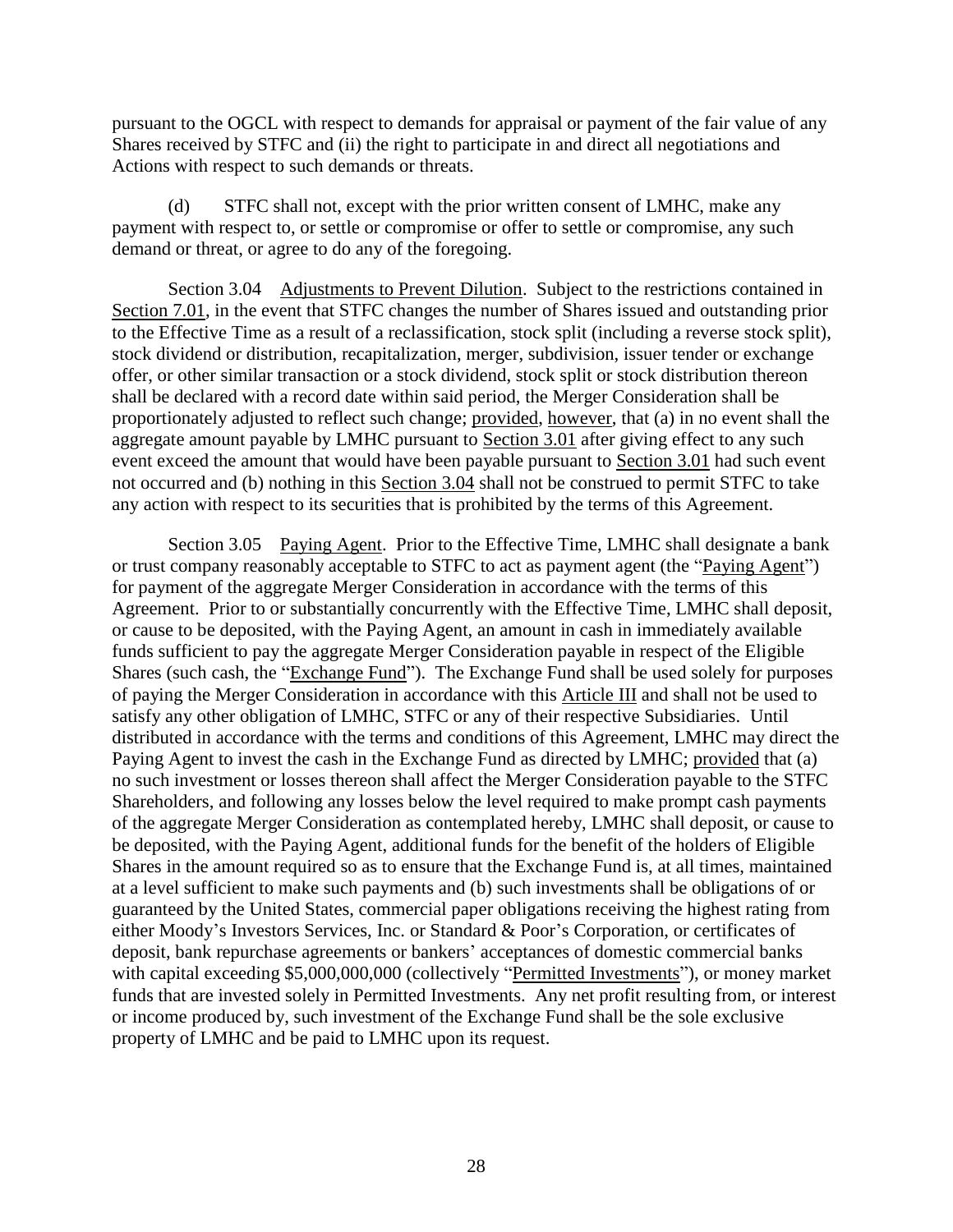#### Section 3.06 Exchange Procedures.

<span id="page-34-0"></span>(a) As promptly as practicable after the Effective Time, LMHC shall cause the Paying Agent to mail to each holder of record of Eligible Shares that are (i) Certificates or (ii) Book-Entry Shares, notice advising such holders of the effectiveness of the STFC Merger, which notice shall include (1) appropriate transmittal materials (including a customary letter of transmittal) that (A) shall specify that delivery shall be effected and risk of loss and title to the Certificates or such Book-Entry Shares shall pass only upon proper delivery of the Certificates (or an affidavit of loss in lieu thereof, together with any bond or indemnity agreement, as contemplated by Section [3.09\)](#page-35-2), or the surrender of such Book-Entry Shares to the Paying Agent (which shall be deemed to have been effected upon the delivery of a customary "agent's message" with respect to such Book-Entry Shares or such other reasonable evidence, if any, of such surrender as the Paying Agent may reasonably request), as applicable, such materials to be in such form and have such other provisions as LMHC and STFC may reasonably agree and (B) shall be in such customary form and have such other customary provisions as LMHC may specify (and reasonably acceptable to STFC) and (2) instructions for use in effecting the surrender of the Certificates (or an affidavit of loss in lieu thereof, together with any bond or indemnity agreement, as contemplated by Section [3.09\)](#page-35-2) or such Book-Entry Shares to the Paying Agent in exchange for the Merger Consideration that such holder is entitled to receive as a result of the STFC Merger pursuant to Section [3.01.](#page-30-1)

(b) Upon surrender to the Paying Agent of Eligible Shares that are (i) Certificates, by physical surrender of such Certificates (or an affidavit of loss in lieu thereof, together with any bond or indemnity agreement, as contemplated by Section [3.09\)](#page-35-2), together with a letter of transmittal, duly completed and validly executed in accordance with the instructions thereto, and any other documents reasonably required by the Paying Agent in accordance with the terms of the materials and instructions provided by the Paying Agent or (ii) Book-Entry Shares, by bookreceipt of an "agent's message" by the Paying Agent in connection with the surrender of Book-Entry Shares (or such other reasonable evidence, if any, of surrender with respect to such Book-Entry Shares, as the Paying Agent may reasonably request), the holder of such Certificate or Book-Entry Share shall be entitled to receive in exchange therefor, and LMHC shall cause the Paying Agent to pay and deliver, out of the Exchange Fund, as promptly as practicable to such holders, an amount in cash in immediately available funds (after giving effect to any required Tax withholdings as provided in Section [3.10\)](#page-35-3) equal to the product obtained by *multiplying* (1) the number of Eligible Shares represented by such Certificates (or an affidavit of loss in lieu thereof, together with any bond or indemnity agreement, as contemplated by Section [3.09\)](#page-35-2) or such Book-Entry Shares by (2) the Merger Consideration. No profit, interest or income shall be paid or accrued for the benefit of any holder of Eligible Shares on any amount payable upon the surrender of any Eligible Shares. Until surrendered as contemplated by this Section [3.06,](#page-34-0) each such Certificate shall be deemed at any time after the Effective Time to represent only the right to receive upon such surrender the applicable Merger Consideration.

(c) In the event of a transfer of ownership of any Certificate that is not registered in the transfer records or ledger of STFC or if the consideration payable is to be paid in a name other than in which the Certificate or Certificates surrendered or transferred in exchange therefor are registered in the transfer records or ledger of STFC, the applicable portion of the aggregate Merger Consideration may be paid to such a transferee if the Certificate or Certificates is or are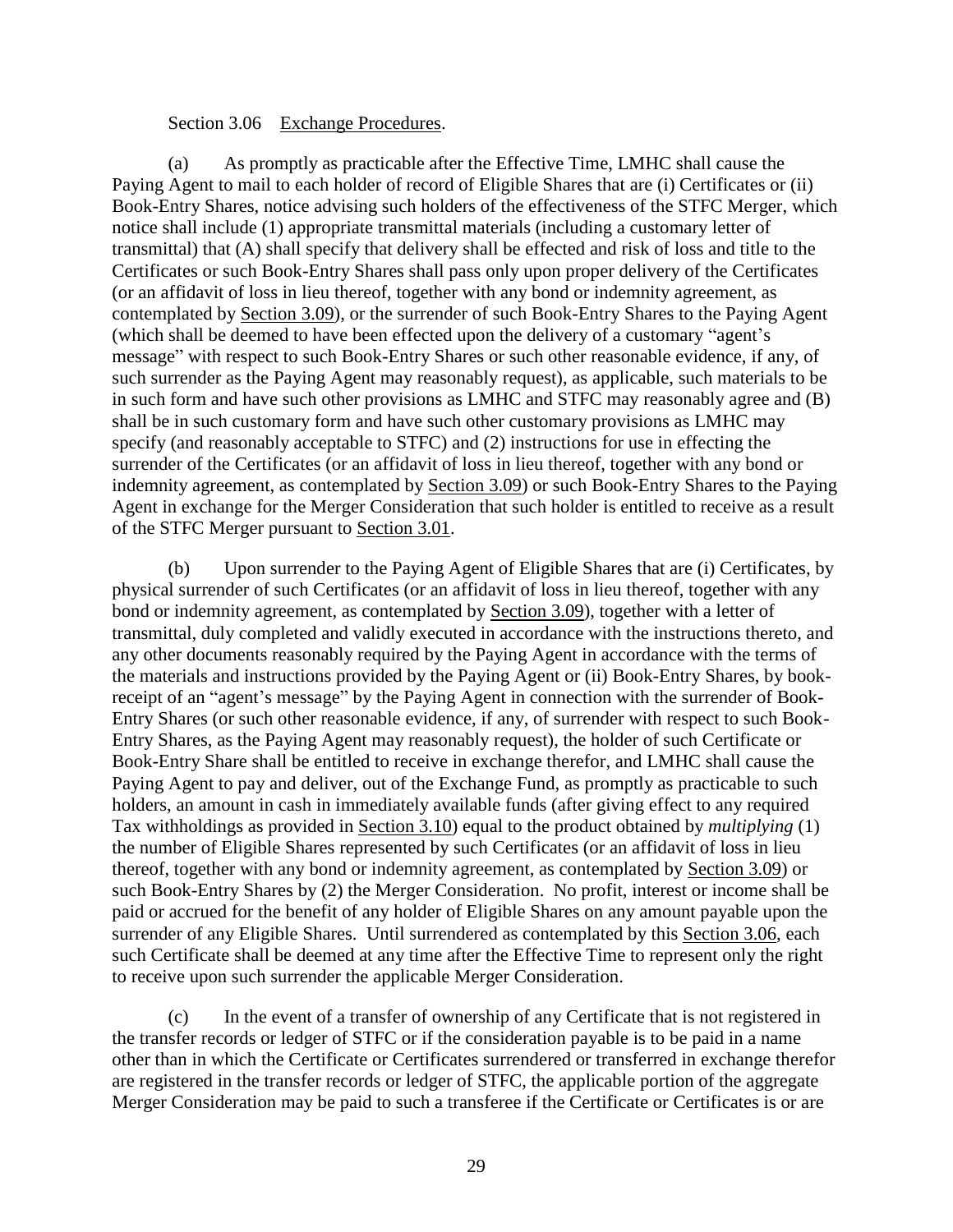properly endorsed and otherwise in proper form for surrender and presented to the Paying Agent, accompanied by all documents required to evidence and effect such transfer and to evidence that any applicable Transfer Taxes have been paid or are not applicable, in each case, in form and substance, reasonably satisfactory to LMHC and the Paying Agent. Payment of the applicable portion of the aggregate Merger Consideration with respect to Book-Entry Shares shall only be made to the Person in whose name such Book-Entry Shares are registered in the stock transfer books or ledger of STFC.

<span id="page-35-0"></span>Section 3.07 Termination of Exchange Fund. Any portion of the Exchange Fund (including any interest and other income received with respect thereto) that remains undistributed to the former STFC Shareholders on the date twelve (12) months after the Effective Time shall be delivered to LMHC upon demand, and any former holder of Shares who has not theretofore received any applicable Merger Consideration to which such STFC Shareholder is entitled under this Article [III](#page-30-8) shall thereafter look only to LMHC (subject to abandoned property, escheat or other similar Laws), as general creditors thereof, for payment of claims with respect thereto.

<span id="page-35-1"></span>Section 3.08 No Liability. None of LMHC, the Surviving Corporation or Merger Sub I or any of their respective Representatives shall be liable to any holder of Shares for any part of the Merger Consideration delivered to a public official pursuant to any applicable abandoned property, escheat or similar Law. Any amounts remaining unclaimed by holders of any such Shares twenty-four (24) months after the Effective Time or at such earlier date as is immediately prior to the time at which such amounts would otherwise escheat to, or become property of, any Governmental Authority shall, to the extent permitted by applicable Law, become the property of LMHC free and clear of any claims or interest of any such holders or their successors, assigns or personal representatives previously entitled thereto.

<span id="page-35-2"></span>Section 3.09 Lost, Stolen or Destroyed Certificates. If any Certificate shall have been lost, stolen or destroyed, upon the making of an affidavit, in a form and substance reasonably acceptable to LMHC, of that fact by the Person claiming such Certificate to be lost, stolen or destroyed and, if required by and at the reasonable discretion of LMHC or the Paying Agent, the posting by such Person of a bond in such reasonable amount as may be required by LMHC or the Paying Agent, or the execution and delivery by such Person of an indemnity agreement in such form as LMHC or the Paying Agent may direct, in each case as indemnity against any claim that may be made against it or the Surviving Corporation with respect to such lost, stolen or destroyed Certificate, the Paying Agent shall issue, in exchange for such lost, stolen or destroyed Certificate, the Merger Consideration to be paid in respect of the Shares formerly represented by such Certificate as contemplated under Section [3.01.](#page-30-1)

<span id="page-35-3"></span>Section 3.10 Withholding of Tax. Notwithstanding anything to the contrary contained in this Agreement, LMHC, any of its Subsidiaries or the Paying Agent shall be entitled to deduct and withhold from amounts otherwise payable pursuant to this Agreement, such amounts as LMHC, any of its Subsidiaries or the Paying Agent is required to deduct and withhold with respect to the making of such payment under the Code or any provision of Law. To the extent that amounts are so withheld by LMHC, any of its Subsidiaries or the Paying Agent and are paid over to the applicable Governmental Authority, such withheld amounts shall be treated for all purposes of this Agreement as having been paid to the Person in respect of which such deduction and withholding was made.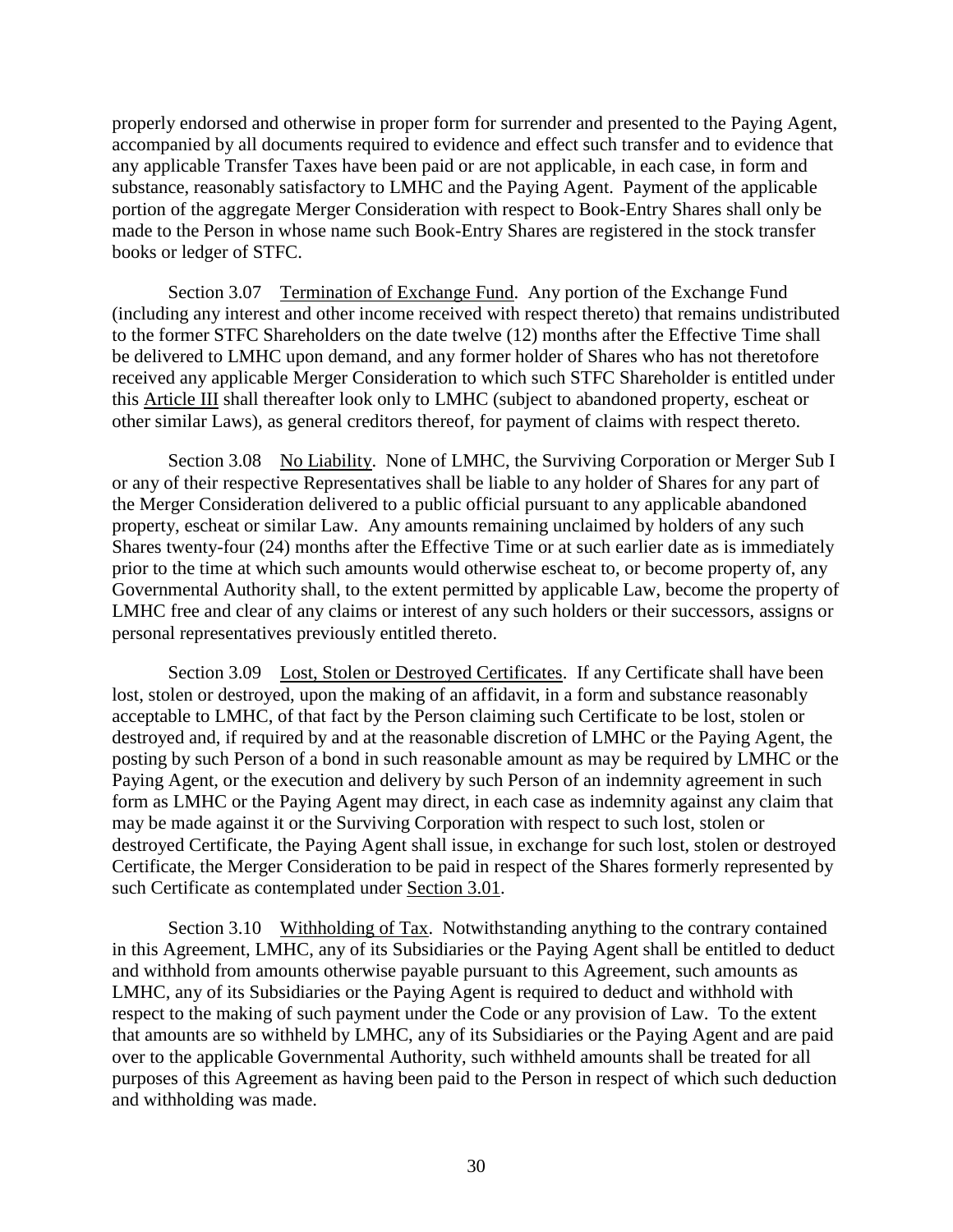#### **ARTICLE IV**

#### **REPRESENTATIONS AND WARRANTIES OF SAM**

Except as set forth in the SAM Disclosure Letter (it being understood that any information set forth in one section or subsection of the SAM Disclosure Letter shall be deemed to apply to and qualify the Section or subsection of this Agreement to which it corresponds in number and each other Section or subsection of this Agreement or the SAM Disclosure Letter to the extent that the relevance of such information is reasonably apparent on the face of such disclosure), SAM represents and warrants to LMHC and Merger Subs as follows:

#### Section 4.01 Organization and Good Standing; Organizational Documents.

(a) SAM is an Ohio domiciled mutual insurance company and each of SAM'S Subsidiaries is a corporation or other legal entity, in each case, (i) duly organized, validly existing and in good standing (with respect to jurisdictions that recognize such concept) under the Laws of its jurisdiction of incorporation or organization, except in the case of each Subsidiary of SAM that is not a SAM Insurance Company where any failure to be so organized, existing or in good standing would not, individually or in the aggregate, have a SAM Material Adverse Effect, (ii) with full power and authority to own, lease and operate its properties and assets and to conduct its business as presently conducted, except where any failure to have such power or authority would not, individually or in the aggregate, have a SAM Material Adverse Effect, and (iii) duly qualified or licensed to do business as a foreign corporation or entity and is in good standing (with respect to jurisdictions that recognize such concept) in each jurisdiction where the character of the properties owned, leased or operated by it or the nature of its business makes such qualification or licensing necessary, except where the failure to be so qualified or licensed would not, individually or in the aggregate, have a SAM Material Adverse Effect.

(b) SAM has made available to LMHC copies of its Organizational Documents and the Organizational Documents of each of its Subsidiaries. Neither SAM nor any of its Subsidiaries is in violation of any of the provisions of their respective Organizational Documents.

Section 4.02 Authority for Agreement. SAM has all necessary power and authority to execute and deliver this Agreement, to perform its obligations hereunder and, subject to the SAM Member Approval and the Governmental Consents, to consummate the SAM Transaction and the other transactions contemplated hereby. The execution, delivery and performance by SAM of this Agreement, and the consummation by SAM of the SAM Transaction and the other transactions contemplated hereby, have been duly authorized by all necessary action (including the approval of the SAM Board, upon the recommendation of the SAM Special Committee), and no other proceedings on the part of SAM or any of its Subsidiaries, and no other votes or approvals of any SAM Member or class or series of capital stock of any Subsidiary of SAM, are necessary to authorize this Agreement or to consummate the SAM Transaction or the other transactions contemplated hereby (other than, with respect to the consummation of the SAM Transaction, the SAM Member Approval), subject to the Governmental Consents. This Agreement has been duly executed and delivered by SAM and, assuming the due authorization, execution and delivery by STFC, LMHC and Merger Subs, constitutes a legal, valid and binding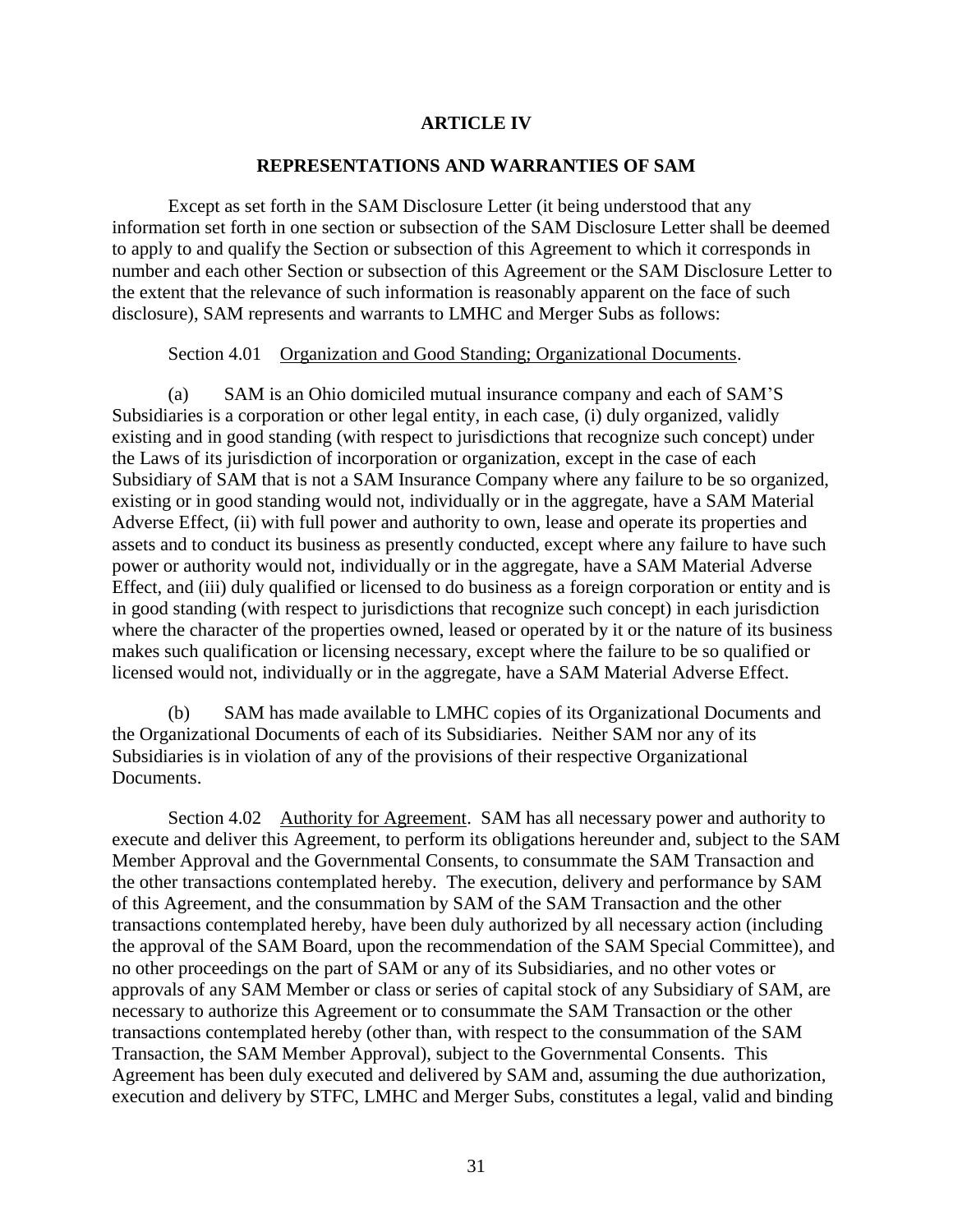obligation of SAM enforceable against SAM in accordance with its terms, except as enforcement thereof may be limited against SAM by (a) bankruptcy, insolvency, fraudulent conveyance, reorganization, moratorium, rehabilitation, conservatorship, liquidation, receivership and similar Laws relating to or affecting creditors' rights generally, general equitable principles (whether considered in a proceeding in equity or at law) and any implied covenant of good faith and fair dealing, or remedies in general, as from time to time in effect or (b) the exercise by courts of the general principles of equity, whether considered in a proceeding at law or in equity (the "Bankruptcy and Equity Exception"). The SAM Board, in compliance with all applicable Law, upon the recommendation of the SAM Special Committee, duly adopted resolutions (a) determining that this Agreement, the Plan of Reorganization, the Amended Organizational Documents, the SAM Transaction and the other transactions contemplated by this Agreement are in the best interests of SAM and fair and equitable to the SAM Members, (b) approving this Agreement, the SAM Transaction and the other transactions contemplated by this Agreement, (c) adopting the Plan of Reorganization, (d) directing the approval of the Plan of Reorganization and the Amended Organizational Documents be submitted to a vote of the SAM Members at the SAM Members Meeting, (e) resolving to recommend the approval of the Plan of Reorganization and the Amended Organizational Documents by the SAM Members, and (f) authorizing the Plan of Reorganization, the Amended Organizational Documents and other necessary materials be filed with the Superintendent. The only vote of the SAM Members required to approve the Plan of Reorganization and the Amended Organizational Documents is the SAM Member Approval.

#### Section 4.03 SAM Subsidiaries.

<span id="page-37-0"></span>(a) Section [4.03](#page-37-0) of the SAM Disclosure Letter sets forth a list of all the Subsidiaries of SAM. SAM or one of its wholly-owned Subsidiaries is the owner of (x) all of the issued and outstanding shares of capital stock and other equity securities of each Subsidiary of SAM (other than the SAM Insurance Companies), (y) all of the issued and outstanding shares of capital stock and other equity securities of each SAM Insurance Company and (z) all of the Original Shares (as defined in the Voting Agreement). All of the issued and outstanding shares of capital stock and other equity securities of each Subsidiary of SAM are duly authorized, validly issued, fully paid and nonassessable. All of the issued and outstanding shares of capital stock and other equity securities of each Subsidiary of SAM are owned by SAM free and clear of all Liens.

(b) There are no outstanding SAM Subsidiary Share Rights. There are no outstanding contractual obligations of SAM or any of its Subsidiaries to repurchase, redeem or otherwise acquire any capital stock of any Subsidiary of SAM or to pay any dividend or make any other distribution in respect thereof. Except for the Voting Agreement (if and when fully executed), there are no shareholders agreements, voting trusts or other agreements or understandings to which SAM or any of its Subsidiaries is a party with respect to the holding, voting, registration, redemption, repurchase or disposition of, or that restricts the transfer of, any capital stock or other voting securities or equity interests of any Subsidiary of SAM.

(c) As of the date hereof, neither SAM nor any of its Subsidiaries has any outstanding Indebtedness in excess of \$7,500,000 or any obligation to make any material contributions, investments or loans to any other Person (other than in respect of SAM Investment Assets).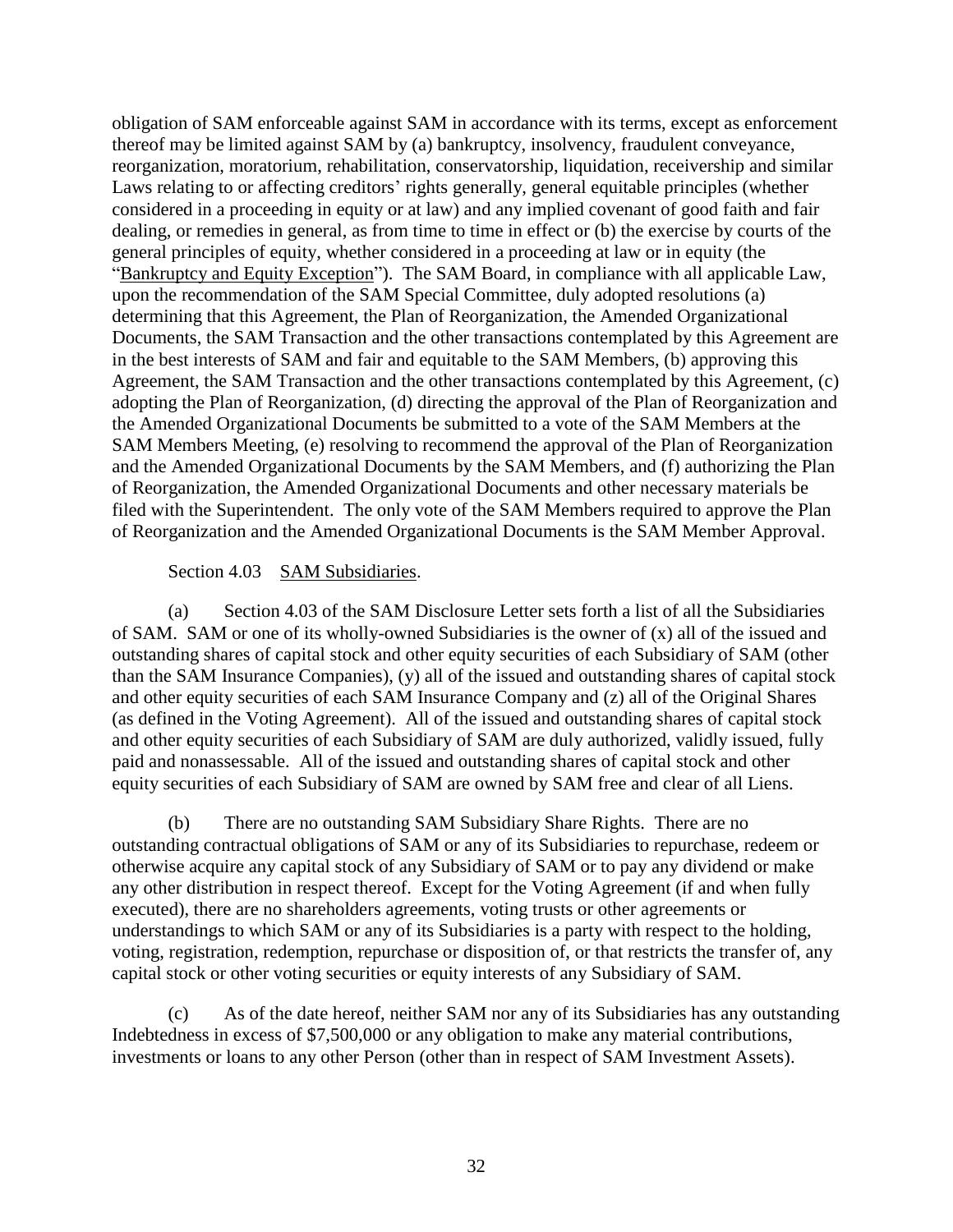#### Section 4.04 No Conflict; Required Filings and Consents.

(a) The execution and delivery of this Agreement by SAM do not, and the performance of this Agreement by SAM and the consummation of the SAM Transaction (subject to the SAM Member Approval and the Governmental Consents) and the other transactions contemplated hereby will not, (i) constitute or result in a conflict, breach or violation of or default under, the Organizational Documents of SAM or its Subsidiaries, (ii) assuming that all consents, approvals, authorizations and waivers contemplated by Section [4.04\(b\)](#page-38-0) have been obtained, and all filings described therein have been made, and assuming the accuracy and completeness of the representations and warranties set forth in Section [6.03\(b\),](#page-80-0) conflict with or violate any Law applicable to SAM or its Subsidiaries or by which any property or asset of SAM or any of its Subsidiaries is bound or affected, (iii) require any consent or other action by any Person under, result in a breach or violation of or constitute a default (or an event that with notice or lapse of time or both would become a default) under, give to others (immediately or with notice or lapse of time or both) any right of termination, amendment, acceleration or cancellation of, result (immediately or with notice or lapse of time or both) in triggering any payment or other obligations under, or result in the loss of any right or benefit to which SAM or any of its Subsidiaries is entitled under, any Contract to which SAM or any of its Subsidiaries is a party or by which SAM or any of its Subsidiaries, or any property or asset of SAM or any of its Subsidiaries, is bound or affected or (iv) result (immediately or with notice or lapse of time or both) in the creation of a Lien on any property or asset of SAM or its Subsidiaries, except in the case of clauses (ii), (iii) and (iv) for any such conflicts, violations, breaches, defaults or other occurrences that would not, individually or in the aggregate, have a SAM Material Adverse Effect.

<span id="page-38-0"></span>(b) The execution and delivery of this Agreement by SAM do not, and the performance of this Agreement by SAM and the consummation of the SAM Transaction and the other transactions contemplated by this Agreement will not, require any action, consent, approval, authorization or waiver of or filing with or notification to, or registration or qualification with, any Governmental Authority, except for applicable requirements, if any, of (i) the Securities Act, the Exchange Act, state securities laws or "blue sky" laws, (ii) the HSR Act, (iii) the NASDAQ Global Select Market, (iv) filing and recordation of the SAM Certificate of Merger and the other documents set forth in Section [2.04\(a\),](#page-28-0) as required by the Ohio Revised Code, (v) the consents, approvals, authorizations, waivers, filings and notifications set forth in Section [4.04\(b\)](#page-38-0) of the SAM Disclosure Letter, and (vi) such other consents, approvals, authorizations, waivers, filings and notifications that would not, individually or in the aggregate, have a SAM Material Adverse Effect.

## Section 4.05 Compliance with Laws; Permits.

(a) SAM and its Subsidiaries are, and since December 31, 2018 have been, in compliance in all material respects with all applicable Laws. Since December 31, 2018 and through the date hereof, neither SAM nor any of its Subsidiaries has received any written notification or, to the Knowledge of SAM, oral notification from any Governmental Authority of any violation or potential violation in any material respect of Law applicable to SAM or any of its Subsidiaries or by which any of their businesses, operations, properties or assets are bound.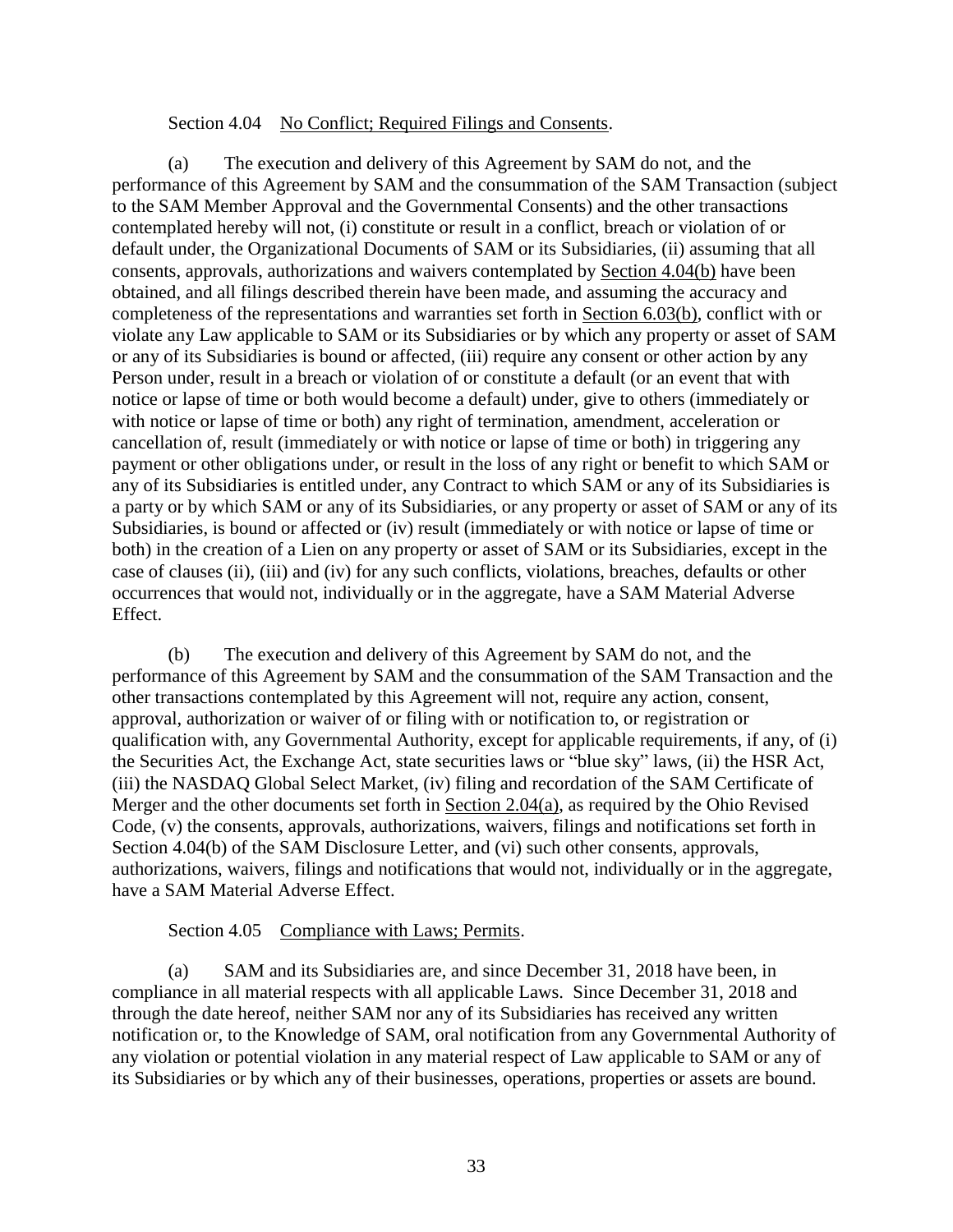(b) SAM holds, and each of its Subsidiaries hold, and at all times since December 31, 2018 have held, all SAM Permits, all such SAM Permits are in full force and effect, and SAM and each of its Subsidiaries are, and since December 31, 2018 have been, in compliance with the terms of such SAM Permits, except where the failure to hold, the failure to be in full force and effect or be in compliance with would not, individually or in the aggregate, have a SAM Material Adverse Effect. Since December 31, 2018 and through the date hereof, neither SAM nor any of its Subsidiaries has received any written notification or, to the Knowledge of SAM, oral notification from any Governmental Authority of any material violation or potential violation of Permits applicable to SAM or any of its Subsidiaries or by which any of their businesses, operations, properties or assets are bound.

## Section 4.06 Litigation; Orders.

(a) Other than ordinary course claims made under SAM Insurance Contracts, there is no Action pending or, to the Knowledge of SAM, threatened in writing against SAM or any of its Subsidiaries or their respective directors or officers in their capacities as such, that, if determined adversely, would, individually or in the aggregate, have a SAM Material Adverse Effect.

(b) There is no Order outstanding against SAM or any of its Subsidiaries or their respective businesses that would, individually or in the aggregate, have a SAM Material Adverse Effect.

Section 4.07 Absence of Certain Changes or Events. Except in connection with the execution and delivery of this Agreement and the consummation of the transactions contemplated hereby, (a) since December 31, 2020 and through the date hereof, SAM and its Subsidiaries have conducted their respective businesses in the ordinary course of business in all material respects (other than with respect to Pandemic Measures), (b) since December 31, 2020, no SAM Group Material Adverse Effect has occurred and (c) since December 31, 2020 and through the date hereof, neither SAM nor any of its Subsidiaries have taken any action that, if taken during the period from the date of this Agreement through the Closing, would constitute a breach of clauses (ii), (iii), (iv), (vi), (ix), (xii), (xiii), (xiv) or (xvii) of <u>Section 7.01(a</u>).

# Section 4.08 Contracts.

<span id="page-39-0"></span>(a) Except for this Agreement, Section [4.08\(a\)](#page-39-0) of the SAM Disclosure Letter sets forth a list, as of the date of this Agreement, of all Contracts (except for any SAM Insurance Contract, SAM Reinsurance Contract, SAM Benefit Plan or STFC Benefit Plan) to which SAM or any of its Subsidiaries, as applicable, is a party to or bound that meets the following criteria (each, a "SAM Material Contract"):

(i) (A) containing covenants that purport to materially restrict the ability of SAM or any of its Subsidiaries or, at or after the Closing, LMHC or any of its Subsidiaries from (1) engaging in any business or competing in any business with any Person or in any geographic area, (2) operating its business in any manner or location, in each case, other than with respect to soliciting or hiring employees or (3) acquiring assets or securities of another Person (whether through a standstill or otherwise), (B) provides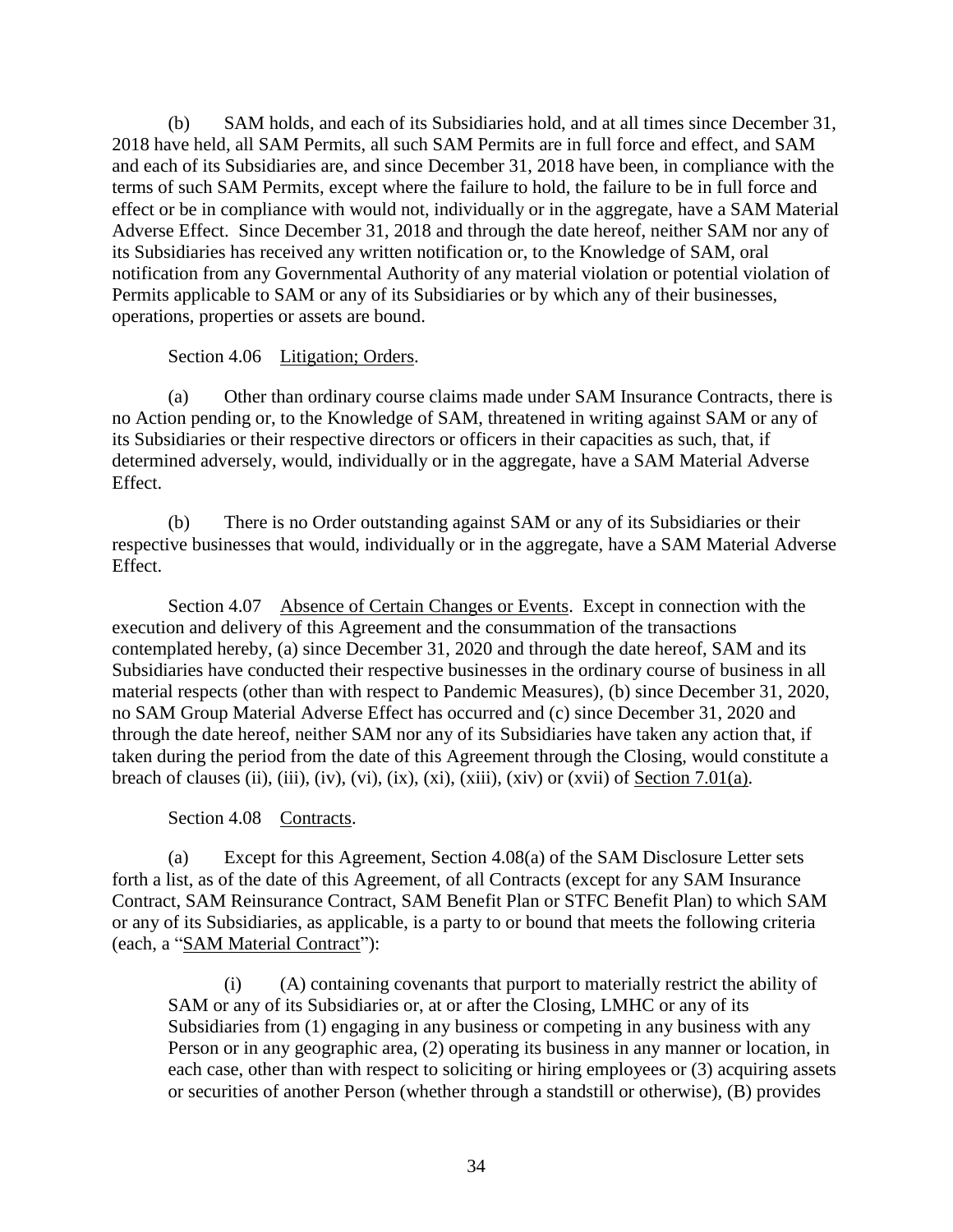for the granting of "most favored nation" pricing or exclusive rights to any Person or (C) would require the disposition of any material assets or line of business of SAM or its Subsidiaries or acquisition of any material assets or line of business of any Person or, at or after the Closing, LMHC or any of its Subsidiaries;

(ii) with respect to any partnership, joint venture or other similar agreement or arrangement relating to the formation, creation, operation, management or control of any partnership or joint venture material to SAM or any of its Subsidiaries, except for any such Contract solely between SAM and its wholly-owned Subsidiaries or solely among SAM's wholly-owned Subsidiaries;

(iii) that evidences the creation, incurrence, assumption or guarantee of Indebtedness of SAM or any of its Subsidiaries in excess of \$7,500,000, other than any Indebtedness between or among any of SAM and any of its wholly-owned Subsidiaries;

(iv) limiting or prohibiting (or purporting to limit or prohibit) the declaration of or payment of dividends or distributions to the SAM Members or in respect of the capital stock or other equity securities of any of the Subsidiaries of SAM, prohibiting the pledging of any capital stock or other equity securities of any of the Subsidiaries of SAM or prohibiting the issuance of guarantees by SAM or any of its Subsidiaries (other than pursuant to applicable Law);

(v) pursuant to which SAM or any of its Subsidiaries (A) licenses any material Intellectual Property from any non-Affiliated Person (other than licenses for open source or off-the-shelf software pursuant to "click-wrap" or "shrink-wrap" agreements), (B) licenses any material Intellectual Property to any non-Affiliated Person or (C) is limited in its own use or enforcement of any Intellectual Property owned by SAM or its Subsidiaries;

(vi) any Contract the principal purpose of which is to indemnify any current or former SAM Member in respect of any potential Tax Liabilities;

(vii) any collective bargaining agreement or any other labor-related agreement or arrangement with any labor union, trade union, labor organization or other employee representative body;

(viii) relating to an acquisition, disposition or divestiture of any business or any assets that constitute a business or business unit or division of another Person (whether by merger, sale of stock, sale of assets or otherwise) and which contains representations, covenants, material indemnities or other material obligations (including material indemnification, "earn-out" or other contingent obligations) that are still in effect (other than this Agreement and confidentiality agreements in connection with any potential acquisition, divestiture, merger or similar transaction);

(ix) evidencing derivatives, financial or commodity hedging or similar trading activities, including any interest rate or currency swaps or similar Contract to which SAM or any of its Subsidiaries is a party;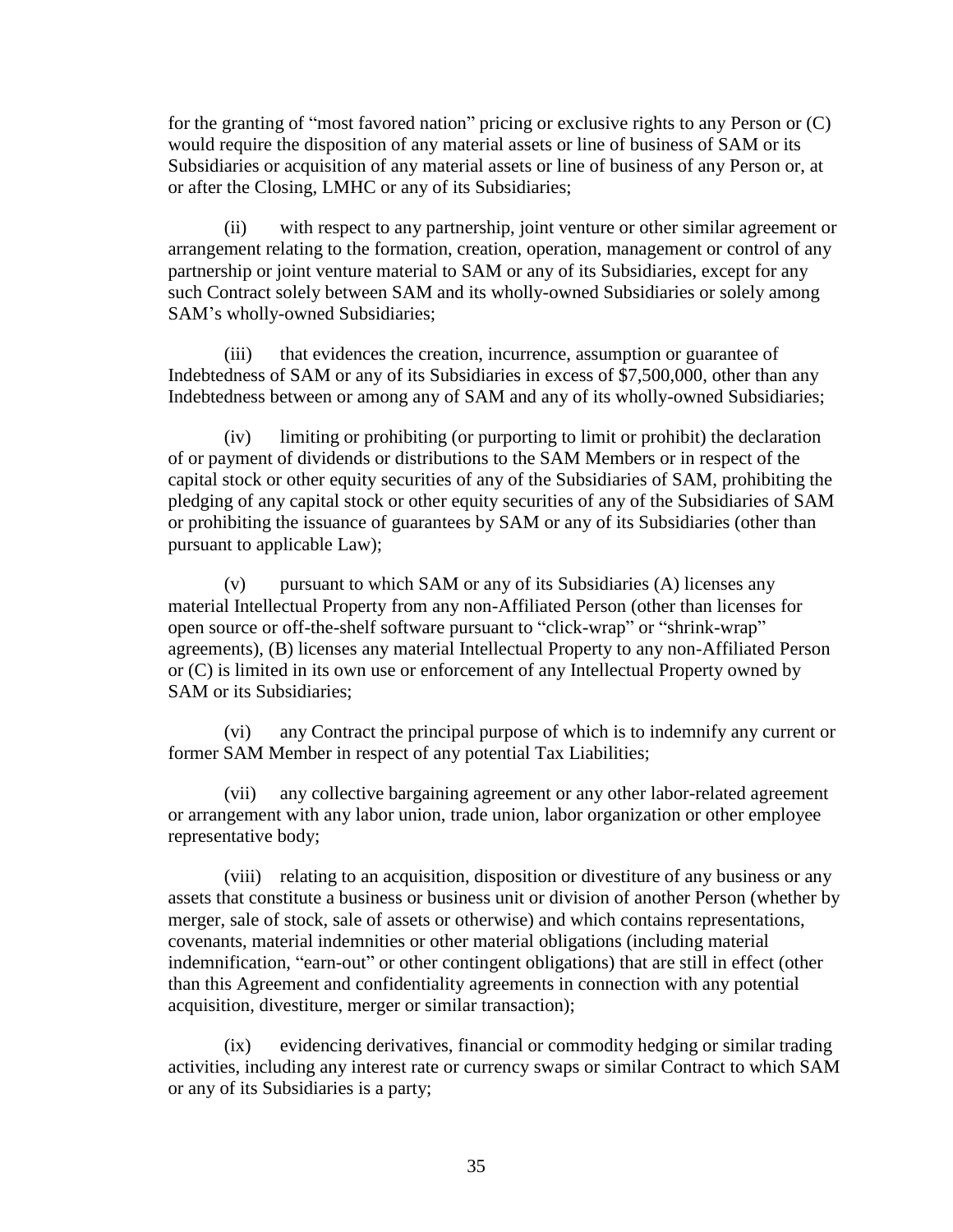(x) containing a put, call, right of first refusal, right of first offer or similar right or obligation pursuant to which SAM or any of its Subsidiaries would be required to purchase or sell, as applicable, all or any substantial part of any material assets, rights or properties of SAM or any of its Subsidiaries;

(xi) that restricts the ability of SAM or any of its Subsidiaries to declare, set aside or pay any dividends on, or make any other distributions (whether in cash, stock, property or any combination thereof) in respect of, any of its capital stock, other equity or voting interests;

(xii) with respect to any voting agreement, voting trust, shareholder agreement or registration rights agreement, other than in connection with SAM Investment Assets;

(xiii) containing a mortgage, pledge, security agreement, deed of trust or similar Lien (other than any Permitted Lien) on any property or assets material to SAM and its Subsidiaries (taken as a whole);

(xiv) requiring any capital commitment or capital expenditures (including any series of related expenditures) or pursuant to which SAM or any of its Subsidiaries, individually or collectively, have any obligations (including with respect to the purchase or sale of materials, supplies, goods, equipment or other assets), in each case, in excess of \$2,000,000 per year or in the next twelve (12) months;

(xv) that are SAM Leases;

(xvi) that provides for any guarantee of third-party obligations, other than any guarantees by SAM of its Subsidiaries' obligations or guarantees by SAM's Subsidiaries of SAM's obligations;

(xvii) with any Governmental Authority, other than any non-disclosure or similar Contract or Policy entered into in the ordinary course of business;

(xviii) providing for any settlement of any Action (other than ordinary course claims made under SAM Insurance Contracts within applicable policy limits) that (A) imposes material future limitations on the operation of SAM and its Subsidiaries or (B) involves  $(x)$  payments after December 31, 2020, in excess of \$5,000,000 or  $(y)$ monitoring or reporting obligations to any other Person; or

(xix) that provides for the "sale" (as defined in the California Consumer Privacy Act) of Personal Data Processed by SAM or any of its Subsidiaries.

(b) Assuming the due authorization, execution and delivery thereof by the other party or parties thereto, (i) each SAM Material Contract is a valid and binding obligation of SAM and any of its Subsidiaries party thereto and, to the Knowledge of SAM, each other party or parties thereto, in accordance with its terms and is in full force and effect, subject to the Bankruptcy and Equity Exception, (ii) as of the date hereof, each SAM Material Contract is in full force and effect, (iii) SAM and any applicable Subsidiary of SAM is not and, to the Knowledge of SAM, as of the date hereof, no other party thereto is in default in the performance, observation or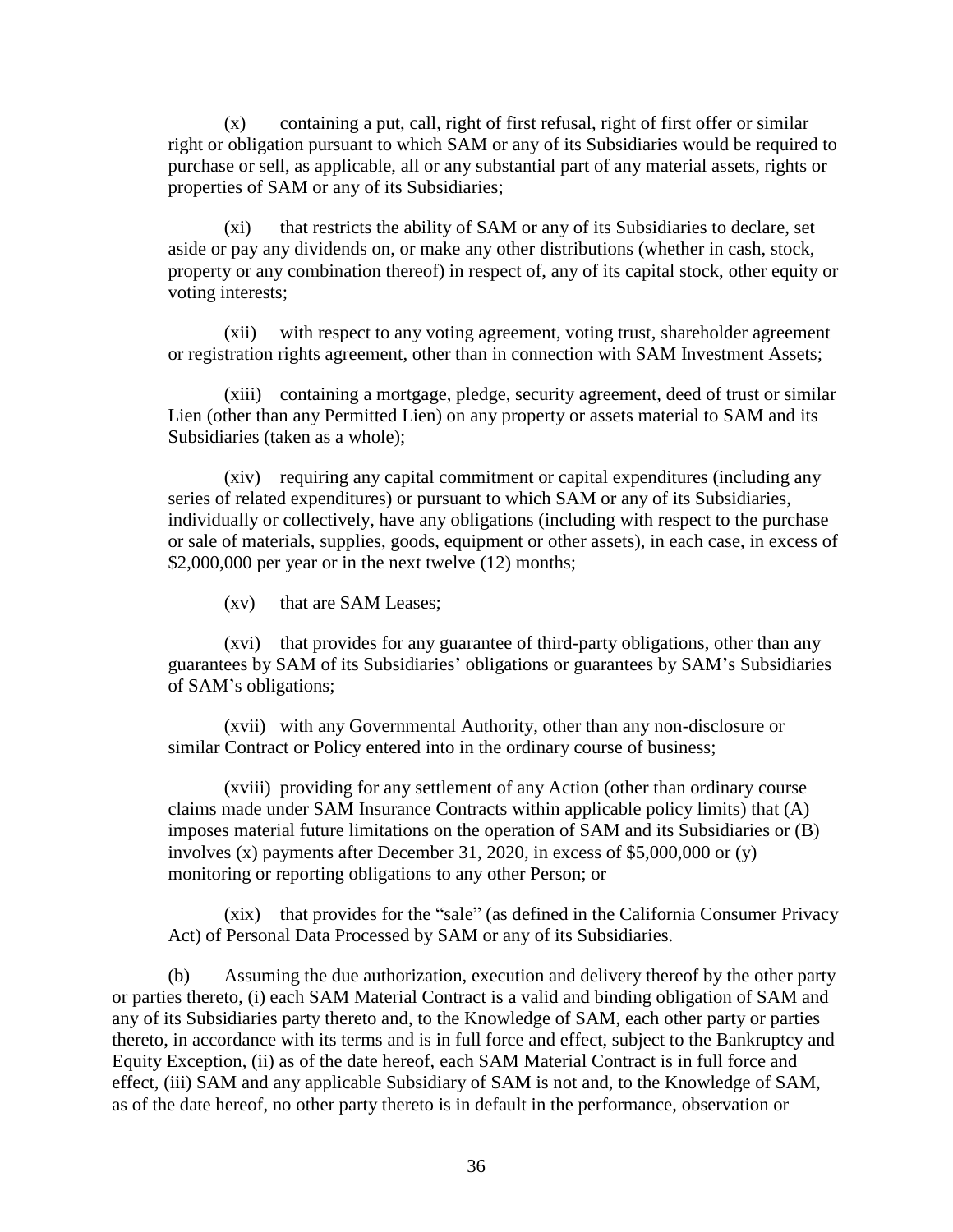fulfillment of any obligation, covenant or condition contained in each SAM Material Contract and (iv) no event has occurred that, with or without notice, lapse of time or both, would constitute a default by SAM or any of its Subsidiaries, or to the Knowledge of SAM, as of the date hereof, by any other party thereto, under any SAM Material Contract, except, with respect to each of the foregoing clauses (i), (ii), (iii) and (iv) where such failures to be valid and binding and in full force and effect and defaults would not, individually or in the aggregate, have a SAM Material Adverse Effect. SAM has made available to LMHC a copy of each SAM Material Contract.

<span id="page-42-0"></span>Section 4.09 SAM Insurance Companies. Each SAM Insurance Company is (a) duly licensed or authorized as an insurance company in its jurisdiction of organization and (b) since December 31, 2018 has been duly licensed, authorized or otherwise eligible to transact the business of insurance in each other jurisdiction where it is required to be so licensed, authorized or otherwise eligible in order to conduct its business as currently conducted. Section [4.09](#page-42-0) of the SAM Disclosure Letter sets forth a list of each SAM Insurance Company. No SAM Insurance Company is or would be considered by any Governmental Authority to be commercially domiciled in any jurisdiction.

Section 4.10 Statutory Statement; Examinations.

(a) Since December 31, 2018, each of the SAM Insurance Companies has filed or submitted all annual, quarterly and other periodic statements, together with all exhibits, interrogatories, notes, schedules, affirmations or certifications, in each case, required by applicable Law to be filed with or submitted to the appropriate Insurance Regulator of each jurisdiction in which it is licensed, authorized or otherwise eligible with respect to the conduct of the business of insurance or reinsurance, as applicable (collectively, the "SAM Statutory Statements").

(b) Prior to the date hereof, SAM has made available to LMHC, to the extent required to be filed with the applicable Insurance Regulator as of the date of this Agreement, (i) all SAM Statutory Statements as of December 31, 2019, and December 31, 2020, and for the annual periods then ended, each in the form filed with the applicable Insurance Regulator and (ii) all SAM Statutory Statements as of March 31, 2021, and for the quarter period then ended, each in the form filed with the applicable Insurance Regulator. The financial statements included in such SAM Statutory Statements were prepared in accordance with SAP, in each case, consistently applied for the periods involved (except as may have been noted therein), and fairly present in all material respects, the statutory financial position of the relevant SAM Insurance Company at the respective dates thereof and the results of operations and changes in capital and surplus of such SAM Insurance Company for the respective periods then ended. Such SAM Statutory Statements complied in all material respects with all applicable Laws when filed or submitted and no material violation or deficiency has been asserted in writing by any Insurance Regulator with respect to any of such SAM Statutory Statements that has not been cured or otherwise resolved to the satisfaction of such Insurance Regulator.

(c) Prior to the date hereof, SAM has made available to LMHC all examination reports including both financial and market conduct examinations (and has notified LMHC of any pending examinations) of any Insurance Regulator received by it in the last five (5) years,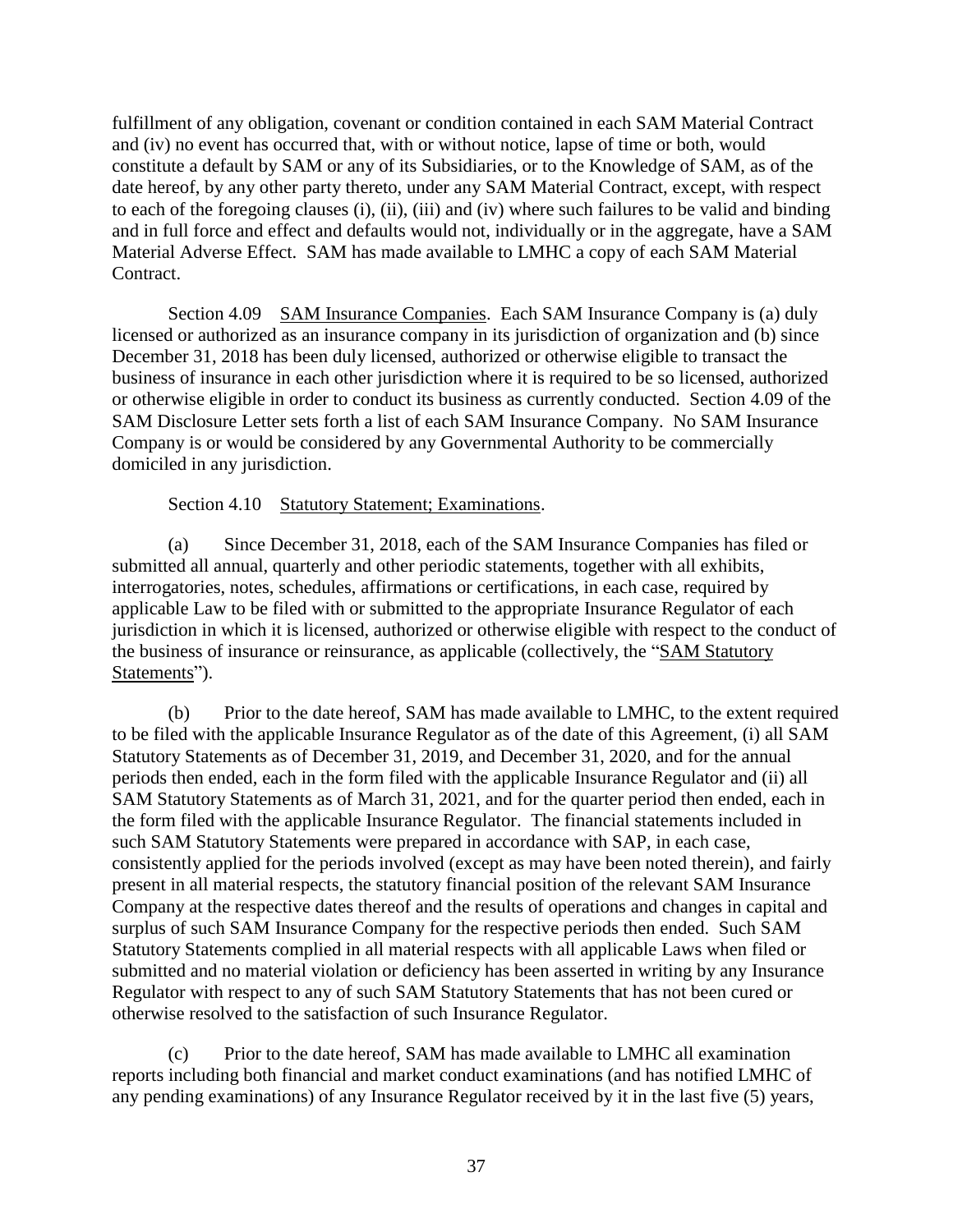relating to SAM Insurance Companies. Each material violation or deficiency that has been asserted in writing by any Insurance Regulator and noted in any of such examination reports has been cured in all material respects or otherwise resolved to the satisfaction of such Insurance Regulator.

<span id="page-43-0"></span>(d) Section [4.10\(d\)](#page-43-0) of the SAM Disclosure Letter sets forth a list of all Permitted Accounting Practices utilized in the preparation of the SAM Statutory Statements.

## Section 4.11 Insurance Business.

(a) All SAM Insurance Contracts that are In Force as of the date of this Agreement and any and all marketing materials utilized by SAM and its Subsidiaries in the marketing and sale of SAM Insurance Contracts since December 31, 2018, are, to the extent required under applicable Laws, on forms and at rates approved by the Insurance Regulator of the jurisdiction where issued or, to the extent required by applicable Laws, have been filed with and not objected to by such authority within the period provided for objection, except as would not, individually or in the aggregate, have a SAM Material Adverse Effect.

(b) Except as would not, individually or in the aggregate, have a SAM Material Adverse Effect, since December 31, 2018, to the Knowledge of SAM, (i) each SAM Producer, at the time such SAM Producer sold or produced any SAM Insurance Contract, was duly and appropriately appointed by a SAM Insurance Company, in compliance with applicable Law, to act as a SAM Producer for a SAM Insurance Company and was duly and appropriately licensed as a SAM Producer (for the type of business sold or produced by such SAM Producer on behalf of a SAM Insurance Company), in each jurisdiction in which such SAM Producer was required to be so licensed, and no such SAM Producer violated any term or provision of applicable Law relating to the sale or production of any SAM Insurance Contract, (ii) no SAM Producer has breached the terms of any agency or broker contract with a SAM Insurance Company or violated any Law or policy of a SAM Insurance Company in the solicitation, negotiation, writing, sale or production of business for any SAM Insurance Company, (iii) no SAM Producer has been enjoined, indicted, convicted or made the subject of any consent decree or judgment on account of any violation of applicable Law in connection with such SAM Producer's actions in his, her or its capacity as a SAM Producer for a SAM Insurance Company or any enforcement or disciplinary proceeding alleging any such violation and (iv) neither SAM nor any SAM Insurance Company has received any written notice or inquiry from any Governmental Authority with respect to any SAM Producer regarding any of the matters described in clauses (i) through (iii), or the SAM Producer's compliance therewith. Except as would not, individually or in the aggregate, have a SAM Material Adverse Effect, there are no outstanding (x) disputes with SAM Producers concerning commissions or other incentive compensation, (y) to the Knowledge of SAM, errors and omissions claims against any SAM Producer or (z) material amounts owed by any SAM Producer to SAM or any of the SAM Insurance Companies.

(c) Since December 31, 2018, all claims presented by any Person under any SAM Insurance Contract issued by any SAM Insurance Company have in all material respects been acknowledged, and either paid, provision for payment thereof has been made, or appropriate notice and objection for any disputed claim has been sent to the claimant in accordance with the terms of such SAM Insurance Contract and the Laws under which they arose, except for any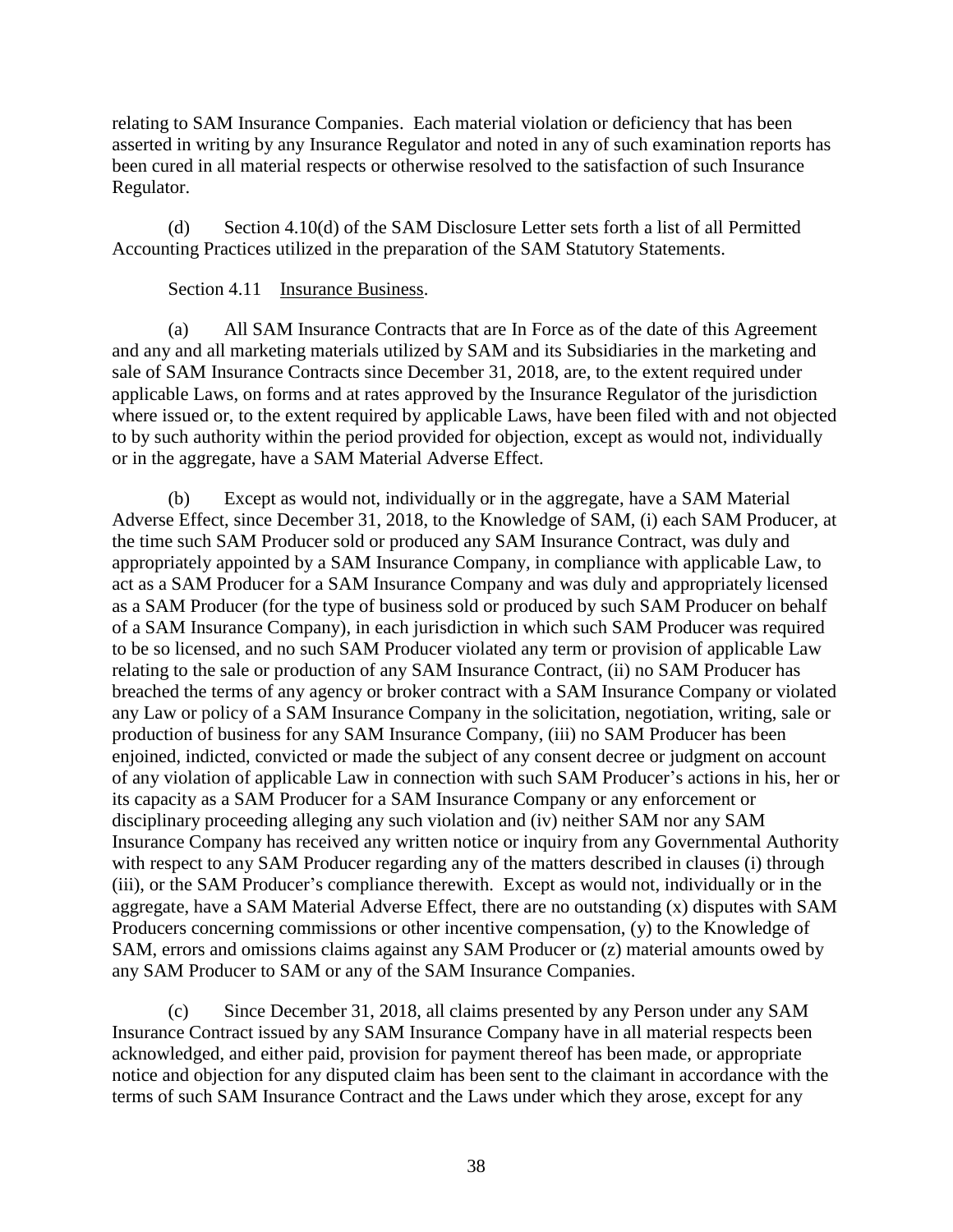such claims made for which the applicable SAM Insurance Company reasonably believes or believed that there is a reasonable basis to contest payment.

(d) Since December 31, 2018, the SAM Insurance Contracts have been marketed, sold and issued in compliance in all material respects with all applicable Laws.

(e) Each of the SAM Insurance Companies has timely filed, on forms prescribed or permitted by the applicable Governmental Authorities, all required Holding Company System Regulatory Act filings with the applicable Governmental Authorities since December 31, 2018. SAM has made available to LMHC all material Holding Company System Regulatory Act filings or submissions made by SAM or any of the SAM Insurance Companies with any Insurance Regulator since December 31, 2018, including any requests for extraordinary dividends, notifications of ordinary dividends, prior approvals for intercompany agreements, guarantees, cost sharing agreements, purchases, extensions of credit, investments, and reinsurance agreements, as required, and any material written communication received from any Insurance Regulator relating thereto, including approvals from any Insurance Regulator related to the foregoing.

(f) SAM has made available to LMHC true, complete and correct copies of all material Risk-Based Capital reports for any of the SAM Insurance Companies that cover periods beginning on or after December 31, 2018. None of the SAM Insurance Companies has suffered a decrease in its Risk-Based Capital to "Company Action Level."

(g) SAM has made available to LMHC copies of all (i) Own Risk Solvency Assessment reports filed with Superintendent and (ii) Corporate Governance Annual Disclosures filed with Superintendent, in each case, since December 31, 2018.

# Section 4.12 Reinsurance.

<span id="page-44-0"></span>(a) (i) Section  $4.12(a)(i)$  of the SAM Disclosure Letter sets forth a list of each reinsurance or retrocession Contract to which any SAM Insurance Company is a party and under which the SAM Insurance Companies party thereto have ceded or retroceded reserves, individually or in the aggregate, of \$1,000,000 or more as of the date hereof (the "SAM Ceded Reinsurance Contracts") and (ii) Section [4.12\(a\)\(](#page-44-0)ii) of the SAM Disclosure Letter sets forth a list of each reinsurance or retrocession Contract to which any SAM Insurance Company is a party and under which the SAM Insurance Companies party thereto have assumed reserves, individually or in the aggregate, of \$1,000,000 or more as of the date hereof (the "SAM Assumed Reinsurance Contracts," and, together with the SAM Ceded Reinsurance Contracts, the "SAM Reinsurance Contracts"). SAM has made available to LMHC a copy of each SAM Reinsurance Contract.

(b) Assuming the due authorization, execution and delivery thereof by the other party or parties thereto (i) each SAM Reinsurance Contract is a valid and binding obligation of any of the SAM Insurance Companies party thereto and, to the Knowledge of SAM, each other party or parties thereto, in accordance with its terms, subject to the Bankruptcy and Equity Exception, (ii) each SAM Reinsurance Contract is in full force and effect, (iii) no termination, springing collateral or other trigger event or similar circumstance or condition applicable to any SAM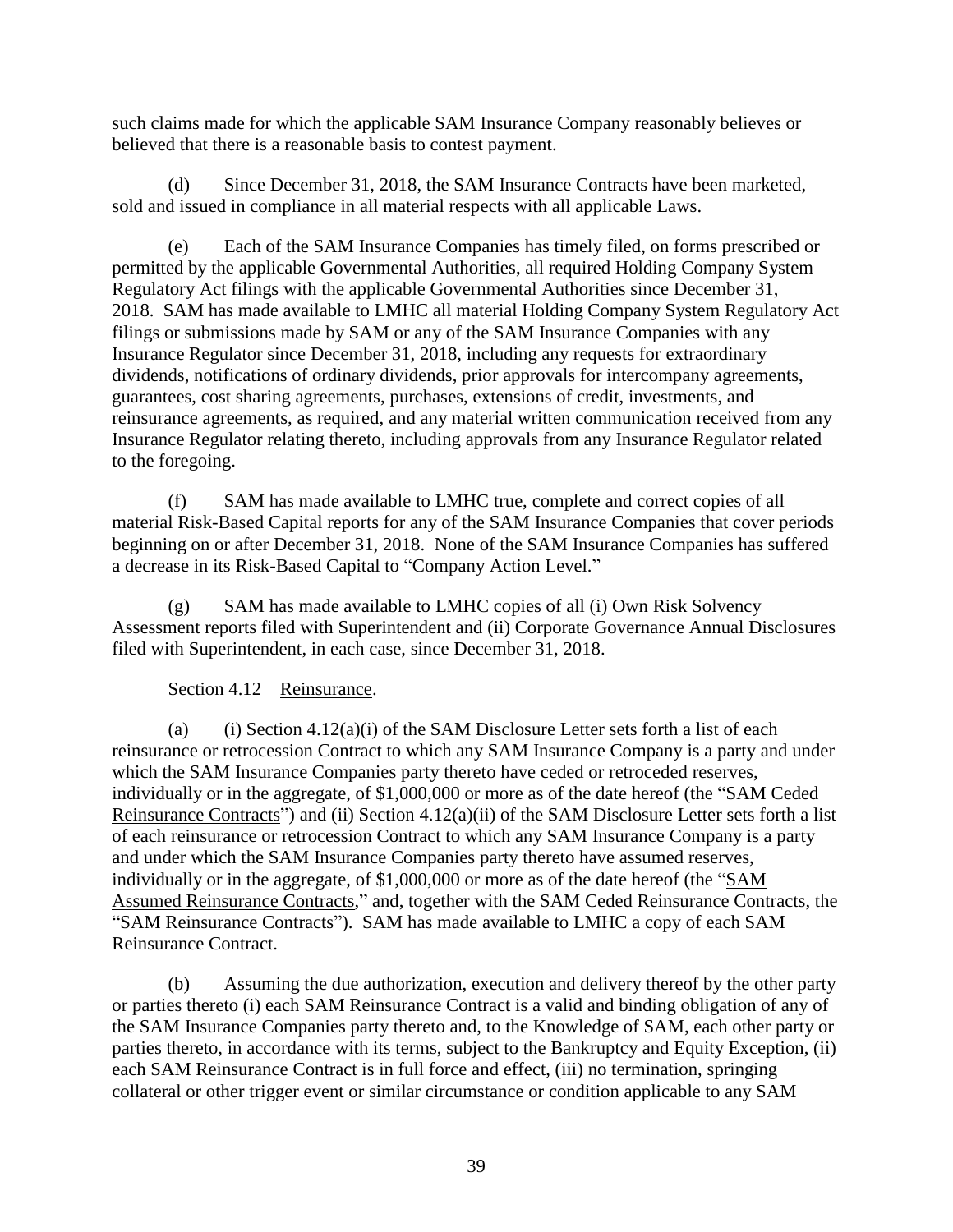Insurance Company has occurred with respect to any SAM Reinsurance Contract, (iv) any applicable SAM Insurance Company is not and, to the Knowledge of SAM, no other party thereto is in default in the performance, observation or fulfillment of any obligation, covenant or condition contained in each SAM Reinsurance Contract, (v) no event has occurred that, with or without notice, lapse of time or both, would constitute a default by any of the SAM Insurance Company, or to the Knowledge of SAM, by any other party thereto, under any SAM Reinsurance Contract and (vi) each SAM Ceded Reinsurance Contract to which SAM took credit on the SAM Statutory Statements contains all terms and conditions necessary for any SAM Insurance Company party thereto to take full credit on its statutory financial statements for the reinsurance provided thereunder, except, with respect to each of the foregoing clauses (i), (ii), (iii), (iv), (v) and (vi) as would not, individually or in the aggregate, have a SAM Material Adverse Effect.

<span id="page-45-0"></span>(c) Section  $4.12(c)(i)$  of the SAM Disclosure Letter sets forth a list of each reinsurance or retrocession claim under the SAM Ceded Reinsurance Contracts with ceded recoverables and ceded reserves of \$1,000,000 or more (the "SAM Ceded Claims") and Section [4.12\(c\)\(](#page-45-0)ii) of the SAM Disclosure Letter sets forth a list of each assumed claim under the SAM Assumed Reinsurance Contracts with assumed recoverables and assumed reserves of \$1,000,000 or more (the "SAM Assumed Claims"). With respect to the SAM Ceded Claims and the SAM Assumed Claims, (i) no recoverables with respect to the SAM Ceded Claims are in dispute or over ninety (90) days past due, (ii) no payables with respect to the SAM Assumed Claims are in dispute or over ninety (90) days past due, (iii) no arbitration demands have been issued with respect to any SAM Ceded Claim or SAM Assumed Claim and no arbitration proceedings have been instituted with respect to any SAM Ceded Claim or SAM Assumed Claim and (iv) to the Knowledge of SAM, there are no pending or threatened arbitration demands or proceeding with respect to any SAM Ceded Claim or SAM Assumed Claim, except, with respect to each of the foregoing clauses (i), (ii), (iii) or (iv) where such disputed or past due amounts, arbitration demands, arbitration proceedings or impending arbitration demands or proceedings would not, individually or in the aggregate, have a SAM Material Adverse Effect.

Section 4.13 Actuarial Reports. As of the date of this Agreement, with respect to the SAM Insurance Companies, SAM has made available to LMHC all material actuarial reports in SAM's possession and prepared by actuaries, independent or otherwise, that cover periods beginning on or after December 31, 2018. The information and data furnished by the SAM Insurance Companies to its independent actuaries in connection with the preparation of such actuarial reports were accurate and complete in all material respects for the periods covered in such reports.

## Section 4.14 SAM Investment Assets.

(a) Except as would not, individually or in the aggregate, have a SAM Material Adverse Effect, (i) as of the date hereof, each of the investment assets owned by a SAM Insurance Company (the "SAM Investment Assets") complies with the investment policies and guidelines of the applicable SAM Insurance Company and (ii) each of the SAM Insurance Companies has good and marketable title in and to all of the SAM Investment Assets it purports to own, free and clear of all Liens, other than Permitted Liens.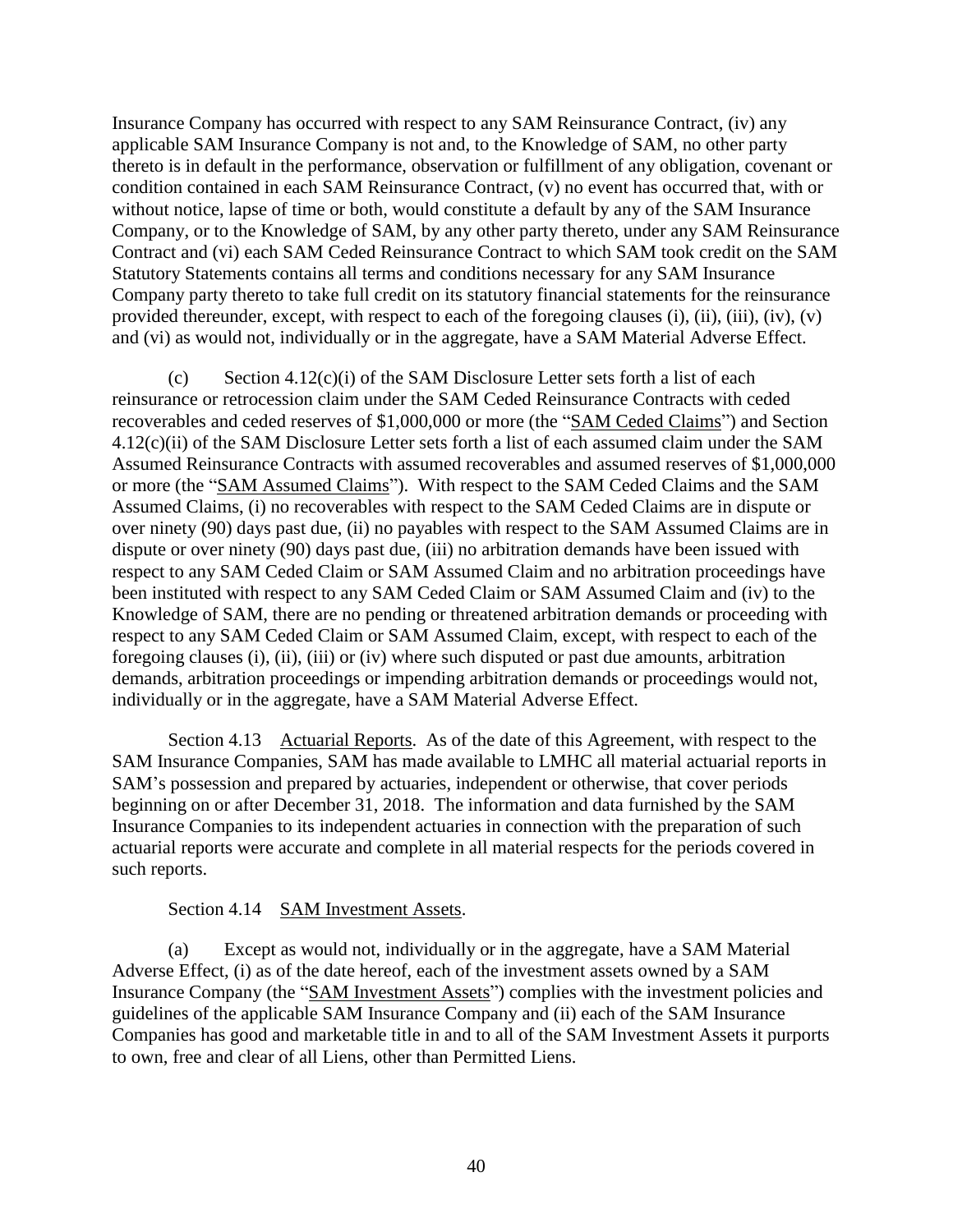(b) Neither SAM nor any of its Subsidiaries has any funding obligations of any kind, or obligation to make any additional advances, capital contributions or investments (including any obligation relating to any currency or interest rate swap, hedge or similar arrangement) in respect of, any of the SAM Investment Assets that are in excess of \$100,000,000. There are no outstanding commitments, options, put agreements or other arrangements relating to the SAM Investment Assets to which SAM or any of its Subsidiaries may be subject upon or after the Closing that are in excess of \$100,000,000.

## Section 4.15 Taxes.

(a) All income, premium and other material Tax Returns required to be filed by or with respect to SAM or any of its Subsidiaries have been timely filed (taking into account valid extensions), and all such Tax Returns are true, correct and complete in all material respects. All income, premium and other material Taxes required to be paid by or on behalf of or with respect to SAM or any of its Subsidiaries, whether or not shown as due on any such Tax Returns, have been timely paid to the appropriate Governmental Authority. With respect to any period for which Tax Returns have not yet been filed or for which Taxes are not yet due or payable, SAM and its Subsidiaries have made adequate accruals for such Taxes on the financial statements included in the SAM Statutory Statements. No material Tax Liability has been incurred by or with respect to SAM or any of its Subsidiaries since the date of the financial statements included in the SAM Statutory Statements, except for Taxes incurred in the ordinary course of business.

(b) (i) All material Taxes required to be withheld under applicable Law in connection with amounts paid by SAM or any of its Subsidiaries to any employee, independent contractor, creditor, shareholder or other third party have been withheld and timely paid to the appropriate Governmental Authority and (ii) SAM and each of its Subsidiaries have otherwise complied in all material respects with all applicable Laws relating to the withholding, collection and remittance of Taxes (including information reporting requirements).

(c) None of SAM or any of its Subsidiaries has received any written notice of any actions for the assessment or collection of material Taxes, and there are no pending, and to the Knowledge of SAM, no proposed or threatened audits, investigations, examinations, or other proceedings by a Governmental Authority with respect to any material Taxes or Tax Returns of SAM or any of its Subsidiaries.

(d) There are no currently pending written requests for waivers of the time to assess any material Tax of SAM or any of its Subsidiaries. None of SAM or any of its Subsidiaries has waived any statute of limitations with respect to material Taxes, or agreed to any extension of time with respect to a material Tax assessment or deficiency, which waiver or extension is currently in effect.

(e) No written claim has been made by a Governmental Authority in a jurisdiction in which SAM or any of its Subsidiaries does not file Tax Returns or pay Taxes of a particular type claiming that SAM or any such Subsidiary, as applicable, is subject to taxation by that jurisdiction, required to file such Tax Returns, or required to pay such Taxes. There are no rulings, special Tax incentives, closing agreements, or similar arrangements with any Governmental Authority with regard to material Taxes, Tax Returns, or the determination of a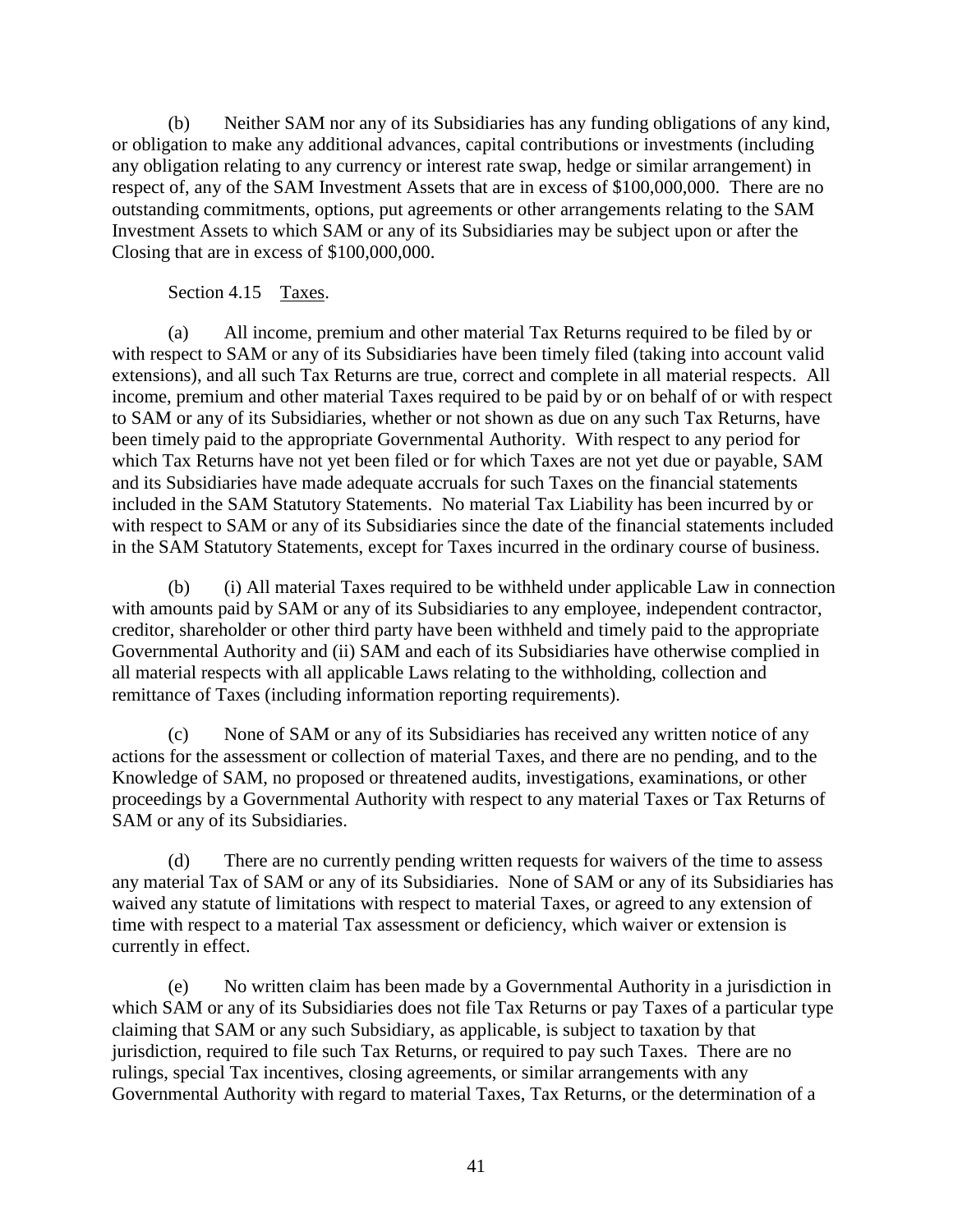material Tax Liability of SAM or any of its Subsidiaries that would have continuing effect or be binding for periods (or portions thereof) ending after the Closing Date.

(f) There are no Liens for material Taxes against any of the assets of SAM or any of its Subsidiaries, except for Permitted Liens.

(g) None of SAM or any of its Subsidiaries is a party to, or bound by, any Tax allocation, indemnification or sharing agreement or arrangement (other than agreements between or among SAM and its Subsidiaries or between or among such Subsidiaries), other than any agreements entered into in the ordinary course of business the primary purpose of which does not relate to Taxes.

(h) None of SAM or any of its Subsidiaries (i) is or has been a member of any affiliated, consolidated, combined, unitary, loss sharing or similar group for Tax purposes (other than any such group of which SAM is the common parent) or (ii) has any Liability for material Taxes of any other Person under Treasury Regulations section 1.1502-6 (or any similar provision of state, local, or non-U.S. Law), as a transferee or successor, or otherwise under any provision of applicable Law.

(i) Neither SAM nor any of its Subsidiaries will be required to include any material amount of income in, or exclude any material item of deduction from, taxable income for any taxable period (or portion thereof) beginning after the Closing Date as a result of (i) an adjustment pursuant to Section 481(a) or Section 807(f) of the Code with respect to a change in accounting method that occurred on or before the Closing Date, (ii) "closing agreement" as described in Section 7121 of the Code (or any comparable, analogous or similar provision of state, local or non-U.S. Law) entered into on or before the Closing Date, (iii) intercompany transaction consummated on or before the Closing Date or excess loss account existing on or before the Closing Date, in either case described under Section 1502 of the Code (or any comparable, analogous or similar provision of state, local or non-U.S. Law), (iv) installment sale or open transaction disposition occurring on or before the Closing Date or (v) prepaid amount or deposit received on or before the Closing Date. Neither SAM nor any of its Subsidiaries is required to pay any Tax following the Closing Date as a result of the application of Section 13523(e) of the Tax Cuts and Jobs Act, P.L. No. 115-97.

(j) None of SAM or any of its Subsidiaries has constituted either a "distributing corporation" or a "controlled corporation" (within the meaning of Section  $355(a)(1)(A)$  of the Code) in a transaction intended to qualify pursuant to Section 355 of the Code.

(k) None of SAM or any of its Subsidiaries has participated in any "listed transaction" within the meaning of Treasury Regulations section 1.6011-4 (or any similar provision of state, local or non-U.S. Law).

(l) Each of SAM and its Subsidiaries has, since the date of its inception, been taxed as an insurance company pursuant to Section 831 of the Code.

(m) SAM and its Subsidiaries have not (i) deferred the employer's share of any "applicable employment taxes" under Section 2302 of the CARES Act, (ii) claimed any Tax credits under Sections 7001 through 7005 of the Families First Act and Section 2301 of the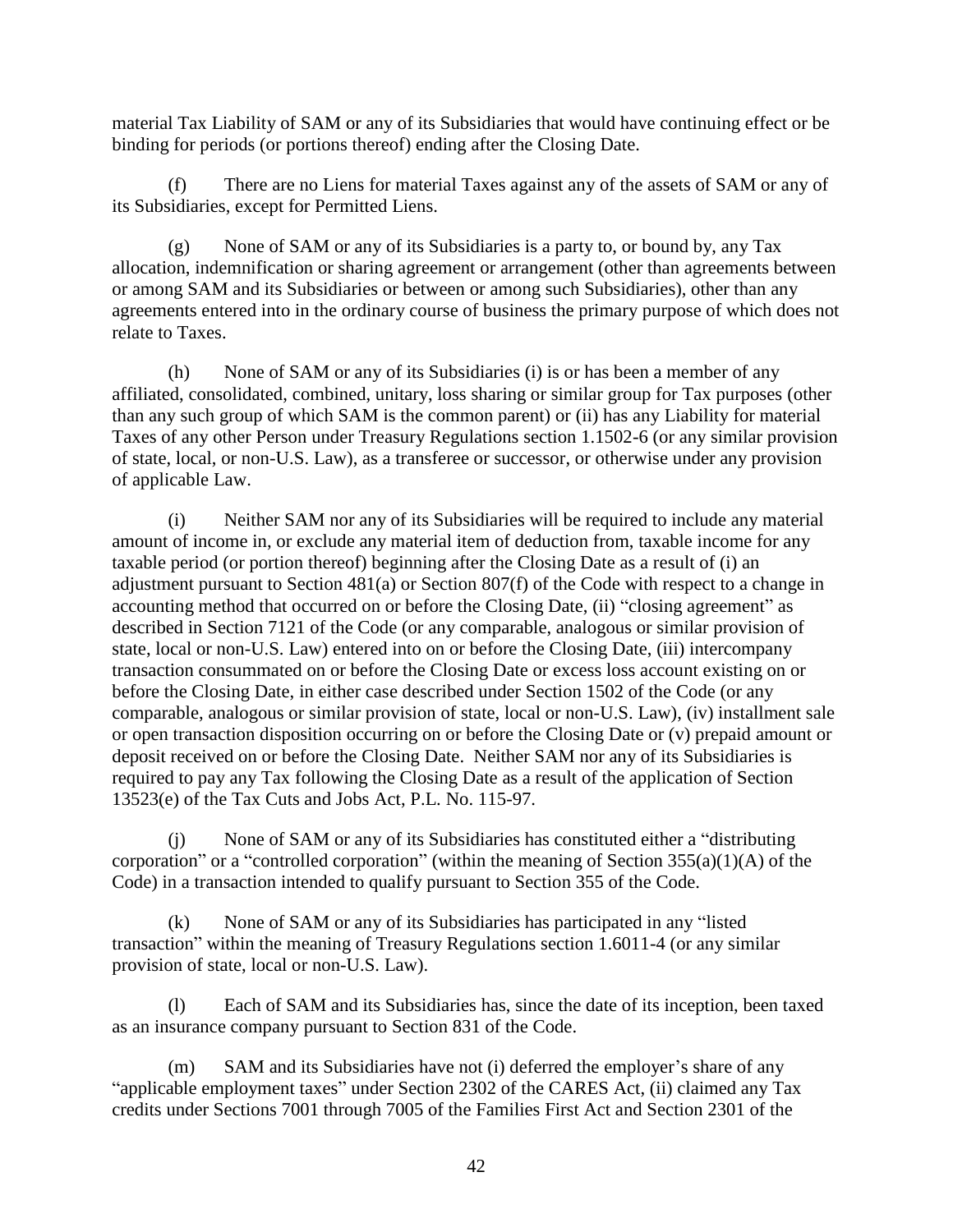CARES Act, (iii) sought a covered loan under paragraph (36) of Section 7(a) of the Small Business Act (15 U.S.C. 636(a)), as added by Section 1102 of the CARES Act and (iv) elected to defer any payroll, employment, or similar Taxes pursuant to any Payroll Tax Executive Order.

(n) None of SAM or any of its Subsidiaries has taken (or agreed to take) any action or has any Knowledge of any fact or circumstance relating to SAM or any of its Subsidiaries that is reasonably likely to adversely affect the status of the SAM Transaction as a reorganization under Section 368(a) of the Code.

Section 4.16 SAM Related Party Transactions. Since December 31, 2018 and through the date hereof, there has been no transaction, or series of related transactions, agreements, arrangements or understandings to which SAM or any of its Subsidiaries was or is to be a party, that would be required to be disclosed, but has not been, under Item 404 of Regulation S-K promulgated under the Securities Act.

# Section 4.17 Employee Benefit Plans.

<span id="page-48-0"></span>(a) Section [4.17\(a\)](#page-48-0) of the SAM Disclosure Letter sets forth a list of each material SAM Benefit Plan. With respect to each material SAM Benefit Plan required to be set forth on Section [4.17\(a\)](#page-48-0) of the SAM Disclosure Letter, to the extent applicable, SAM has made available to LMHC (i) the plan document (including all amendments thereto) or, if such plan is not in writing, a written summary of such plan, (ii) a copy of any trust or other funding arrangement, (iii) each ERISA summary plan description and summary of material modifications, (iv) the most recently filed annual report on IRS Form 5500, including all schedules thereto, (v) the most recent financial statement and actuarial or other valuation reports prepared with respect thereto, (vi) the most recently received IRS determination letter (or opinion or advisory letter, if applicable) regarding the tax-qualified status of each SAM Benefit Plan that is intended to be tax-qualified and (vii) all material non-routine correspondence to and from any Governmental Authority within the last three (3) years addressing any matter involving actual or potential material Liability relating to a SAM Benefit Plan.

(b) Except for such matters that, individually or in the aggregate, could not reasonably be expected to result in a SAM Material Adverse Effect, (i) each SAM Benefit Plan has been operated and administered in accordance with its terms and applicable Laws, including but not limited to ERISA, the Code and the Affordable Care Act, and complies in form to the requirements of such applicable Laws and (ii) all contributions required to be made with respect to any SAM Benefit Plan have been timely made and deposited. All material reports, returns, notices and similar documents required to be filed with any Governmental Authority or distributed to any SAM Benefit Plan participant have been timely filed or distributed.

(c) During the previous six (6) years, neither SAM, any of its Subsidiaries nor any of their respective ERISA Affiliates have maintained, sponsored, participated in or contributed to (or been obligated to maintain, sponsor, participate in or contribute to), (i) a Title IV Plan, (ii) a "multiemployer plan" as defined in Section 3(37) of ERISA (a "Multiemployer Plan"), (iii) a multiple employer plan as described in Sections 4063 or 4064 of ERISA or Section 413(c) of the Code or (iv) a "multiple employer welfare arrangement" as defined in Section 3(40) of ERISA. With respect to each SAM Benefit Plan that is a Title IV Plan: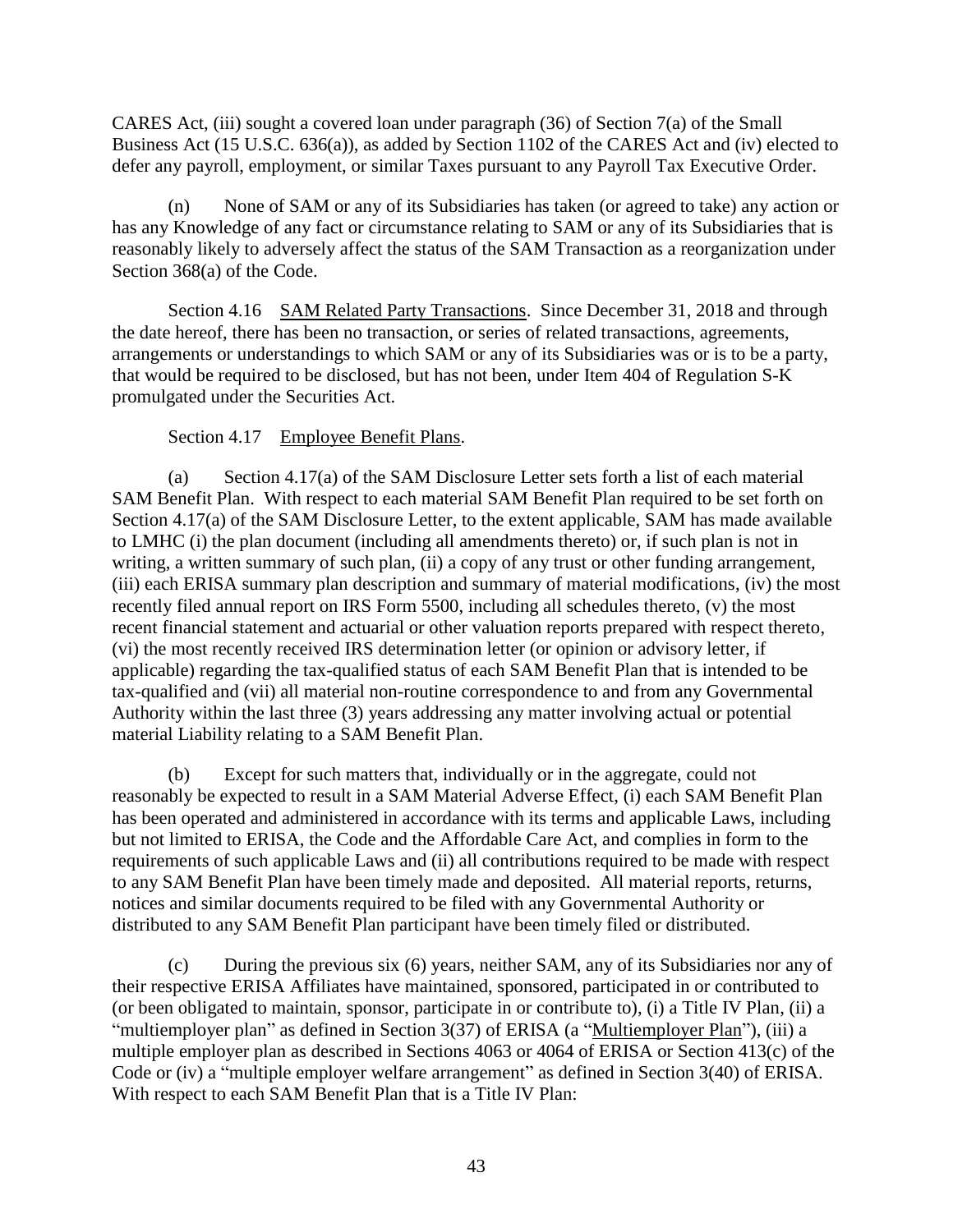(i) The minimum funding standards under Section 302 of ERISA and Section 412 of the Code have been satisfied in all material respects and no waiver of any minimum funding standard or extension of any amortization period has been requested or granted.

(ii) No proceedings have been commenced or threatened by the PBGC to terminate such Title IV Plan.

(iii) Neither SAM nor any of its ERISA Affiliates has made or suffered a "complete withdrawal" or a "partial withdrawal," as such terms are respectively defined in Sections 4203 and 4205 of ERISA, from a Multiemployer Plan (or any Liability resulting therefrom has been satisfied in full). Neither SAM nor any ERISA Affiliate has any contingent Liability under Section 4204 of ERISA.

(iv) No "reportable event" (within the meaning of Section 4043 of ERISA) has occurred or is expected to occur as a result of the transactions contemplated by this Agreement (other than an event for which the 30-day notice requirement has been waived under applicable PBGC regulations).

(v) No such Title IV Plan is in "at risk" status within the meaning of Section 430 of the Code or Section 303(i) of ERISA.

(vi) None of SAM, any of its Subsidiaries or any of their respective ERISA Affiliates has engaged in any transaction described in Section 4069 or 4212(c) of ERISA.

(d) With respect to each SAM Benefit Plan intended to be "qualified" within the meaning of Section 401(a) of the Code, (i) each such SAM Benefit Plan has received a favorable determination letter or opinion letter from the IRS with respect to its qualification, (ii) the trusts maintained thereunder have been determined to be exempt from taxation under Section 501(a) of the Code and (iii) no event has occurred that would reasonably be likely to result in disqualification or adversely affect such tax-qualification or exemption.

(e) There are no pending, anticipated or, to the Knowledge of SAM, threatened actions, suits, disputes, hearings or claims against SAM or any of its Subsidiaries with respect to any SAM Benefit Plan or STFC Benefit Plan, by or on behalf of any current or former participant or beneficiary covered under any such plan (other than routine claims for benefits) that, individually or in the aggregate, could reasonably be expected to result in a SAM Material Adverse Effect. Neither SAM nor any of its Subsidiaries has received written notice of and, to the Knowledge of SAM, there are no audits or investigations by any Governmental Authority with respect to or involving any SAM Benefit Plan and no SAM Benefit Plan is the subject of an application or filing under, or a participant in, a government-sponsored amnesty, voluntary compliance, self-correction or similar program.

(f) None of the SAM Benefit Plans obligates SAM or any of its Subsidiaries to provide a current or former officer, employee, natural independent contractor or director (or any beneficiary or dependent thereof) of SAM, STFC or any of their respective Subsidiaries with any life insurance or medical, health or disability benefits after his or her termination of employment or service with SAM, STFC or any of their respective Subsidiaries, other than as required under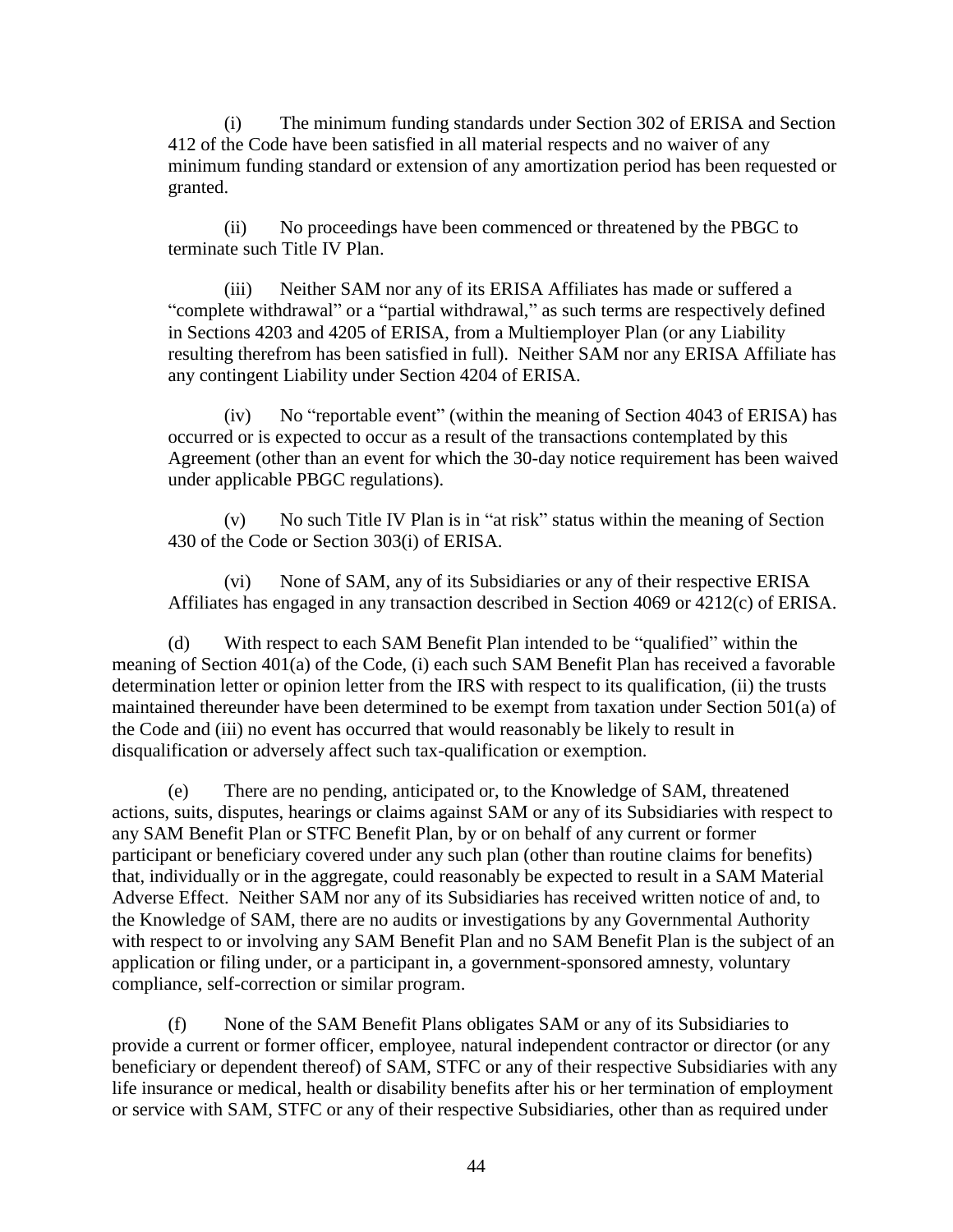Part 6 of Subtitle B of Title I of ERISA, Section 4980B of the Code or any similar state Law ("COBRA"), except with respect to a contractual or statutory obligation to reimburse any premiums such person may pay in order to obtain health coverage under COBRA. To the Knowledge of SAM, no circumstance exists that would prohibit LMHC, SAM or any Subsidiaries of SAM from amending or terminating any SAM Benefit Plan that provides retiree welfare benefits, or reducing or eliminating such benefits provided thereunder, at any time.

(g) Neither SAM nor its Subsidiaries have engaged in, and to the Knowledge of SAM no other Person has engaged in, any non-exempt "prohibited transaction" (as defined in Section 406 of ERISA or Section 4975 of the Code) with respect to any SAM Benefit Plan or STFC Benefit Plan that could reasonably be expected to result in a SAM Material Adverse Effect and none of SAM or any of its Subsidiaries or, to the Knowledge of SAM, any other "fiduciary" (as defined in Section 3(21) of ERISA) has breached a fiduciary duty or otherwise failed to act or comply in connection with the administration or investment of the assets of such SAM Benefit Plan or STFC Benefit Plan in a manner that could reasonably be expected to result in a SAM Material Adverse Effect. Neither SAM nor any of its Subsidiaries have incurred any material Liability for any Tax or civil penalty imposed under Chapter 43 of the Code or Sections 409 or 502 of ERISA that has not been satisfied in full.

(h) Neither SAM nor any of its Subsidiaries have any obligation to gross-up, indemnify or otherwise reimburse any current or former officer, employee, natural independent contractor or director of SAM, STFC or any of their respective Subsidiaries for any Taxes, including under Code Section 409A or Code Section 4999, or any interest or penalty related thereto.

<span id="page-50-0"></span>(i) Except as set forth on [Section](#page-50-0) 4.17(i) of the SAM Disclosure Letter or as contemplated in this Agreement, neither the execution and delivery of this Agreement, nor the consummation of the transactions contemplated by this Agreement will (whether alone or upon the occurrence of any other events) (i) entitle any current or former officer, employee, natural independent contractor or director of SAM or any of its Subsidiaries to any payment, benefit or other compensation, (ii) increase any payment, benefit or other compensation that becomes due or payable to any current or former officer, employee, natural independent contractor or director of SAM or any of its Subsidiaries, (iii) accelerate the time of payment, vesting or funding (through a grantor trust or otherwise) of any payment, benefit or other compensation that becomes due or payable to any current or former officer, employee, natural independent contractor or director of SAM or any of its Subsidiaries, (iv) result in any payment or benefit that would constitute an "excess parachute payment" (as such term is defined in Section 280G(b)(1) of the Code) or (v) result in the application of any limitation or restriction on the ability of SAM or its Subsidiaries to amend or terminate any SAM Benefit Plan.

## Section 4.18 Labor and Employment Matters.

(a) SAM and its Subsidiaries are neither party to, bound by or in the process of negotiating any collective bargaining agreement or other labor-related agreement or arrangement with any labor union, trade union, labor organization or other employee representative body and no employees of SAM or its Subsidiaries are represented by any labor union, labor organization or works council with respect to their employment with SAM or its Subsidiaries. To the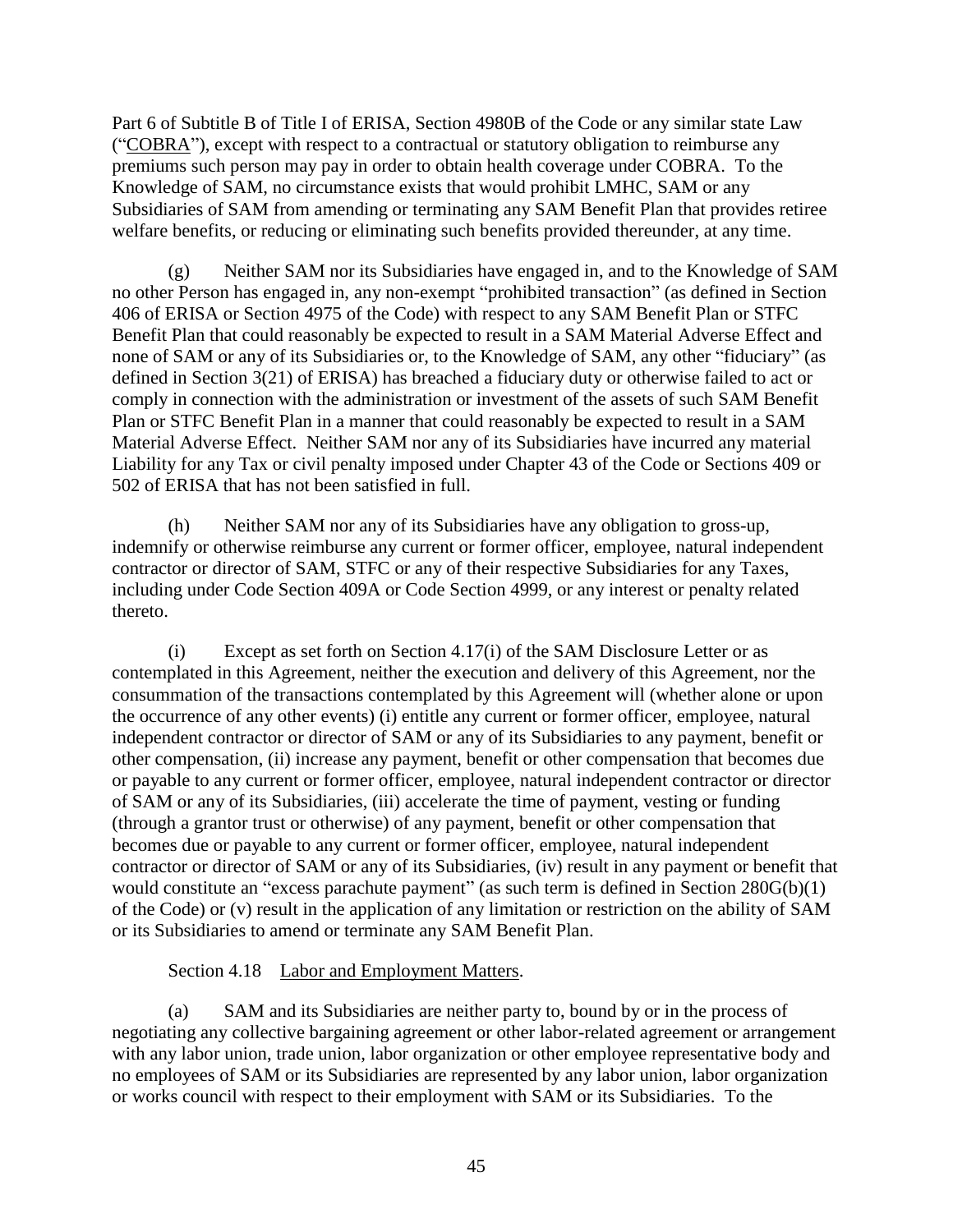Knowledge of SAM, there have been no labor union organizing activities with respect to any employees of SAM or its Subsidiaries.

(b) In the last three (3) years, none of SAM or any of its Subsidiaries has entered into a settlement agreement with a current or former officer, employee or independent contractor of SAM or its Subsidiaries who made allegations of discrimination or sexual harassment by either (i) an officer of SAM or its Subsidiaries or (ii) an employee of SAM or its Subsidiaries at the level of Director or above. To the Knowledge of SAM, in the last three (3) years, there have been no formal allegations of discrimination or sexual harassment made against (A) any officer of SAM or its Subsidiaries or (B) an employee of SAM or its Subsidiaries at the level of Director or above.

(c) To the Knowledge of SAM, no current employee of SAM or its Subsidiaries, who is at the level of Director or above, intends to terminate his or her employment with SAM or any of its Subsidiaries prior to the twelve (12) month anniversary of the Closing.

(d) Except as would not, individually or in the aggregate, have a SAM Material Adverse Effect, each release of employment claims in favor of SAM and its Subsidiaries obtained from an employee of SAM or its Subsidiaries since December 31, 2018 is effective and binding to release all employment claims purported to be released therein by such employee, subject to applicable Law.

(e) Except as would not, individually or in the aggregate, reasonably be expected to result in material Liability to SAM or any of its Subsidiaries, to the Knowledge of SAM, (i) each individual who is currently providing services to SAM or any of its Subsidiaries, or who provided services to SAM or any of its Subsidiaries since December 31, 2018, as an independent contractor or consultant is or was properly classified and properly treated as an independent contractor or consultant by SAM and its Subsidiaries, (ii) each individual who is currently providing services to SAM or any of its Subsidiaries through a third-party service provider, or who provided services to SAM or any of its Subsidiaries through a third-party service provider since December 31, 2018, is not or was not an employee of SAM or any of its Subsidiaries and (iii) none of SAM or any of its Subsidiaries has a single employer, joint employer, alter ego or similar relationship with any other company not affiliated with SAM.

(f) To the Knowledge of SAM, no employee of SAM or its Subsidiaries is in any respect in material violation of any term of any employment agreement, nondisclosure agreement, common law nondisclosure obligation, fiduciary duty, non-competition agreement or other restrictive covenant: (i) to SAM or any of its Subsidiaries or (ii) to a former employer of any such employee relating (A) to the right of any such employee to be employed by SAM or its Subsidiaries or (B) to the knowledge or use of trade secrets or proprietary information.

# Section 4.19 Intellectual Property.

<span id="page-51-0"></span>(a) Section [4.19](#page-51-0) of the SAM Disclosure Letter sets forth a list of all patents and pending patent applications, trademark registrations and pending trademark applications, copyright registrations and domain name registrations, in each case which are owned by SAM or a Subsidiary of SAM as of the date hereof. SAM or a Subsidiary of SAM owns, or is licensed or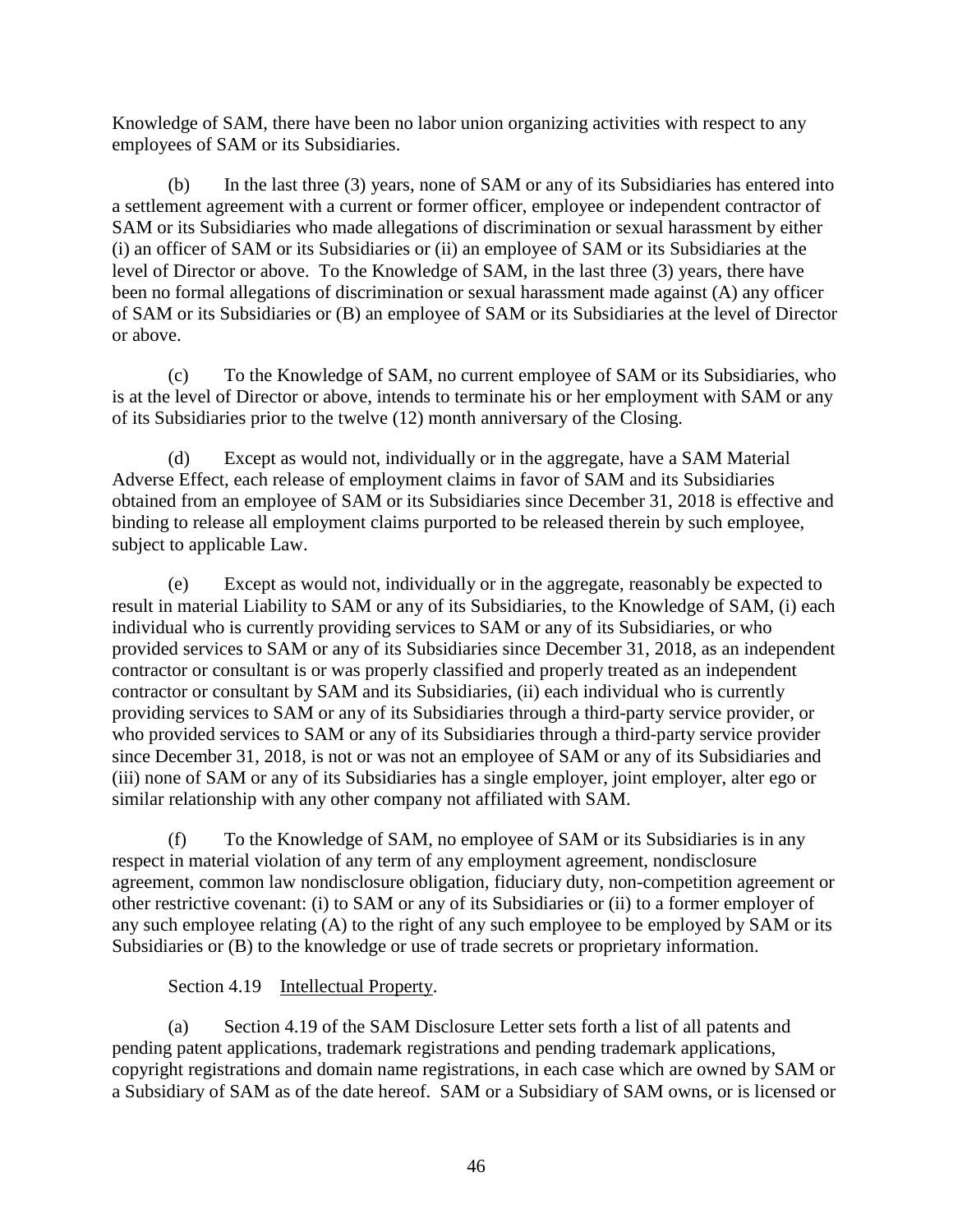otherwise has the right to use, all Intellectual Property that is used in and material to the conduct of the business of SAM and its Subsidiaries as presently conducted.

(b) To the Knowledge of SAM, the conduct of the business of SAM and its Subsidiaries does not and, since December 31, 2018, did not infringe, misappropriate or otherwise violate any Intellectual Property rights of any Person, and, as of the date hereof, there is no Action pending or, to the Knowledge of SAM, threatened in writing that SAM or any of its Subsidiaries is infringing, misappropriating or otherwise violating the Intellectual Property rights of any Person. To the Knowledge of SAM, no Person is infringing any Intellectual Property rights owned by SAM or a Subsidiary of SAM.

(c) To the Knowledge of SAM, none of the Software owned by SAM or any of its Subsidiaries that is used in and material to the conduct of the business of SAM and its Subsidiaries as presently conducted includes any "open source" or "copyleft" software that would require, based on the use of such software as used prior to the date hereof, any material components of such software to be licensed, disclosed or distributed to any non-Affiliated Person under any terms, including making the source code publicly available.

<span id="page-52-0"></span>(d) At all times since December 31, 2018, SAM and its Subsidiaries have taken reasonable steps, including implementing administrative, technical, and physical security measures, to protect Personal Data and confidential information in their possession or control against damage, loss, and against unauthorized access, acquisition, use, modification, disclosure or other misuse, including any of the foregoing required by any applicable Privacy and Data Security Laws, Privacy Agreements and its Privacy and Data Security Policies. Except as set forth in [Section](#page-52-0) 4.19(d) of the SAM Disclosure Letter, since December 31, 2018, there has been no unauthorized access, use, or disclosure of Personal Data or confidential information in the possession or control of SAM, its Subsidiaries and any of their contractors with regard to any Personal Data and confidential information obtained from or on behalf of SAM or its Subsidiaries.

(e) SAM and its Subsidiaries have, and since December 31, 2018 had, fully implemented written Privacy and Data Security Policies. SAM and its Subsidiaries are, and at all times since December 31, 2018 have been in compliance in all material respects with (i) all Privacy and Data Security Laws, (ii) all Privacy Agreements and (iii) their Privacy and Data Security Policies. Neither the execution, delivery, or performance of this Agreement, nor the consummation of any of the transactions contemplated under this Agreement, nor LMHC's or its Subsidiaries' possession or Processing of Personal Data consistent with SAM and its Subsidiaries' current operations will violate any of the Privacy Agreements, its Privacy and Data Security Policies, or any applicable Privacy and Data Security Laws.

(f) There is no pending, nor since December 31, 2018 has there ever been any, complaint, audit, proceeding, investigation, or claim against SAM or its Subsidiaries initiated by any Person or any Governmental Authority alleging that any Processing of Personal Data by SAM or its Subsidiaries (i) is in violation of any applicable Privacy and Data Security Laws, (ii) is in violation of any Privacy Agreements, (iii) is in violation of any of their Privacy and Data Security Policies or (iv) otherwise constitutes an unfair, deceptive, misleading, or abusive trade practice.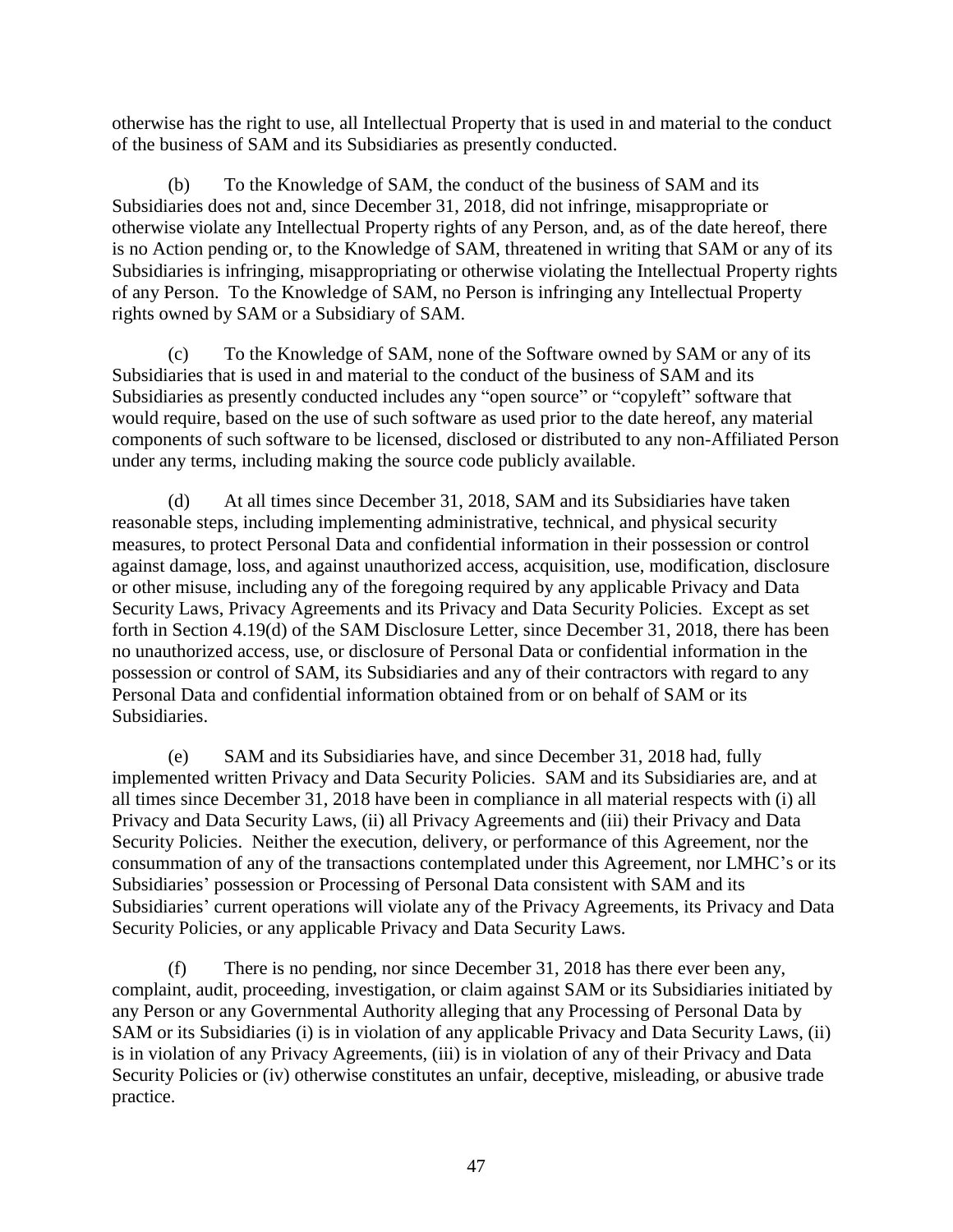(g) SAM and its Subsidiaries have in place commercially reasonable procedures to contractually require all third parties, including vendors, Affiliates, and other Persons providing services to SAM or its Subsidiaries that have access to or receive Personal Data from or on behalf of SAM or its Subsidiaries to comply with all applicable Privacy and Data Security Laws, to have a written contract requiring compliance with applicable Privacy and Data Security Laws, and to take reasonable steps to ensure that all Personal Data and confidential information in such third parties' possession or control is protected against damage, loss, and against unauthorized access, acquisition, use, modification, disclosure or other misuse.

Section 4.20 Insurance Coverage. SAM and its Subsidiaries maintain policies of insurance in such amounts and against such risks as SAM believes to be commercially reasonable. Except as would not, individually or in the aggregate, have a SAM Material Adverse Effect, (a) all such insurance policies are in full force and effect and (b) SAM and its Subsidiaries are not and, to the Knowledge of SAM, as of the date hereof, no insurer is in default or breach of any terms and conditions under any such insurance policy. As of the date hereof, neither SAM nor any of its Subsidiaries is in receipt of any notice of cancellation or termination with respect to any such policy or any denial of coverage or reservation of rights with respect to any material claim made pursuant to any such insurance policy.

## Section 4.21 Real Property.

<span id="page-53-0"></span>(a) Section [4.21\(a\)](#page-53-0) of the SAM Disclosure Letter sets forth a list of all the real property owned in fee simple by SAM and its Subsidiaries (the "SAM Owned Real Property") and sets forth the location, description and use of each SAM Owned Real Property. SAM and its Subsidiaries have good and valid marketable title in fee simple to the SAM Owned Real Property, free and clear of all Liens, except for Permitted Liens. Neither SAM nor any of its Subsidiaries have granted any outstanding options, rights of first offer or rights of first refusal or other contractual right to purchase any such SAM Owned Real Property or any portion thereof or interest therein in favor of any non-Affiliated Person. Neither SAM nor any of its Subsidiaries have leased, licensed or otherwise granted to any Person the right to possess, use, occupy or otherwise encumber any portion of the SAM Owned Real Property.

<span id="page-53-1"></span>(b) Section [4.21\(b\)](#page-53-1) of the SAM Disclosure Letter sets forth a list of all of the real property leased, licensed, subleased or otherwise used or occupied by SAM and its Subsidiaries as of the date hereof (the "SAM Leased Real Property"). SAM and its Subsidiaries have a valid and enforceable leasehold interest in all leases, subleases, licenses and occupancy agreements, as the same may have been amended, supplemented or otherwise modified from time to time (the "SAM Leases"), free and clear of all subtenancies and other occupancy rights and Liens, with respect to the SAM Leased Real Property. With respect to the SAM Leases, neither SAM nor its Subsidiaries are in breach thereof or default thereunder and there does not exist under any SAM Lease any event which, with or without the giving of notice or the lapse of time or both, would constitute such a breach or default by SAM or its Subsidiaries, except for such breaches and defaults as to which requisite waivers or consents have been obtained or which would not have a SAM Material Adverse Effect. (i) No action, suit, investigation, arbitration, or administrative or other proceeding is pending or, to the Knowledge of SAM, threatened that would reasonably be expected to curtail or interfere with the current use and operation of any SAM Leased Real Property in any material respect, (ii) all Permits have been obtained which are required by Law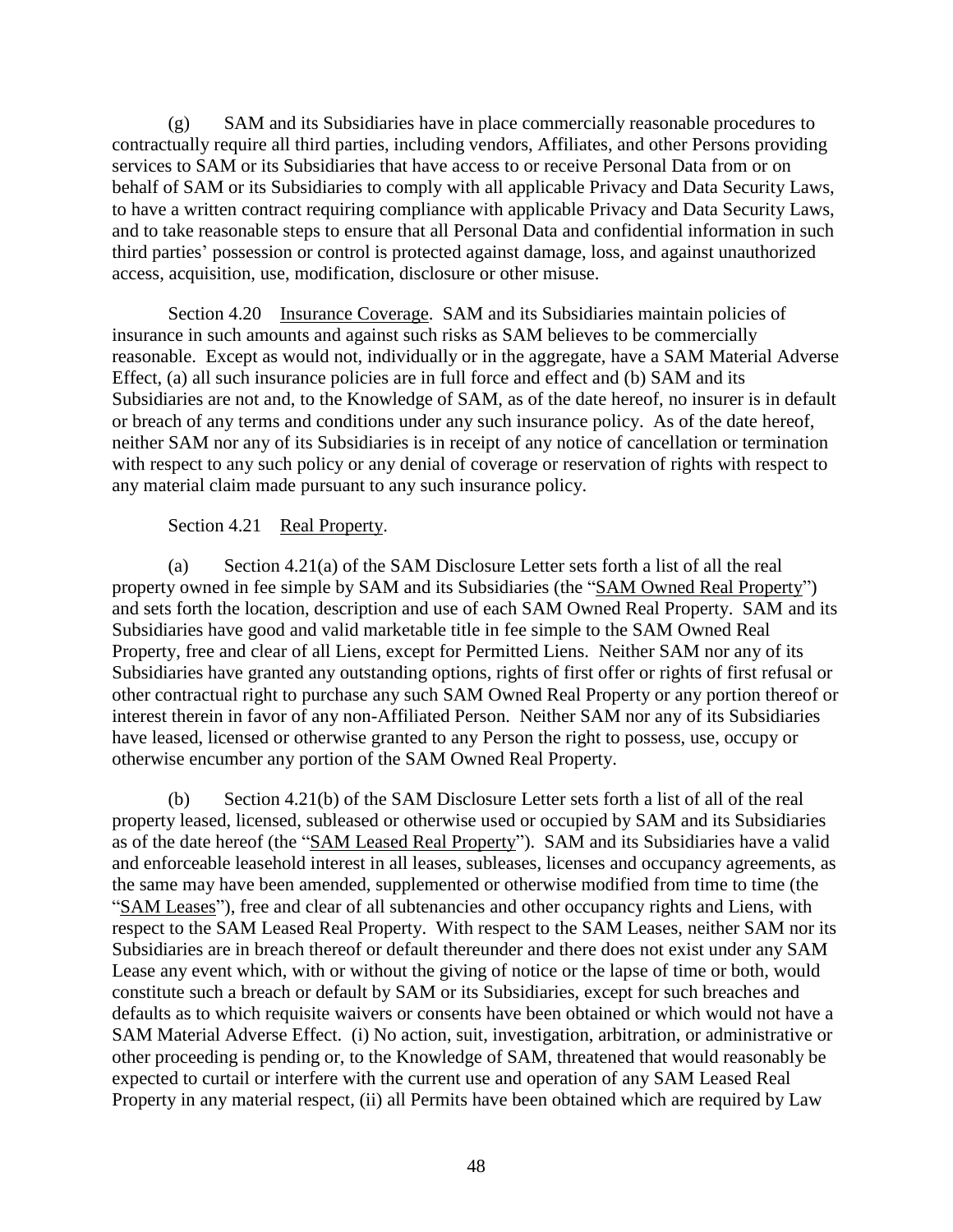for the current uses of all SAM Leased Real Property for the conduct of business as currently conducted and as planned to be conducted as of the date of this Agreement, and (iii) SAM has no Knowledge and has not received any written notice of a violation applicable to any building, zoning, health or other Law, contractual restriction or covenant or easements in respect of the use or occupation of the property and improvements subject to any SAM Lease for the conduct of business as currently conducted or as planned to be conducted as of the date of this Agreement, in each case, which would have a SAM Material Adverse Effect.

(c) (i) There are no condemnation, eminent domain or similar proceedings affecting any SAM Leased Real Property that are currently pending or, to the Knowledge of SAM, threatened and (ii) to the Knowledge of SAM, the buildings, structures and material fixtures located upon the SAM Leased Real Property are, in all material respects, in good repair, working order and condition, and free from any known defects (subject to normal wear and tear) and, in the case of buildings and other structures, are structurally sound.

Section 4.22 Environmental Matters. Except as would not, individually or in the aggregate, reasonably be likely to have a SAM Material Adverse Effect, (a) since December 31, 2018, neither SAM nor any of its Subsidiaries has (i) received written notice from any Governmental Authority or other Person alleging that SAM or any of its Subsidiaries is in violation of any applicable Environmental Law or has Liability pursuant to any Environmental Law or with respect to Hazardous Substances or (ii) been subject to an Action pursuant to Environmental Law, (b) since December 31, 2018, SAM and its Subsidiaries have been and are in compliance with applicable Environmental Laws, (c) neither SAM nor any of its Subsidiaries is subject to any Order pursuant to Environmental Law, (d) neither SAM nor any of its Subsidiaries have assumed or retained by contract or agreement Liabilities arising pursuant to Environmental Law or with respect to Hazardous Substances of any other Person in connection with the sale or conveyance of any real property, business or entity, excluding any such agreements that have expired or been terminated and (e) to the Knowledge of SAM, there are no facts, circumstances, events, occurrences or conditions that would reasonably be expected to cause SAM or any of its Subsidiaries to incur Liability pursuant to Environmental Law or with respect to Hazardous Substances.

Section 4.23 Reserves. The reserves, funds or provisions for losses (including incurred by not reported losses), claims, premiums, unearned premiums, loss and loss adjustment expenses (whether allocated or unallocated) of each SAM Insurance Company contained in its SAM Statutory Statements (a) were, except as otherwise noted in the applicable SAM Statutory Statement, determined in accordance with generally accepted actuarial standards consistently applied, (b) are fairly stated in accordance with sound actuarial principles and applicable SAP and (c) satisfied the requirements of all applicable Laws in all material respects. Notwithstanding anything to the contrary in this Agreement or any other agreement, document or instrument delivered or to be delivered in connection herewith, each of LMHC, Merger Sub I and Merger Sub II acknowledges and agrees that SAM and its Subsidiaries make no representations or warranties with respect to, and nothing contained in this Agreement or in any other agreement, document or instrument to be delivered in connection herewith is intended or shall be construed to be a representation or warranty, express or implied, for any purposes of this Agreement or any other agreement, document or instrument to be delivered in connection herewith or therewith, in respect of the adequacy or sufficiency of reserves.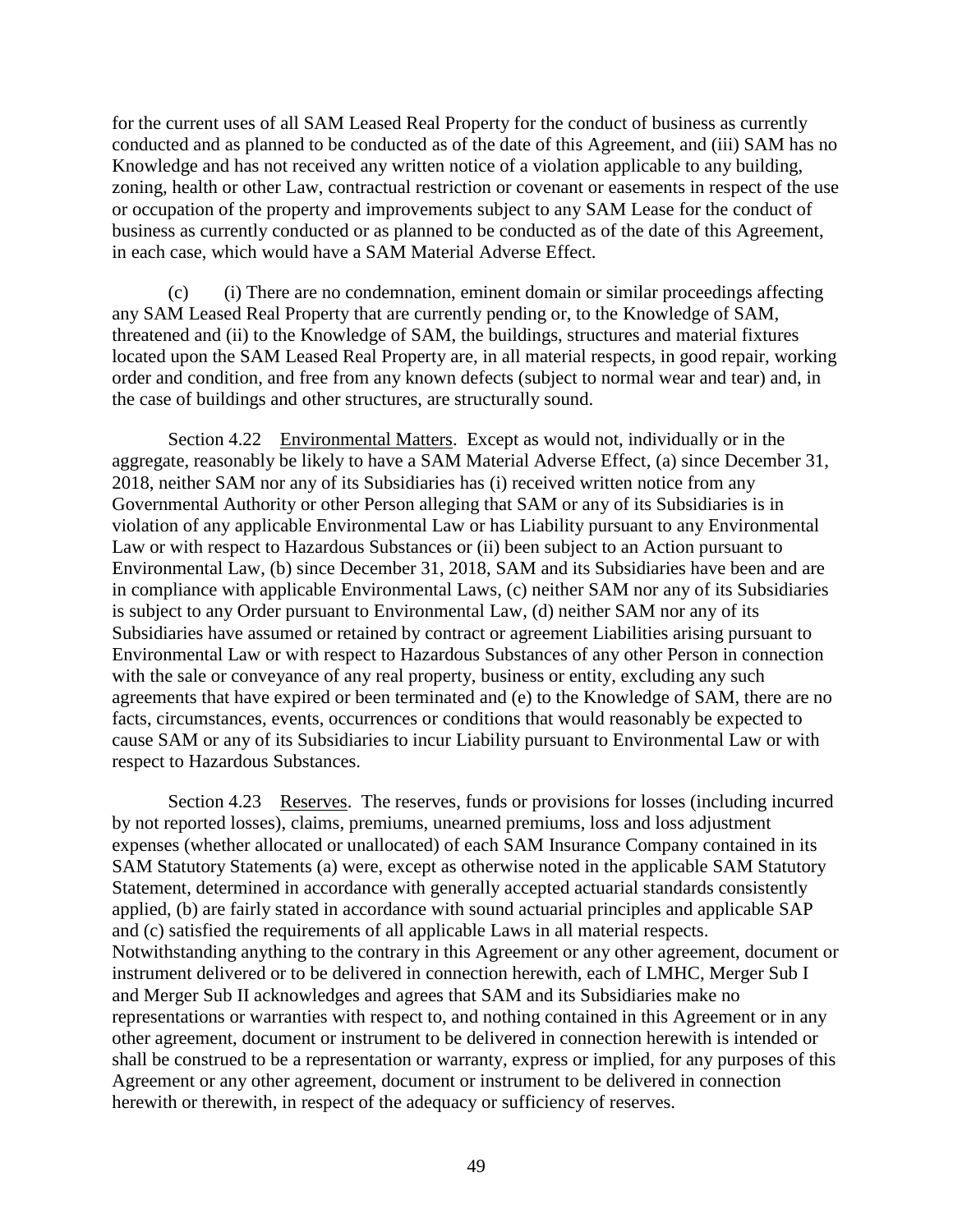Section 4.24 Information Statement and Related Materials. The Information Statement and Related Materials will, when filed, comply as to form with all applicable Law. None of the information provided by SAM to be included in the Information Statement and Related Materials, at the date the Information Statement and Related Materials is first mailed to the SAM Members, at the time of any amendment thereof or supplement thereto, and at the time of SAM Members Meeting, will contain any untrue statement of a material fact or omit to state any material fact required to be stated therein or necessary in order to make the statements therein, in light of the circumstances under which they were made, not misleading. Notwithstanding the foregoing, SAM makes no representation or warranty with respect to any information supplied by LMHC that is contained or incorporated by reference in any of the foregoing documents.

Section 4.25 SAM Dividend Policy. SAM does not have any dividend policy.

Section 4.26 Financial Advisor Opinion. The SAM Special Committee has received the opinion of BofA Securities, Inc. to the effect that, as of the date of such opinion and based on and subject to the assumptions, limitations, qualifications and other matters considered in connection with the preparation of such opinion, the exchange of Equity Rights in SAM for Equity Rights in LMHC in the SAM Transaction is fair, from a financial point of view, to the SAM Members, taken as a group.

Section 4.27 Brokers or Finders. No broker, finder or investment banker (other than Keefe, Bruyette & Woods, Inc. and BofA Securities, Inc.) is entitled to any brokerage, finder's or other fee or commission in connection with this Agreement, the SAM Transaction or the other transactions contemplated hereby based upon arrangements made by or on behalf of SAM, its Subsidiaries or any of their respective directors, officers or employees. SAM has heretofore delivered to LMHC on a confidential basis a copy of SAM's engagement letter with each of Keefe, Bruyette & Woods, Inc., BofA Securities, Inc. or any Affiliate thereof, all agreements under which any fees or expenses in connection with the Transactions are payable and all indemnification and other agreements related to the engagement of Keefe, Bruyette & Woods, Inc. and BofA Securities, Inc.

#### **ARTICLE V**

## **REPRESENTATIONS AND WARRANTIES OF STFC**

Except (a) as disclosed in any report, schedule, form, statement or other document filed with, or furnished to, the SEC by STFC and publicly available on the SEC's EDGAR website from or after December 31, 2018, and prior to the date at least two (2) Business Days prior to the date of this Agreement (but excluding any forward-looking disclosure set forth in any section titled "Risk Factors," "forward-looking statements," "Quantitative and Qualitative Disclosures about Market Risk" (or similarly captioned section), or in any other section to the extent the disclosure is a forward-looking statement or predictive, cautionary or forward-looking in nature) or (b) as set forth in the STFC Disclosure Letter (it being understood that any information set forth in one section or subsection of the STFC Disclosure Letter shall be deemed to apply to and qualify the Section or subsection of this Agreement to which it corresponds in number and each other Section or subsection of this Agreement or the STFC Disclosure Letter to the extent that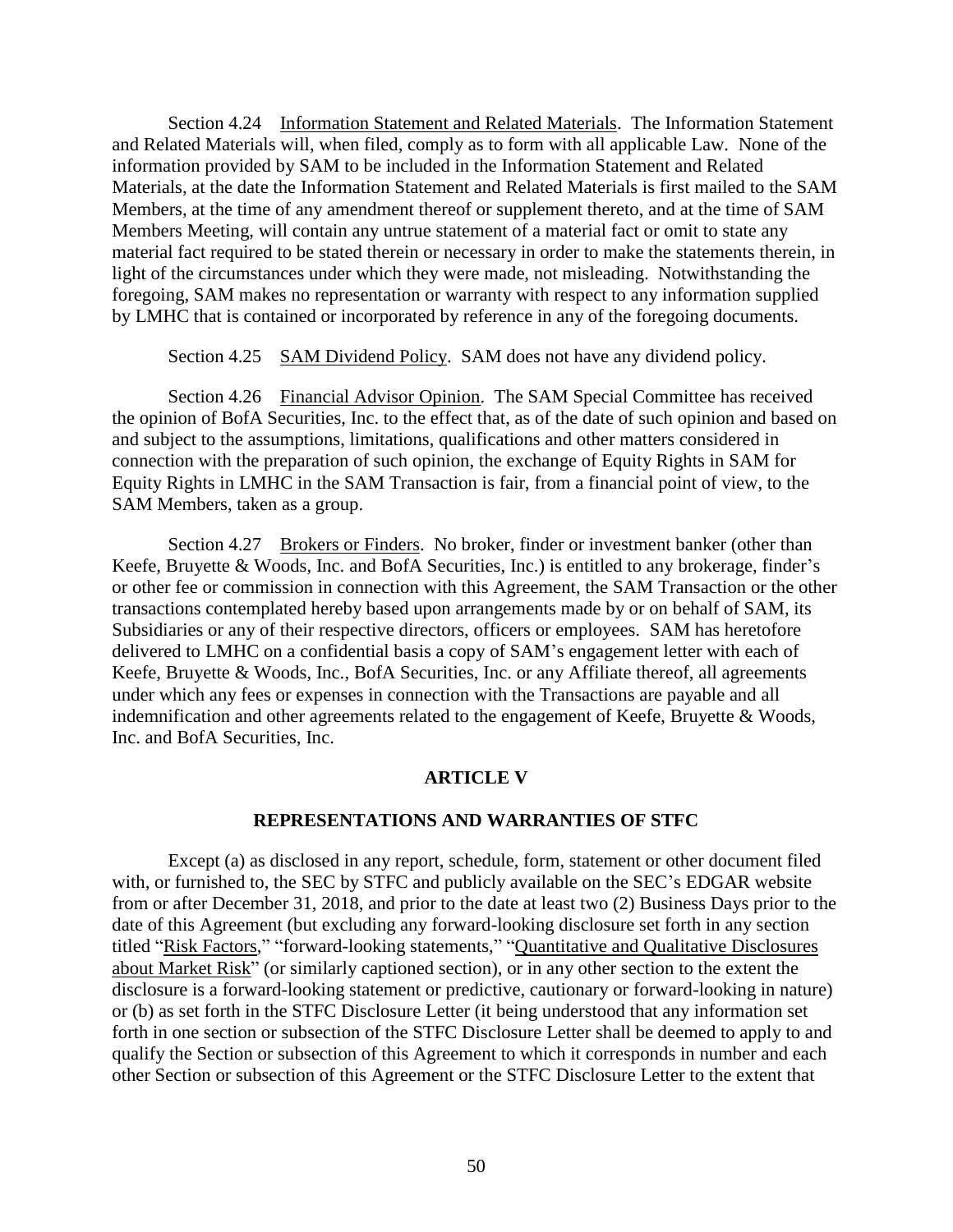the relevance of such information is reasonably apparent on the face of such disclosure), STFC represents and warrants to LMHC and Merger Subs as follows:

## Section 5.01 Organization and Good Standing; Organizational Documents.

(a) STFC is an Ohio domiciled corporation and each of STFC's Subsidiaries is a corporation or other legal entity, in each case, (i) duly organized, validly existing and in good standing (with respect to jurisdictions that recognize such concept) under the Laws of its jurisdiction of incorporation or organization, except in the case of each Subsidiary of STFC that is not a STFC Insurance Company where any failure to be so organized, existing or in good standing would not, individually or in the aggregate, have a STFC Material Adverse Effect, (ii) with full corporate or similar power and authority to own, lease and operate its properties and assets and to conduct its business as presently conducted, except where any failure to have such power or authority would not, individually or in the aggregate, have a STFC Material Adverse Effect, and (iii) duly qualified or licensed to do business as a foreign corporation or entity and is in good standing (with respect to jurisdictions that recognize such concept) in each jurisdiction where the character of the properties owned, leased or operated by it or the nature of its business makes such qualification or licensing necessary, except where the failure to be so qualified or licensed would not, individually or in the aggregate, have a STFC Material Adverse Effect.

(b) The copies of the STFC Articles of Incorporation and STFC Code of Regulations that are incorporated by reference into the STFC 10-K are complete and correct copies thereof as in effect on the date hereof. STFC has made available to LMHC copies of the Organizational Documents of each of its Subsidiaries. Neither STFC nor any of its Subsidiaries is in violation of any of the provisions of their respective Organizational Documents.

Section 5.02 Authority for Agreement. STFC has all necessary power and authority to execute and deliver this Agreement, to perform its obligations hereunder and, subject to the STFC Shareholder Approval and the Governmental Consents, to consummate the STFC Merger and the other transactions contemplated hereby. The execution, delivery and performance by STFC of this Agreement, and the consummation by STFC of the STFC Merger and the other transactions contemplated hereby, have been duly authorized by all necessary action (including the approval of the STFC Board, upon the recommendation of the STFC Special Committee), and no other proceedings on the part of STFC or any of its Subsidiaries, and no other votes or approvals of any STFC Shareholder or class or series of capital stock of STFC or any Subsidiary of STFC, are necessary to authorize this Agreement or to consummate the STFC Merger or the other transactions contemplated hereby (other than, with respect to the consummation of the STFC Merger and the adoption of this Agreement, the STFC Shareholder Approval), subject to the Governmental Consents. This Agreement has been duly executed and delivered by STFC and, assuming the due authorization, execution and delivery by SAM, LMHC and Merger Subs, constitutes a legal, valid and binding obligation of STFC enforceable against STFC in accordance with its terms, except as enforcement thereof may be limited against STFC by the Bankruptcy and Equity Exception. The STFC Board, in compliance with all applicable Law, upon the recommendation of the STFC Special Committee, duly adopted resolutions (a) determining that this Agreement, the STFC Merger and the other transactions contemplated by this Agreement are fair and in the best interests of the STFC Shareholders, (b) approving this Agreement, (c) directing that the adoption of this Agreement be submitted to a vote of the STFC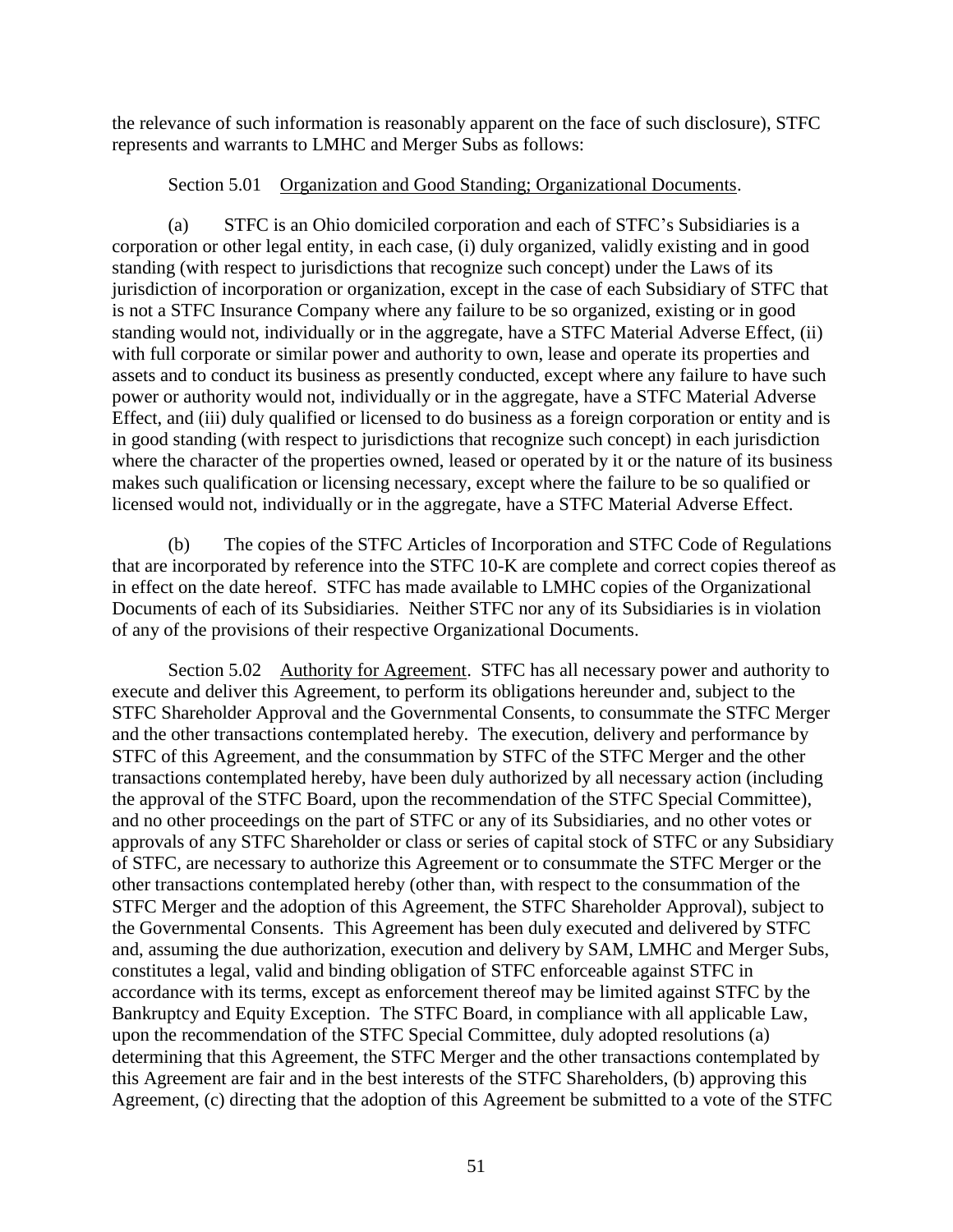Shareholders at the STFC Shareholders Meeting and (d) resolving to recommend the adoption of this Agreement by the STFC Shareholders. The only vote of the STFC Shareholders required to adopt this Agreement, the STFC Merger and the other transactions contemplated hereby is the STFC Shareholder Approval.

## Section 5.03 Capitalization.

<span id="page-57-0"></span>(a) The authorized capital stock of STFC consists of 100,000,000 Shares, 2,500,000 Class A Preferred Shares and 2,500,000 Class B Preferred Shares. As of the close of business on July 7, 2021 (the "Measurement Date"), (i) 44,115,990 Shares are issued and outstanding, (of which 25,000 were STFC RSAs assuming attainment of all applicable performance-based vesting requirements at the maximum payout levels), (ii) no Class A Preferred Shares and no Class B Preferred Shares are issued and outstanding, (iii) 3,329,519 Shares were issuable in respect of outstanding STFC RSUs, assuming attainment of all applicable performance-based vesting requirements at the maximum payout levels, (iv) 570,275 Shares were subject to outstanding STFC Stock Options, and (v) 6,914,512 shares are held in STFC's treasury and no Shares are held by a Subsidiary of STFC. Except as set forth in this Section [5.03\(a\),](#page-57-0) as of the Measurement Date, there are no outstanding shares of capital stock of or other voting securities or ownership interests in STFC. From the close of business on the Measurement Date through the date of this Agreement, there have been no (I) issuances of any Shares or any other equity or voting securities or interests in STFC other than issuances of Shares pursuant to the exercise, vesting or settlement, as applicable, of STFC Equity Awards outstanding as of the close of business on the Measurement Date in accordance with the terms of such STFC Equity Awards in effect as of the Measurement Date or (II) grants of any STFC Equity Awards or any other equity or equity-based awards that could result in the issuance of Shares.

(b) Other than 423,252 Shares reserved for issuance under the ESPP or pursuant to the terms of the MSPP as in effect on the date of this Agreement, there are no outstanding contractual obligations of STFC or any of its Subsidiaries to repurchase, redeem or otherwise acquire any Shares or STFC Share Rights or to pay any dividend or make any other distribution in respect thereof (other than quarterly cash dividends paid by STFC on the Shares not in excess of \$0.10 per Share, per quarter). There are no shareholder agreements, voting trusts or other agreements or understandings to which STFC or any of its Subsidiaries is a party with respect to the holding, voting, registration, redemption, repurchase or disposition of, or that restricts the transfer of, any capital stock or other voting securities or equity interests of STFC. All outstanding Shares are, and any additional Shares issued by STFC after the date hereof and prior to the Effective Time will be, duly authorized and validly issued, fully paid and nonassessable, and not subject to or issued in violation of any purchase option, call option, right of first refusal, preemptive right, subscription right or similar right.

<span id="page-57-1"></span>(c) With respect to each STFC Equity Award, Section [5.03\(c\)](#page-57-1) of the STFC Disclosure Letter sets forth, as of the Measurement Date, the name of the holder of such STFC Equity Award, the number of vested and unvested Shares covered by such STFC Equity Award (assuming attainment of all applicable performance-based vesting requirements at the maximum payout levels), the date of grant, the vesting schedule applicable to the STFC Equity Awards, the cash exercise price or grant price per share of such STFC Equity Award, if applicable, and the applicable expiration date. No STFC Stock Option is subject to Section 409A of the Code and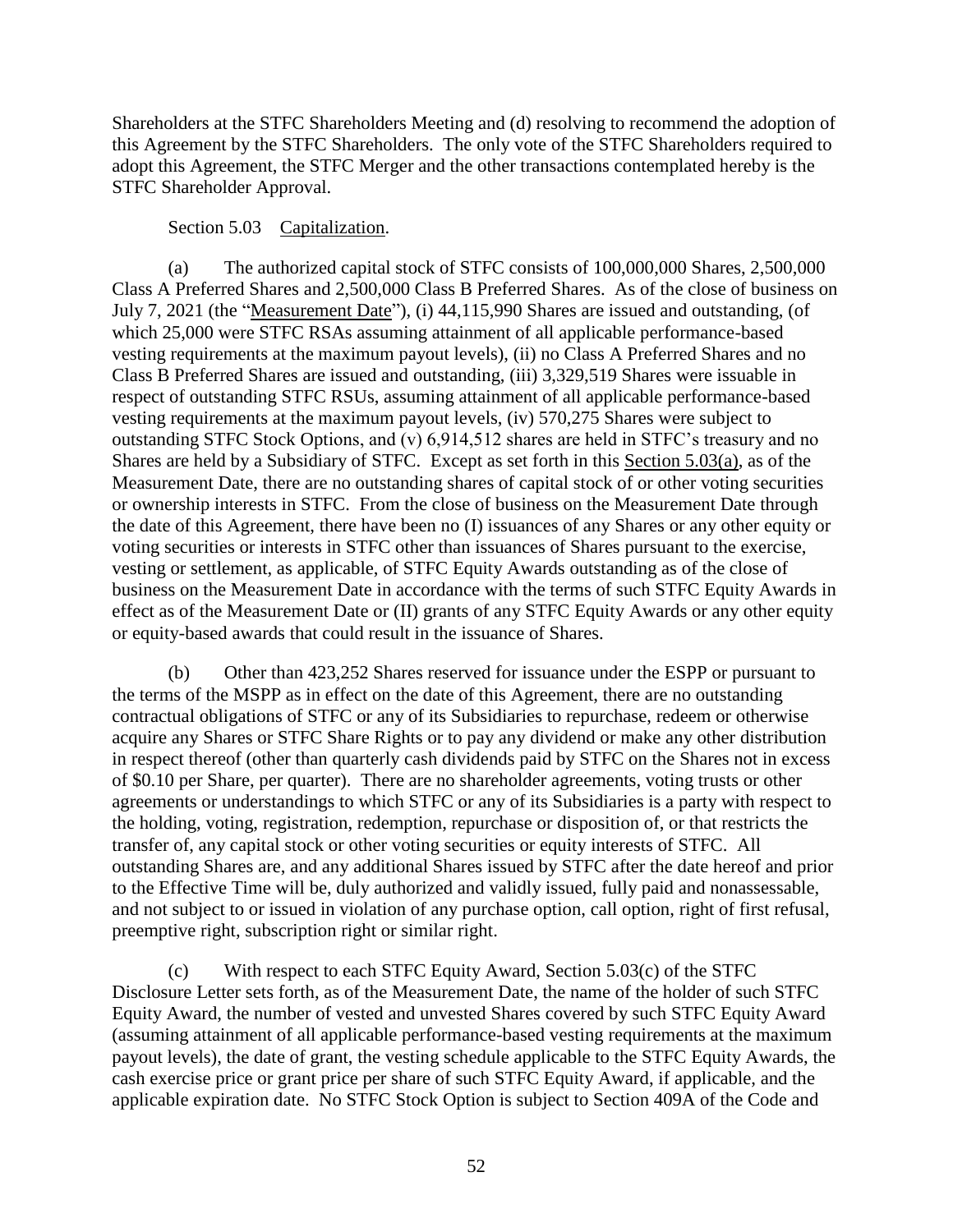each STFC Stock Option intended to qualify as an "incentive stock option" under Section 422 of the Code so qualifies.

## Section 5.04 STFC Subsidiaries.

(a) Exhibit 21.1 to the STFC 10-K sets forth a list of all the Subsidiaries of STFC. STFC or one of its wholly-owned Subsidiaries is the owner of (x) all of the issued and outstanding shares of capital stock and other equity securities of each Subsidiary of STFC (other than the STFC Insurance Companies) and (y) all of the issued and outstanding shares of capital stock and other equity securities of each STFC Insurance Company. All of the issued and outstanding shares of capital stock and other equity securities of each Subsidiary of STFC are duly authorized, validly issued, fully paid and nonassessable. All of the issued and outstanding shares of capital stock and other equity securities of each Subsidiary of STFC are owned by STFC free and clear of all Liens.

(b) There are no outstanding STFC Subsidiary Share Rights. There are no outstanding contractual obligations of STFC or any of its Subsidiaries to repurchase, redeem or otherwise acquire any capital stock of any Subsidiary of STFC or to pay any dividend or make any other distribution in respect thereof. There are no shareholders agreements, voting trusts or other agreements or understandings to which STFC or any of its Subsidiaries is a party with respect to the holding, voting, registration, redemption, repurchase or disposition of, or that restricts the transfer of, any capital stock or other voting securities or equity interests of any Subsidiary of STFC.

(c) As of the date hereof, neither STFC nor any of its Subsidiaries has any outstanding Indebtedness in excess of \$7,500,000 or any obligation to make any material contributions, investments or loans to any other Person (other than in respect of STFC Investment Assets).

## Section 5.05 No Conflict; Required Filings and Consents.

(a) The execution and delivery of this Agreement by STFC do not, and the performance of this Agreement by STFC and the consummation of the STFC Merger (subject to the STFC Shareholder Approval and the Governmental Consents) and the other transactions contemplated hereby will not, (i) constitute or result in a conflict, breach or violation of or default under, the Organizational Documents of STFC or its Subsidiaries, (ii) assuming that all consents, approvals, authorizations and waivers contemplated by Section [5.05\(b\)](#page-59-0) have been obtained, and all filings described therein have been made, and assuming the accuracy and completeness of the representations and warranties set forth in Section [6.03\(b\),](#page-80-0) conflict with or violate any Law applicable to STFC or its Subsidiaries or by which any property or asset of STFC or any of its Subsidiaries is bound or affected, (iii) require any consent or other action by any Person under, result in a breach or violation of or constitute a default (or an event that with notice or lapse of time or both would become a default) under, give to others (immediately or with notice or lapse of time or both) any right of termination, amendment, acceleration or cancellation of, result (immediately or with notice or lapse of time or both) in triggering any payment or other obligations under, or result in the loss of any right or benefit to which STFC or any of its Subsidiaries is entitled under, any Contract to which STFC or any of its Subsidiaries is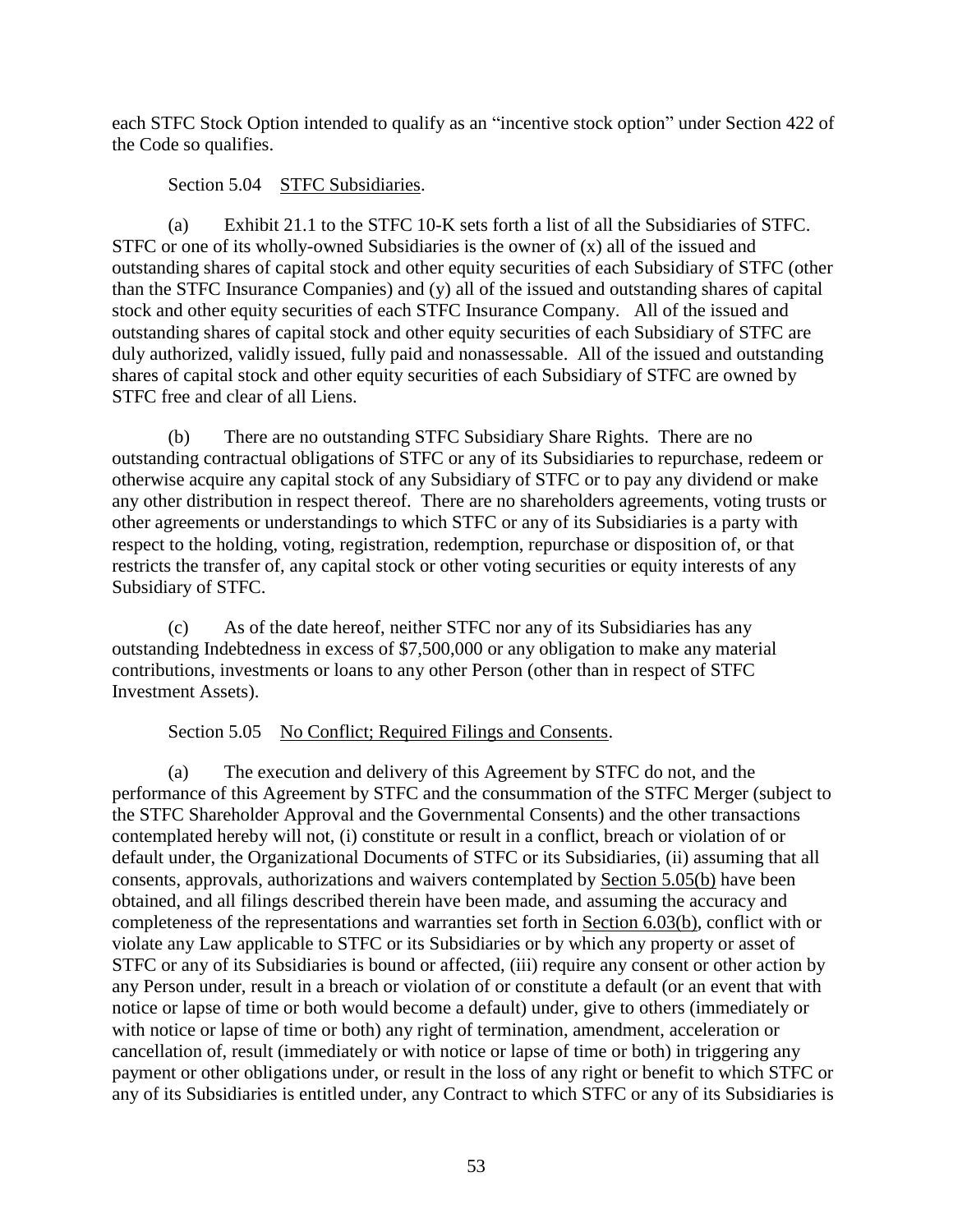a party or by which STFC or any of its Subsidiaries, or any property or asset of STFC or any of its Subsidiaries, is bound or affected or (iv) result (immediately or with notice or lapse of time or both) in the creation of a Lien on any property or asset of STFC or its Subsidiaries, except in the case of clauses (ii), (iii) and (iv) for any such conflicts, violations, breaches, defaults or other occurrences that would not, individually or in the aggregate, have a STFC Material Adverse Effect.

<span id="page-59-0"></span>(b) The execution and delivery of this Agreement by STFC do not, and the performance of this Agreement by STFC and the consummation of the STFC Merger and the other transactions contemplated by this Agreement will not, require any action, consent, approval, authorization or waiver of or filing with or notification to, or registration or qualification with, any Governmental Authority, except for applicable requirements, if any, of (i) the Securities Act, the Exchange Act, state securities laws or "blue sky" laws, (ii) the HSR Act, (iii) the NASDAQ Global Select Market, (iv) filing and recordation of the STFC Certificate of Merger and the other documents set forth in Section 2.04(a), as required by the Ohio Revised Code, (v) the consents, approvals, authorizations, waivers, filings and notifications set forth in Section [5.05\(b\)](#page-59-0) of the STFC Disclosure Letter, and (vi) such other consents, approvals, authorizations, waivers, filings and notifications that would not, individually or in the aggregate, have a STFC Material Adverse Effect.

## Section 5.06 Compliance with Laws; Permits.

(a) STFC and its Subsidiaries are, and since December 31, 2018 have been, in compliance in all material respects with all applicable Laws. Since December 31, 2018 and through the date hereof, neither STFC nor any of its Subsidiaries has received any written notification or, to the Knowledge of STFC, oral notification from any Governmental Authority of any violation or potential violation in any material respect of Law applicable to STFC or any of its Subsidiaries or by which any of their businesses, operations, properties or assets are bound.

(b) STFC holds, and each of its Subsidiaries hold, and at all times since December 31, 2018 have held, all STFC Permits, all such STFC Permits are in full force and effect, and SAM and each of its Subsidiaries are, and since December 31, 2018 have been, in compliance with the terms of such SAM Permits, except where the failure to hold, the failure to be in full force and effect or be in compliance with would not, individually or in the aggregate, have a STFC Material Adverse Effect. Since December 31, 2018 and through the date hereof, neither STFC nor any of its Subsidiaries has received any written notification or, to the Knowledge of STFC, oral notification from any Governmental Authority of any material violation or potential violation of Permits applicable to STFC or any of its Subsidiaries or by which any of their businesses, operations, properties or assets are bound.

(c) STFC is in compliance in all material respects with (i) the applicable listing and corporate governance rules and regulations of the NASDAQ Global Select Market and (ii) the provisions of the Sarbanes-Oxley Act and the rules and regulations promulgated thereunder applicable to it.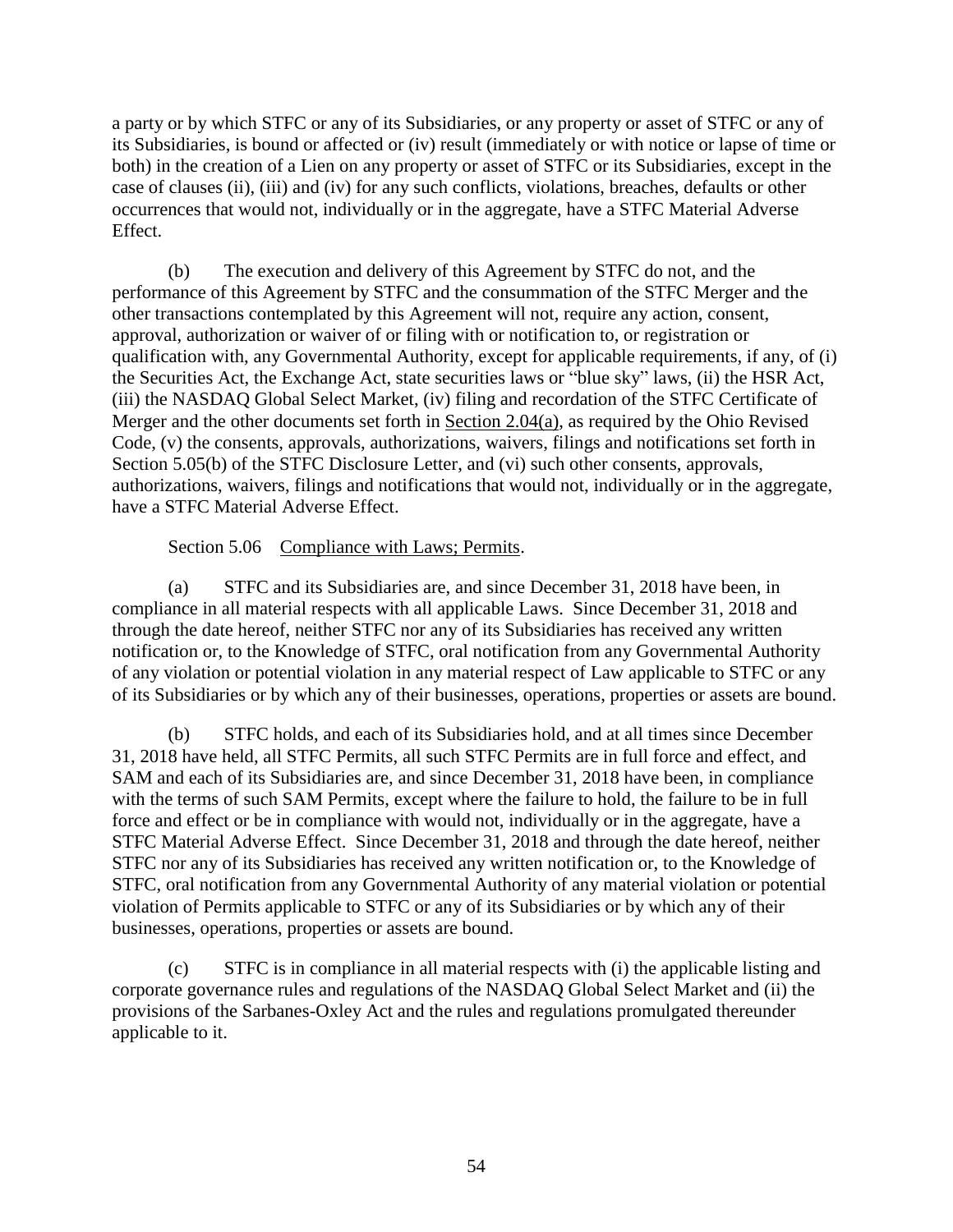#### Section 5.07 Litigation; Orders.

(a) Other than ordinary course claims made under STFC Insurance Contracts, there is no Action pending or, to the Knowledge of STFC, threatened in writing against STFC or any of its Subsidiaries or their respective directors or officers in their capacities as such, that, if determined adversely, would, individually or in the aggregate, have a STFC Material Adverse Effect.

(b) There is no Order outstanding against STFC or any of its Subsidiaries or their respective businesses that would, individually or in the aggregate, have a STFC Material Adverse Effect.

## Section 5.08 STFC Reports; Financial Statements.

(a) STFC has filed with or furnished to the SEC, as applicable, on a timely basis, all STFC Reports. As of their respective filing date or, if amended, as of the date of that last such amendment (and, in the case of registration statements and proxy statements, on the dates of effectiveness and the dates of mailing, respectively), each STFC Report has complied in all material respects with the applicable requirements of the Securities Act and the Exchange Act, as applicable. None of the STFC Reports contained when filed (and, in the case of registration statements and proxy statements, on the dates of effectiveness and the dates of mailing, respectively) (or, if amended prior to the date of this Agreement, the date of the filing of such amendment, with respect to the disclosures that are amended) and any STFC Reports filed or furnished to the SEC subsequent to the date of this Agreement will not, contain any untrue statement of a material fact or omitted or omits or will omit, as the case may be, to state a material fact necessary to make the statements made therein, in the light of the circumstances under which they were or are made, not misleading. No executive officer of STFC has failed in any respect to make the certifications required of him or her under Section 302 or 906 of the Sarbanes-Oxley Act. As of the date of this Agreement, there are no amendments or modifications to the STFC Reports that were required to be filed with (or furnished to) the SEC prior to the date of this Agreement. To the Knowledge of STFC, as of the date of this Agreement, none of the STFC Reports is the subject of ongoing SEC review or outstanding SEC investigation and there are no outstanding or unresolved comments received from the SEC with respect to any of the STFC Reports. At least two (2) Business Days prior to the date of this Agreement, STFC has made available (including via the SEC's EDGAR system, as applicable) to LMHC copies of all comment letters from the staff of the SEC relating to the STFC Reports and all written responses of STFC thereto issued or filed since December 31, 2018, through the date of this Agreement.

(b) At least two (2) Business Days prior to the date hereof, STFC has made available (including via the SEC's EDGAR system, as applicable) to LMHC copies of all of the STFC Financial Statements. The STFC Financial Statements were prepared and fairly present, or in the case of STFC Reports filed after the date of this Agreement, will be prepared and will fairly present in all material respects, in accordance with GAAP, in each case, consistently applied for the periods involved (except (i) as may be indicated in the notes thereto or (ii) as permitted by Regulation S-X), the consolidated financial position of STFC and its consolidated Subsidiaries at the respective dates thereof and the consolidated income, comprehensive income, stockholders'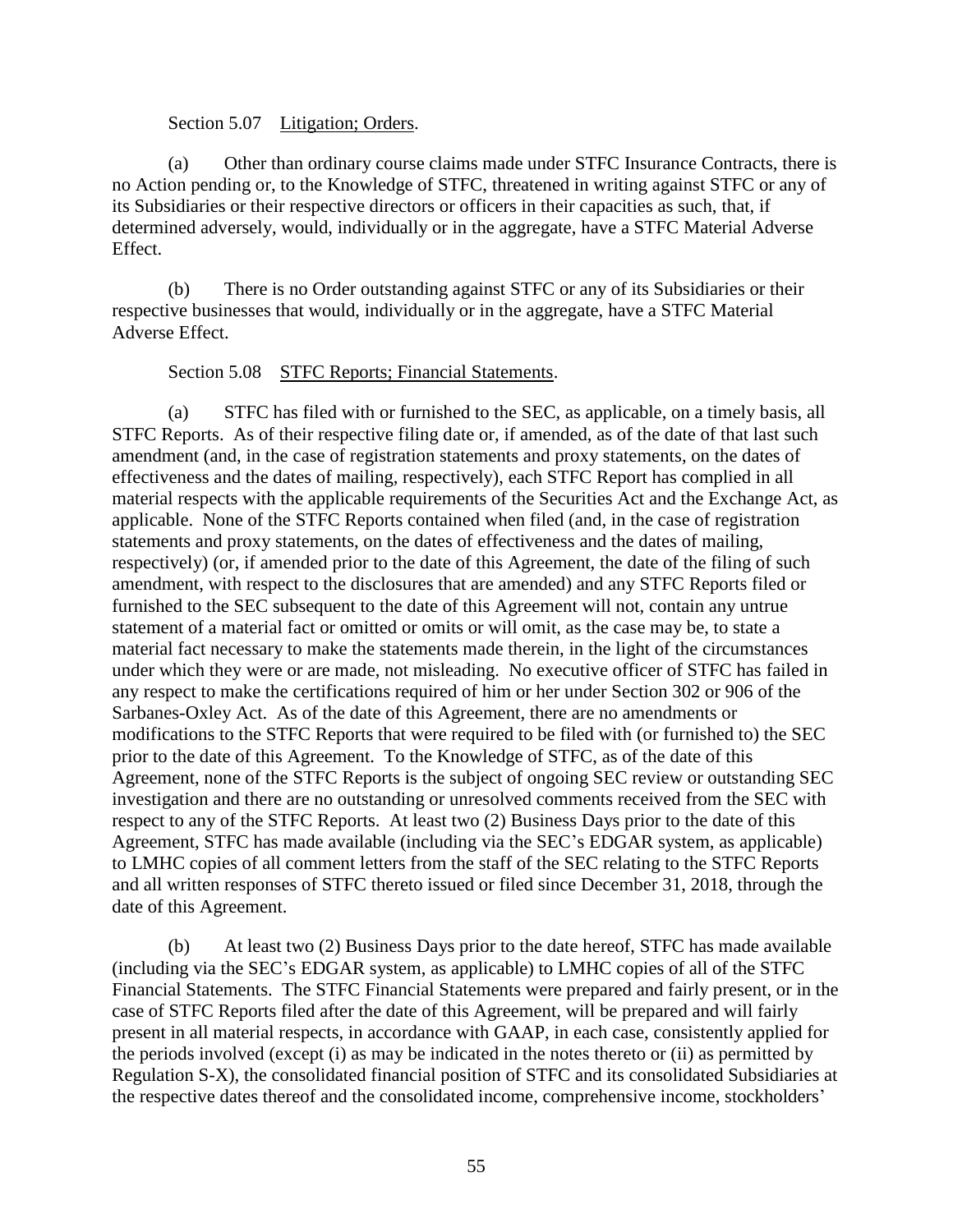equity and cash flows for the respective periods indicated (subject, in the case of unaudited statements, to normal year-end audit adjustments consistent with GAAP).

(c) There are no Liabilities of STFC or any of its Subsidiaries other than Liabilities (i) disclosed and provided for in the STFC Balance Sheet or in the balance sheets included in the STFC Reports filed prior to the date of this Agreement, (ii) incurred in the ordinary course of business since the date of the STFC Balance Sheet, (iii) incurred by or on behalf of STFC in connection with the preparation, negotiation, and consummation of the transactions contemplated hereby or (iv) which would not, individually or in the aggregate, have a STFC Material Adverse Effect.

(d) STFC (with respect to itself and its consolidated Subsidiaries) has established and maintains "disclosure controls and procedures" (as defined in Rules 13a-15(e) and 15d-15(e) under the Exchange Act) reasonably designed to ensure that information required to be disclosed by STFC in reports that its files or submits under the Exchange Act is recorded, processed, summarized and reported within the time periods specified in the rules and forms of the SEC and that such information is accumulated and communicated to STFC's principal executive officer, its principal financial officer, or the officer responsible for the preparation of the consolidated financial statement of STFC as appropriate to allow timely decisions regarding required disclosure and to make the certifications required by the Exchange Act with respect to STFC Reports.

(e) STFC (with respect to itself and its consolidated Subsidiaries) has established and maintains a system of "internal control over financial reporting" (as defined in Rules 13a-15(f) and 15d-15(f) under the Exchange Act) sufficient to provide reasonable assurance regarding the reliability of financial reporting and the preparation of financial statements for external purposes in accordance with GAAP including policies and procedures (i) that receipts and expenditures are made in accordance with management's authorization, (ii) that transactions are recorded as necessary to permit the preparation of financial statements for external purposes in accordance with GAAP and (iii) regarding prevention and timely detection of the unauthorized acquisition, use or disposition of assets of STFC and its Subsidiaries that could have a material effect on the financial statements.

<span id="page-61-0"></span>(f) Since December 31, 2018, STFC has disclosed, based on the most recent evaluation of internal control over financial reporting, to STFC's auditors and the audit committee of the STFC Board, (i) all "significant deficiencies" or "material weaknesses" in the design or operation of internal control over financial reporting which are reasonably likely to adversely affect STFC's ability to record, process, summarize and report financial information and (ii) any fraud, whether or not material, that involves management or other employees who have a significant role in STFC's internal control over financial reporting. STFC has made available true, correct and complete summaries of any such disclosures made by STFC to STFC's auditors and the audit committee of the STFC Board. For the purposes of this Section [5.08\(f\),](#page-61-0) the terms "significant deficiency" and "material weakness" shall have the meanings assigned to them in Appendix A of Auditing Standard No. 5 of the Public Company Accounting Oversight Board, as in effect on the date of this Agreement.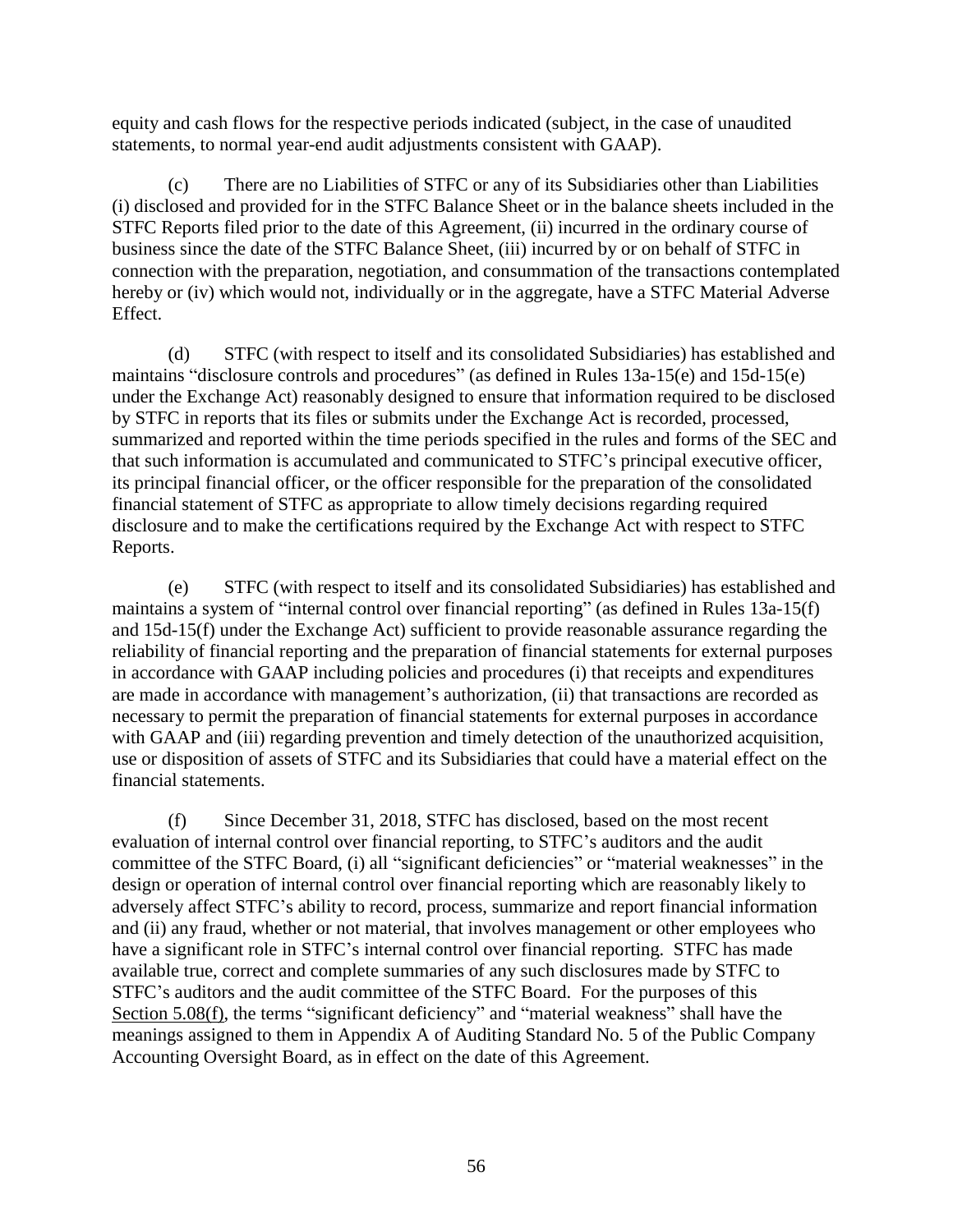(g) Since December 31, 2018, (i) neither STFC nor any of its Subsidiaries has received any written or, to the Knowledge of STFC, oral complaint, allegation, assertion or claim, regarding the accounting or auditing practices, procedures, methodologies or methods of STFC or any of its Subsidiaries or their respective internal accounting controls, including any credible complaint, allegation, assertion or claim that STFC or any of its Subsidiaries has engaged in questionable accounting or auditing practices, and (ii) no attorney representing STFC or any of its Subsidiaries, whether or not employed by STFC or any of its Subsidiaries, has reported evidence of a violation of securities Laws, breach of fiduciary duty or similar violation by STFC or any of its Subsidiaries or their respective officers, directors, employees or agents to the STFC Board or any committee thereof or to any director or officer of STFC pursuant to the rules of the SEC adopted under Section 307 of the Sarbanes-Oxley Act of 2002, except, in each case, as has not been, and would not reasonably be expected to be, individually or in the aggregate, materially adverse to STFC and its Subsidiaries, taken as a whole.

(h) Neither STFC nor any of its Subsidiaries is a party to, or has any commitment to become a party to, any joint venture, off-balance sheet partnership or any similar Contract (including any Contract or arrangement relating to any transaction or relationship between or among STFC and any of its Subsidiaries, on the one hand, and any unconsolidated Affiliate, including any structured finance, special purpose or limited purpose entity or Person, on the other hand), including any structured finance, special purpose or limited purpose entity or Person, or any "off-balance sheet arrangements" (as defined in Item 303(a) of Regulation S-K under the Securities Act), where the result, purpose or effect of such Contract is to avoid disclosure of any material transaction involving, or material Liabilities of, STFC or any of its Subsidiaries in STFC's or such Subsidiary's published financial statements or any STFC Reports.

Section 5.09 Absence of Certain Changes or Events. Except in connection with the execution and delivery of this Agreement and the consummation of the transactions contemplated hereby, (a) since December 31, 2020 and through the date hereof, STFC and its Subsidiaries have conducted their respective businesses in the ordinary course of business in all material respects (other than with respect to Pandemic Measures), (b) since December 31, 2020, no SAM Group Material Adverse Effect has occurred and (c) since December 31, 2020 and through the date hereof, neither SAM nor any of its Subsidiaries have taken any action that, if taken during the period from the date of this Agreement through the Closing, would constitute a breach of clauses (i), (iii), (iv), (vi), (ix), (xii), (xiii), (xiv) or (xvii) of Section [7.01\(a\).](#page-84-0)

## Section 5.10 Contracts.

<span id="page-62-0"></span>(a) Except for this Agreement, Section [5.10\(a\)](#page-62-0) of the STFC Disclosure Letter sets forth a list, as of the date of this Agreement, of all Contracts (except for any STFC Insurance Contract, STFC Reinsurance Contract, SAM Benefit Plan or STFC Benefit Plan) to which STFC or any of its Subsidiaries, as applicable, is a party to or bound that meets the following criteria (each, a "STFC Material Contract"):

(i) that would be required to be filed by STFC as a "material contract" pursuant to Item 601(b)(10) of Regulation S-K under the Securities Act;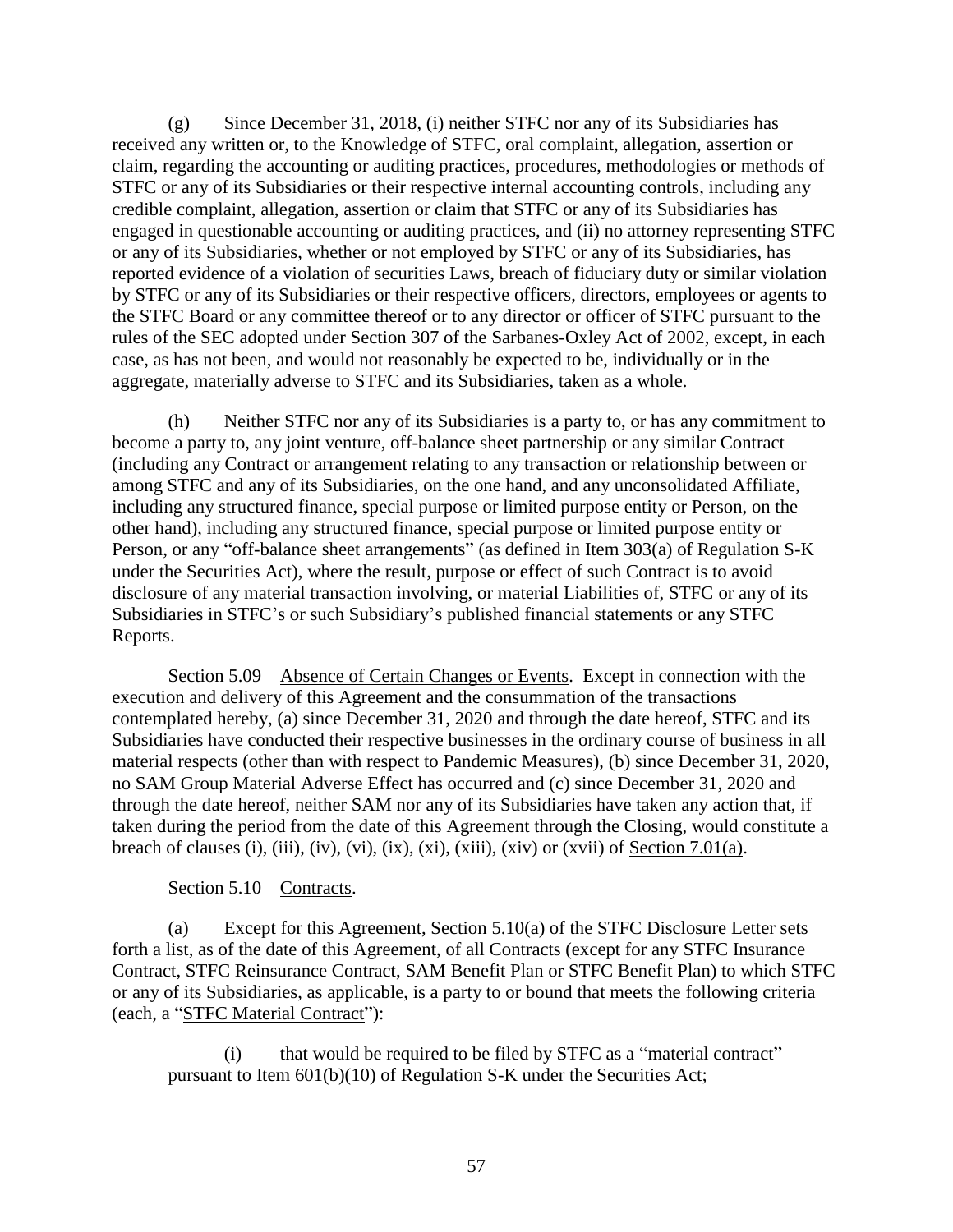(ii) (A) containing covenants that purport to materially restrict the ability of STFC or any of its Subsidiaries or, at or after the Closing, LMHC or any of its Subsidiaries from (1) engaging in any business or competing in any business with any Person or in any geographic area, (2) operating its business in any manner or location, in each case, other than with respect to soliciting or hiring employees or (3) acquiring assets or securities of another Person (whether through a standstill or otherwise), (B) provides for the granting of "most favored nation" pricing or exclusive rights to any Person or (C) would require the disposition of any material assets or line of business of STFC or its Subsidiaries or acquisition of any material assets or line of business of any Person or, at or after the Closing, LMHC or any of its Subsidiaries;

(iii) with respect to any partnership, joint venture or other similar agreement or arrangement relating to the formation, creation, operation, management or control of any partnership or joint venture material to STFC or any of its Subsidiaries, except for any such Contract solely between STFC and its wholly-owned Subsidiaries or solely among STFC's wholly-owned Subsidiaries;

(iv) that evidences the creation, incurrence, assumption or guarantee of Indebtedness of STFC or any of its Subsidiaries in excess of \$7,500,000, other than any Indebtedness between or among any of STFC and any of its wholly-owned Subsidiaries;

(v) limiting or prohibiting (or purporting to limit or prohibit) the declaration of or payment of dividends or distributions to STFC Shareholders or in respect of the capital stock or other equity securities of any of STFC or any of its Subsidiaries, prohibiting the pledging of any capital stock or other equity securities of STFC or any of its Subsidiaries or prohibiting the issuance of guarantees by STFC or any of its Subsidiaries (other than pursuant to applicable Law);

(vi) pursuant to which STFC or any of its Subsidiaries (A) licenses any material Intellectual Property from any non-Affiliated Person (other than licenses for open source or off-the-shelf software pursuant to "click-wrap" or "shrink-wrap" agreements), (B) licenses any material Intellectual Property to any non-Affiliated Person or (C) is limited in its own use or enforcement of any Intellectual Property owned by STFC or its Subsidiaries;

(vii) any Contract the principal purpose of which is to indemnify any current or former STFC Shareholder in respect of any potential Tax Liabilities;

(viii) any collective bargaining agreement or any other labor-related agreement or arrangement with any labor union, trade union, labor organization or other employee representative body;

(ix) relating to an acquisition, disposition or divestiture of any business or any assets that constitute a business or business unit or division of another Person (whether by merger, sale of stock, sale of assets or otherwise) and which contains representations, covenants, material indemnities or other material obligations (including material indemnification, "earn-out" or other contingent obligations) that are still in effect (other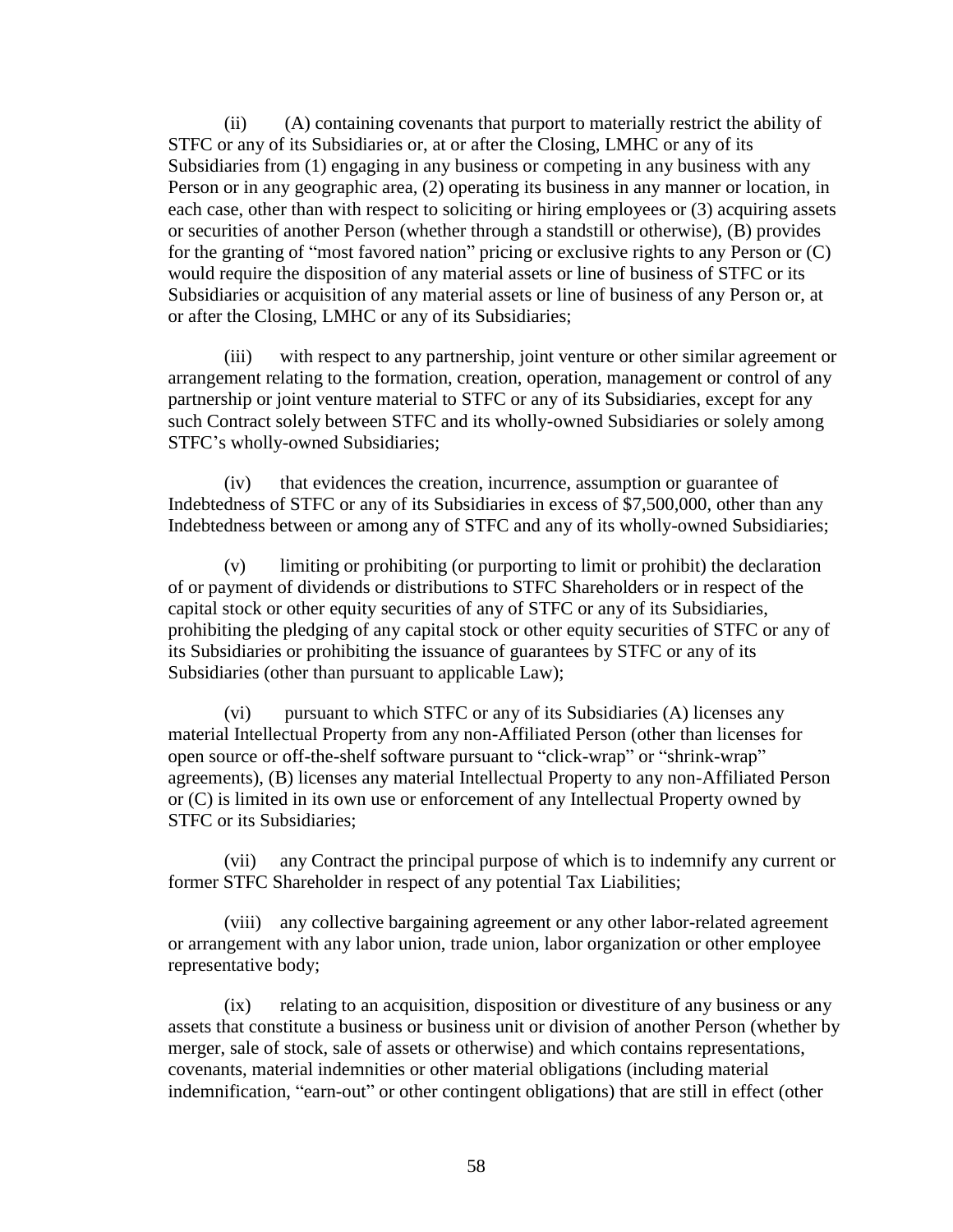than this Agreement and confidentiality agreements in connection with any potential acquisition, divestiture, merger or similar transaction);

(x) evidencing derivatives, financial or commodity hedging or similar trading activities, including any interest rate or currency swaps or similar Contract to which STFC or any of its Subsidiaries is a party;

(xi) containing a put, call, right of first refusal, right of first offer or similar right or obligation pursuant to which STFC or any of its Subsidiaries would be required to purchase or sell, as applicable, all or any substantial part of any material assets, rights or properties of STFC or any of its Subsidiaries;

(xii) that restricts the ability of STFC or any of its Subsidiaries to declare, set aside or pay any dividends on, or make any other distributions (whether in cash, stock, property or any combination thereof) in respect of, any of its capital stock, other equity or voting interests;

(xiii) with respect to any voting agreement, voting trust, shareholder agreement or registration rights agreement, other than in connection with STFC Investment Assets;

(xiv) containing a mortgage, pledge, security agreement, deed of trust or similar Lien (other than any Permitted Lien) on any property or assets material to STFC and its Subsidiaries (taken as a whole);

(xv) requiring any capital commitment or capital expenditures (including any series of related expenditures) or pursuant to which STFC or any of its Subsidiaries, individually or collectively, have any obligations (including with respect to the purchase or sale of materials, supplies, goods, equipment or other assets), in each case, in excess of \$2,000,000 per year or in the next twelve (12) months;

(xvi) that are STFC Leases;

(xvii) that provides for any guarantee of third-party obligations, other than any guarantees by STFC of its Subsidiaries' obligations or guarantees by STFC's Subsidiaries of STFC's obligations;

(xviii) with any Governmental Authority, other than any non-disclosure or similar Contract or Policy entered into in the ordinary course of business;

(xix) providing for any settlement of any Action (other than ordinary course claims made under SAM Insurance Contracts within applicable policy limits) that (A) imposes material future limitations on the operation of STFC and its Subsidiaries or (B) involves  $(x)$  payments after December 31, 2020, in excess of \$5,000,000 or  $(y)$ monitoring or reporting obligations to any other Person; or

(xx) that provides for the "sale" (as defined in the California Consumer Privacy Act) of Personal Data Processed by STFC or any of its Subsidiaries.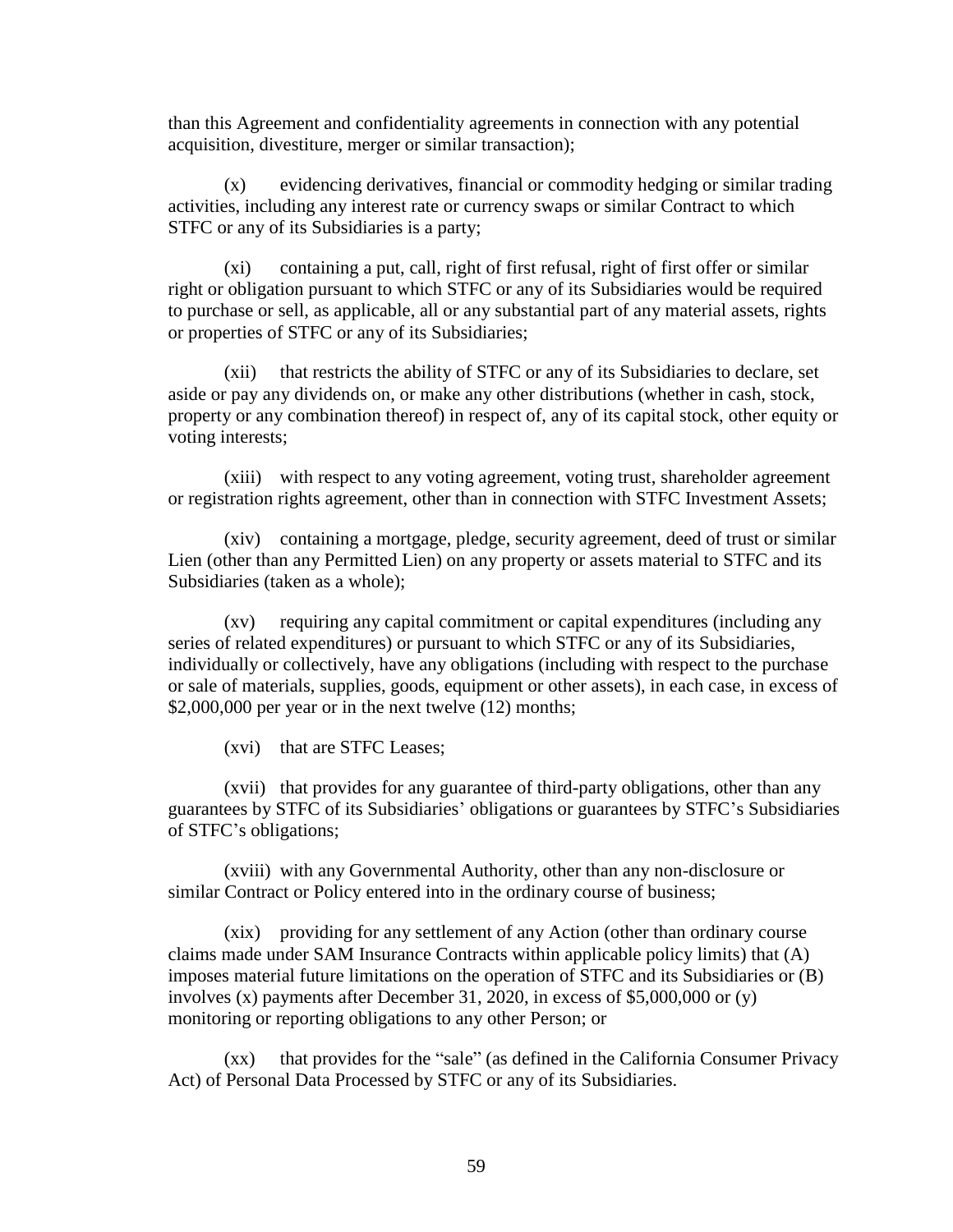(b) Assuming the due authorization, execution and delivery thereof by the other party or parties thereto, (i) each STFC Material Contract is a valid and binding obligation of STFC and any of its Subsidiaries party thereto and, to the Knowledge of STFC, each other party or parties thereto, in accordance with its terms and is in full force and effect, subject to the Bankruptcy and Equity Exception, (ii) as of the date hereof, each STFC Material Contract is in full force and effect, (iii) STFC and any applicable Subsidiary of STFC is not and, to the Knowledge of STFC, as of the date hereof, no other party thereto is in default in the performance, observation or fulfillment of any obligation, covenant or condition contained in each STFC Material Contract and (iv) no event has occurred that, with or without notice, lapse of time or both, would constitute a default by STFC or any of its Subsidiaries, or to the Knowledge of STFC, as of the date hereof, by any other party thereto, under any STFC Material Contract, except, with respect to each of the foregoing clauses (i), (ii), (iii) and (iv) where such failures to be valid and binding and in full force and effect and defaults would not, individually or in the aggregate, have a STFC Material Adverse Effect. STFC has made available to LMHC a copy of each STFC Material Contract.

<span id="page-65-0"></span>Section 5.11 STFC Insurance Companies. Each STFC Insurance Company is (a) duly licensed or authorized as an insurance company in its jurisdiction of organization and (b) since December 31, 2018 has been duly licensed, authorized or otherwise eligible to transact the business of insurance in each other jurisdiction where it is required to be so licensed, authorized or otherwise eligible in order to conduct its business as currently conducted. Section [5.11](#page-65-0) of the STFC Disclosure Letter sets forth a list of each STFC Insurance Company. No STFC Insurance Company is or would be considered by any Governmental Authority to be commercially domiciled in any jurisdiction.

Section 5.12 Statutory Statement; Examinations.

(a) Since December 31, 2018, each of the STFC Insurance Companies has filed or submitted all annual, quarterly and other periodic statements, together with all exhibits, interrogatories, notes, schedules, affirmations or certifications, in each case, required by applicable Law to be filed with or submitted to the appropriate Insurance Regulator of each jurisdiction in which it is licensed, authorized or otherwise eligible with respect to the conduct of the business of insurance or reinsurance, as applicable (collectively, the "STFC Statutory Statements").

(b) Prior to the date hereof, STFC has made available to LMHC, to the extent required to be filed with the applicable Insurance Regulator as of the date of this Agreement, (i) all STFC Statutory Statements as of December 31, 2019, and December 31, 2020, and for the annual periods then ended, each in the form filed with the applicable Insurance Regulator and (ii) all STFC Statutory Statements as of March 31, 2021, and for the quarter period then ended, each in the form filed with the applicable Insurance Regulator. The financial statements included in such STFC Statutory Statements were prepared in accordance with SAP, in each case, consistently applied for the periods involved (except as may have been noted therein), and fairly present in all material respects, the statutory financial position of the relevant STFC Insurance Company at the respective dates thereof and the results of operations and changes in capital and surplus of such STFC Insurance Company for the respective periods then ended. Such STFC Statutory Statements complied in all material respects with all applicable Laws when filed or submitted and no material violation or deficiency has been asserted in writing by any Insurance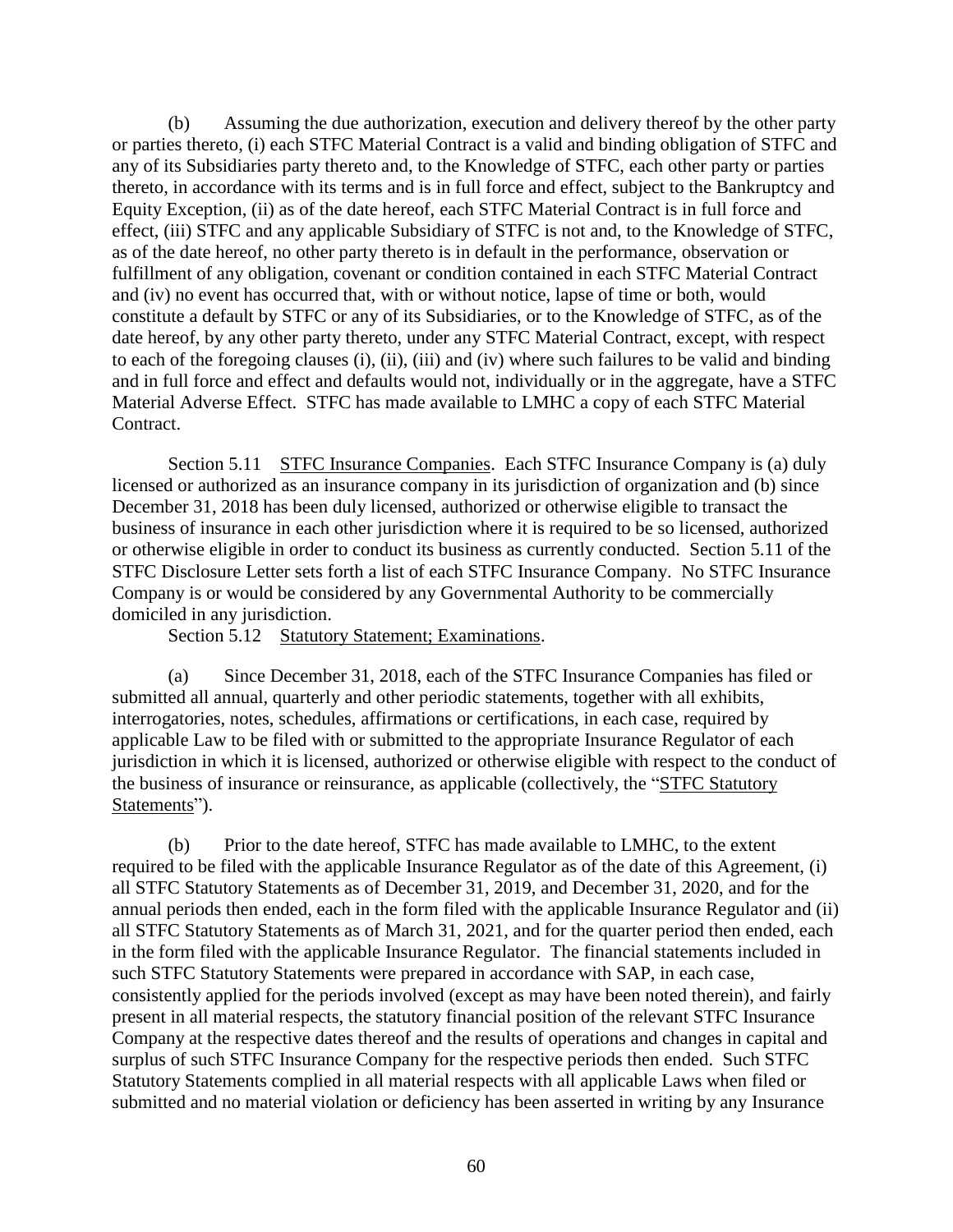Regulator with respect to any of such STFC Statutory Statements that has not been cured or otherwise resolved to the satisfaction of such Insurance Regulator.

(c) Prior to the date hereof, STFC has made available to LMHC all examination reports including both financial and market conduct examinations (and has notified LMHC of any pending examinations) of any Insurance Regulator received by it in the last five (5) years, relating to STFC Insurance Companies. Each material violation or deficiency that has been asserted in writing by any Insurance Regulator and noted in any of such examination reports has been cured in all material respects or otherwise resolved to the satisfaction of such Insurance Regulator.

<span id="page-66-0"></span>(d) Section [5.12\(d\)](#page-66-0) of the STFC Disclosure Letter sets forth a list of all Permitted Accounting Practices utilized in the preparation of the STFC Statutory Statements.

Section 5.13 Insurance Business.

(a) All STFC Insurance Contracts that are In Force as of the date of this Agreement and any and all marketing materials utilized by STFC and its Subsidiaries in the marketing and sale of STFC Insurance Contracts since December 31, 2018, are, to the extent required under applicable Laws, on forms and at rates approved by the Insurance Regulator of the jurisdiction where issued or, to the extent required by applicable Laws, have been filed with and not objected to by such authority within the period provided for objection, except as would not, individually or in the aggregate, have a STFC Material Adverse Effect.

(b) Except as would not, individually or in the aggregate, have a STFC Material Adverse Effect, since December 31, 2018, to the Knowledge of STFC (i) each STFC Producer, at the time such STFC Producer sold or produced any STFC Insurance Contract, was duly and appropriately appointed by a STFC Insurance Company, in compliance with applicable Law, to act as a STFC Producer for a STFC Insurance Company and was duly and appropriately licensed as a STFC Producer (for the type of business sold or produced by such STFC Producer on behalf of a STFC Insurance Company), in each jurisdiction in which such STFC Producer was required to be so licensed, and no such STFC Producer violated any term or provision of applicable Law relating to the sale or production of any STFC Insurance Contract, (ii) no STFC Producer has breached the terms of any agency or broker contract with a STFC Insurance Company or violated any Law or policy of a STFC Insurance Company in the solicitation, negotiation, writing, sale or production of business for any STFC Insurance Company, (iii) no STFC Producer has been enjoined, indicted, convicted or made the subject of any consent decree or judgment on account of any violation of applicable Law in connection with such STFC Producer's actions in his, her or its capacity as a STFC Producer for a STFC Insurance Company or any enforcement or disciplinary proceeding alleging any such violation and (iv) neither STFC nor any STFC Insurance Company has received any written notice or inquiry from any Governmental Authority with respect to any STFC Producer regarding any of the matters described in clauses (i) through (iii), or the STFC Producer's compliance therewith. Except as would not, individually or in the aggregate, have a STFC Material Adverse Effect, there are no outstanding (x) disputes with STFC Producers concerning commissions or other incentive compensation, (y) to the Knowledge of STFC, errors and omissions claims against any STFC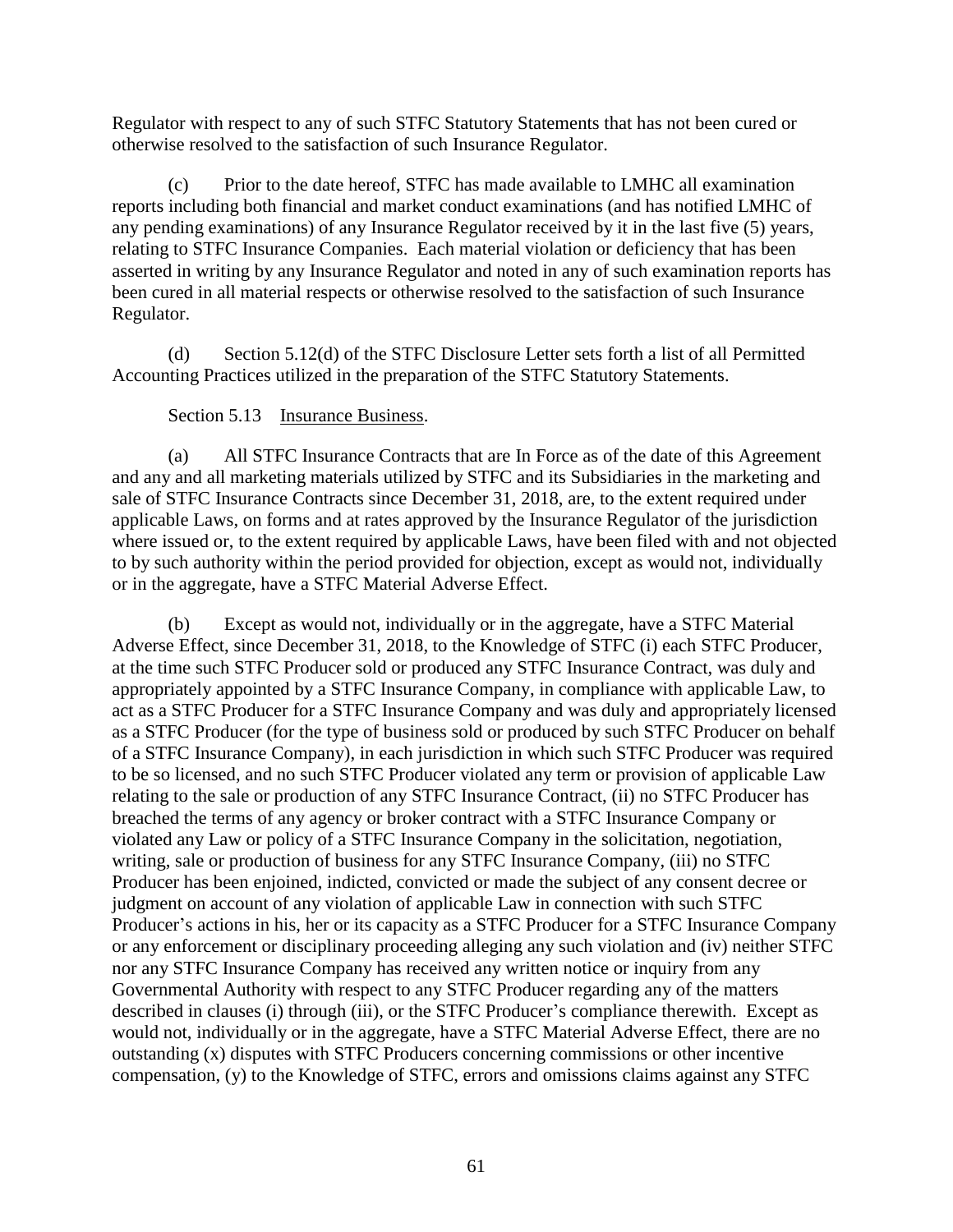Producer or (z) material amounts owed by any STFC Producer to STFC or any of the STFC Insurance Companies.

(c) Since December 31, 2018, all claims presented by any Person under any STFC Insurance Contract issued by any STFC Insurance Company have in all material respects been acknowledged, and either paid, provision for payment thereof has been made, or appropriate notice and objection for any disputed claim has been sent to the claimant in accordance with the terms of such STFC Insurance Contract and the Laws under which they arose, except for any such claims made for which the applicable STFC Insurance Company reasonably believes or believed that there is a reasonable basis to contest payment.

(d) Since December 31, 2018, the STFC Insurance Contracts have been marketed, sold and issued in compliance in all material respects with all applicable Laws.

(e) Each of the STFC Insurance Companies has timely filed, on forms prescribed or permitted by the applicable Governmental Authorities, all required Holding Company System Regulatory Act filings with the applicable Governmental Authorities since December 31, 2018. STFC has made available to LMHC all material Holding Company System Regulatory Act filings or submissions made by STFC or any of the STFC Insurance Companies with any Insurance Regulator since December 31, 2018, including any requests for extraordinary dividends, notifications of ordinary dividends, prior approvals for intercompany agreements, guarantees, cost sharing agreements, purchases, extensions of credit, investments, and reinsurance agreements, as required, and any material written communication received from any Insurance Regulator relating thereto, including approvals from any Insurance Regulator related to the foregoing.

(f) STFC has made available to LMHC true, complete and correct copies of all material Risk-Based Capital reports for STFC or any of the STFC Insurance Companies that cover periods beginning on or after December 31, 2018. None of STFC or any of the STFC Insurance Companies has suffered a decrease in its Risk-Based Capital to "Company Action Level."

(g) STFC has made available to LMHC copies of all (i) Own Risk Solvency Assessment reports filed with Superintendent and (ii) Corporate Governance Annual Disclosures filed with Superintendent, in each case, since December 31, 2018.

# Section 5.14 Reinsurance.

<span id="page-67-0"></span>(a) (i) Section [5.14\(a\)\(](#page-67-0)i) of the STFC Disclosure Letter sets forth a list of each reinsurance or retrocession Contract to which any STFC Insurance Company is a party and under which the STFC Insurance Companies party thereto have ceded or retroceded reserves, individually or in the aggregate, of \$1,000,000 or more as of the date hereof (the "STFC Ceded Reinsurance Contracts") and (ii) Section [5.14\(a\)\(](#page-67-0)ii) of the STFC Disclosure Letter sets forth a list of each reinsurance or retrocession Contract to which any STFC Insurance Company is a party and under which the STFC Insurance Companies party thereto have assumed reserves, individually or in the aggregate, of \$1,000,000 or more as of the date hereof (the "STFC Assumed Reinsurance Contracts," and, together with the STFC Ceded Reinsurance Contracts,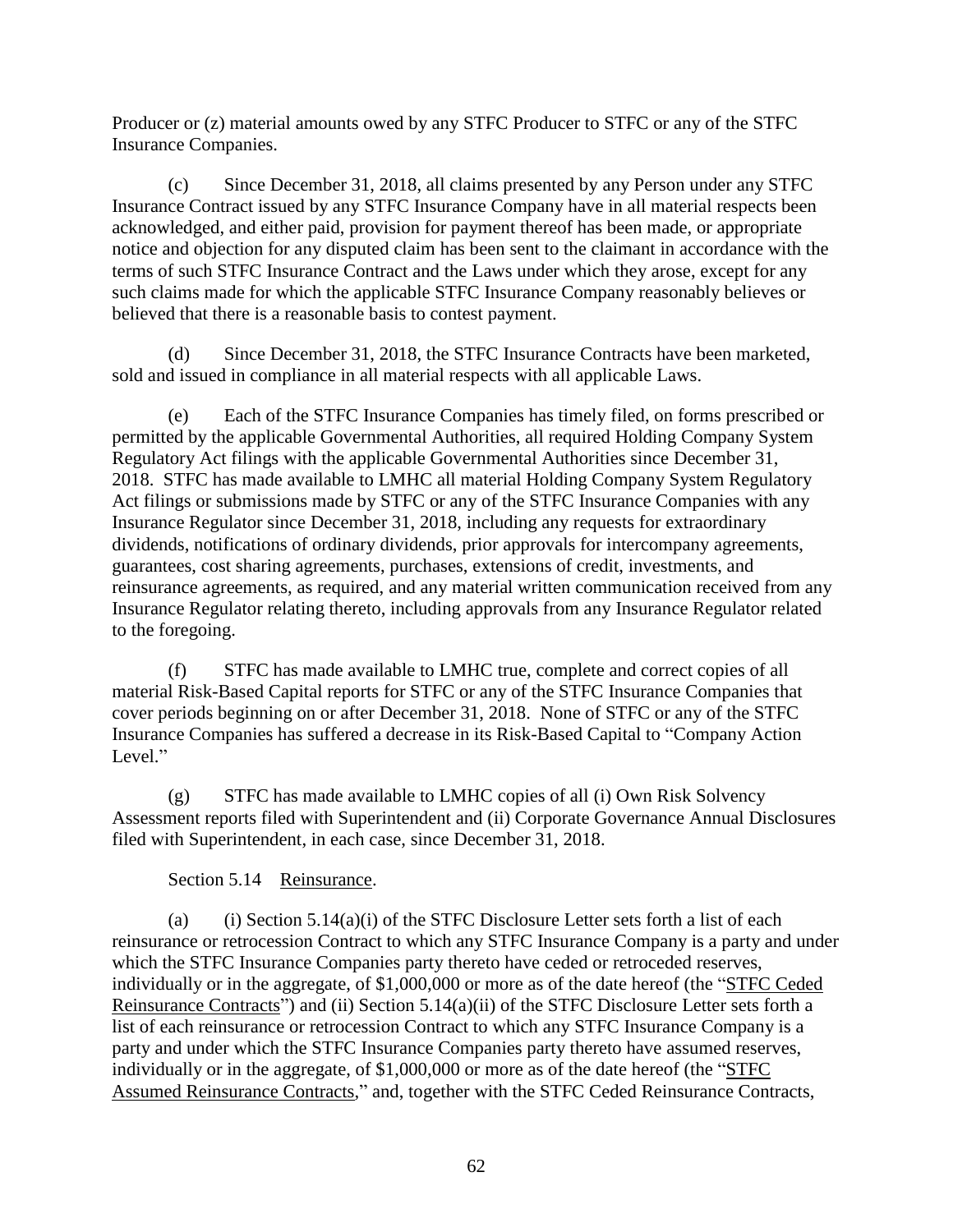the "STFC Reinsurance Contracts"). STFC has made available to LMHC a copy of each STFC Reinsurance Contract.

(b) Assuming the due authorization, execution and delivery thereof by the other party or parties thereto (i) each STFC Reinsurance Contract is a valid and binding obligation of any of the STFC Insurance Companies party thereto and, to the Knowledge of STFC, each other party or parties thereto, in accordance with its terms, subject to the Bankruptcy and Equity Exception, (ii) each STFC Reinsurance Contract is in full force and effect, (iii) no termination, springing collateral or other trigger event or similar circumstance or condition applicable to any STFC Insurance Company has occurred with respect to any STFC Reinsurance Contract, (iv) any applicable STFC Insurance Company is not and, to the Knowledge of STFC, no other party thereto is in default in the performance, observation or fulfillment of any obligation, covenant or condition contained in each STFC Reinsurance Contract, (v) no event has occurred that, with or without notice, lapse of time or both, would constitute a default by any of the STFC Insurance Company, or to the Knowledge of STFC, by any other party thereto, under any STFC Reinsurance Contract and (vi) each STFC Ceded Reinsurance Contract to which STFC took credit on the STFC Statutory Statements contains all terms and conditions necessary for any STFC Insurance Company party thereto to take full credit on its statutory financial statements for the reinsurance provided thereunder, except, with respect to each of the foregoing clauses (i), (ii), (iii), (iv), (v) and (vi) as would not, individually or in the aggregate, have a STFC Material Adverse Effect.

<span id="page-68-0"></span>(c) Section  $5.14(c)(i)$  of the STFC Disclosure Letter sets forth a list of each reinsurance or retrocession claim under the STFC Ceded Reinsurance Contracts with ceded recoverables and ceded reserves of \$1,000,000 or more (the "STFC Ceded Claims") and Section [5.14\(c\)\(](#page-68-0)ii) of the STFC Disclosure Letter sets forth a list of each assumed claim under the STFC Assumed Reinsurance Contracts with assumed recoverables and assumed reserves of \$1,000,000 or more (the "STFC Assumed Claims"). With respect to the STFC Ceded Claims and the STFC Assumed Claims, (i) no recoverables with respect to the STFC Ceded Claims are in dispute or over ninety (90) days past due, (ii) no payables with respect to the STFC Assumed Claims are in dispute or over ninety (90) days past due, (iii) no arbitration demands have been issued with respect to any STFC Ceded Claim or STFC Assumed Claim and no arbitration proceedings have been instituted with respect to any STFC Ceded Claim or STFC Assumed Claim and (iv) to the Knowledge of STFC, there are no pending or threatened arbitration demands or proceeding with respect to any STFC Ceded Claim or STFC Assumed Claim, except, with respect to each of the foregoing clauses (i), (ii), (iii) or (iv) where such disputed or past due amounts, arbitration demands, arbitration proceedings or impending arbitration demands or proceedings would not, individually or in the aggregate, have a STFC Material Adverse Effect.

Section 5.15 Actuarial Reports. As of the date of this Agreement, with respect to the SAM Insurance Companies, SAM has made available to LMHC all material actuarial reports in SAM's possession and prepared by actuaries, independent or otherwise, that cover periods beginning on or after December 31, 2018. The information and data furnished by the SAM Insurance Companies to its independent actuaries in connection with the preparation of such actuarial reports were accurate and complete in all material respects for the periods covered in such reports.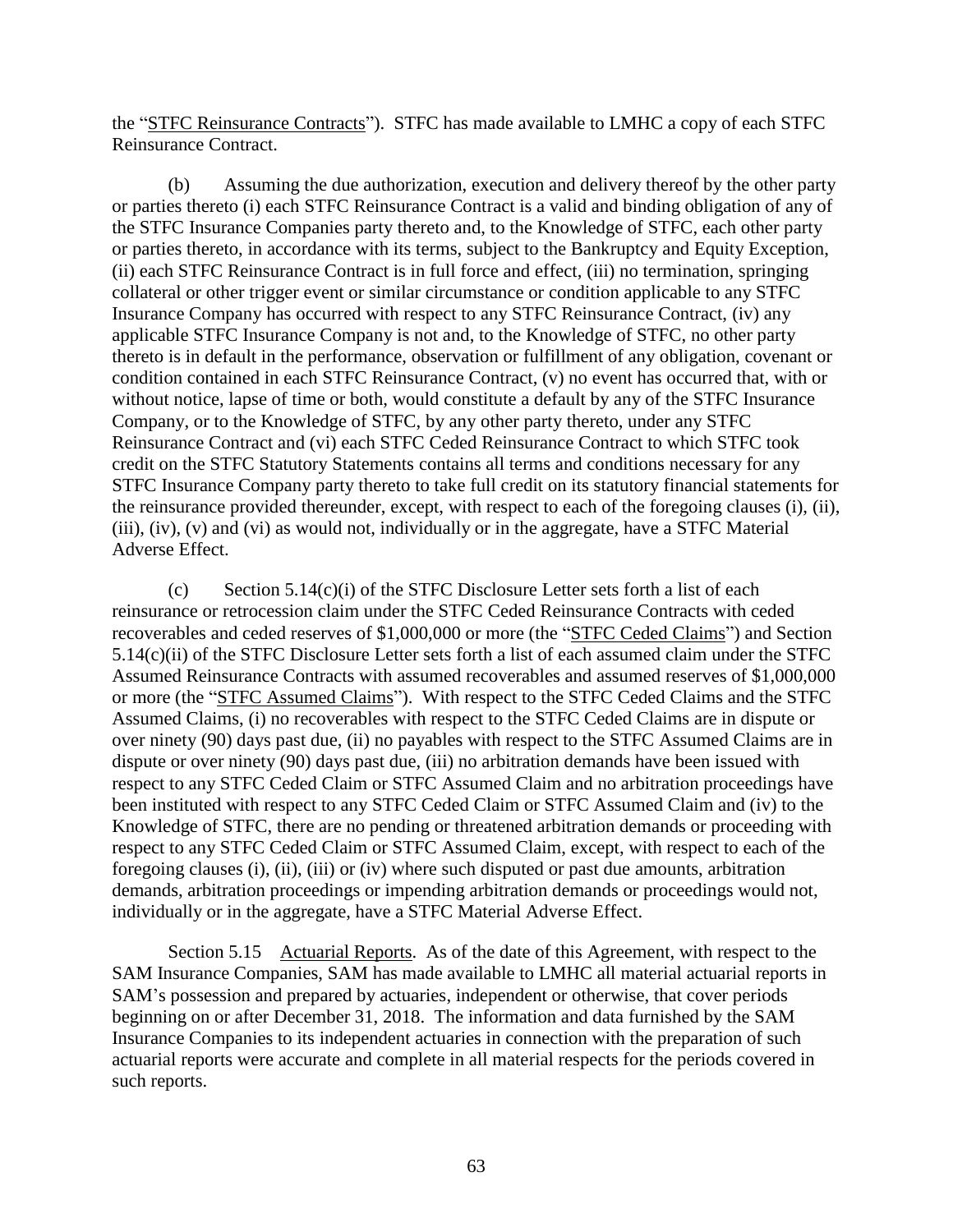## Section 5.16 STFC Investment Assets.

(a) Except as would not, individually or in the aggregate, have a STFC Material Adverse Effect, (i) as of the date hereof, each of the investment assets owned by a STFC Insurance Company (the "STFC Investment Assets") complies with the investment policies and guidelines of the applicable STFC Insurance Company and (ii) STFC and each of the STFC Insurance Companies has good and marketable title in and to all of the STFC Investment Assets it purports to own, free and clear of all Liens, other than Permitted Liens.

(b) Neither STFC nor any of its Subsidiaries has any funding obligations of any kind, or obligation to make any additional advances, capital contributions or investments (including any obligation relating to any currency or interest rate swap, hedge or similar arrangement) in respect of, any of the STFC Investment Assets that are in excess of \$100,000,000. There are no outstanding commitments, options, put agreements or other arrangements relating to the STFC Investment Assets to which STFC or any of its Subsidiaries may be subject upon or after the Closing that are in excess of \$100,000,000.

Section 5.17 Taxes.

(a) All income, premium and other material Tax Returns required to be filed by or with respect to STFC or any of its Subsidiaries have been timely filed (taking into account valid extensions), and all such Tax Returns are true, correct and complete in all material respects. All income, premium and other material Taxes required to be paid by or on behalf of or with respect to STFC or any of its Subsidiaries, whether or not shown as due on any such Tax Returns, have been timely paid to the appropriate Governmental Authority. With respect to any period for which Tax Returns have not yet been filed or for which Taxes are not yet due or payable, STFC and its Subsidiaries have made adequate accruals for such Taxes on the STFC Financial Statements. No material Tax Liability has been incurred by or with respect to STFC or any of its Subsidiaries since the date of the STFC Financial Statements, except for Taxes incurred in the ordinary course of business.

(b) (i) All material Taxes required to be withheld under applicable Law in connection with amounts paid by STFC or any of its Subsidiaries to any employee, independent contractor, creditor, shareholder or other third party have been withheld and timely paid to the appropriate Governmental Authority and (ii) STFC and each of its Subsidiaries have otherwise complied in all material respects with all applicable Laws relating to the withholding, collection and remittance of Taxes (including information reporting requirements).

(c) None of STFC or any of its Subsidiaries has received any written notice of any actions for the assessment or collection of material Taxes, and there are no pending, and to the Knowledge of STFC, no proposed or threatened audits, investigations, examinations, or other proceedings by a Governmental Authority with respect to any material Taxes or Tax Returns of STFC or any of its Subsidiaries.

(d) There are no currently pending written requests for waivers of the time to assess any material Tax of STFC or any of its Subsidiaries. None of STFC or any of its Subsidiaries has waived any statute of limitations with respect to material Taxes, or agreed to any extension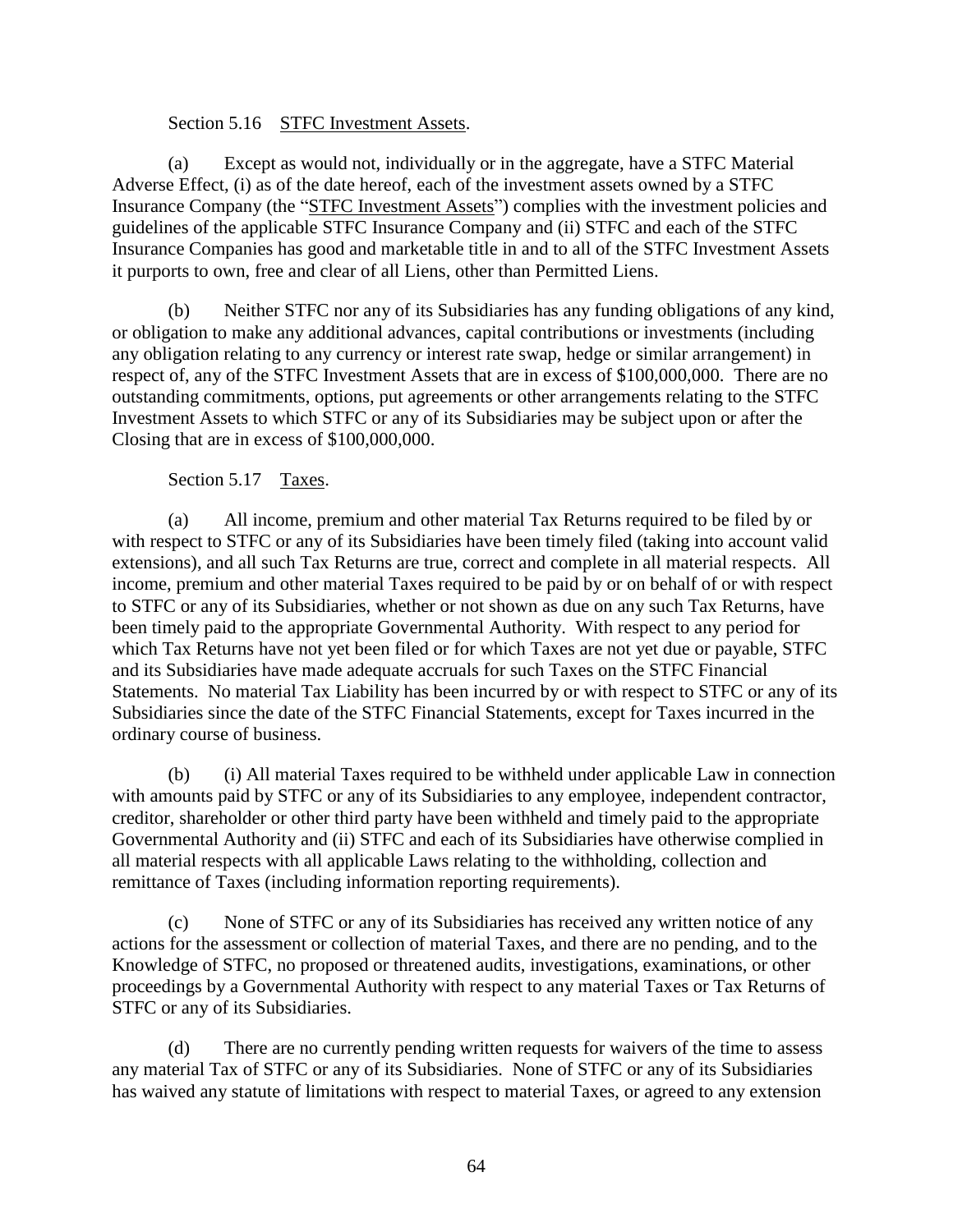of time with respect to a material Tax assessment or deficiency, which waiver or extension is currently in effect.

(e) No written claim has been made by a Governmental Authority in a jurisdiction in which STFC or any of its Subsidiaries does not file Tax Returns or pay Taxes of a particular type claiming that STFC or any such Subsidiary, as applicable, is subject to taxation by that jurisdiction, required to file such Tax Returns, or required to pay such Taxes. There are no rulings, special Tax incentives, closing agreements, or similar arrangements with any Governmental Authority with regard to material Taxes, Tax Returns, or the determination of a material Tax Liability of STFC or any of its Subsidiaries that would have continuing effect or be binding for periods (or portions thereof) ending after the Closing Date.

(f) There are no Liens for material Taxes against any of the assets of STFC or any of its Subsidiaries, except for Permitted Liens.

(g) None of STFC or any of its Subsidiaries is a party to, or bound by, any Tax allocation, indemnification or sharing agreement or arrangement (other than agreements between or among STFC and its Subsidiaries or between or among such Subsidiaries), other than any agreements entered into in the ordinary course of business the primary purpose of which does not relate to Taxes.

(h) None of STFC or any of its Subsidiaries (i) is or has been a member of any affiliated, consolidated, combined, unitary, loss sharing or similar group for Tax purposes (other than any such group of which STFC is the common parent) or (ii) has any Liability for material Taxes of any other Person under Treasury Regulations section 1.1502-6 (or any similar provision of state, local, or non-U.S. Law), as a transferee or successor, or otherwise under any provision of applicable Law.

(i) Neither STFC nor any of its Subsidiaries will be required to include any material amount of income in, or exclude any material item of deduction from, taxable income for any taxable period (or portion thereof) beginning after the Closing Date as a result of (i) an adjustment pursuant to Section 481(a) or Section 807(f) of the Code with respect to a change in accounting method that occurred on or before the Closing Date, (ii) "closing agreement" as described in Section 7121 of the Code (or any comparable, analogous or similar provision of state, local or non-U.S. Law) entered into on or before the Closing Date, (iii) intercompany transaction consummated on or before the Closing Date or excess loss account existing on or before the Closing Date, in either case described under Section 1502 of the Code (or any comparable, analogous or similar provision of state, local or non-U.S. Law), (iv) installment sale or open transaction disposition occurring on or before the Closing Date or (v) prepaid amount or deposit received on or before the Closing Date. Neither STFC nor any of its Subsidiaries is required to pay any Tax following the Closing Date as a result of the application of Section 13523(e) of the Tax Cuts and Jobs Act, P.L. No. 115-97.

None of STFC or any of its Subsidiaries has constituted either a "distributing" corporation" or a "controlled corporation" (within the meaning of Section  $355(a)(1)(A)$  of the Code) in a transaction intended to qualify pursuant to Section 355 of the Code.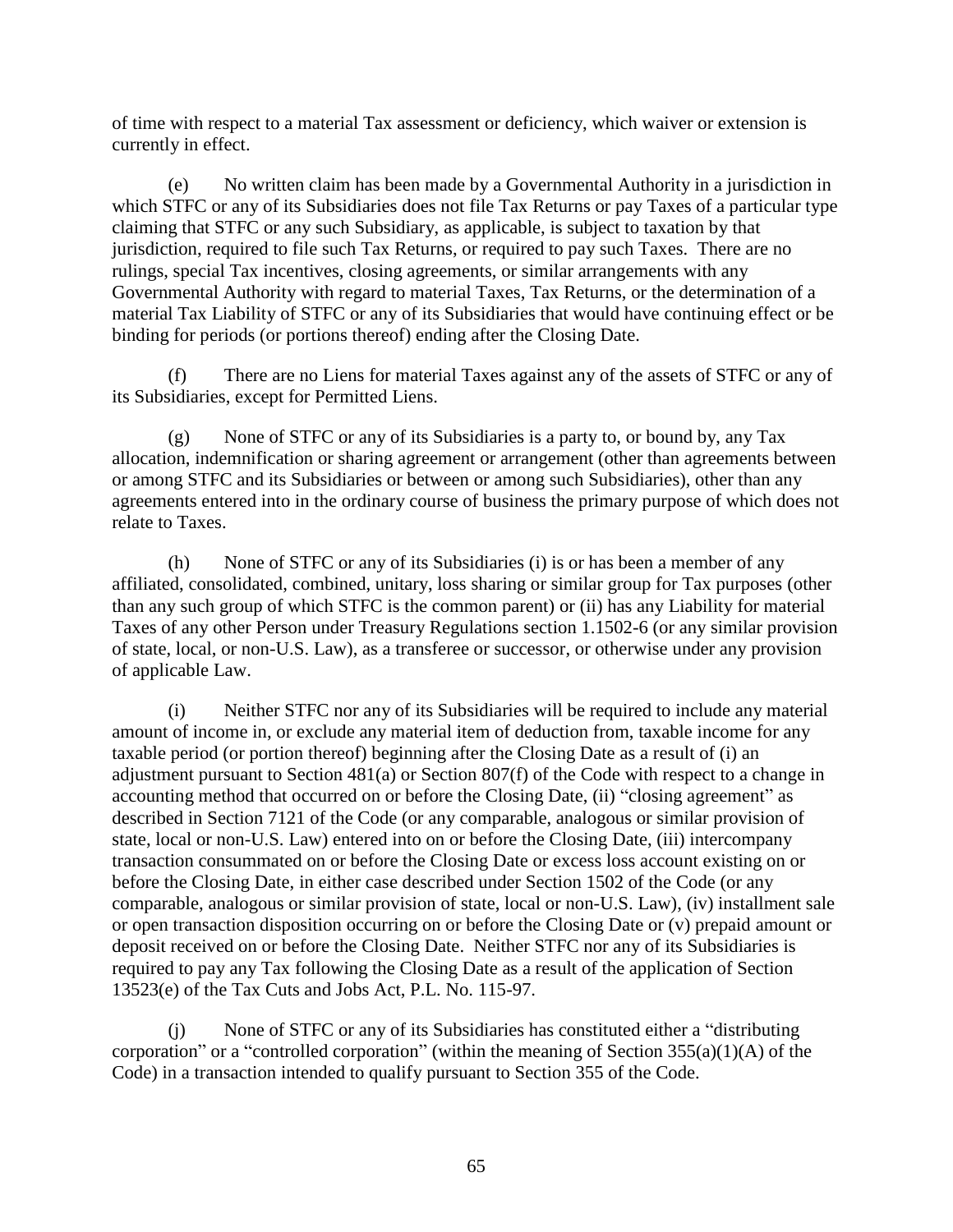(k) None of STFC or any of its Subsidiaries has participated in any "listed transaction" within the meaning of Treasury Regulations section 1.6011-4 (or any similar provision of state, local or non-U.S. Law).

(l) Each of STFC and its Subsidiaries has, since the date of its inception, been taxed as an insurance company pursuant to Section 831 of the Code.

(m) STFC and its Subsidiaries have not (i) deferred the employer's share of any "applicable employment taxes" under Section 2302 of the CARES Act, (ii) claimed any Tax credits under Sections 7001 through 7005 of the Families First Act and Section 2301 of the CARES Act, (iii) sought a covered loan under paragraph (36) of Section 7(a) of the Small Business Act (15 U.S.C. 636(a)), as added by Section 1102 of the CARES Act and (iv) elected to defer any payroll, employment, or similar Taxes pursuant to any Payroll Tax Executive Order.

Section 5.18 STFC Related Party Transactions. Since December 31, 2018 and through the date hereof, there has been no transaction, or series of related transactions, agreements, arrangements or understandings to which STFC or any of its Subsidiaries was or is to be a party, that would be required to be disclosed, but has not been, under Item 404 of Regulation S-K promulgated under the Securities Act.

## Section 5.19 Employee Benefit Plans.

<span id="page-71-0"></span>(a) Section [5.19\(a\)](#page-71-0) of the STFC Disclosure Letter sets forth a list of each material STFC Benefit Plan. With respect to each material STFC Benefit Plan required to be set forth on Section [5.19\(a\)](#page-71-0) of the STFC Disclosure Letter, to the extent applicable, STFC has made available to LMHC (i) the plan document (including all amendments thereto) or, if such plan is not in writing, a written summary of such plan, (ii) a copy of any trust or other funding arrangement, (iii) each ERISA summary plan description and summary of material modifications, (iv) the most recently filed annual report on IRS Form 5500, including all schedules thereto, (v) the most recent financial statement and actuarial or other valuation reports prepared with respect thereto, (vi) the most recently received IRS determination letter (or opinion or advisory letter, if applicable) regarding the tax-qualified status of each STFC Benefit Plan that is intended to be tax-qualified and (vii) all material non-routine correspondence to and from any Governmental Authority within the last three (3) years addressing any matter involving actual or potential material Liability relating to a STFC Benefit Plan.

(b) Except for such matters that, individually or in the aggregate, could not reasonably be expected to result in a STFC Material Adverse Effect, (i) each STFC Benefit Plan has been operated and administered in accordance with its terms and applicable Laws, including but not limited to ERISA, the Code and the Affordable Care Act, and complies in form to the requirements of such applicable Laws and (ii) all contributions required to be made with respect to any STFC Benefit Plan have been timely made and deposited. All material reports, returns, notices and similar documents required to be filed with any Governmental Authority or distributed to any STFC Benefit Plan participant have been timely filed or distributed.

(c) During the previous six (6) years, neither STFC, any of its Subsidiaries nor any of their respective ERISA Affiliates have maintained, sponsored, participated in or contributed to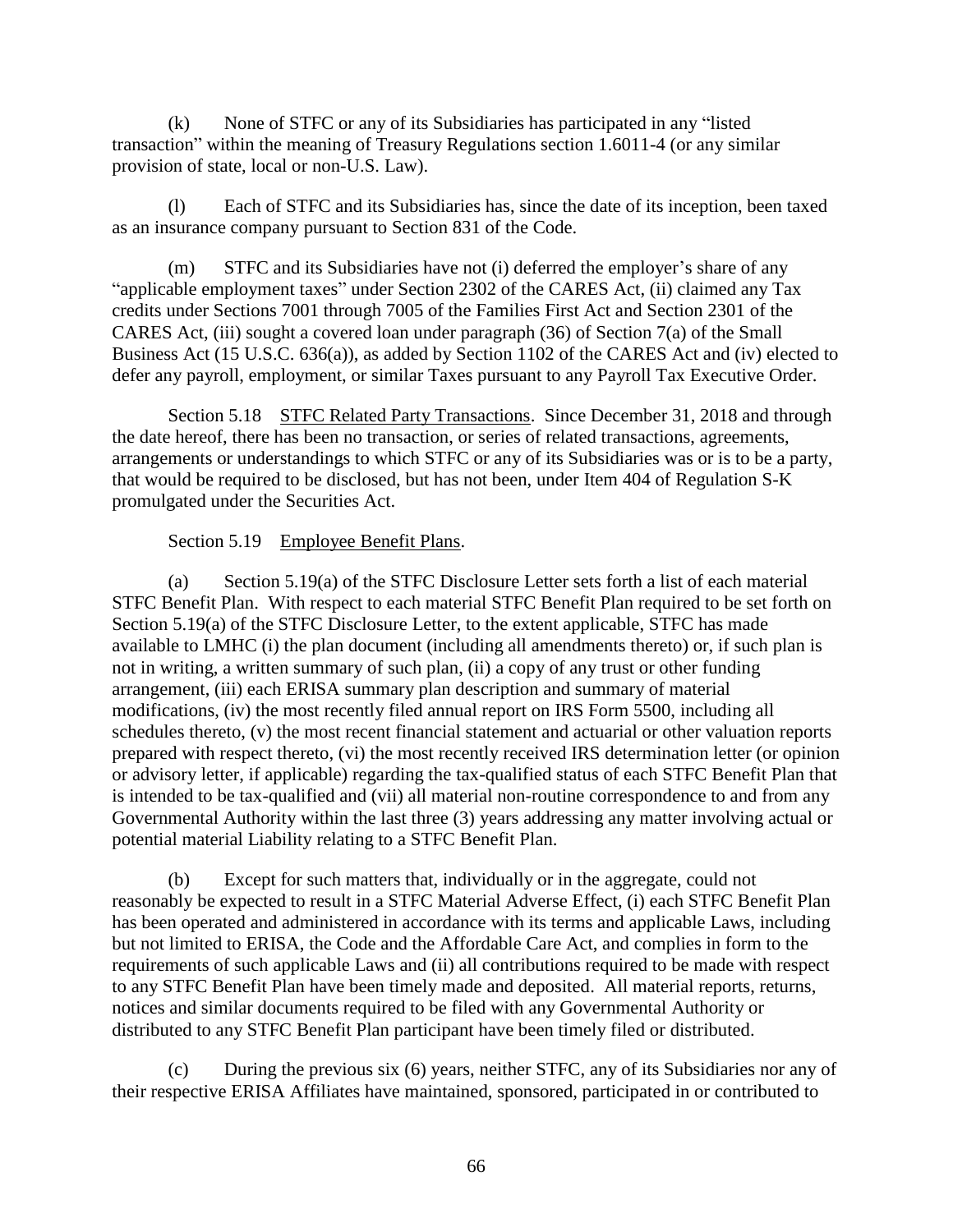(or been obligated to maintain, sponsor, participate in or contribute to), (i) except as set forth on Section [5.19\(c\)\(](#page-71-0)i) of the STFC Disclosure Letter, a Title IV Plan, (ii) a Multiemployer Plan, (iii) a multiple employer plan as described in Sections 4063 or 4064 of ERISA or Section 413(c) of the Code or (iv) a "multiple employer welfare arrangement" as defined in Section 3(40) of ERISA. With respect to each STFC Benefit Plan that is a Title IV Plan:

(i) The minimum funding standards under Section 302 of ERISA and Section 412 of the Code have been satisfied in all material respects and no waiver of any minimum funding standard or extension of any amortization period has been requested or granted.

(ii) No proceedings have been commenced or threatened by the PBGC to terminate such Title IV Plan.

(iii) Neither STFC nor any of its ERISA Affiliates has made or suffered a "complete withdrawal" or a "partial withdrawal," as such terms are respectively defined in Sections 4203 and 4205 of ERISA, from a Multiemployer Plan (or any Liability resulting therefrom has been satisfied in full). Neither STFC nor any ERISA Affiliate has any contingent Liability under Section 4204 of ERISA.

(iv) No "reportable event" (within the meaning of Section 4043 of ERISA) has occurred or is expected to occur as a result of the transactions contemplated by this Agreement (other than an event for which the 30-day notice requirement has been waived under applicable PBGC regulations).

(v) No such Title IV Plan is in "at risk" status within the meaning of Section 430 of the Code or Section 303(i) of ERISA.

(vi) None of STFC, any of its Subsidiaries or any of their respective ERISA Affiliates has engaged in any transaction described in Section 4069 or 4212(c) of ERISA.

(d) With respect to each STFC Benefit Plan intended to be "qualified" within the meaning of Section 401(a) of the Code, (i) each such STFC Benefit Plan has received a favorable determination letter or opinion letter from the IRS with respect to its qualification, (ii) the trusts maintained thereunder have been determined to be exempt from taxation under Section 501(a) of the Code and (iii) no event has occurred that would reasonably be likely to result in disqualification or adversely affect such tax-qualification or exemption.

(e) There are no pending, anticipated or, to the Knowledge of STFC, threatened actions, suits, disputes, hearings or claims against STFC or any of its Subsidiaries with respect to any STFC Benefit Plan or SAM Benefit Plan, by or on behalf of any current or former participant or beneficiary covered under any such plan (other than routine claims for benefits) that, individually or in the aggregate, could reasonably be expected to result in a STFC Material Adverse Effect. Neither STFC nor any of its Subsidiaries has received written notice of and, to the Knowledge of STFC, there are no audits or investigations by any Governmental Authority with respect to or involving any STFC Benefit Plan and no STFC Benefit Plan is the subject of an application or filing under, or a participant in, a government-sponsored amnesty, voluntary compliance, self-correction or similar program.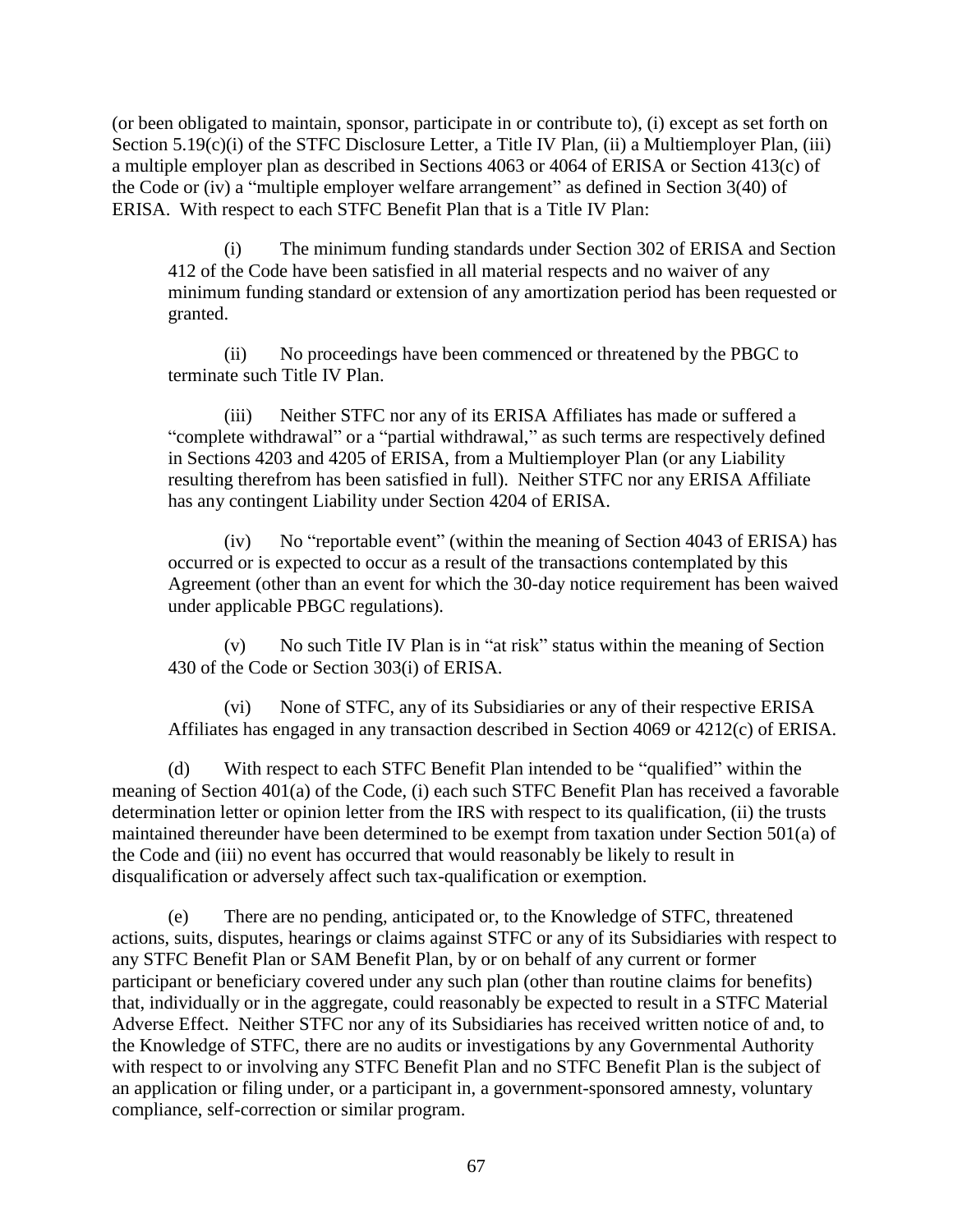<span id="page-73-0"></span>(f) Except as set forth on Section [5.19\(f\)](#page-73-0) of the STFC Disclosure Letter, none of the STFC Benefit Plans obligates STFC or any of its Subsidiaries to provide a current or former officer, employee, natural independent contractor or director (or any beneficiary or dependent thereof) of STFC, SAM or any of their respective Subsidiaries with any life insurance or medical, health or disability benefits after his or her termination of employment or service with STFC, SAM or any of their respective Subsidiaries, other than as required under COBRA, except with respect to a contractual or statutory obligation to reimburse any premiums such person may pay in order to obtain health coverage under COBRA. To the Knowledge of STFC, no circumstance exists that would prohibit LMHC, STFC or any Subsidiaries of STFC from amending or terminating any STFC Benefit Plan that provides retiree welfare benefits, or reducing or eliminating such benefits provided thereunder, at any time.

(g) Neither STFC nor its Subsidiaries have engaged in, and to the Knowledge of STFC no other Person has engaged in, any non-exempt "prohibited transaction" (as defined in Section 406 of ERISA or Section 4975 of the Code) with respect to any STFC Benefit Plan or SAM Benefit Plan that could reasonably be expected to result in a STFC Material Adverse Effect and none of STFC or any of its Subsidiaries or, to the Knowledge of STFC, any other "fiduciary" (as defined in Section 3(21) of ERISA) has breached a fiduciary duty or otherwise failed to act or comply in connection with the administration or investment of the assets of such STFC Benefit Plan or SAM Benefit Plan in a manner that could reasonably be expected to result in a STFC Material Adverse Effect. Neither STFC nor any of its Subsidiaries have incurred any material Liability for any Tax or civil penalty imposed under Chapter 43 of the Code or Sections 409 or 502 of ERISA that has not been satisfied in full.

(h) Neither STFC nor any of its Subsidiaries have any obligation to gross-up, indemnify or otherwise reimburse any current or former officer, employee, natural independent contractor or director of STFC, SAM or any of their respective Subsidiaries for any Taxes, including under Code Section 409A or Code Section 4999, or any interest or penalty related thereto.

<span id="page-73-1"></span>(i) Except as set forth on [Section](#page-73-1) 5.19(i) of the STFC Disclosure Letter or as contemplated in this Agreement, neither the execution and delivery of this Agreement, nor the consummation of the transactions contemplated by this Agreement will (whether alone or upon the occurrence of any other events) (i) entitle any current or former officer, employee, natural independent contractor or director of STFC or any of its Subsidiaries to any payment, benefit or other compensation, (ii) increase any payment, benefit or other compensation that becomes due or payable to any current or former officer, employee, natural independent contractor or director of STFC or any of its Subsidiaries, (iii) accelerate the time of payment, vesting or funding (through a grantor trust or otherwise) of any payment, benefit or other compensation that becomes due or payable to any current or former officer, employee, natural independent contractor or director of STFC or any of its Subsidiaries, (iv) result in any payment or benefit that would constitute an "excess parachute payment" (as such term is defined in Section  $280G(b)(1)$  of the Code) or (v) result in the application of any limitation or restriction on the ability of STFC or its Subsidiaries to amend or terminate any STFC Benefit Plan.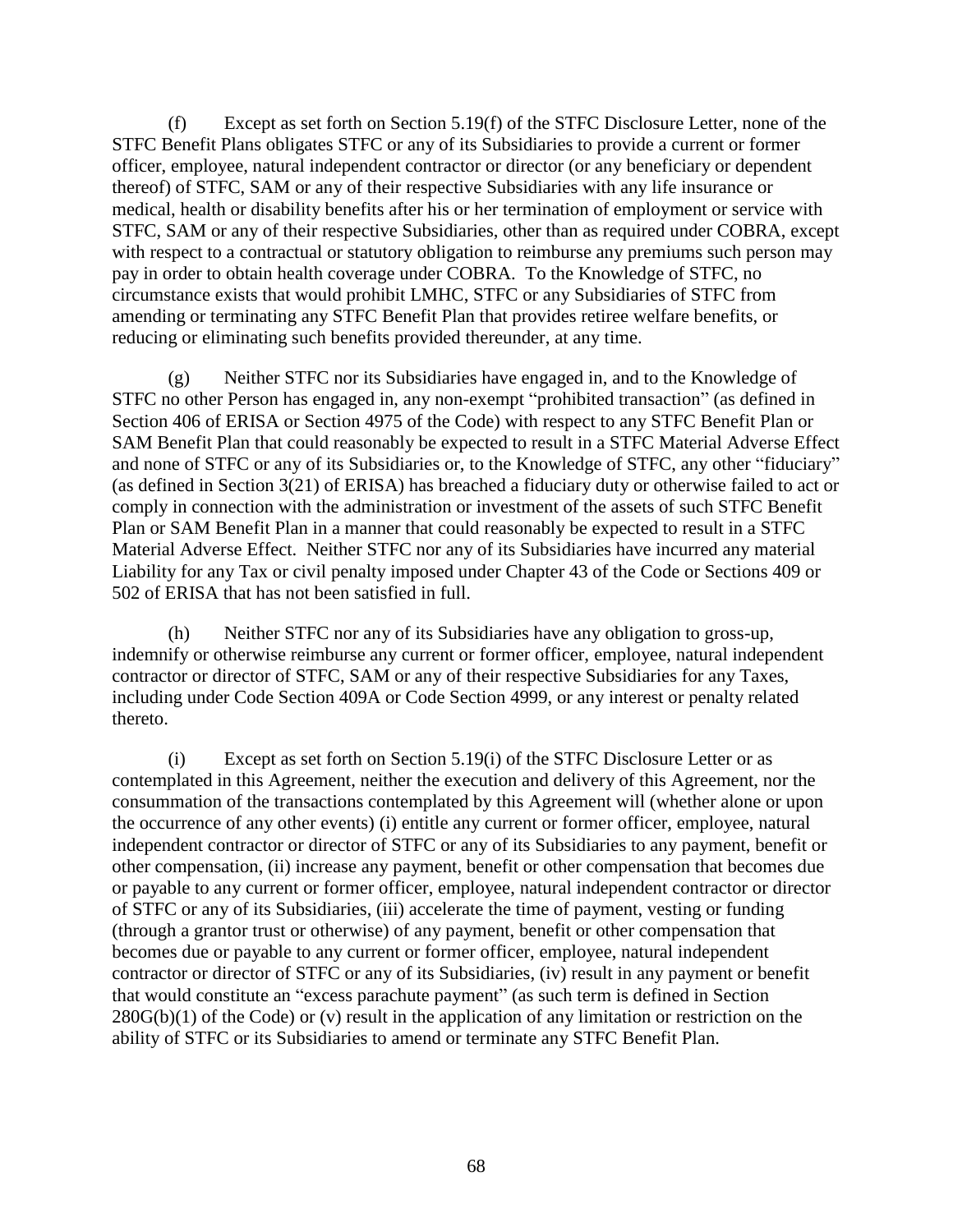# Section 5.20 Labor and Employment Matters.

(a) STFC and its Subsidiaries are neither party to, bound by or in the process of negotiating any collective bargaining agreement or other labor-related agreement or arrangement with any labor union, trade union, labor organization or other employee representative body and no employees of STFC or its Subsidiaries are represented by any labor union, labor organization or works council with respect to their employment with STFC or its Subsidiaries. To the Knowledge of STFC, there have been no labor union organizing activities with respect to any employees of STFC or its Subsidiaries.

(b) In the last three (3) years, none of STFC or any of its Subsidiaries has entered into a settlement agreement with a current or former officer, employee or independent contractor of STFC or its Subsidiaries who made allegations of discrimination or sexual harassment by either (i) an officer of STFC or its Subsidiaries or (ii) an employee of STFC or its Subsidiaries at the level of Director or above. To the Knowledge of STFC, in the last three (3) years, there have been no formal allegations of discrimination or sexual harassment made against (A) any officer of STFC or its Subsidiaries or (B) an employee of STFC or its Subsidiaries at the level of Director or above.

(c) To the Knowledge of STFC, no current employee of STFC or its Subsidiaries, who is at the level of Director or above, intends to terminate his or her employment with STFC or any of its Subsidiaries prior to the twelve (12) month anniversary of the Closing.

(d) Except as would not, individually or in the aggregate, have a STFC Material Adverse Effect, each release of employment claims in favor of STFC and its Subsidiaries obtained from an employee of STFC or its Subsidiaries since December 31, 2018 is effective and binding to release all employment claims purported to be released therein by such employee, subject to applicable Law.

(e) Except as would not, individually or in the aggregate, reasonably be expected to result in material Liability to SAM or any of its Subsidiaries, to the Knowledge of STFC, (i) each individual who is currently providing services to STFC or any of its Subsidiaries, or who provided services to STFC or any of its Subsidiaries since December 31, 2018, as an independent contractor or consultant is or was properly classified and properly treated as an independent contractor or consultant by STFC and its Subsidiaries, (ii) each individual who is currently providing services to STFC or any of its Subsidiaries through a third-party service provider, or who provided services to STFC or any of its Subsidiaries through a third-party service provider since December 31, 2018, is not or was not an employee of STFC or any of its Subsidiaries and (iii) none of STFC or any of its Subsidiaries has a single employer, joint employer, alter ego or similar relationship with any other company not affiliated with STFC.

(f) To the Knowledge of STFC, no employee of STFC or its Subsidiaries is in any respect in material violation of any term of any employment agreement, nondisclosure agreement, common law nondisclosure obligation, fiduciary duty, non-competition agreement or other restrictive covenant: (i) to STFC or any of its Subsidiaries or (ii) to a former employer of any such employee relating (A) to the right of any such employee to be employed by STFC or its Subsidiaries or (B) to the knowledge or use of trade secrets or proprietary information.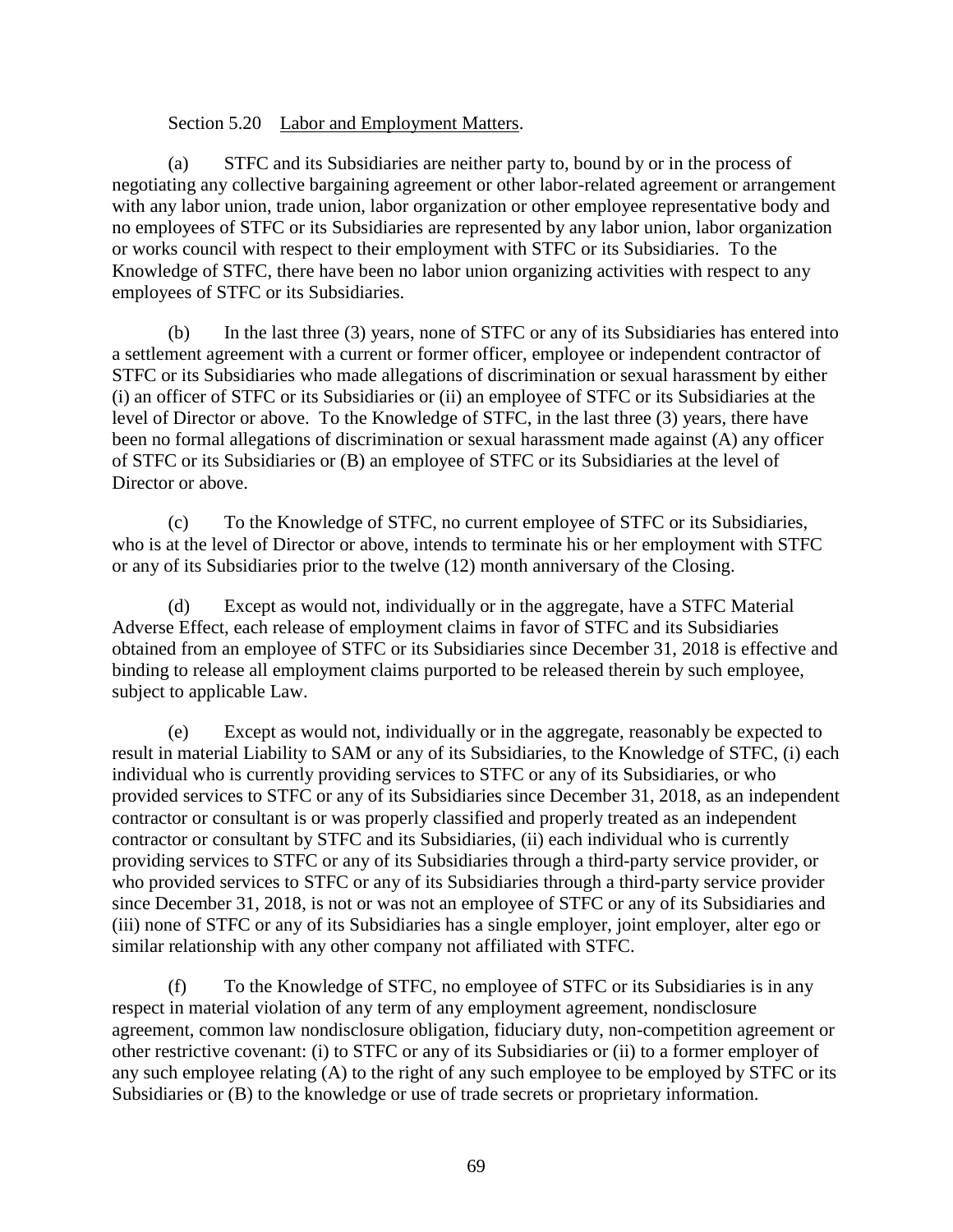# Section 5.21 Intellectual Property.

<span id="page-75-0"></span>(a) Section [5.21](#page-75-0) of the STFC Disclosure Letter sets forth a list of all patents and pending patent applications, trademark registrations and pending trademark applications, copyright registrations and domain name registrations, in each case which are owned by STFC or a Subsidiary of STFC as of the date hereof. STFC or a Subsidiary of STFC owns, or is licensed or otherwise has the right to use, all Intellectual Property that is used in and material to the conduct of the business of STFC and its Subsidiaries as presently conducted.

(b) To the Knowledge of STFC, the conduct of the business of STFC and its Subsidiaries does not and, since December 31, 2018, did not infringe, misappropriate or otherwise violate any Intellectual Property rights of any Person, and, as of the date hereof, there is no Action pending or, to the Knowledge of STFC, threatened in writing that STFC or any of its Subsidiaries is infringing, misappropriating or otherwise violating the Intellectual Property rights of any Person. To the Knowledge of STFC, no Person is infringing any Intellectual Property rights owned by STFC or a Subsidiary of STFC.

(c) To the Knowledge of STFC, none of the Software owned by STFC or any of its Subsidiaries that is used in and material to the conduct of the business of STFC and its Subsidiaries as presently conducted includes any "open source" or "copyleft" software that would require, based on the use of such software as used prior to the date hereof, any material components of such software to be licensed, disclosed or distributed to any non-Affiliated Person under any terms, including making the source code publicly available.

<span id="page-75-1"></span>(d) At all times since December 31, 2018, STFC and its Subsidiaries have taken reasonable steps, including implementing administrative, technical, and physical security measures, to protect Personal Data and confidential information in their possession or control against damage, loss, and against unauthorized access, acquisition, use, modification, disclosure or other misuse, including any of the foregoing required by any applicable Privacy and Data Security Laws, Privacy Agreements and its Privacy and Data Security Policies. Except as set forth in Section [5.21\(d\)](#page-75-1) of the STFC Disclosure Letter, since December 31, 2018, there has been no unauthorized access, use, or disclosure of Personal Data or confidential information in the possession or control of STFC, its Subsidiaries and any of their contractors with regard to any Personal Data and confidential information obtained from or on behalf of STFC or its Subsidiaries.

(e) STFC and its Subsidiaries have, and since December 31, 2018 had, fully implemented written Privacy and Data Security Policies. STFC and its Subsidiaries are, and at all times since December 31, 2018 have been in compliance in all material respects with (i) all Privacy and Data Security Laws, (ii) all Privacy Agreements and (iii) their Privacy and Data Security Policies. Neither the execution, delivery, or performance of this Agreement, nor the consummation of any of the transactions contemplated under this Agreement, nor LMHC's or its Subsidiaries' possession or Processing of Personal Data consistent with STFC and its Subsidiaries' current operations will violate any of the Privacy Agreements, its Privacy and Data Security Policies, or any applicable Privacy and Data Security Laws.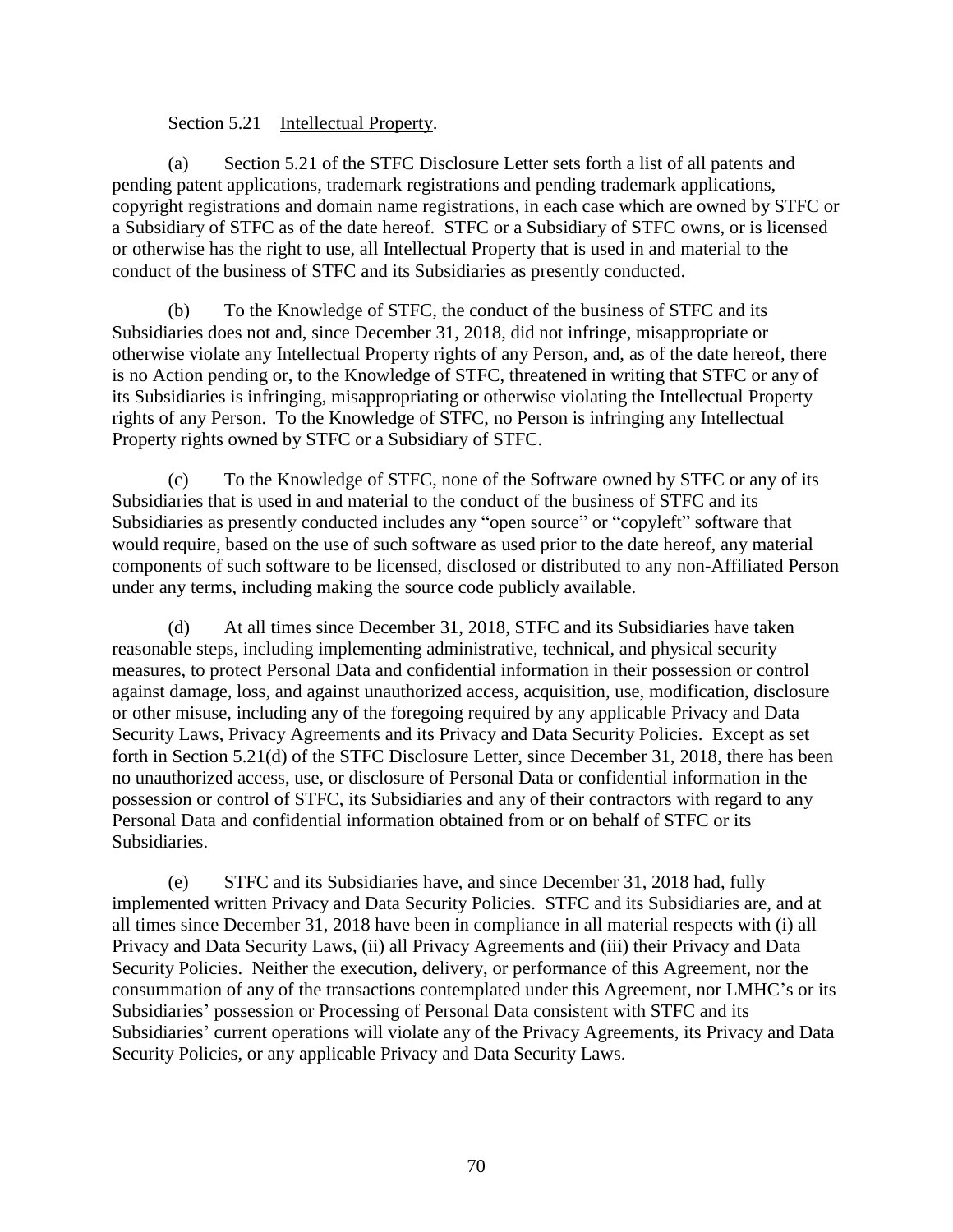(f) There is no pending, nor since December 31, 2018 has there ever been any, complaint, audit, proceeding, investigation, or claim against STFC or its Subsidiaries initiated by any Person or any Governmental Authority alleging that any Processing of Personal Data by STFC or its Subsidiaries (i) is in violation of any applicable Privacy and Data Security Laws, (ii) is in violation of any Privacy Agreements, (iii) is in violation of any of their Privacy and Data Security Policies or (iv) otherwise constitutes an unfair, deceptive, misleading, or abusive trade practice.

(g) STFC and its Subsidiaries have in place commercially reasonable procedures to contractually require all third parties, including vendors, Affiliates, and other Persons providing services to STFC or its Subsidiaries that have access to or receive Personal Data from or on behalf of STFC or its Subsidiaries to comply with all applicable Privacy and Data Security Laws, to have a written contract requiring compliance with applicable Privacy and Data Security Laws, and to take reasonable steps to ensure that all Personal Data and confidential information in such third parties' possession or control is protected against damage, loss, and against unauthorized access, acquisition, use, modification, disclosure or other misuse.

Section 5.22 Insurance Coverage. STFC and its Subsidiaries maintain policies of insurance in such amounts and against such risks as STFC believes to be commercially reasonable. Except as would not, individually or in the aggregate, have a STFC Material Adverse Effect, (a) all such insurance policies are in full force and effect and (b) STFC and its Subsidiaries are not and, to the Knowledge of STFC, as of the date hereof, no insurer is in default or breach of any terms and conditions under any such insurance policy. As of the date hereof, neither STFC nor any of its Subsidiaries is in receipt of any notice of cancellation or termination with respect to any such policy or any denial of coverage or reservation of rights with respect to any material claim made pursuant to any such insurance policy.

Section 5.23 Real Property.

(a) STFC does not own any real property.

<span id="page-76-0"></span>(b) Section [5.23\(b\)](#page-76-0) of the STFC Disclosure Letter sets forth a list of all of the real property leased, licensed, subleased or otherwise used or occupied by STFC and its Subsidiaries as of the date hereof (the "STFC Leased Real Property"). STFC and its Subsidiaries have a valid and enforceable leasehold interest in all leases, subleases, licenses and occupancy agreements, as the same may have been amended, supplemented or otherwise modified from time to time (the "STFC Leases"), free and clear of all subtenancies and other occupancy rights and Liens, with respect to the STFC Leased Real Property. With respect to the STFC Leases, neither STFC nor any of its Subsidiaries are in breach thereof or default thereunder and there does not exist under any STFC Lease any event which, with or without the giving of notice or the lapse of time or both, would constitute such a breach or default by STFC or its Subsidiaries, except for such breaches and defaults as to which requisite waivers or consents have been obtained or which would not have a STFC Material Adverse Effect. (i) No action, suit, investigation, arbitration, or administrative or other proceeding is pending or, to the Knowledge of STFC, threatened that would reasonably be expected to curtail or interfere with the current use and operation of any STFC Leased Real Property in any material respect, (ii) all Permits have been obtained which are required by Law for the current uses of all STFC Leased Real Property for the conduct of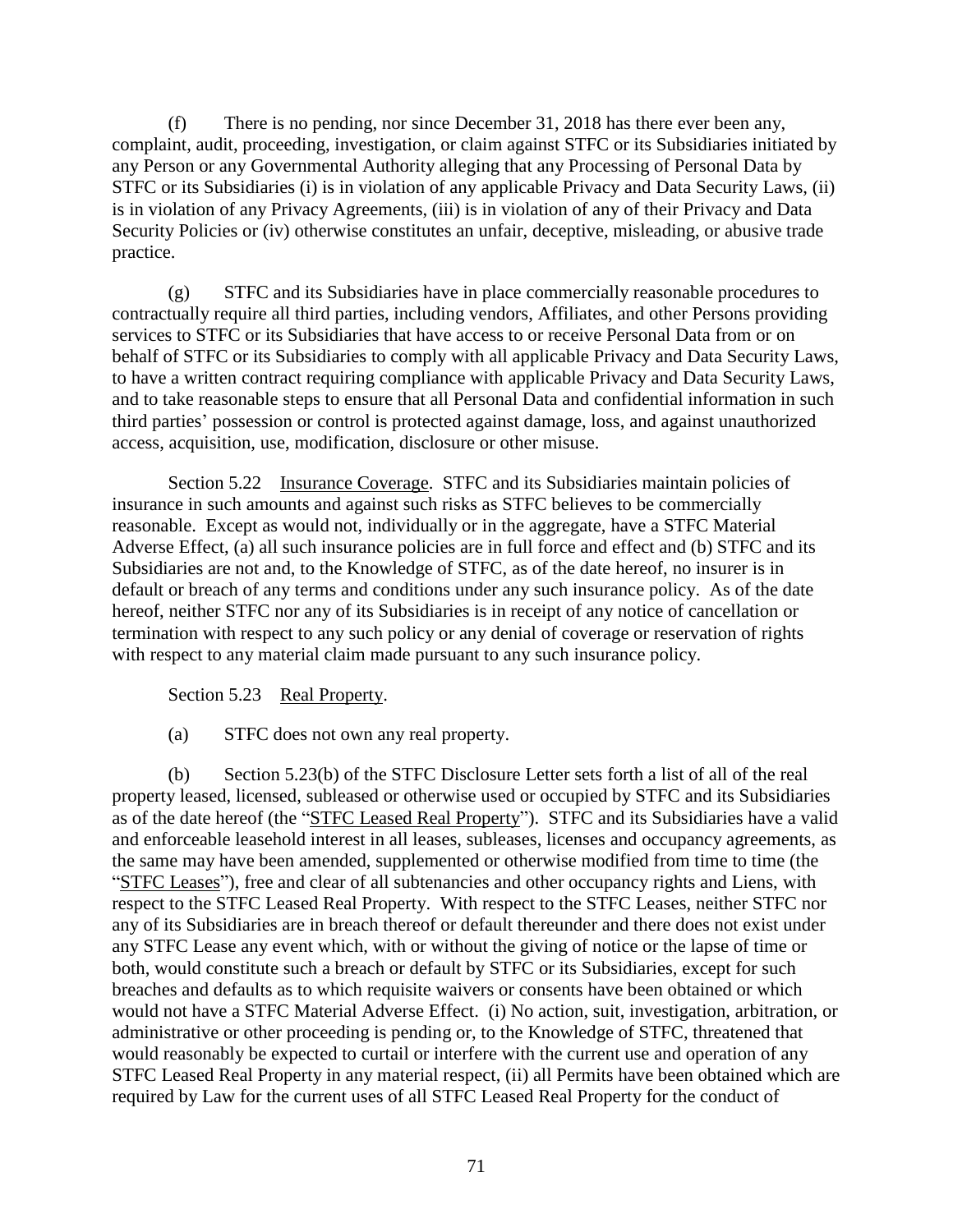business as currently conducted and as planned to be conducted as of the date of this Agreement, and (iii) STFC has no Knowledge and has not received any written notice of a violation applicable to any building, zoning, health or other Law, contractual restriction or covenant or easements in respect of the use or occupation of the property and improvements subject to any STFC Lease for the conduct of business as currently conducted or as planned to be conducted as of the date of this Agreement, in each case, which would have a STFC Material Adverse Effect.

(c) (i) There are no condemnation, eminent domain or similar proceedings affecting any STFC Leased Real Property that are currently pending or, to the Knowledge of STFC, threatened and (ii) to the Knowledge of STFC, the buildings, structures and material fixtures located upon the STFC Leased Real Property are, in all material respects, in good repair, working order and condition, and free from any known defects (subject to normal wear and tear) and, in the case of buildings and other structures, are structurally sound.

Section 5.24 Environmental Matters. Except as would not, individually or in the aggregate, reasonably be likely to have a STFC Material Adverse Effect, (a) since December 31, 2018, neither STFC nor any of its Subsidiaries has (i) received written notice from any Governmental Authority or other Person alleging that STFC or any of its Subsidiaries is in violation of any applicable Environmental Law or has Liability pursuant to any Environmental Law or with respect to Hazardous Substances or (ii) been subject to an Action pursuant to Environmental Law, (b) since December 31, 2018, STFC and its Subsidiaries have been and are in compliance with applicable Environmental Laws, (c) neither STFC nor any of its Subsidiaries is subject to any Order pursuant to Environmental Law, (d) neither STFC nor any of its Subsidiaries have assumed or retained by contract or agreement Liabilities arising pursuant to Environmental Law or with respect to Hazardous Substances of any other Person in connection with the sale or conveyance of any real property, business or entity, excluding any such agreements that have expired or been terminated and (e) to the Knowledge of STFC, there are no facts, circumstances, events, occurrences or conditions that would reasonably be expected to cause STFC or any of its Subsidiaries to incur Liability pursuant to Environmental Law or with respect to Hazardous Substances.

Section 5.25 Reserves. The reserves, funds or provisions for losses (including incurred by not reported losses), claims, premiums, unearned premiums, loss and loss adjustment expenses (whether allocated or unallocated) of each STFC Insurance Company contained in its STFC Statutory Statements (a) were, except as otherwise noted in the applicable STFC Statutory Statement, determined in accordance with generally accepted actuarial standards consistently applied, (b) are fairly stated in accordance with sound actuarial principles and applicable SAP and (c) satisfied the requirements of all applicable Laws in all material respects. Notwithstanding anything to the contrary in this Agreement or any other agreement, document or instrument delivered or to be delivered in connection herewith, each of LMHC, Merger Sub I and Merger Sub II acknowledges and agrees that STFC and its Subsidiaries make no representations or warranties with respect to, and nothing contained in this Agreement or in any other agreement, document or instrument to be delivered in connection herewith is intended or shall be construed to be a representation or warranty, express or implied, for any purposes of this Agreement or any other agreement, document or instrument to be delivered in connection herewith or therewith, in respect of the adequacy or sufficiency of reserves.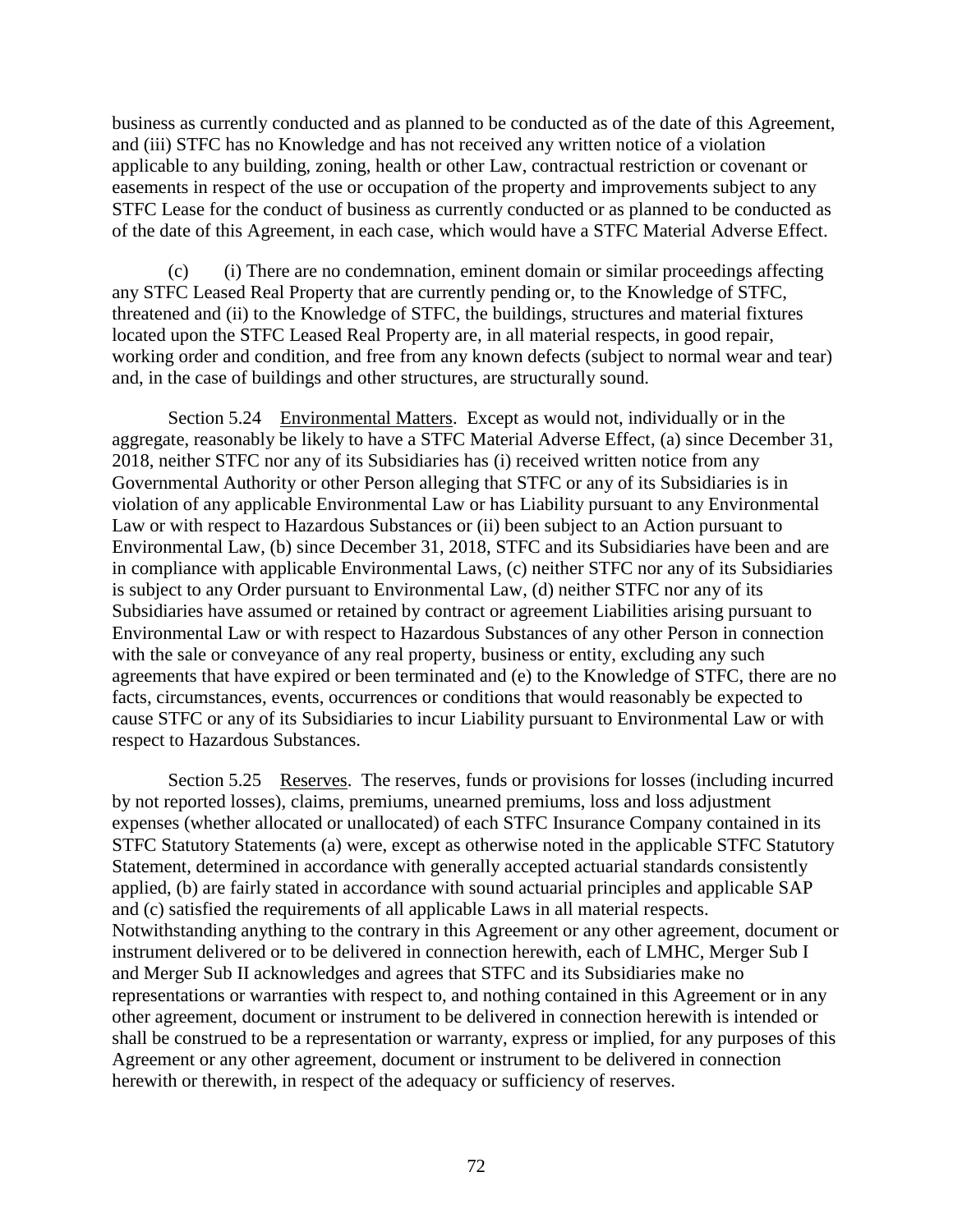Section 5.26 Proxy Statement. The Proxy Statement will, when filed, comply as to form with the applicable requirements of the Exchange Act. None of the information provided by STFC to be included in the Proxy Statement, at the date the Proxy Statement is first mailed to STFC Shareholders, at the time of any amendment thereof or supplement thereto, and at the time of STFC Shareholders Meeting, will contain any untrue statement of a material fact or omit to state any material fact required to be stated therein or necessary in order to make the statements therein, in light of the circumstances under which they were made, not misleading. Notwithstanding the foregoing, STFC makes no representation or warranty with respect to any information supplied by LMHC that is contained or incorporated by reference in any of the foregoing documents.

<span id="page-78-1"></span>Section 5.27 Takeover Statutes. The STFC Board has taken or shall have taken all action prior to the Closing to ensure that no restrictions included in any "fair price," "moratorium," "control share acquisition" or other similar antitakeover statute or regulation (including Section 1701.831 of the OGCL and Chapter 1704 of the Ohio Revised Code) enacted under state or federal laws in the United States applicable to STFC are applicable to this Agreement and the STFC Merger or the other transactions contemplated hereby.

Section 5.28 Financial Advisor Opinion. The STFC Special Committee has received the opinion of Houlihan Lokey Capital, Inc. to the effect that, as of the date of such opinion and based on and subject to the assumptions, limitations, qualifications and other matters considered in connection with the preparation of such opinion, the Merger Consideration to be received by the holders of Shares, other than SAM or any of STFC's Subsidiaries, in the STFC Merger pursuant to this Agreement is fair, from a financial point of view, to such holders (other than SAM or any of STFC's Subsidiaries).

<span id="page-78-2"></span>Section 5.29 Brokers or Finders. No broker, finder or investment banker (other than Houlihan Lokey Capital, Inc.) is entitled to any brokerage, finder's or other fee or commission in connection with this Agreement, the STFC Merger or the other transactions contemplated hereby based upon arrangements made by or on behalf of STFC, its Subsidiaries or any of their respective directors, officers or employees. STFC has heretofore delivered to LMHC on a confidential basis a copy of STFC's engagement letter with Houlihan Lokey Capital, Inc. or any Affiliate thereof, all agreements under which any fees or expenses in connection with the Transactions are payable and all indemnification and other agreements related to the engagement of Houlihan Lokey Capital, Inc.

#### **ARTICLE VI**

#### **REPRESENTATIONS AND WARRANTIES OF LMHC**

<span id="page-78-0"></span>Except as set forth in the LMHC Disclosure Letter (it being understood that any information set forth in one section or subsection of the LMHC Disclosure Letter shall be deemed to apply to and qualify the Section or subsection of this Agreement to which it corresponds in number and each other Section or subsection of this Agreement or the LMHC Disclosure Letter to the extent that the relevance of such information is reasonably apparent on the face of such disclosure), LMHC represents and warrants to each of SAM and STFC as follows: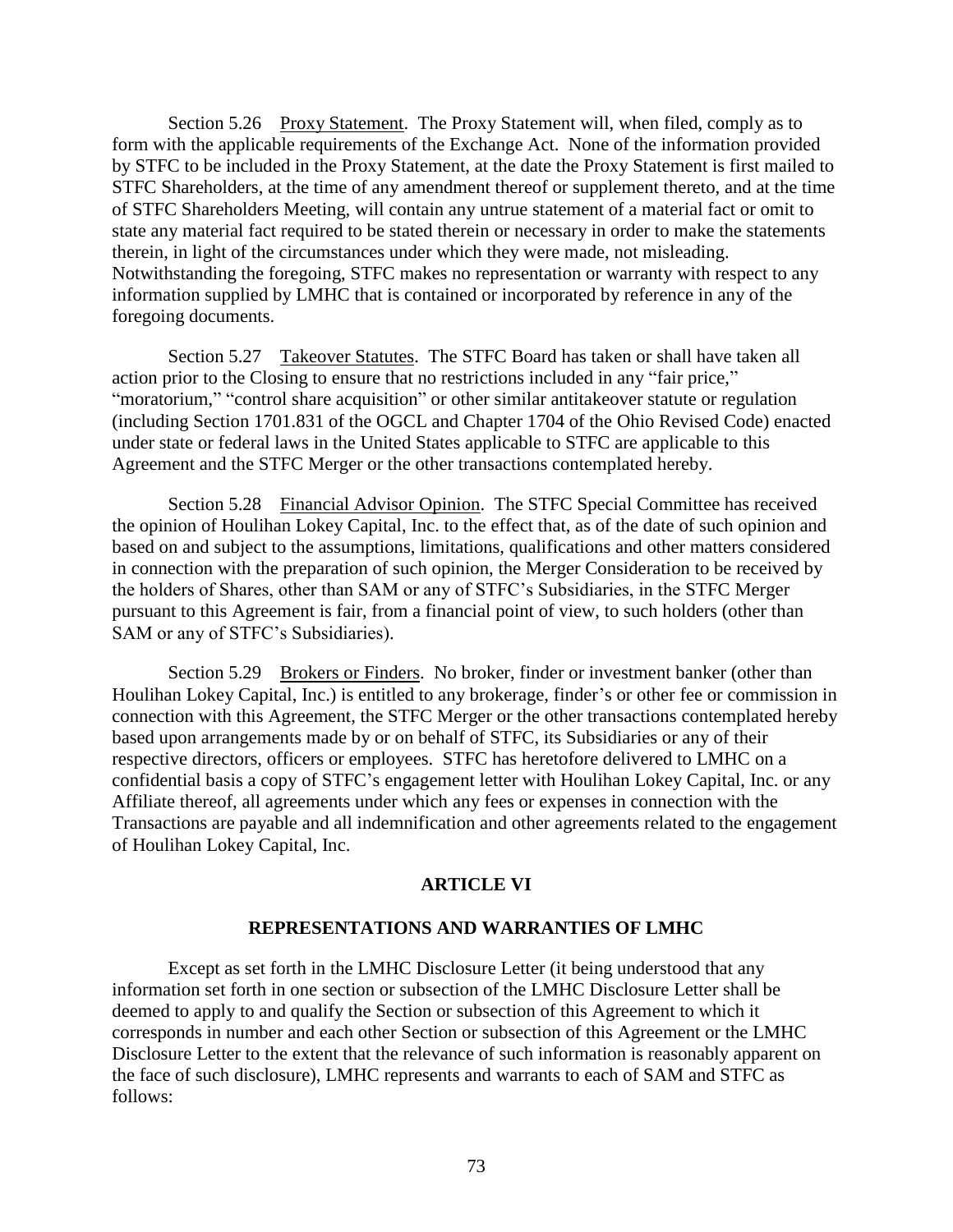### Section 6.01 Organization and Good Standing; Organizational Documents.

(a) Each of LMHC and its Subsidiaries, including Merger Subs, (i) is a corporation or other legal entity duly organized, validly existing and in good standing (with respect to jurisdictions that recognize such concept) under the Laws of its jurisdiction of incorporation or organization, except where any failure to be so organized, existing or in good standing would not, individually or in the aggregate, have a LMHC Material Adverse Effect, (ii) has full corporate or similar power and authority to own, lease and operate its properties and assets and to conduct its business as presently conducted, except where any failure to have such power or authority would not, individually or in the aggregate, have a LMHC Material Adverse Effect, and (iii) is duly qualified or licensed to do business as a foreign corporation or entity and is in good standing (with respect to jurisdictions that recognize such concept) in each jurisdiction where the character of the properties owned, leased or operated by it or the nature of its business makes such qualification or licensing necessary, except where the failure to be so qualified or licensed would not, individually or in the aggregate, have a LMHC Material Adverse Effect.

(b) LMHC has made available to SAM and STFC copies of its Organizational Documents. LMHC is not in violation of any of the provisions of its Organizational Documents.

Section 6.02 Authority for Agreement. Each of LMHC and Merger Subs has all necessary corporate power and authority to execute and deliver this Agreement, to perform its obligations hereunder and to consummate the Transactions and the other transactions contemplated hereby. The execution, delivery and performance by LMHC and Merger Subs of this Agreement, and the consummation by LMHC and Merger Subs of the Transactions and the other transactions contemplated hereby, have been duly authorized by all necessary corporate action and no other corporate proceedings on the part of LMHC or Merger Subs, and no other votes or approvals of any class or series of capital stock of LMHC or Merger Subs (other than by the shareholder of the Merger Subs), are necessary to authorize this Agreement or to consummate the Transactions or the other transactions contemplated hereby. This Agreement has been duly executed and delivered by LMHC and Merger Subs and, assuming the due authorization, execution and delivery by SAM and STFC, constitutes a legal, valid and binding obligation of LMHC and Merger Subs enforceable against LMHC and Merger Subs in accordance with its terms, except as enforcement thereof may be limited against LMHC or Merger Subs by the Bankruptcy and Equity Exception. Each of LMHC and the Merger Subs have adopted resolutions approving this Agreement, the Transactions and the other transactions contemplated by this Agreement.

## Section 6.03 No Conflict; Required Filings and Consents.

(a) The execution and delivery of this Agreement by LMHC and Merger Subs do not, and the performance of this Agreement by LMHC and Merger Subs and the consummation of the Transactions and the other transactions contemplated hereby will not, (i) constitute or result in a conflict, breach or violation of or default under, the Organizational Documents of LMHC, the Merger Subs, or LMHC's other Subsidiaries, (ii) assuming that all consents, approvals, authorizations and waivers contemplated by Section [6.03\(b\)](#page-80-0) have been obtained, and all filings described therein have been made, and assuming the accuracy and completeness of the representations and warranties set forth in Section [4.04\(b\)](#page-38-0) and Section [5.05\(b\),](#page-59-0) conflict with or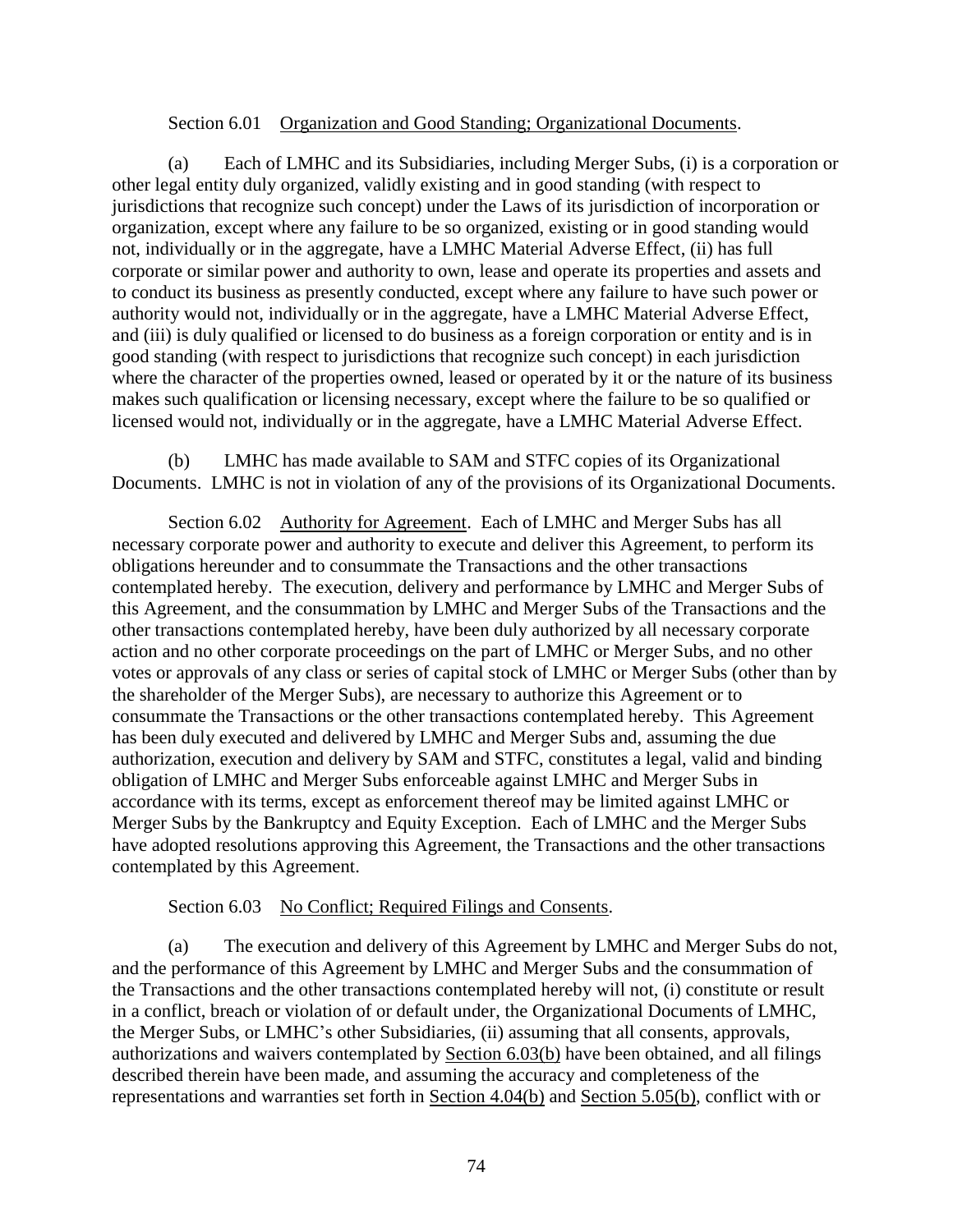violate any Law applicable to LMHC or its Subsidiaries or by which any property or asset of LMHC or any of its Subsidiaries is bound or affected, (iii) require any consent or other action by any Person under, result in a breach or violation of or constitute a default (or an event that with notice or lapse of time or both would become a default) under, give to others (immediately or with notice or lapse of time or both) any right of termination, amendment, acceleration or cancellation of, result (immediately or with notice or lapse of time or both) in triggering any payment or other obligations under, or result in the loss of any right or benefit to which LMHC or any of its Subsidiaries is entitled under, any Contract to which LMHC or any of its Subsidiaries is a party or by which LMHC or any of its Subsidiaries, or any property or asset of LMHC or any of its Subsidiaries, is bound or affected or (iv) result (immediately or with notice or lapse of time or both) in the creation of a Lien on any property or asset of LMHC or its Subsidiaries, except in the case of clauses (ii), (iii) and (iv) for any such conflicts, violations, breaches, defaults or other occurrences that would not, individually or in the aggregate, have a LMHC Material Adverse Effect.

<span id="page-80-0"></span>(b) The execution and delivery of this Agreement by LMHC and Merger Subs do not, and the performance of this Agreement by LMHC and Merger Subs and the consummation of the Transactions and the other transactions contemplated by this Agreement will not, require any action, consent, approval, authorization or waiver of or filing with or notification to, or registration or qualification with, any Governmental Authority, except for applicable requirements, if any, of (i) the Securities Act, the Exchange Act, state securities laws or "blue sky" laws, (ii) the HSR Act, (iii) the NASDAQ Global Select Market, (iv) filing and recordation of the SAM Certificate of Merger and the STFC Certificate of Merger, as required by the Ohio Revised Code, (v) the consents, approvals, authorizations, waivers, filings and notifications set forth in Section [6.03\(b\)](#page-80-0) of the LMHC Disclosure Letter and (vi) such other consents, approvals, authorizations, waivers, filings and notifications that would not, individually or in the aggregate, have a LMHC Material Adverse Effect.

Section 6.04 Compliance with Laws. LMHC and its Subsidiaries are, and since December 31, 2018 have been, in compliance with all Laws, except as would not, individually or in the aggregate, have a LMHC Material Adverse Effect. Since December 31, 2018 and through the date hereof, neither LMHC nor any of its Subsidiaries has received any written notification or, to the Knowledge of LMHC, oral notification from any Governmental Authority of any violation of Law applicable to LMHC or any of its Subsidiaries or by which any of their businesses, operations, properties or assets are bound, except as would not, individually or in the aggregate, have a LMHC Material Adverse Effect.

## Section 6.05 Litigation; Orders.

(a) There is no Action pending or, to the Knowledge of LMHC, threatened in writing against LMHC or any of its Subsidiaries, including Merger Subs, or their respective directors or officers in their capacities as such, that, if determined adversely, would, individually or in the aggregate, have a LMHC Material Adverse Effect.

(b) There is no Order outstanding against LMHC or any of its Subsidiaries, including Merger Subs, or their respective businesses that would, individually or in the aggregate, have a LMHC Material Adverse Effect.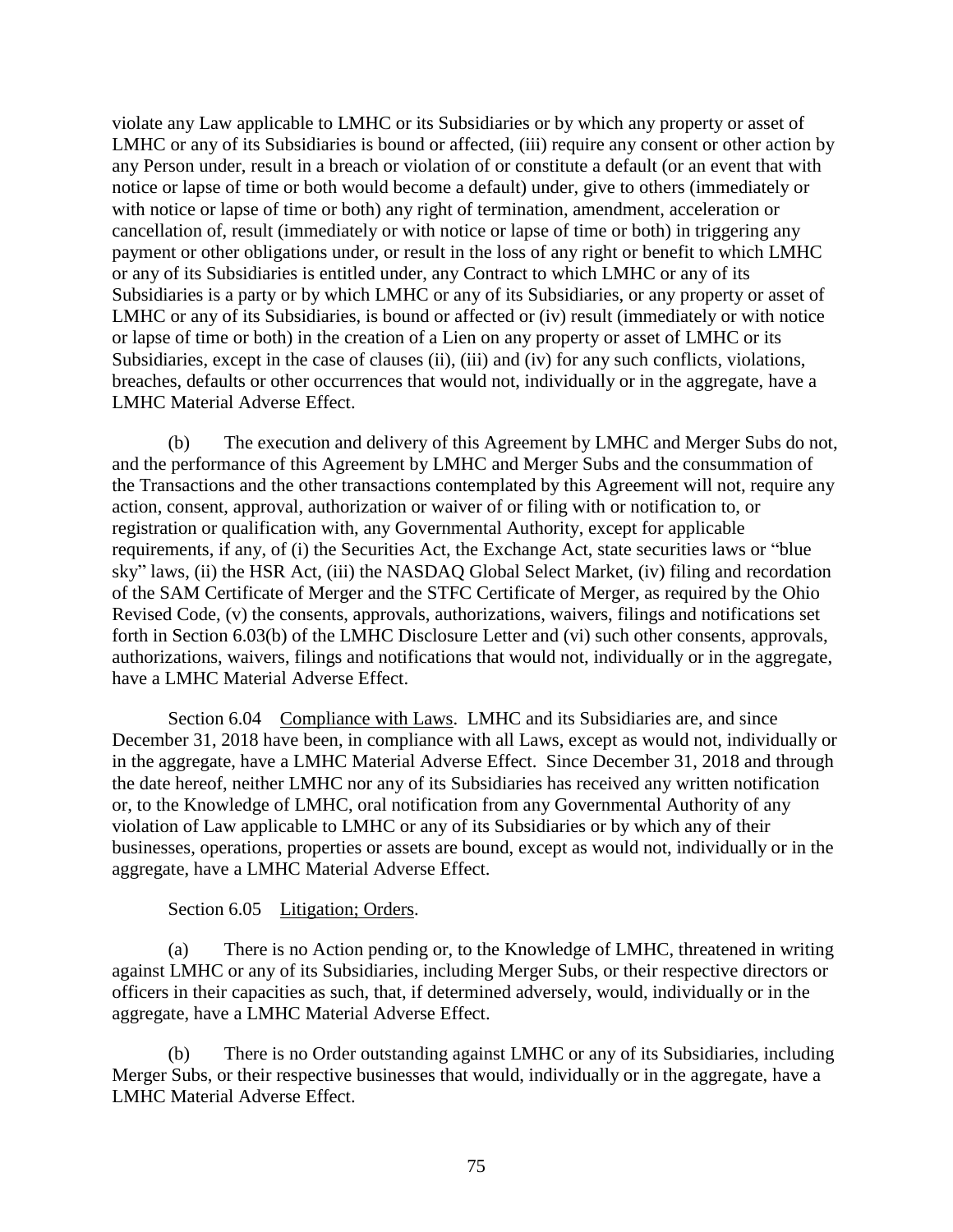Section 6.06 Financial Statements. LMHC has made available to SAM and STFC copies of (i) the audited consolidated balance sheets of LMHC as of December 31, 2020 and December 31, 2019 and the related consolidated statements of income, comprehensive income, changes in total equity and cash flows for the fiscal years then ended and (ii) the unaudited consolidated balance sheet of LMHC as of March 31, 2021 and the related consolidated statements of income, comprehensive income, changes in total equity and cash flows for the fiscal quarter then ended (collectively, the "LMHC Financial Statements"). The LMHC Financial Statements were prepared and fairly present in accordance with GAAP, in each case, consistently applied for the periods involved, the consolidated financial position of LMHC and its consolidated Subsidiaries at the respective dates thereof and the consolidated income, comprehensive income, changes in total equity and cash flows for the respective periods indicated (subject, in the case of unaudited statements, to normal year-end audit adjustments consistent with GAAP).

Section 6.07 Financial Capacity. LMHC and its Subsidiaries has, as of the date of this Agreement and will have as of the Closing Date, sufficient cash, available lines of credit or other sources of funds at the Closing necessary to fund the aggregate Merger Consideration contemplated by this Agreement and any other amount required to be paid by them in connection with the consummation of the Transactions and to perform the other obligations of LMHC contemplated by this Agreement.

Section 6.08 Interim Operations of Merger Sub I. Merger Sub I was formed solely for the purpose of engaging in the transactions contemplated hereby, and all of the outstanding shares of capital stock of Merger Sub I have been duly authorized and are validly issued, fully paid and non-assessable and owned by Liberty Mutual Group Inc. Merger Sub I has not, and as of the Closing Date will not have, conducted any business and has no assets, Liabilities or obligations of any nature, in each case other than those incident to its formation and pursuant to this Agreement and the transactions contemplated by this Agreement.

Section 6.09 Interim Operations of Merger Sub II; Reorganization. Merger Sub II was formed solely for the purpose of engaging in the transactions contemplated hereby, and all of the outstanding shares of capital stock of Merger Sub II have been duly authorized and are validly issued, fully paid and non-assessable and owned by LMHC. Merger Sub II has not, and as of the Closing Date will not have, conducted any business and has no assets, Liabilities or obligations of any nature, in each case other than those incident to its formation and pursuant to this Agreement and the transactions contemplated by this Agreement. Neither LMHC nor Merger Sub II has taken (or agreed to take) any action or has Knowledge of any facts or circumstances relating to LMHC, Merger Sub II or any Affiliates of the foregoing that is reasonably likely to adversely affect the status of the SAM Transaction as reorganizations under Section 368(a) of the Code.

Section 6.10 Ownership of Shares. Neither LMHC nor any of its Subsidiaries, including Merger Subs, beneficially owns (within the meaning of Section 13 of the Exchange Act), or will prior to the Closing Date beneficially own, any Shares, or is a party, or will prior to the Closing Date become a party, to any Contract (other than this Agreement) for the purpose of acquiring, holding, voting or disposing of any Shares.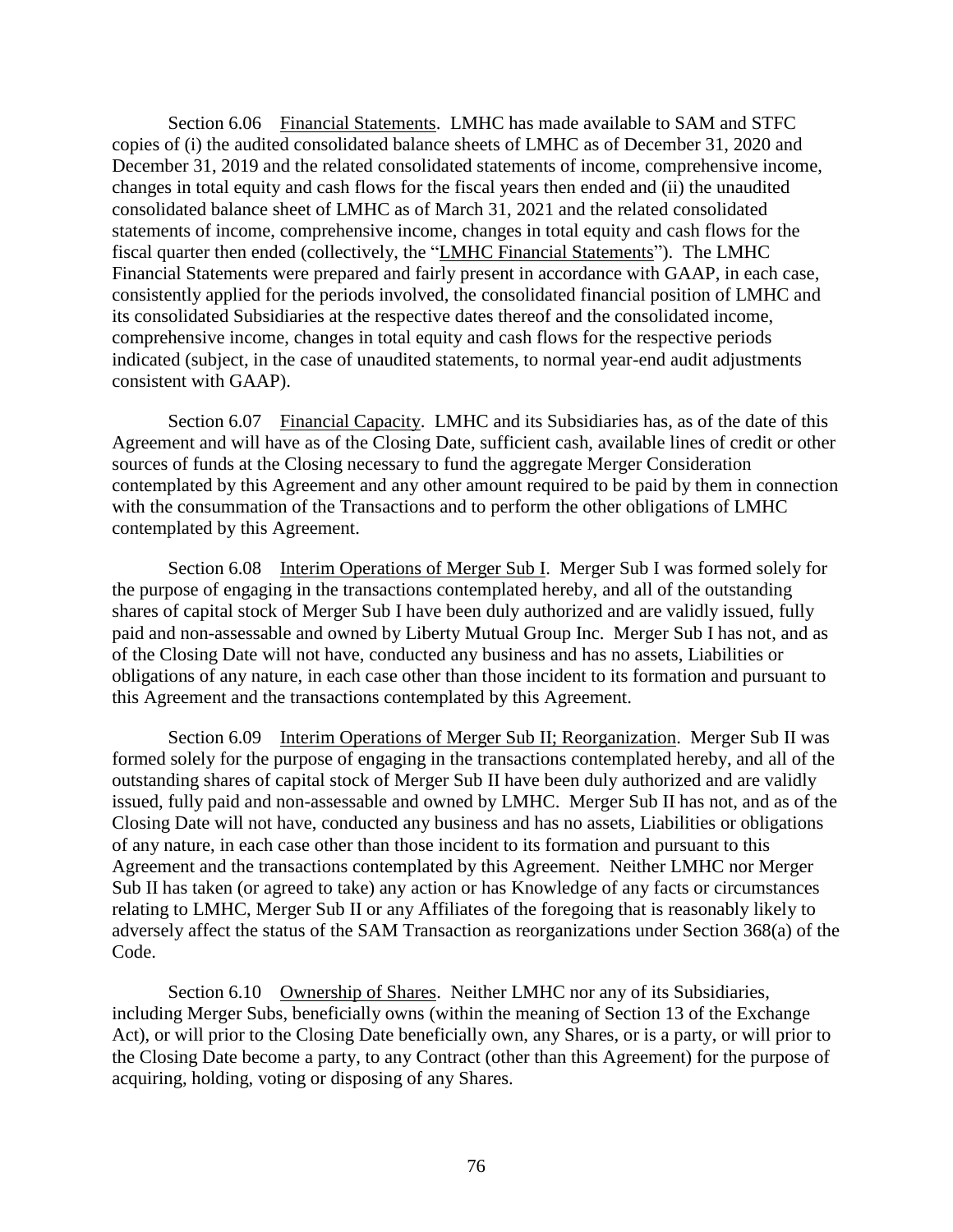Section 6.11 Certain Arrangements. As of the date of this Agreement, except for this Agreement and the Voting Agreement (if and when fully executed), neither LMHC nor any of its Subsidiaries has entered into any contract (a) with any director or officer of SAM or STFC with respect to employment or consulting arrangements effective at or following the Closing, (b) with any STFC Shareholder pursuant to which such STFC Shareholder would be entitled to receive consideration of a different amount or nature than the Merger Consideration, (c) with any STFC Shareholder pursuant to which such SAM Member agrees to vote to approve the Plan of Reorganization and the Amended Organizational Documents, (d) with any STFC Shareholder pursuant to which such STFC Shareholder agrees to vote to adopt this Agreement or against any Superior Proposal or (e) with any holder of STFC Equity Awards pursuant to which such holder would be entitled to receive consideration of a different amount or nature than the consideration payable pursuant to Section [3.02\(a\)](#page-30-0) and Section [3.02\(d\).](#page-32-0)

# Section 6.12 Proxy Statement; Information Statement and Related Materials.

(a) None of the information provided by LMHC to be included in the Proxy Statement, at the date the Proxy Statement is first mailed to STFC Shareholders, at the time of any amendment thereof or supplement thereto, and at the time of STFC Shareholders Meeting, will contain any untrue statement of a material fact or omit to state any material fact required to be stated therein or necessary in order to make the statements therein, in light of the circumstances under which they were made, not misleading. Notwithstanding the foregoing, LMHC makes no representation or warranty with respect to any information supplied by STFC that is contained in any of the foregoing documents.

(b) None of the information provided by LMHC to be included in the Information Statement and Related Materials, at the date the Information Statement and Related Materials is first mailed to the SAM Members, at the time of any amendment thereof or supplement thereto, and at the time of SAM Members Meeting, will contain any untrue statement of a material fact or omit to state any material fact required to be stated therein or necessary in order to make the statements therein, in light of the circumstances under which they were made, not misleading. Notwithstanding the foregoing, LMHC makes no representation or warranty with respect to any information supplied by SAM that is contained or incorporated by reference in any of the foregoing documents.

# Section 6.13 Statutory Statement.

(a) Since December 31, 2018, each of the LMHC Existing Reorganized Insurers has filed or submitted all annual, quarterly and other periodic statements, together with all exhibits, interrogatories, notes, schedules, affirmations or certifications, in each case, required by applicable Law to be filed with or submitted to the appropriate Insurance Regulator of each jurisdiction in which it is licensed, authorized or otherwise eligible with respect to the conduct of the business of insurance or reinsurance, as applicable (collectively, the "LMHC Statutory Statements").

(b) Prior to the date hereof, LMHC has made available to SAM, to the extent required to be filed with the applicable Insurance Regulator as of the date of this Agreement, all LMHC Statutory Statements as of December 31, 2019, and December 31, 2020, and for the annual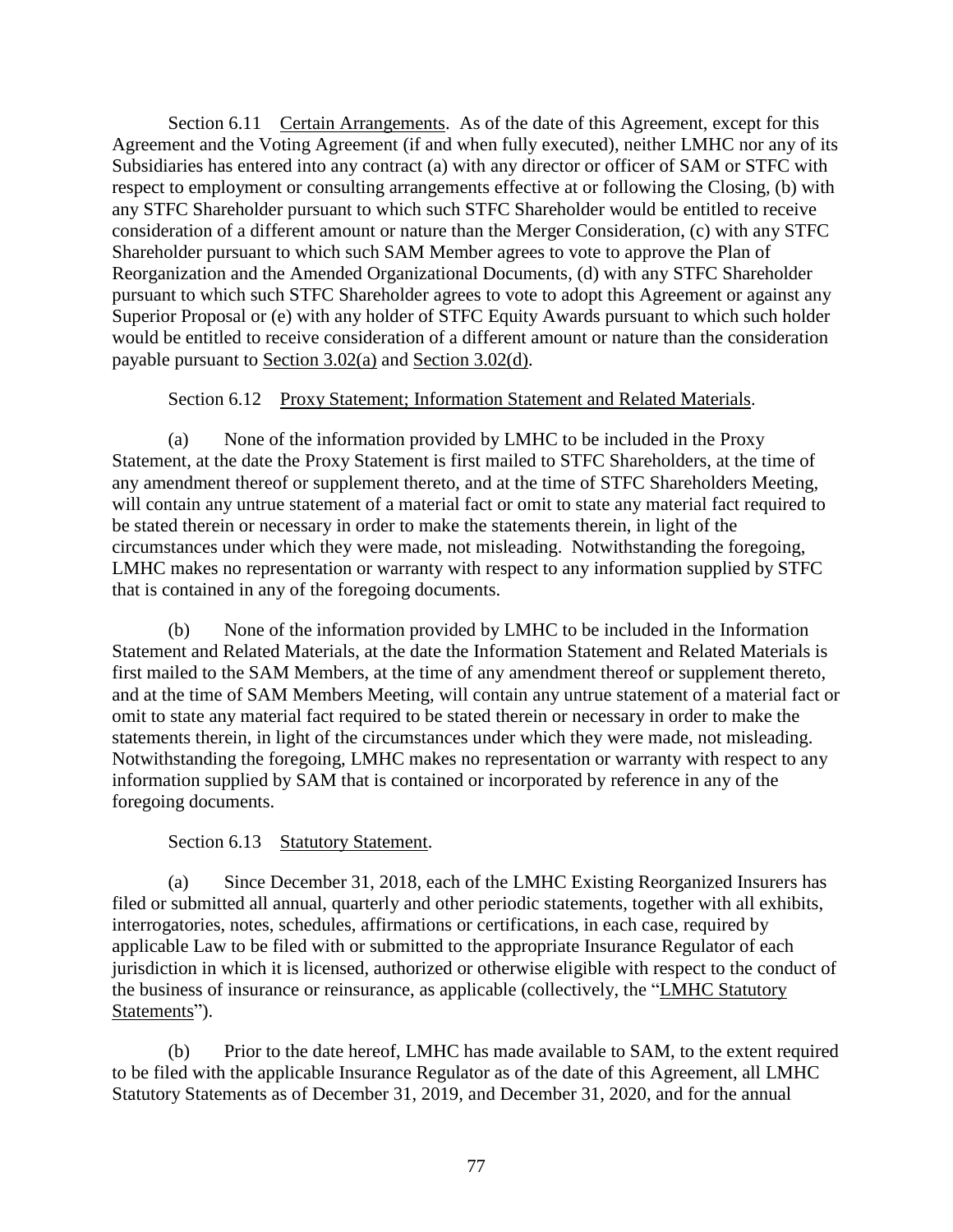periods then ended, each in the form filed with the applicable Insurance Regulator. The financial statements included in such LMHC Statutory Statements were prepared in accordance with SAP, in each case, consistently applied for the periods involved (except as may have been noted therein), and fairly present in all material respects, the statutory financial position of the relevant LMHC Existing Reorganized Insurers at the respective dates thereof and the results of operations and changes in capital and surplus of such LMHC Existing Reorganized Insurer for the respective periods then ended. Such LMHC Statutory Statements complied in all material respects with all applicable Laws when filed or submitted and no material violation or deficiency has been asserted in writing by any Insurance Regulator with respect to any of such LMHC Statutory Statements that has not been cured or otherwise resolved to the satisfaction of such Insurance Regulator.

Section 6.14 Reserves. The reserves, funds or provisions for losses (including incurred by not reported losses), claims, premiums, unearned premiums, loss and loss adjustment expenses (whether allocated or unallocated) of each LMHC Existing Reorganized Insurer contained in its LMHC Statutory Statements (a) were, except as otherwise noted in the applicable LMHC Statutory Statement, determined in accordance with generally accepted actuarial standards consistently applied, (b) are fairly stated in accordance with sound actuarial principles and applicable SAP and (c) satisfied the requirements of all applicable Laws in all material respects. Notwithstanding anything to the contrary in this Agreement or any other agreement, document or instrument delivered or to be delivered in connection herewith, each of SAM and STFC acknowledges and agrees that LMHC and its Subsidiaries make no representations or warranties with respect to, and nothing contained in this Agreement or in any other agreement, document or instrument to be delivered in connection herewith is intended or shall be construed to be a representation or warranty, express or implied, for any purposes of this Agreement or any other agreement, document or instrument to be delivered in connection herewith or therewith, in respect of the adequacy or sufficiency of reserves.

## Section 6.15 Financial Advisor Opinion.

(a) The board of directors of LMHC has received the opinion of Waller Helms Advisors LLC to the effect that, as of the date of such opinion and based on and subject to the assumptions, limitations, qualifications and other matters considered in connection with the preparation of such opinion, the Transactions are fair, from a financial point of view, to the LMHC Members (excluding the SAM Members which become LMHC Members as a result of the Transactions), taken as a group.

(b) The board of directors of LMHC has received the oral opinion of Goldman Sachs & Co. LLC (to be confirmed by the delivery of a written opinion) to the effect that, as of the date of such opinion and based on and subject to the assumptions, limitations, qualifications and other matters set forth in such written opinion, the aggregate Merger Consideration to be paid, taken together with the aggregate Equity Rights to be issued, by LMHC pursuant to this Agreement is fair, from a financial point of view, to LMHC.

Section 6.16 Brokers or Finders. No broker, finder or investment banker (other than Waller Helms Advisors LLC and Goldman Sachs & Co. LLC) is entitled to any brokerage, finder's or other fee or commission in connection with this Agreement, the Transactions or the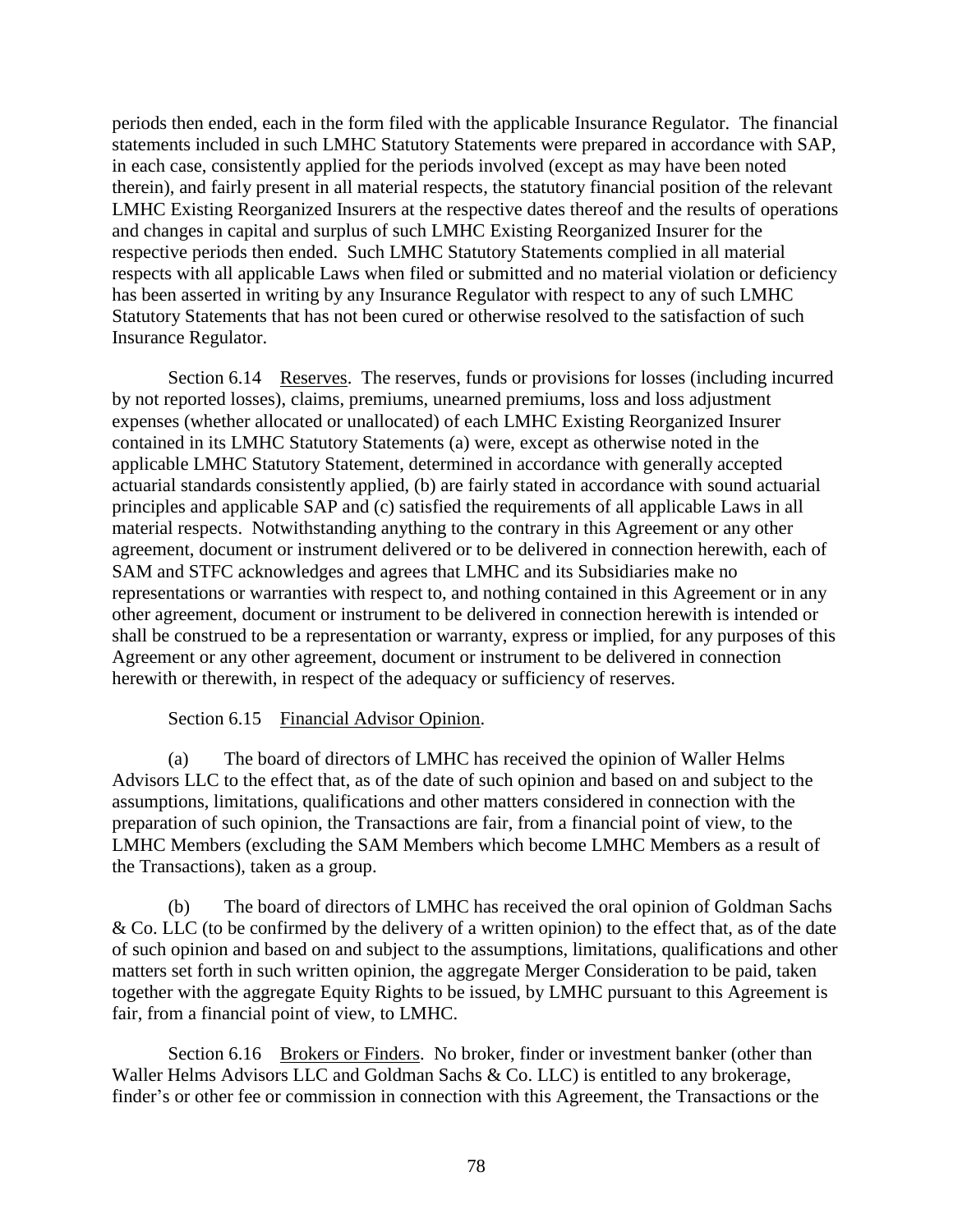other transactions contemplated hereby based upon arrangements made by or on behalf of LMHC or Merger Subs or any of their respective directors, officers or employees.

Section 6.17 Absence of Certain Changes or Events. Except in connection with the execution and delivery of this Agreement and the consummation of the transactions contemplated hereby, (a) since December 31, 2020 and through the date hereof, LMHC and its Subsidiaries have conducted their respective businesses in the ordinary course of business in all material respects (other than with respect to Pandemic Measures) and (b) since December 31, 2020, no LMHC Material Adverse Effect has occurred.

#### **ARTICLE VII**

#### **COVENANTS**

#### Section 7.01 Conduct of Business by SAM and STFC Pending the Transactions.

<span id="page-84-1"></span><span id="page-84-0"></span>(a) During the period from the date of this Agreement through the earlier of the Closing and the termination of this Agreement, except as otherwise expressly required by this Agreement, as set forth in Section 7.01(a) of the SAM Disclosure Letter or Section 7.01(a) of the STFC Disclosure Letter, as applicable, or as required by applicable Law or with the prior written consent of LMHC (which consent shall not be unreasonably withheld, delayed or conditioned), each of SAM and STFC shall, and shall cause each of its respective Subsidiaries, (x) to use reasonable best efforts to conduct their respective businesses and operations in the ordinary course of business, (y) to use reasonable best efforts to (1) preserve their respective business organizations substantially intact, (2) maintain their respective existing relations and goodwill with Governmental Authorities, members, policyholders, customers, suppliers, distributors, employees and others having significant business dealings with them and (3) keep available the services of their and their Subsidiaries' directors, officers, employees and agents, and (z) not to (it being understood that with respect to the matters specifically addressed by any provision of this clause (z), references to "it" or "its" shall be interpreted to mean each of SAM, STFC and their respective Subsidiaries unless expressly otherwise described below)):

(i) in the case of STFC, declare, set aside, establish a record date for, accrue, make or pay any dividends or other distributions (whether in cash, stock or property) in respect of any of its or its Subsidiaries' capital stock or other equity securities, other than (A) quarterly cash dividends paid by STFC on the Shares not in excess of \$0.10 per Share, per quarter, with record and payment dates as set forth in Section [7.01\(a\)\(](#page-84-0)i) of the STFC Disclosure Letter or (B) any dividends or distributions by its Subsidiary, as applicable;

(ii) in the case of SAM, declare, set aside, establish a record date for, accrue, make or pay any dividends or other distributions (whether in cash, stock or property) to any SAM Member in their capacity as SAM Members, or take any other action giving rise to (A) any obligation of SAM to make any such payment or (B) any claim by any SAM Member to any such payment, in each case, other than payments to SAM Members required under ordinary course Contracts with such SAM Members not related to the Transactions or this Agreement;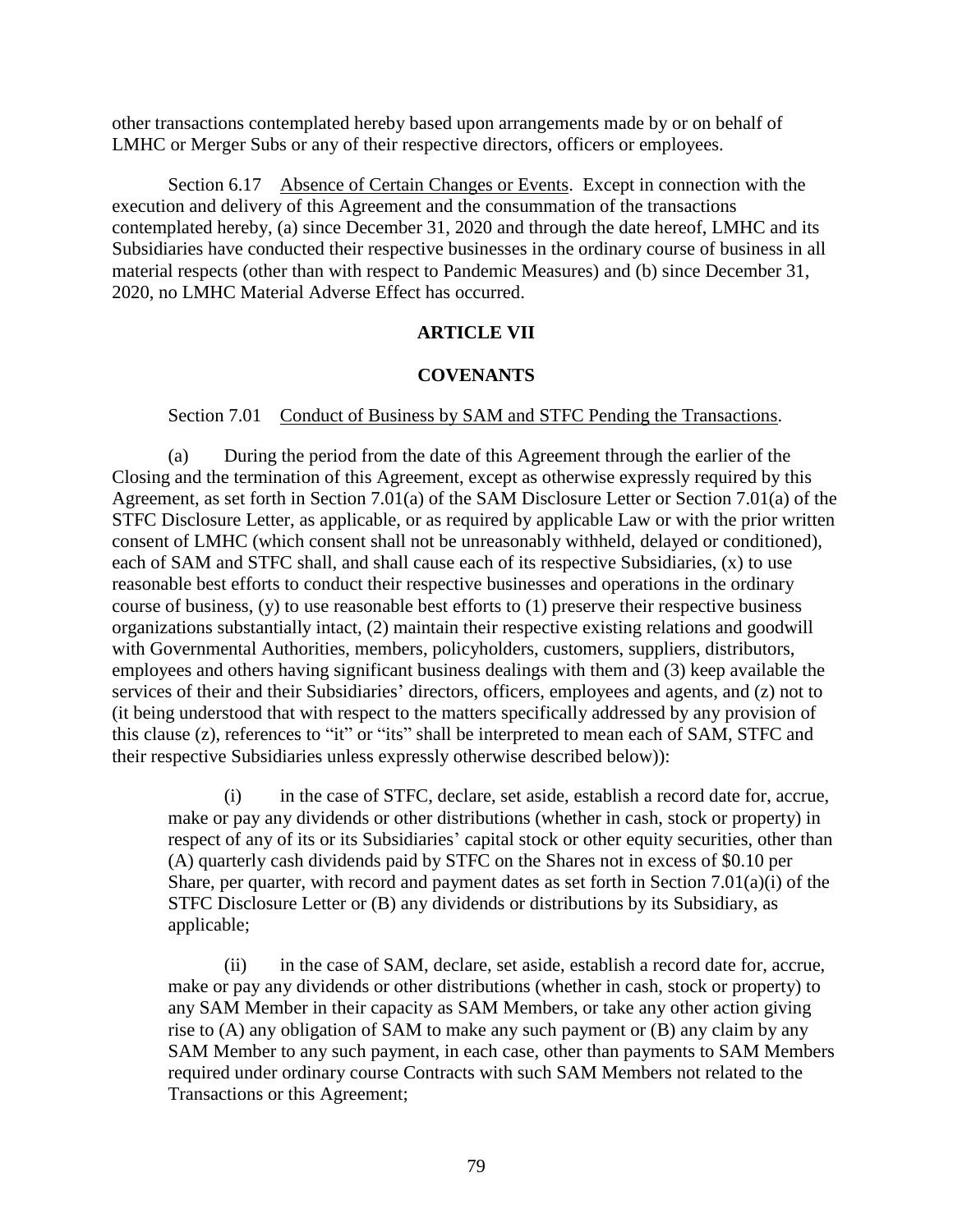(iii) split, combine, subdivide, or reclassify, repurchase, redeem or otherwise acquire (or offer to do any of the foregoing), any of its capital stock or securities convertible or exchangeable into or exercisable for any shares of its capital stock (including with respect to STFC, for the avoidance of doubt, the Shares) or other equity or voting interests or any options, restricted shares, warrants, calls or rights to acquire any such shares or other securities, including STFC Equity Awards, except pursuant to the forfeiture provisions of such STFC Equity Awards or the cashless exercise of Tax withholding provisions of such STFC Equity Awards, in each case, if and only to the extent required by the terms of such STFC Equity Awards so in effect on the date of this Agreement;

(iv) (A) issue, deliver, offer, grant or sell any shares of its or its Subsidiaries capital stock or other equity securities, (B) in the case of SAM, SAM Subsidiary Share Rights or (C) in the case of STFC, STFC Share Rights or STFC Subsidiary Share Rights, except upon exercise, vesting and settlement, as applicable, of STFC Equity Awards outstanding as of the date of this Agreement in accordance with their terms and, as applicable, the STFC Equity Plans as in effect on the date of this Agreement;

(v) incur or commit any capital expenditures or any obligations or Liabilities in connection therewith, in excess of \$500,000 in any calendar quarter or \$2,000,000 in the aggregate, other than as may be necessary in connection with any emergency repair, maintenance or replacement or for the protection of human health and safety;

(vi) adopt or propose any amendments (whether by merger, consolidation or otherwise) in its Organizational Documents;

(vii) purchase or agree to purchase an equity interest in, or a portion of the assets of, any Person or any division or business thereof, or merge, consolidate, demutualize, affiliate with or engage in any other similar transaction with any Person, in each case, other than (A) any such action solely between or among it and its whollyowned Subsidiaries, (B) acquisitions of assets in the ordinary course of business consistent with past practice, (C) acquisitions for consideration of \$25,000,000 or less individually or \$50,000,000 in the aggregate, in the case of this clause (C) only, in consultation with LMHC (provided, that such acquisition does not require a consent, approval, authorization or waiver from any Governmental Authority), or (D) investment portfolio transactions in the ordinary course of business consistent with past practice and in all material respects pursuant to the investment policies and guidelines of it or any of its Subsidiaries (in each case, in effect as of the date hereof);

(viii) sell, lease, pledge, deliver, guarantee, license, allow to lapse, abandon, mortgage, encumber or otherwise dispose of (without replacement) any of its properties or assets (including capital stock or equity securities of any of its Subsidiaries) that are material, individually or in the aggregate, to it and its Subsidiaries, taken as a whole, other than (A) solely between or among it and its Subsidiaries or solely between or among two or more of its wholly-owned Subsidiaries, (B) investment portfolio transactions in the ordinary course of business consistent with past practice and in all material respects pursuant to its investment policies and guidelines or any of its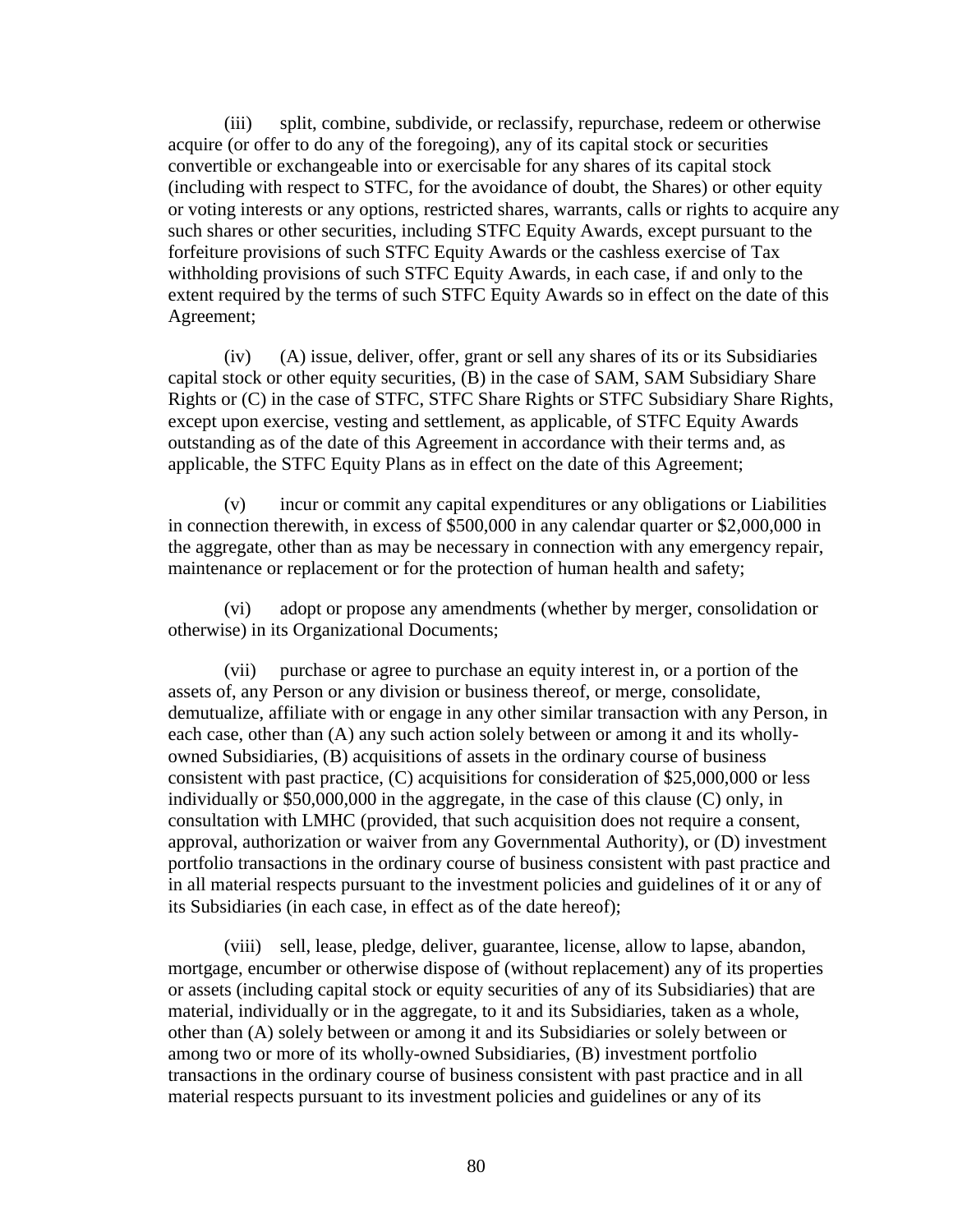Subsidiaries (in each case, in effect as of the date hereof), (C) sales or other dispositions of other assets in the ordinary course of business consistent with past practice, or (D) dispositions for consideration of \$25,000,000 or less individually or \$50,000,000 in the aggregate, in the case of this clause (D) only, in consultation with LMHC (provided, that such disposition does not require a consent, approval, authorization or waiver from any Governmental Authority);

(ix) directly or indirectly incur, create or assume any indebtedness for borrowed money, issue or sell any debt securities or warrants or other rights to acquire any debt securities of it or any of its Subsidiaries, guarantee any such indebtedness or any debt securities of another Person or enter into any "keep well" or other agreement to maintain any financial statement condition of another Person (collectively, "Indebtedness"), other than, in consultation with LMHC, (A) Indebtedness for borrowed money incurred in the ordinary course of business consistent with past practice (under its existing credit facilities and any trade letters of credit existing on the date hereof and included in the SAM Disclosure Letter or STFC Disclosure Letter (as applicable) in an aggregate amount not in excess of \$50,000,000), (B) Indebtedness to refinance any Indebtedness existing on the date of this Agreement or permitted to be incurred, assumed or otherwise entered into hereunder, in each case provided the terms of such Indebtedness are no less favorable (in the aggregate) to it and LMHC than the Indebtedness that is being repaid or (C) guarantees by it of Indebtedness of its wholly-owned Subsidiaries or guarantees by the Subsidiaries of Indebtedness of it or any of its Subsidiaries;

(x) make any loans, advances, guarantees or capital contributions to, or investments in any Person, other than (A) to it or any of its wholly-owned Subsidiaries, or (B) investment portfolio transactions in the ordinary course of business consistent with past practice and in all material respects pursuant to the investment policies and guidelines of it or any of its Subsidiaries (in each case, in effect as of the date hereof);

(xi) pay, satisfy, commence, waive, compromise, settle or otherwise discharge any Actions (or agree to do any of the foregoing) made or pending against it or any of its Subsidiaries, or any of their respective directors or officers in their capacities as such, or waive any claims of material value, other than any settlements or waivers (A) against it or any of its Subsidiaries in connection with an ordinary course claim made under SAM Insurance Contracts or STFC Insurance Contracts (so long as such payment, satisfaction, waiver, compromise or settlement is within applicable policy limits), or (B) that provides for a full release of Liability against it and its Subsidiaries and that is (1) for amounts not to exceed, for any such settlement, \$2,000,000 individually, or \$5,000,000 in the aggregate (net the amount specifically reserved for such matters by STFC or SAM, as applicable, or amounts actually received from non-Affiliated insurance policies) and (2) that would not reasonably be expected to prohibit or restrict or impair it and its Subsidiaries from operating their business in substantially the same manner as operated on the date of this Agreement;

(xii) cancel any material Indebtedness of another Person or waive any material benefits, rights or claims;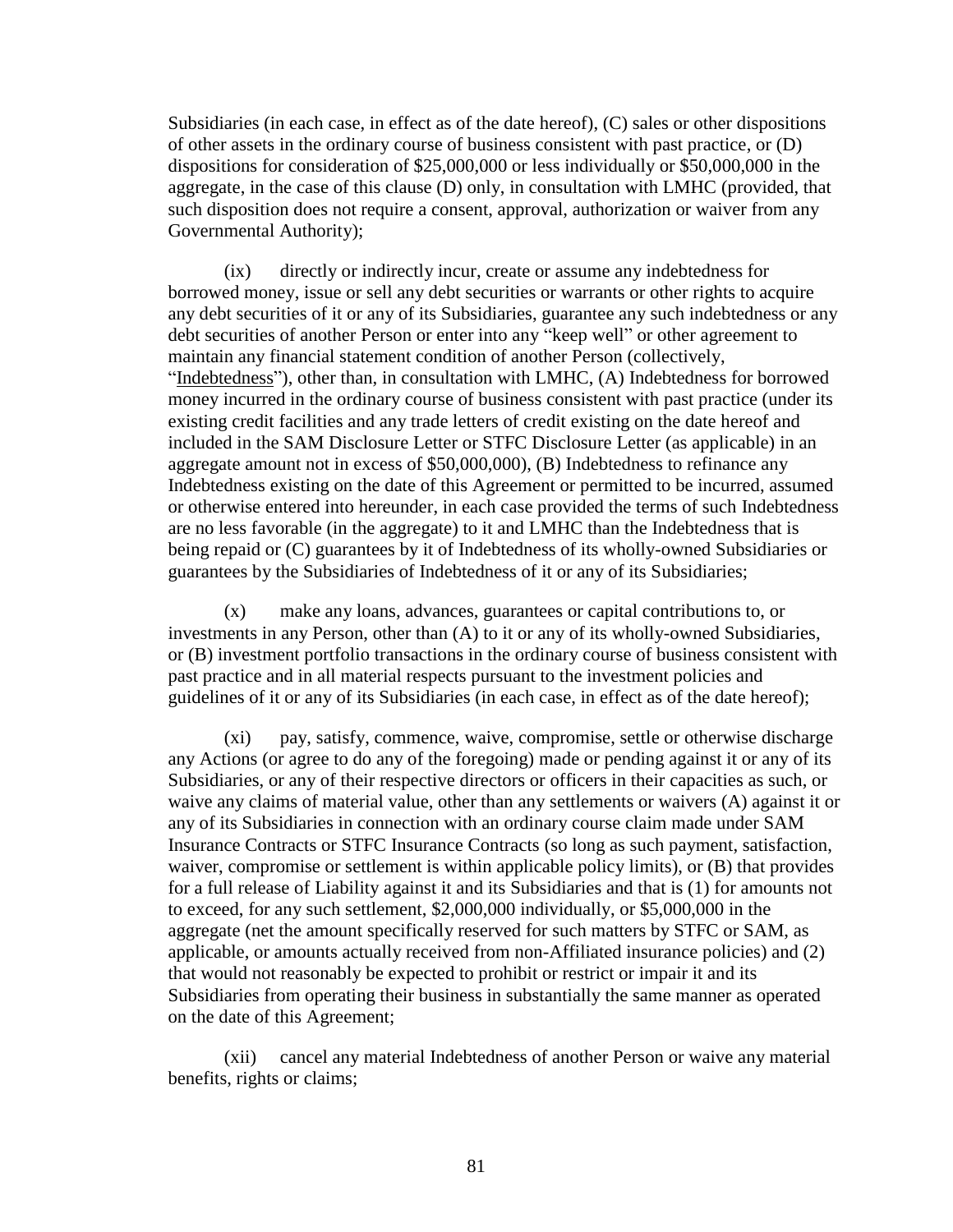(xiii) write down any of its material assets or make material change (A) in any accounting methods, principles, procedures or practices, (B) to the investment policies and guidelines of it or any of its Subsidiaries or (C) to any of the actuarial, reserving, underwriting, claims administration or reinsurance policies, practices or principles of any SAM Insurance Company or STFC Insurance Company, in each case, other than as required by GAAP or SAP or as required by the applicable Insurance Regulator and accounting pronouncements by the SEC, the National Association of Insurance Commissioners and the Financial Accounting Standards Board;

(xiv) reduce or strengthen in any material respect any reserves, funds or provisions for losses (including incurred by not reported losses), claims, premiums, unearned premiums, loss and loss adjustment expenses (whether allocated or unallocated) in respect of any Policy, SAM Assumed Reinsurance Contract or STFC Assumed Reinsurance Contract, other than (A) as required by GAAP or SAP or as required by the applicable Insurance Regulator and accounting pronouncements by the SEC, the National Association of Insurance Commissioners and the Financial Accounting Standards Board or (B) in the ordinary course of business consistent with past practice;

(xv) except as required by the terms of a SAM Benefit Plan as in effect on the date hereof and set forth in Section [4.17\(a\)](#page-48-0) of the SAM Disclosure Letter, a STFC Benefit Plan as in effect on the date hereof and set forth in [Section](#page-71-1) 5.19(a) of the STFC Disclosure Letter or as required by applicable Law or the terms of this Agreement (A) adopt, enter into, terminate or amend in any material respect any SAM Benefit Plan or STFC Benefit Plan (or any arrangement that would be a SAM Benefit Plan or STFC Benefit Plan if in effect on the date hereof), other than any changes to such benefit plans made during the annual open enrollment process in the ordinary course of business consistent with past practice that do not materially increase benefits or result in a material increase in administrative costs, (B) increase the compensation or benefits of, or pay any bonus to, any current or former officer, employee, individual independent contractor or director of SAM, STFC or any of their respective Subsidiaries, (C) grant any change in control, retention, severance or termination pay to, or grant any equity or equity-based awards to, or accelerate the vesting or payment of any such awards held by, any current or former officer, employee, individual independent contractor or director of SAM, STFC or any of their respective Subsidiaries, (D) accelerate funding of any payments or benefits that are payable or to be provided under any SAM Benefit Plan or STFC Benefit Plan (through a grantor trust or otherwise), (E) amend the funding obligation or contribution rate of any SAM Benefit Plan or STFC Benefit Plan or change any underlying assumptions to calculate benefits payable under any SAM Benefit Plan or STFC Benefit Plan, except as may be required by GAAP or SAP or (F) take any action to implement any material compensation or benefit reductions in respect of any employees of SAM, STFC and their respective Subsidiaries;

<span id="page-87-0"></span>(xvi) (A) terminate the employment or engagement of any employee or natural independent contractor of SAM, STFC or any of their respective Subsidiaries whose annual base salary is in excess of \$100,000 other than for cause (determined consistent with past practice), (B) terminate the employment of more than ten (10) employees whose annual base compensation is \$100,000 or less at any single site of employment in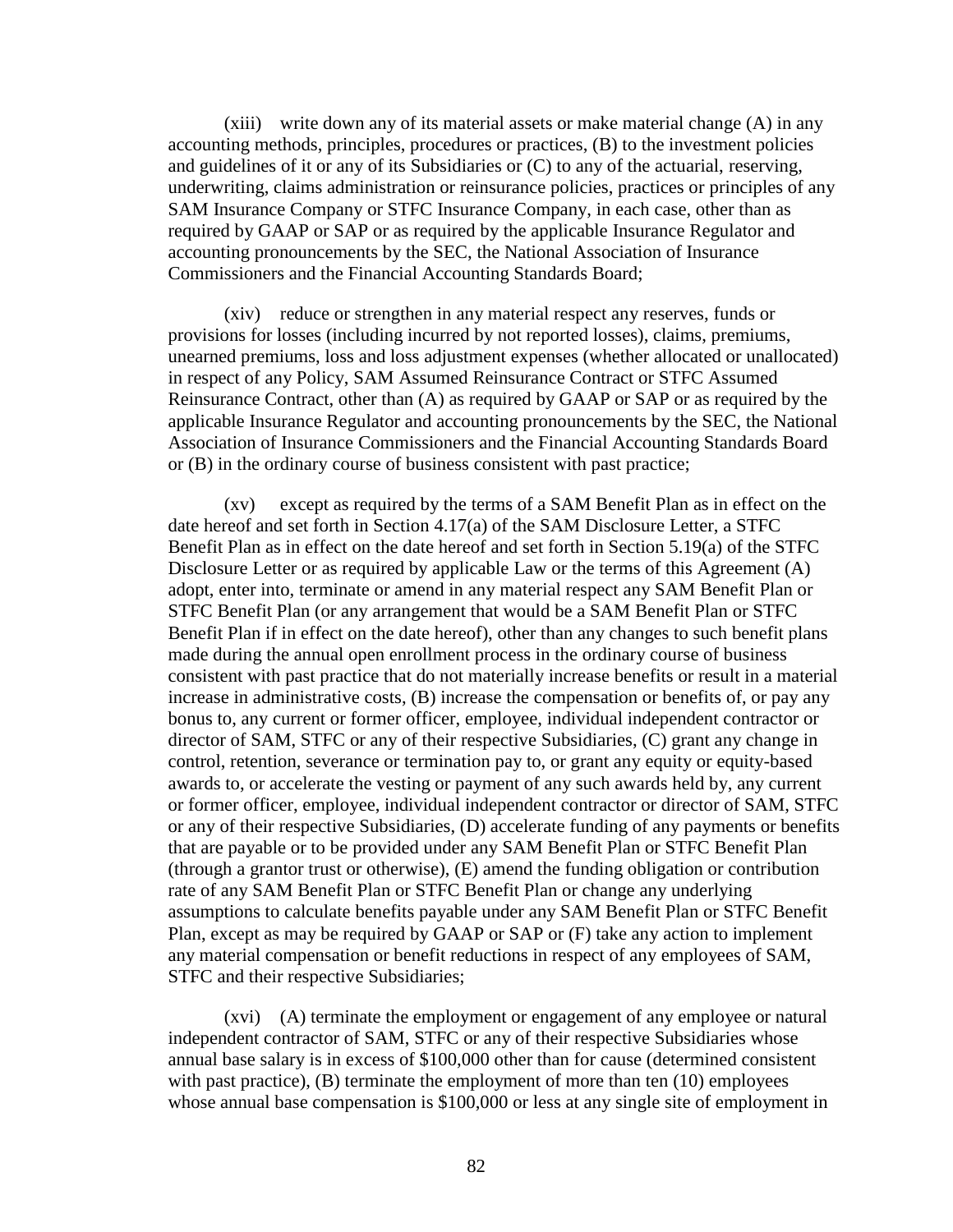any rolling ninety (90)-day period, (C) hire or engage, or make an offer to hire or engage, any individual to become employed or engaged by SAM, STFC or any of their respective Subsidiaries, other than a new hire to replace an employee at the product manager/product director level or below the level of Director whose employment or engagement terminates after the date hereof or to fill open positions at the product manager/product director level or below the level of Director existing as of the date hereof and set forth on Section [7.01\(a\)\(xvi\)](#page-87-0) of the STFC Disclosure Letter, and in each case with compensation and benefits provided to such new hire that are not more favorable than those provided to similarly situated employees of SAM, STFC and their respective Subsidiaries or (D) waive the restrictive covenant obligations of any current or former employee or natural independent contractor of SAM, STFC or any of their respective Subsidiaries;

(xvii) (A) make, revoke or change any material Tax election, (B) change any material Tax accounting method or change any Tax accounting period, (C) settle or compromise any claim, audit, assessment or other proceeding relating to a material amount of Taxes, (D) file any material amended Tax Return, (E) surrender any right to claim a material Tax refund, (F) enter into any closing agreement with any Governmental Authority relating to material Taxes or a material Tax Return, (G) extend the statute of limitations period for the assessment or collection of any material Tax (other than by making an ordinary course statutory extension) or (H) cause or permit any other Person to take any of the actions described in clauses (A) through (G) with respect to SAM, STFC, or any of their respective Subsidiaries;

(xviii) terminate or materially amend, modify, supplement or waive any material right to enforce, relinquish, release, transfer or assign any material rights or claims under any SAM Material Contract or STFC Material Contract, or enter into any Contract that would be a SAM Material Contract or a STFC Material Contract, in each case, other than in the ordinary course of business consistent with past practice;

(xix) adopt or enter into any plan of complete or partial liquidation, dissolution, restructuring, recapitalization or other reorganization;

(xx) (A) enter into any new material line of business or abandon or discontinue any existing material line of business or (B) change any material operating or enterprise risk management policies;

(xxi) enter into any material agreement or commitment with any Insurance Regulators, other than in the ordinary course of business consistent with past practice;

(xxii) sell or lease any SAM Owned Real Property, other than the in the ordinary course of business consistent with past practice; or

(xxiii) agree, authorize or commit to take any of the actions described in this Section [7.01\(](#page-84-1)a).

(b) Notwithstanding anything to the contrary in this Agreement (including Section [7.01\(](#page-84-1)a)), STFC, SAM and any of their respective Subsidiaries may, in response to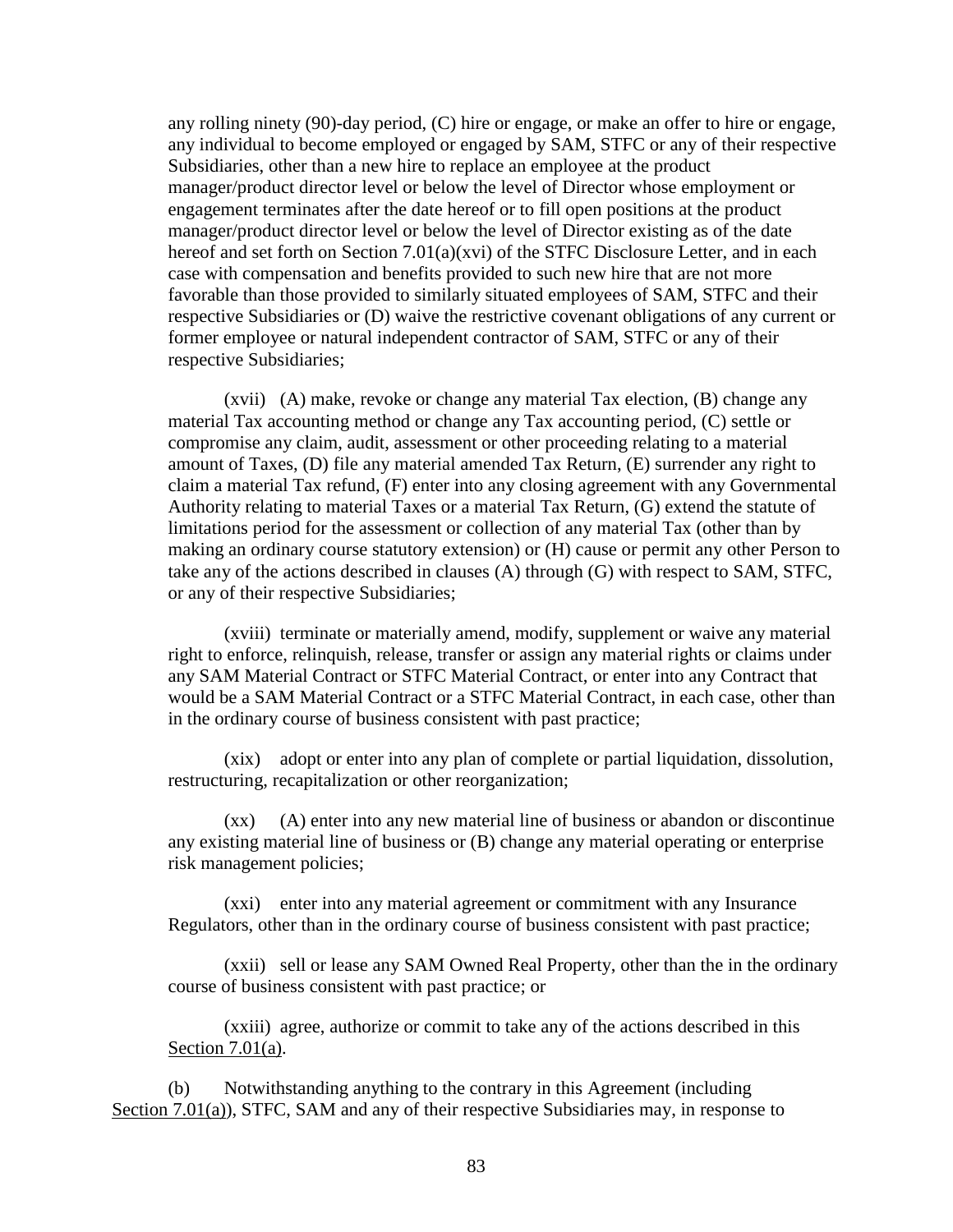COVID-19 and in consultation with LMHC, take reasonable measures (including as a response to any Pandemic Measure) deemed reasonably advisable or necessary to preserve the businesses of STFC, SAM and their respective Subsidiaries, and any such action shall not be deemed itself a breach of this Agreement, including Section [7.01\(](#page-84-1)a). Nothing contained in this Agreement is intended to give LMHC, directly or indirectly, the right to control or direct STFC's, SAM's or any of their respective Subsidiaries' businesses or operations prior to the Closing.

# Section 7.02 Access to Information; Confidentiality.

(a) During the period from the date of this Agreement through the earlier of the Closing and the termination of this Agreement, each of SAM and STFC shall, and shall cause their respective Subsidiaries and Representatives to, upon reasonable notice, afford LMHC and its Subsidiaries and Representative reasonable access during normal business hours to the officers, employees, advisors, properties, and books and records of SAM, STFC or their respective Subsidiaries, as applicable, and each of SAM and STFC shall, and shall cause their respective Subsidiaries to, furnish reasonably promptly to LMHC such other information concerning the business and properties of SAM, STFC or their respective Subsidiaries, as applicable, as LMHC may reasonably request from time to time in each case for the purposes of integration planning and the consummation of the transactions contemplated by this Agreement, including furnishing, not later than fifteen (15) days following the end of each calendar month, the gross and net premiums written by the SAM Insurance Companies and the STFC Insurance Companies in such month. None of SAM, STFC or their respective Subsidiaries shall be required to provide any such access or information to the extent that doing so (i) would cause a waiver of an attorney-client privilege or loss of attorney work product protection, (ii) would constitute a violation of any applicable Law or the provisions of any Contract to which SAM, STFC or any of their respective Subsidiaries is a party or (iii) would interfere unreasonably with the business or operations of SAM, STFC or their respective Subsidiaries. Without limiting the foregoing, in the event that SAM or STFC does not provide access or information in reliance on the immediately preceding sentence, it shall provide notice to LMHC that it is withholding such access or information and shall use its commercially reasonable efforts to communicate, to the extent feasible, the applicable information in a way that would not cause such a waiver or loss, violation or interference, as the case may be. No investigation shall affect SAM's or STFC's representations, warranties, covenants or agreements contained herein or limit or otherwise affect the remedies available to any party pursuant to this Agreement.

(b) Each of LMHC, SAM and STFC shall comply with their respective obligations under the Confidentiality Agreement, which shall survive any termination of this Agreement in accordance with the terms set forth therein; provided, however, to the extent of any conflict between the provisions of the Confidentiality Agreement and this Agreement, the terms of this Agreement shall govern.

## Section 7.03 Reasonable Best Efforts; Regulatory Matters.

(a) Upon the terms and subject to the conditions set forth in this Agreement, each of LMHC, SAM and STFC shall, and shall cause their respective Affiliates to, use reasonable best efforts to fulfill all conditions applicable to such party pursuant to this Agreement and to consummate and make effective, as promptly as practicable, the transactions contemplated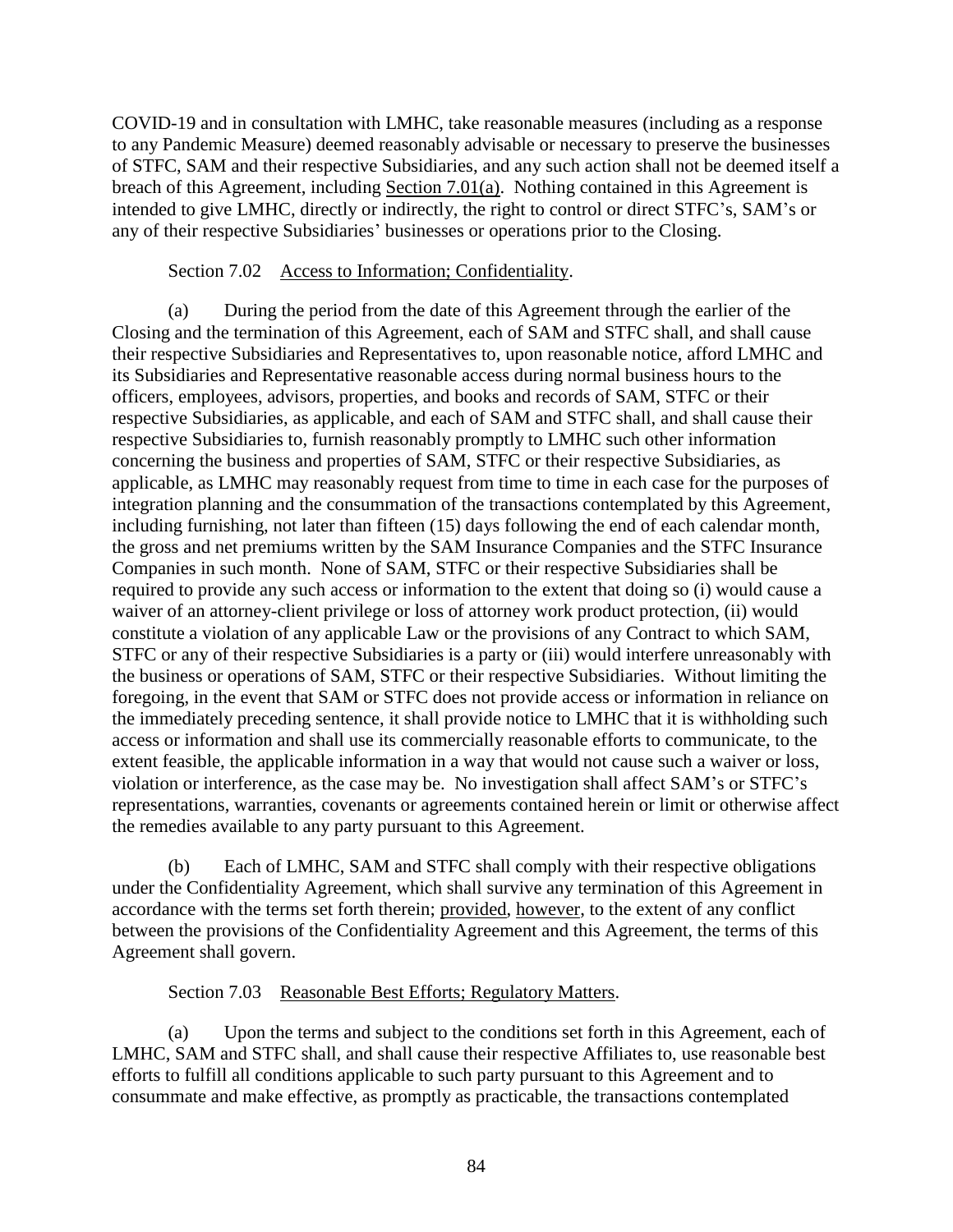hereby, including using reasonable best efforts to (i) obtain all necessary, proper or advisable consents, approvals, authorizations or waivers from Governmental Authorities and make all necessary, proper or advisable registrations, filings and notices and take all steps as may be reasonably necessary to obtain a consent, approval, authorization or waiver from any Governmental Authority (including under Insurance Laws and the HSR Act), (ii) reasonably cooperate with each other in promptly seeking all such consents, approvals, authorizations or waivers, and (iii) provide such other information, execute and deliver any additional agreements, documents or instruments, and provide notice of this Agreement to Governmental Authorities as is reasonably necessary, proper or advisable to consummate the transactions contemplated by, and to fully carry out the purposes of, this Agreement.

<span id="page-90-0"></span>(b) In furtherance of and without limiting the foregoing, as promptly as practicable after the date of this Agreement (i) and in any event not later than twenty (20) Business Days after the date hereof, LMHC shall file a "Form A" Approval of Acquisition with the Insurance Regulators set forth in Section [7.03\(b\)](#page-90-0) of the LMHC Disclosure Letter (other than biographical affidavits, finger print cards, background checks, projections and business plans, which shall follow as promptly as practicable thereafter), (ii) and in any event not later than ten (10) Business Days after the date hereof, each of LMHC, SAM and STFC shall file a notification and report form pursuant to the HSR Act with the Federal Trade Commission and the Antitrust Division of the United States Department of Justice with respect to the transactions contemplated hereby and requesting "early termination" of any applicable waiting period under the HSR Act, (iii) LMHC shall file, or cause to be filed, any pre-acquisition notifications on "Form E" or similar market share notifications to be filed in each jurisdiction where required by applicable Laws and (iv) each of LMHC, SAM and STFC shall file all other necessary, proper or advisable registrations, filings and notices with any Governmental Authority.

<span id="page-90-1"></span>(c) Each of LMHC, SAM and STFC shall consult with one another with respect to the obtaining of all consents, approvals, authorizations or waivers of Governmental Authorities necessary, proper or advisable to consummate the transactions contemplated hereby and each of LMHC, SAM and STFC shall keep the others apprised on a prompt basis of the status of matters relating to such consents, approvals, authorizations or waivers. Each of LMHC, SAM and STFC shall have the right to review in advance (with the exception of any initial filing pursuant to the HSR Act) and, to the extent practicable, and subject to any restrictions under applicable Law, each shall consult with the others with respect to, any registration, filing or notice made with, or written materials submitted to, any Governmental Authority in connection with the transactions contemplated hereby and each shall in good faith consider and reasonably accept comments of the others thereon. Each of LMHC, SAM and STFC shall promptly furnish to the others copies of all such filings and written materials after their filing or submission (with exception of any initial filing pursuant to the HSR Act), in each case subject to applicable Laws. Each of LMHC, SAM and STFC shall promptly advise the others upon receiving any communication from any Governmental Authority with respect to any consent, approval, authorization or waiver that is necessary, proper or advisable to consummate the transactions contemplated hereby, including promptly furnishing each other with copies of any such written or electronic communication. Each of LMHC, SAM and STFC shall, and shall cause their respective Subsidiaries and Representatives to, with respect to any live or substantive discussions via telephonic meeting (other than Governmental Authority-initiated unscheduled telephone calls) with any Governmental Authority in respect of any filing, investigation or other inquiry relating to the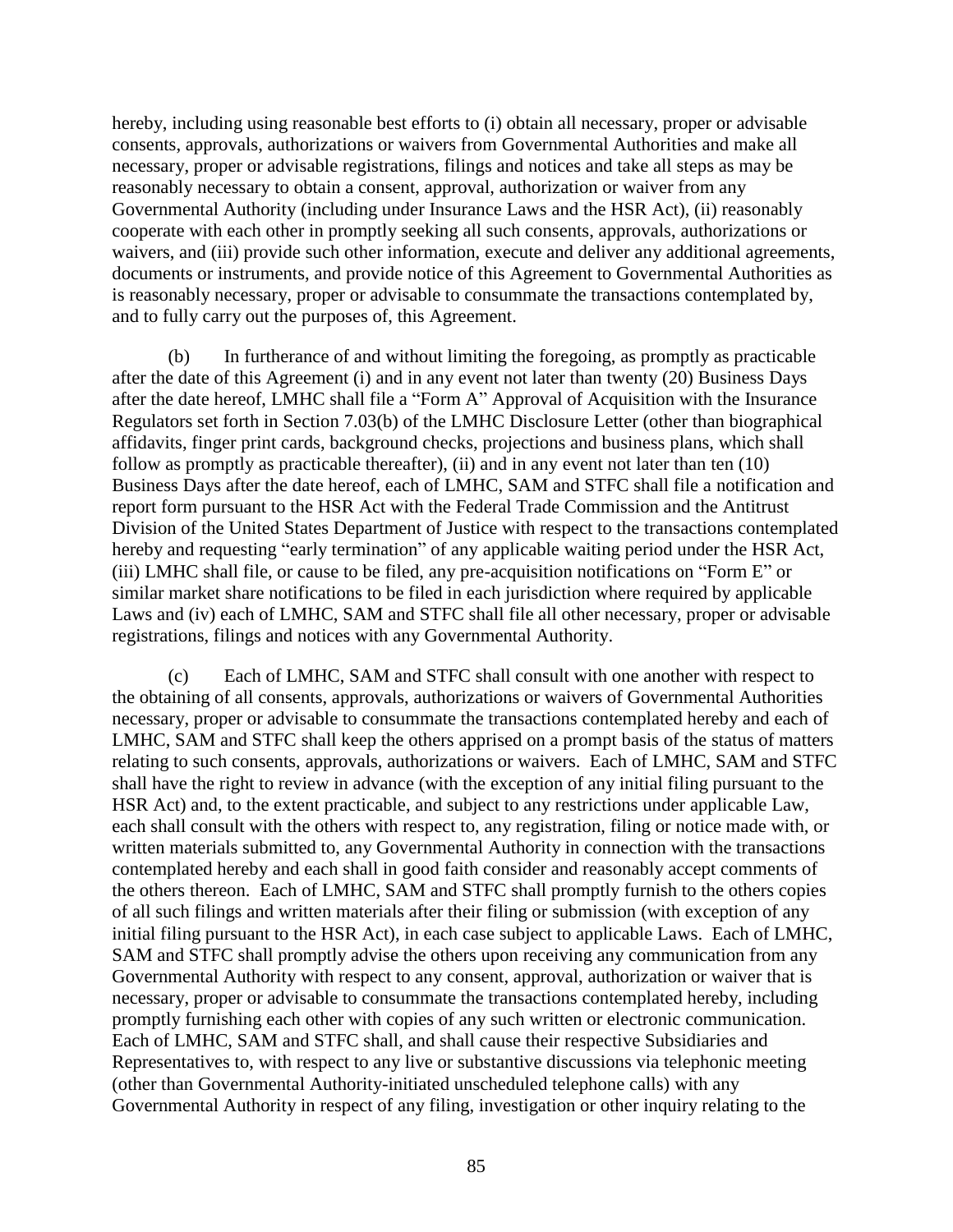transactions contemplated hereby, consult with the others in advance and, to the extent reasonably practicable and permitted by applicable Law and by such Governmental Authority, give the other party the opportunity to attend and participate in such meeting. Notwithstanding the foregoing, in no event will any party be required to disclose to any other party any personally identifiable information. This Section [7.03\(c\)](#page-90-1) shall not apply with respect to Tax matters.

(d) Notwithstanding anything to the contrary set forth in this Agreement, LMHC shall not be obligated to take or refrain from taking or to agree to it, its Subsidiaries or SAM, STFC or their respective Subsidiaries taking or refraining from taking any action (including any amendment, waiver or termination of any agreement, exhibit or schedule, including this Agreement, the Voting Agreement (if and when fully executed) and the Exhibits and Schedules to this Agreement and the Voting Agreement (if and when fully executed)) or to suffer to exist any limitation, action, restriction, condition or requirement which, individually or together with all other such limitations, actions, restrictions, conditions or requirements, would, or would reasonably be expected to, (i) have a material adverse effect on the business, financial condition, assets and Liabilities (considered together), operations or results of operations of SAM, STFC and their respective Subsidiaries, taken as a whole or (ii) have a material adverse effect on the business, financial condition, assets and Liabilities (considered together), operations or results of operations of LMHC and its Subsidiaries (including, following the Closing, SAM, STFC and their respective Subsidiaries); provided that, for purposes of determining whether any limitation, action, restriction, condition or requirement has had or would reasonably be expected to have a material adverse effect on the business, financial condition, assets and Liabilities (considered together), operations or results of operations of LMHC and its Subsidiaries (including, following the Closing, SAM, STFC and their respective Subsidiaries), LMHC and its Subsidiaries collectively shall be deemed to be a company the size of the SAM, STFC and their respective Subsidiaries, taken as a whole (each of (i) and (ii), a "Burdensome Condition"). Without the prior written consent of LMHC, each of SAM and STFC shall not, and shall cause their respective Subsidiaries not to, take any action or agree to the taking or refraining from any action or accept any limitation, action, restriction, condition or requirement that, individually or in the aggregate, would, or would be reasonably expected to, result in a Burdensome Condition.

<span id="page-91-0"></span>Section 7.04 SAM Information Statement. As promptly as practicable after the date of this Agreement, SAM shall, in consultation with LMHC, prepare and file with the Superintendent no later than the earlier of twenty (20) Business Days after the date hereof and ninety (90) days after the adoption of the Plan of Reorganization and the Amended Organizational Documents by the SAM Board, (a) the Plan of Reorganization, (b) the forms of notices to be provided to the SAM Members under division (B) of Section 3913.27 of the Ohio Revised Code, (c) the form of proxy to be solicited from SAM Members, and (d) the proposed articles of incorporation and code of regulations to become effective for Reorganized SAM (the "Amended Organizational Documents"), each as signed by the chairperson of the SAM Board, the president or vice president, and the secretary or an assistant secretary of SAM. Thereafter, SAM shall, in consultation with LMHC, prepare and file with the Superintendent such other documents or information as the Superintendent may require (such documents or information, together with the items described in clauses (a) through (d) of this Section [7.04,](#page-91-0) collectively, the "Information Statement and Related Materials"). For the avoidance of doubt, neither SAM nor the SAM Board shall amend the Plan of Reorganization without the prior written consent of LMHC. SAM shall provide LMHC a reasonable opportunity to review and comment on the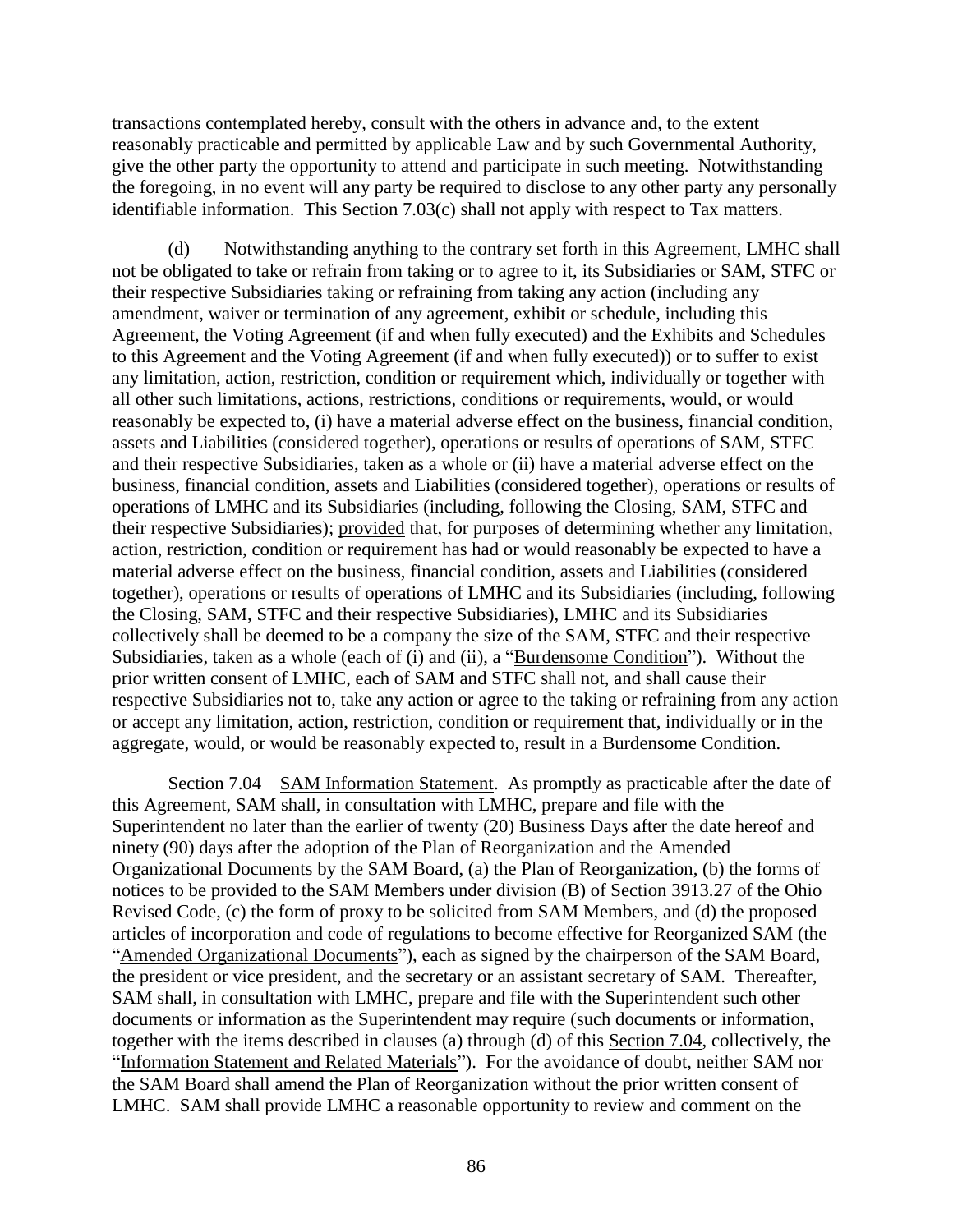Information Statement and Related Materials and shall in good faith consider comments of LMHC thereon. As promptly as practicable after comments are received from the Ohio Department of Insurance thereon and after the furnishing by SAM and LMHC of all information required to be contained therein, SAM shall, in consultation with LMHC, prepare and SAM shall file any required amendments to the Information Statement and Related Materials with the Ohio Department of Insurance. SAM shall notify LMHC promptly of the receipt of any formal comments from the Ohio Department of Insurance and of any request by the Ohio Department of Insurance for amendments or supplements to the Information Statement and Related Materials or for additional information and shall consult with LMHC regarding, and concurrently provide LMHC with copies of, all correspondence between SAM or any of its Representatives, on the one hand, and the Ohio Department of Insurance, on the other hand, with respect to the Information Statement and Related Materials. Prior to filing or mailing any proposed amendment of or supplement to the Information Statement and Related Materials, SAM shall provide LMHC a reasonable opportunity to review and comment on such document and shall in good faith consider comments of LMHC thereon. SAM shall use reasonable best efforts to have the Information Statement and Related Materials (in each case, to the extent applicable) mailed to the SAM Members as promptly as practicable and in compliance with all requirements imposed by the Ohio Department of Insurance or otherwise under applicable Law.

Section 7.05 STFC Proxy Statement. As promptly as practicable after the date of this Agreement, STFC shall, in consultation with LMHC, prepare, and STFC shall file with the SEC no later than twenty (20) Business Days after the date of this Agreement, preliminary proxy materials which shall constitute the Proxy Statement. STFC shall provide LMHC a reasonable opportunity to review and comment on such document and shall in good faith consider comments of LMHC thereon. As promptly as practicable after comments are received from the SEC or the staff of the SEC thereon and after the furnishing by STFC and LMHC of all information required to be contained therein, STFC shall, in consultation with LMHC, prepare and STFC shall file any required amendments to the Proxy Statement with the SEC. STFC shall notify LMHC promptly of the receipt of any comments from the SEC or the staff of the SEC and of any request by the SEC or the staff of the SEC for amendments or supplements to the Proxy Statement or for additional information and shall consult with LMHC regarding, and concurrently provide LMHC with copies of, all written correspondence between STFC or any of its Representatives, on the one hand, and the SEC or the staff of the SEC, on the other hand, with respect to the Proxy Statement. Prior to filing or mailing any proposed amendment of or supplement to the Proxy Statement, STFC shall provide LMHC a reasonable opportunity to review and comment on such document and shall in good faith consider comments of LMHC thereon. If at any time prior to the STFC Shareholders Meeting any information should be discovered by STFC or LMHC which should be set forth in an amendment or supplement to the Proxy Statement, so that the Proxy Statement does not contain any untrue statement of a material fact or omit to state any material fact required to be stated therein or necessary in order to make the statements therein, in light of the circumstances under which they are made, not misleading, the party that discovers such information shall promptly notify the other, and an appropriate amendment or supplement describing such information shall be filed with the SEC as promptly as practicable and, to the extent required by Law, disseminated to the STFC Shareholders. STFC shall use reasonable best efforts to have the Proxy Statement cleared by the SEC (the "SEC Clearance") as promptly as practicable and shall use reasonable best efforts to cause the Proxy Statement and all other proxy materials for the STFC Shareholders Meeting to be mailed to the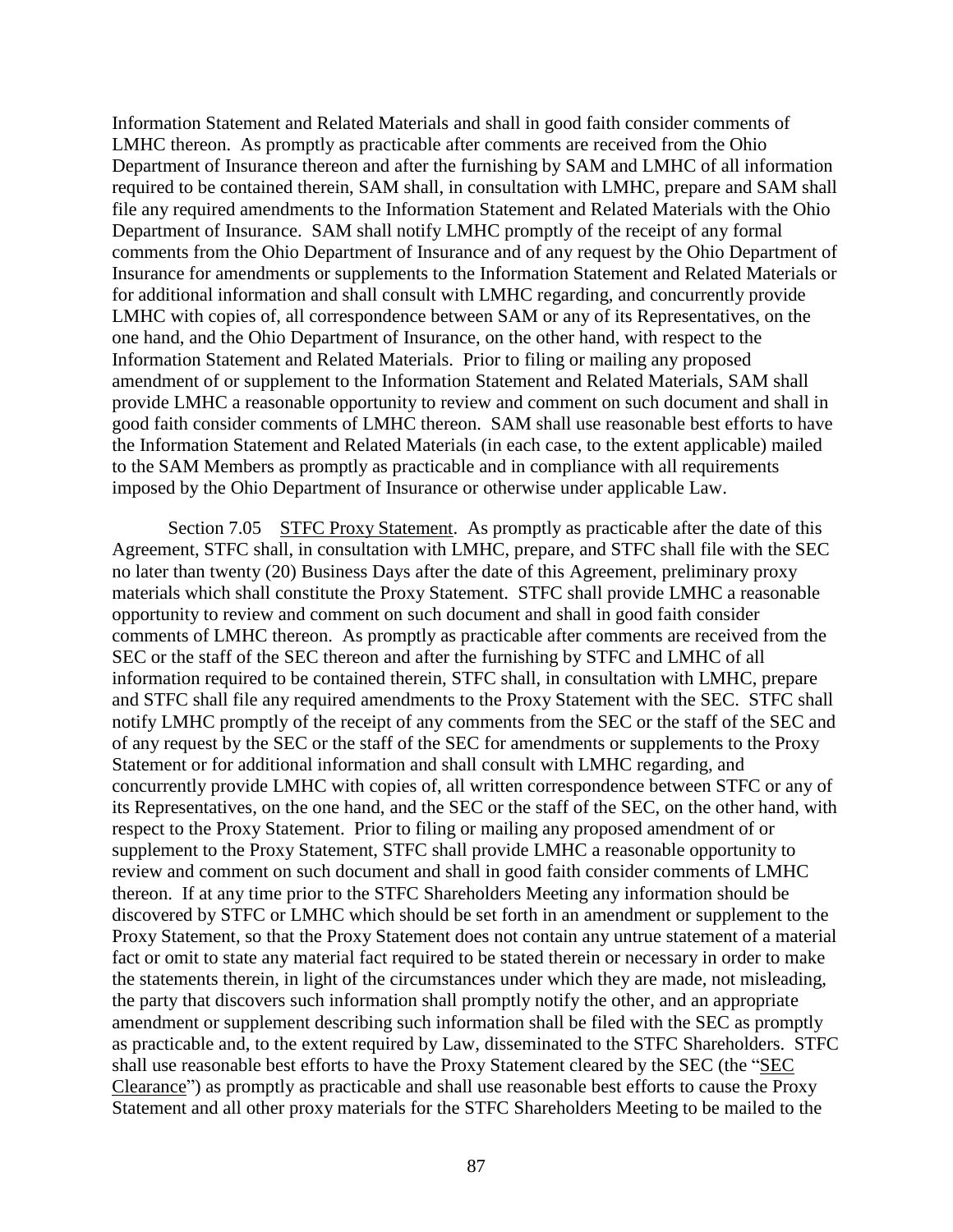STFC Shareholders as promptly as practicable thereafter and in any event within seven (7) Business Days after the SEC Clearance.

Section 7.06 SAM Members Meeting. SAM shall in accordance with applicable Law and SAM's Organizational Documents establish a record date for, duly call, give notice of, convene and hold, as promptly as practicable, the SAM Members Meeting for the purpose of considering and voting upon the approval of the Plan of Reorganization and the Amended Organizational Documents. The SAM Board shall recommend approval of the Plan of Reorganization and the Amended Organizational Documents by the SAM Members (the "SAM Recommendation") and include the SAM Recommendation in the Information Statement and Related Materials. SAM shall solicit from the SAM Members proxies in favor of the proposal to approve the Plan of Reorganization and the Amended Organizational Documents, and shall use reasonable best efforts to take all other action reasonably necessary, proper or advisable to secure the SAM Member Approval. SAM shall not submit any other proposals for approval at the SAM Members Meeting without the prior written consent of LMHC. SAM shall not adjourn or postpone the SAM Members Meeting without the prior written consent of LMHC; provided that SAM, after consultation with LMHC, may (and, if requested by LMHC, shall (provided, that LMHC shall only make up to two (2) such requests, and no such request for a postponement shall be permitted if it would require a change in the record date for the SAM Members Meeting)) adjourn or postpone the SAM Members Meeting (a) if as of the time for which the SAM Members Meeting is originally scheduled (as set forth in the Information Statement and Related Materials), there are insufficient SAM Members represented (either in person or by proxy) to constitute a quorum necessary to conduct the business of the SAM Members Meeting or to obtain the SAM Member Approval or (b) if such adjournment or postponement is required by Law or a court or other Governmental Authority of competent jurisdiction in connection with any Action in connection with this Agreement or the Transactions or has been requested by the Ohio Department of Insurance (in each case, other than as initiated by SAM, STFC or any of their respective Subsidiaries). SAM shall keep LMHC reasonably updated with respect to proxy solicitation results.

<span id="page-93-0"></span>Section 7.07 STFC Shareholders Meeting. STFC shall in accordance with applicable Law, STFC's Organizational Documents and the rules and regulations of the NASDAQ Global Select Market establish a record date for, duly call, give notice of, convene and hold, as promptly as practicable after the SEC Clearance, the STFC Shareholders Meeting for the purpose of considering and voting upon the adoption of this Agreement; provided that in no event shall the STFC Shareholders Meeting be any later than forty-five (45) days after the date of the SEC Clearance (subject to adjournment or postponement as provided below). Unless the STFC Board has effected an Adverse Recommendation Change in accordance with Section [7.08,](#page-94-0) the STFC Board shall recommend adoption of this Agreement by the STFC Shareholders (the "STFC Recommendation") and include the STFC Recommendation in the Proxy Statement. Unless the STFC Board has effected an Adverse Recommendation Change in accordance with Section [7.08,](#page-94-0) STFC shall solicit from the STFC Shareholders proxies in favor of the proposal to adopt this Agreement and shall use reasonable best efforts to take all other action reasonably necessary, proper or advisable to secure the STFC Shareholder Approval. STFC shall not submit any other proposals for approval at the STFC Shareholders Meeting without the prior written consent of LMHC (other than the non-binding proposal on executive compensation and a customary proposal regarding adjournment of the STFC Shareholders Meeting). STFC shall not adjourn or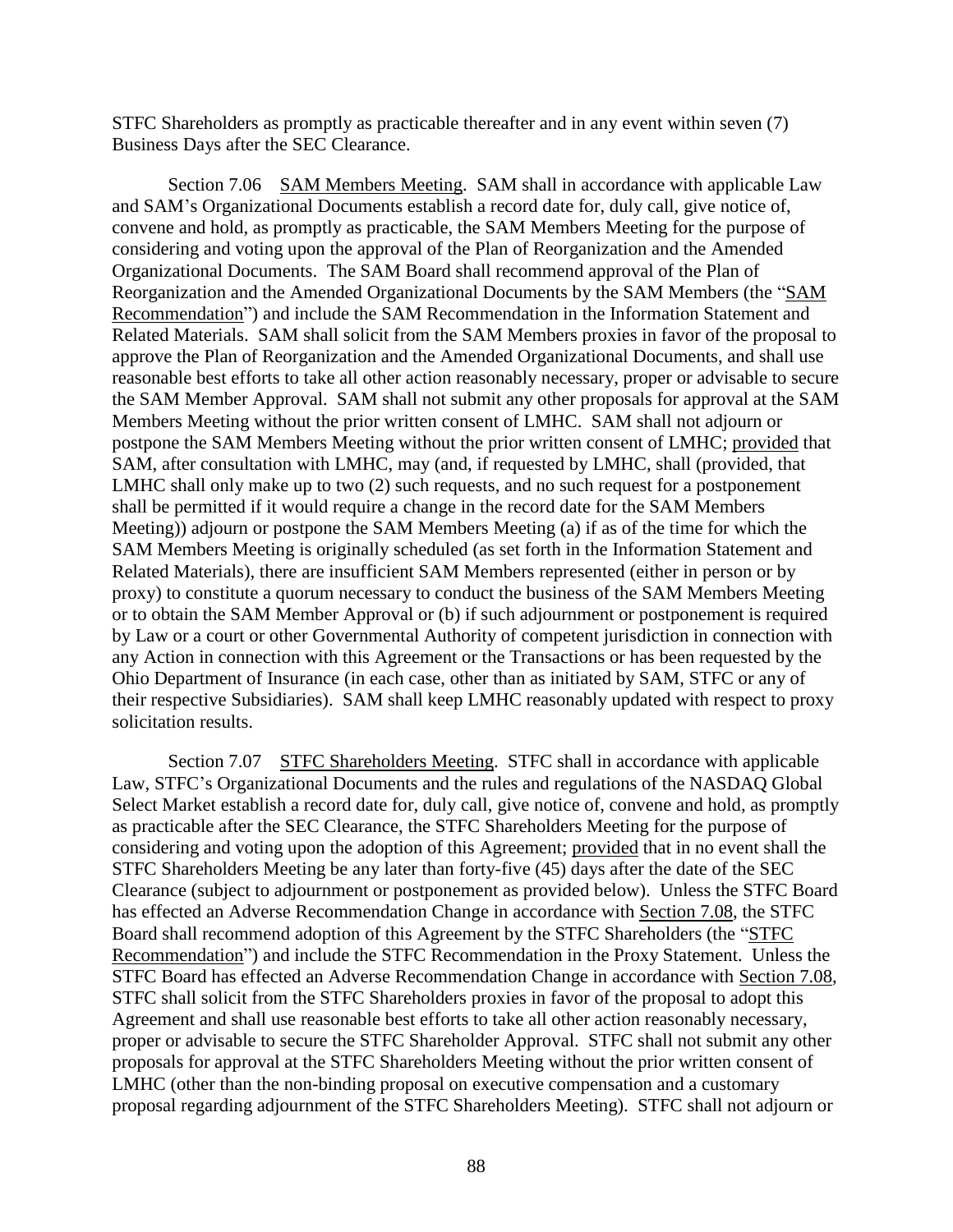postpone the STFC Shareholders Meeting without the prior written consent of LMHC; provided that STFC, after consultation with LMHC, may (and, if requested by LMHC, shall (provided, that LMHC shall only make up to two (2) such requests, and no such request for a postponement shall be permitted if it would require a change in the record date for the STFC Shareholders Meeting)) adjourn or postpone the STFC Shareholders Meeting (a) for a period of not more than ten (10) days to the extent necessary to ensure that any legally required supplement or amendment to the Proxy Statement is provided to the STFC Shareholders, (b) if as of the time for which the STFC Shareholders Meeting is originally scheduled (as set forth in the Proxy Statement), there are insufficient Shares represented (either in person or by proxy) to constitute a quorum necessary to conduct the business of the STFC Shareholders Meeting or to obtain the STFC Shareholder Approval or (c) if such adjournment or postponement is required by Law or a court or other Governmental Authority of competent jurisdiction in connection with any Action in connection with this Agreement or the Transactions (in each case, other than as initiated by SAM, STFC or any of their respective Subsidiaries). STFC shall keep LMHC reasonably updated with respect to proxy solicitation results. Unless the Voting Agreement shall not have been fully executed as of the applicable date, STFC shall (x) recognize the proxy and power of attorney granted in the Voting Agreement at any meeting of the STFC Shareholders during the term of this Agreement (and subject to the terms of the Voting Agreement) and (y) not recognize, register or give effect to any transfer of any Shares made in violation of the Voting Agreement. Notwithstanding anything to the contrary set forth in this Agreement, unless this Agreement shall have been terminated prior to the date of the STFC Shareholders Meeting in accordance with its terms, the obligation of STFC to duly call, give notice of, convene and hold the STFC Shareholders Meeting in accordance with this Section [7.07](#page-93-0) shall not be limited or otherwise affected by the making of an Adverse Recommendation Change.

#### Section 7.08 No Solicitation of Transactions.

<span id="page-94-1"></span><span id="page-94-0"></span>(a) Each of SAM and STFC shall not, and shall cause their respective Subsidiaries not to, and shall not authorize or permit their respective or their respective Subsidiaries' directors, officers, employees or other Representatives to, directly or indirectly, (i) solicit, initiate or knowingly encourage or knowingly facilitate the making of any submission, announcement, proposal, offer or inquiry that constitutes or would reasonably be expected to lead to a Takeover Proposal, (ii) enter into, continue or otherwise participate in any discussions or negotiations regarding any submission, announcement, proposal, offer or inquiry that constitutes or would reasonably be expected to lead to a Takeover Proposal, or furnish any non-public information with respect to SAM, STFC or any of their respective Subsidiaries to any Person (or their Representatives) who has made any submission, announcement, proposal, offer or inquiry that constitutes or would reasonably be expected to lead to a Takeover Proposal, (iii) amend or grant any waiver or release under any standstill or similar agreement with respect to any class of equity securities of STFC (unless, and only to the extent, the STFC Board or STFC Special Committee determines in good faith, after consultation with its financial advisor and outside counsel, that the failure to do so would reasonably be likely to constitute a breach of its fiduciary duties to its shareholders under Ohio Law, in which case it may enable such Persons to submit and pursue a Takeover Proposal), (iv) enter into any Takeover Proposal Documentation with respect to a Takeover Proposal or (v) publicly propose to or agree to do any of the foregoing. Each of SAM and STFC shall, and shall cause their respective Subsidiaries and direct their respective Representatives to, immediately cease and cause to be terminated all existing discussions and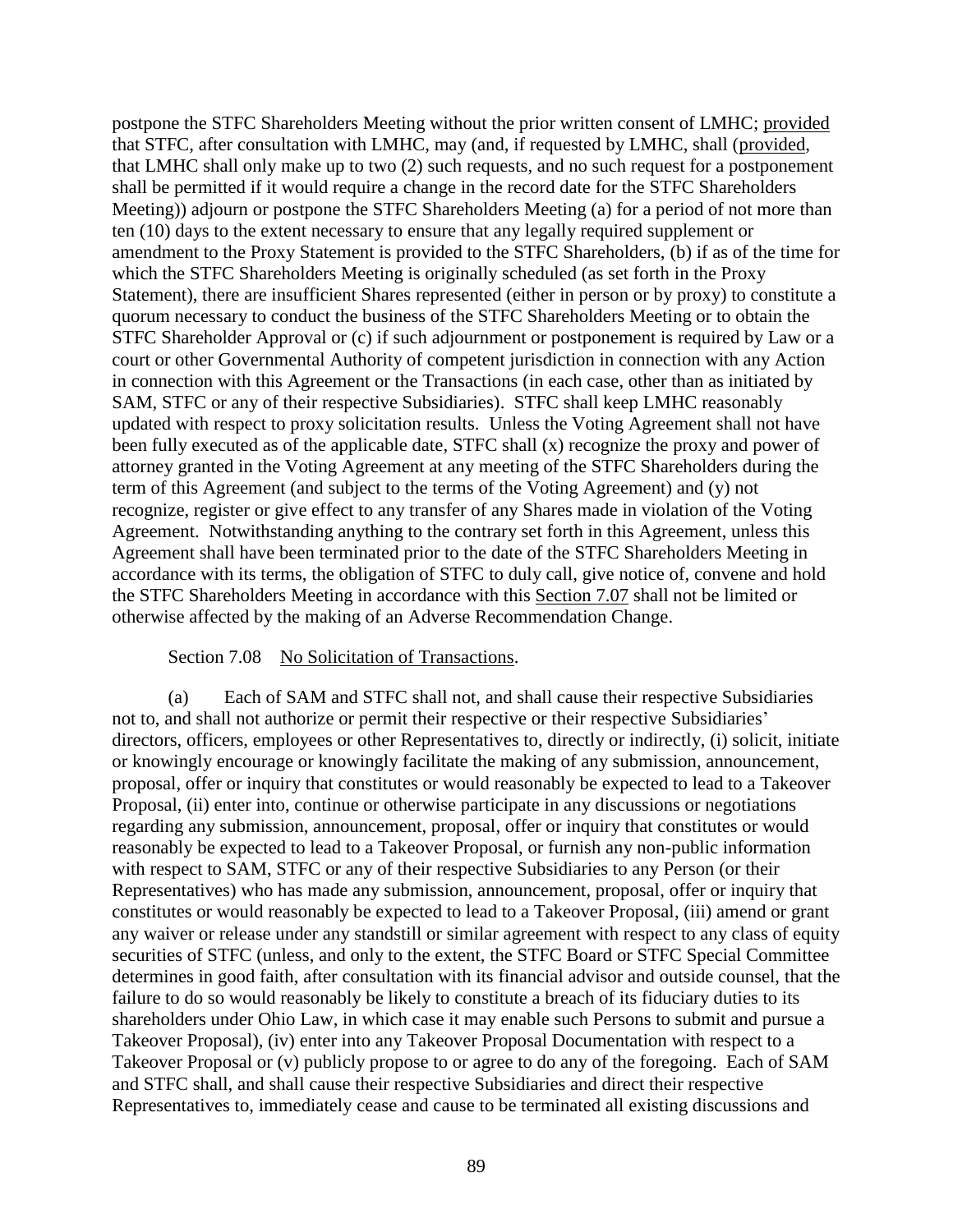negotiations as of the date of this Agreement with any Person conducted theretofore with respect to any submission, announcement, proposal, offer or inquiry that constitutes or would reasonably be expected to lead to a Takeover Proposal. Notwithstanding the foregoing or anything else to the contrary set forth in this Agreement, at any time prior to obtaining the STFC Shareholder Approval, in response to a bona fide written Takeover Proposal received after the date hereof and prior to obtaining the STFC Shareholder Approval that did not result from a breach of this Section [7.08,](#page-94-0) (I) STFC may (and may authorize and permit its Subsidiaries and Representatives to) contact the Person or any of its Representatives who has made such Takeover Proposal solely to clarify the terms of such Takeover Proposal so that the STFC Board or STFC Special Committee, as applicable, may reasonably inform itself about such Takeover Proposal and (II) if the STFC Board or STFC Special Committee, as applicable, determines in good faith, after consultation with its financial advisor and outside counsel, that (A) such Takeover Proposal constitutes or would reasonably be expected to lead to a Superior Proposal and (B) that the failure to do so would reasonably be likely to constitute a breach of its fiduciary duties to its shareholders under Ohio Law, STFC may (and may authorize and permit its Subsidiaries and Representatives to), subject to compliance with Section [7.08\(c\),](#page-95-0) (x) furnish information with respect to SAM, STFC and their respective Subsidiaries to the Person making such Takeover Proposal (and its Representatives) pursuant to a confidentiality agreement containing provisions that are not more favorable to such Person than those contained in the Confidentiality Agreement are to LMHC (it being understood that such confidentiality agreement need not contain any standstill provisions); provided that all such information has previously been provided to LMHC or is provided to LMHC prior to or substantially concurrently with the time it is provided to such Person or any of its Representatives, and (y) participate in discussions and negotiations with the Person making such Takeover Proposal (and its Representatives) regarding such Takeover Proposal.

<span id="page-95-1"></span>(b) Neither the SAM Board nor any committee thereof shall (i) withdraw or withhold (or modify in a manner adverse to LMHC), or publicly propose to withdraw or withhold (or modify in a manner adverse to LMHC), the approval, declaration of advisability or recommendation by the SAM Board or any such committee of this Agreement, the SAM Transaction, the Plan of Reorganization, the Amended Organizational Documents or the other transactions contemplated hereby, (ii) approve, declare advisable or recommend the adoption of, or publicly propose to approve, declare advisable or recommend the adoption of, any Takeover Proposal or (iii) fail to publicly reaffirm the SAM Recommendation within five (5) Business Days of a written request by LMHC to make such public reaffirmation following the receipt by SAM of a public Takeover Proposal that has not been withdrawn; provided that LMHC may make any such request only twice with respect to a particular Takeover Proposal (and, additionally, once per material modification to any such Takeover Proposal that is made public).

<span id="page-95-0"></span>(c) Excepted to the extent permitted by and in compliance with Section [7.08\(d\),](#page-96-0) neither the STFC Board nor any committee thereof shall (i) withdraw or withhold (or modify in a manner adverse to LMHC), or publicly propose to withdraw or withhold (or modify in a manner adverse to LMHC), the approval, declaration of advisability or recommendation by the STFC Board or any such committee of this Agreement, the STFC Merger or the other transactions contemplated hereby, (ii) approve, declare advisable or recommend the adoption of, or publicly propose to approve, declare advisable or recommend the adoption of, any Takeover Proposal or (iii) fail to publicly reaffirm the STFC Recommendation within five (5) Business Days of a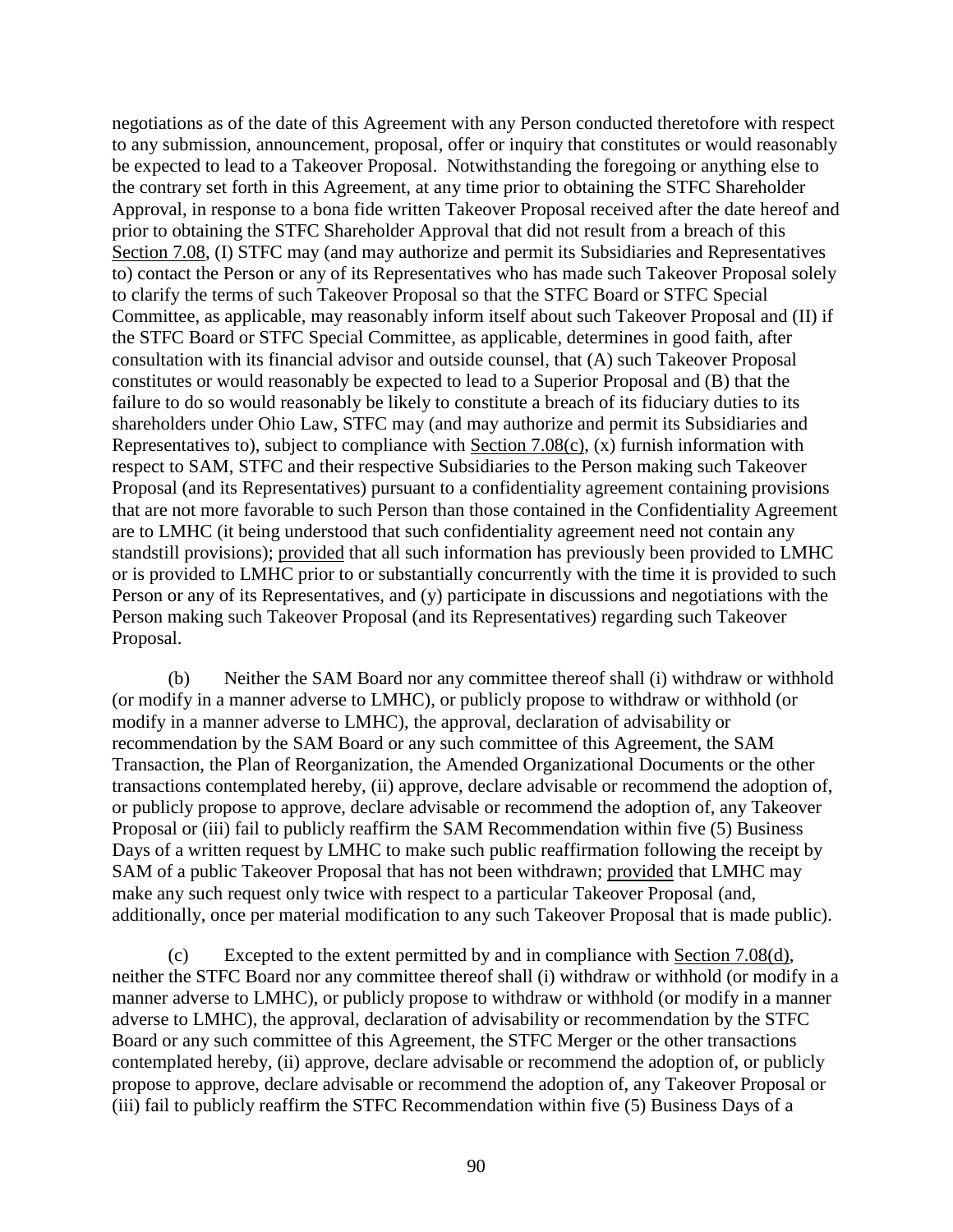written request by LMHC to make such public reaffirmation following the receipt by STFC of a public Takeover Proposal (other than in the case of a Takeover Proposal in the form of a tender offer or exchange offer) that has not been withdrawn; provided that LMHC may make any such request only twice with respect to a particular Takeover Proposal (and, additionally, once per material modification to any such Takeover Proposal that is made public) or (iv) fail to recommend against acceptance of such a tender or exchange offer by the close of business on the earlier of (A) the tenth (10th) Business Day after the commencement of such tender offer or exchange offer pursuant to Rule 14d-2 under the Exchange Act and (B) the third (3rd) Business Day prior to the STFC Shareholders Meeting (each of (i), (ii), (iii) and (iv), an "Adverse Recommendation Change"; it being understood that any customary "stop, look and listen" or similar communication of the type contemplated by Rule 14d-9(f) of the Exchange Act shall not, in and of itself, be deemed to be an Adverse Recommendation Change).

<span id="page-96-0"></span>(d) Notwithstanding the foregoing or anything else to the contrary set forth in this Agreement, at any time prior to obtaining the STFC Shareholder Approval, the STFC Board or STFC Special Committee, as applicable, may, if it determines in good faith, after consultation with its financial advisor and outside counsel, that the failure to take such action would reasonably be likely to constitute a breach of its fiduciary duties to its shareholders under Ohio Law, (A) make an Adverse Recommendation Change in response to an Intervening Event and (B)(x) make an Adverse Recommendation Change in response to a Superior Proposal or (y) cause or permit STFC to terminate this Agreement in order to enter into a definitive written agreement to implement a Superior Proposal, in each case, if and only if:

<span id="page-96-1"></span>(i) STFC shall have given LMHC notice at least five (5) Business Days prior to making any such Adverse Recommendation Change pursuant to clause  $(A)$  or  $(B)(x)$ above or causing or permitting STFC to terminate this Agreement pursuant to clause  $(B)(y)$  above, which notice shall  $(I)$  in the case of an Intervening Event, include a reasonably detailed description of the material Effects comprising such Intervening Event and (II) in the case of a Superior Proposal, include (A) a statement that the STFC Board or STFC Special Committee, as applicable, intends to take such action and specifying the reasons therefor, (B) the most current version of all proposed documents to effect such Superior Proposal in the possession of STFC or any of its Representatives or, if there is no such proposed written documentation, a reasonably detailed summary of the material terms and conditions of any Superior Proposal and (C) the identity of the Person making such Superior Proposal (it being understood and agreed that (1) each amendment to the financial or other material terms of such Superior Proposal shall require a new notice and a three (3) Business Day period following delivery of such new notice prior to taking any specified action and (2) in determining whether to make an Adverse Recommendation Change or to cause or permit STFC to so terminate this Agreement, the STFC Board or STFC Special Committee, as applicable, shall take into account any changes to the financial or other material terms of this Agreement proposed by LMHC in writing to STFC in response to any such notice or otherwise within the periods described above);

(ii) STFC has and has caused its Subsidiaries and its and their respective Representatives to negotiate in good faith with LMHC and its Representatives during the applicable periods referred to in clause [\(i\)](#page-96-1) above in order to permit LMHC to propose one or more amendments to this Agreement so that the failure to take such action would no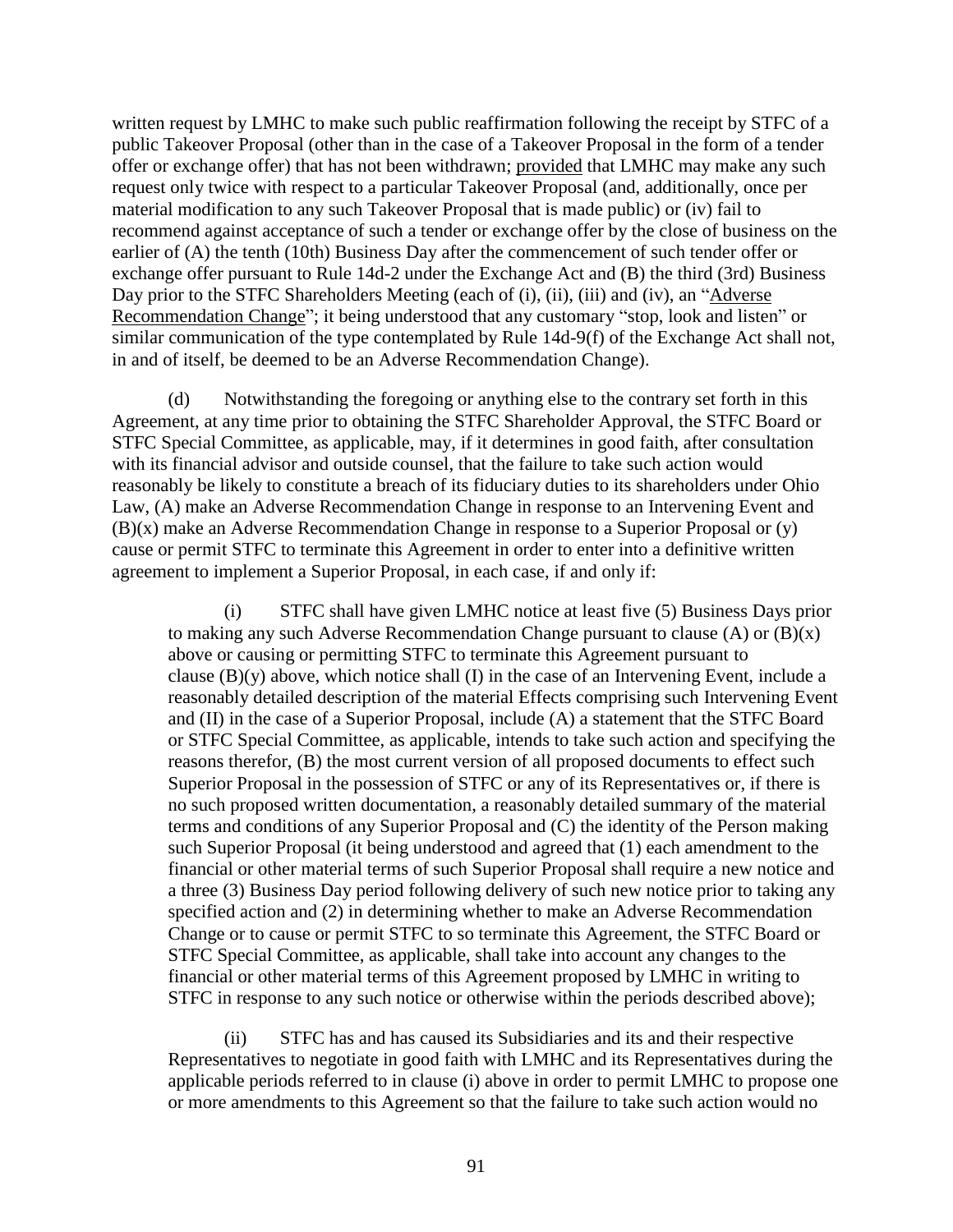longer reasonably be likely to constitute a breach of its fiduciary duties to its shareholders under Ohio Law; and

(iii) after considering any proposed amendments to this Agreement made by LMHC in writing during the applicable periods referred to in clause [\(i\)](#page-96-1) above, if any, the STFC Board or STFC Special Committee, as applicable, shall have determined in good faith, after consultation with its financial advisor and outside counsel, that (A) the failure to make the Adverse Recommendation Change in response to such Superior Proposal or cause or permit STFC to terminate this Agreement in order to enter into a definitive written agreement to implement a Superior Proposal would reasonably be likely to constitute a breach of its fiduciary duties to its shareholders under Ohio Law or (B) the failure to make the Adverse Recommendation Change in response to such Intervening Event would reasonably be likely to constitute a breach of its fiduciary duties to its shareholders under Ohio Law, as applicable.

(e) In addition to the obligations of each of SAM and STFC set forth in Section [7.08\(a\),](#page-94-1) Section [7.08\(b\)](#page-95-1) and Section [7.08\(c\),](#page-95-0) each of SAM and STFC shall as promptly as practicable (and in any event within twenty-four (24) hours after receipt thereof) advise LMHC of the receipt of any submission, announcement, proposal, offer or inquiry that constitutes or would reasonably be expected to lead to a Takeover Proposal after the date of this Agreement, provide LMHC with a copy of any written materials received in connection with any such submission, announcement, proposal, offer or inquiry or, where no written materials are available, provide a summary of the material terms and conditions of any such submission, announcement, proposal, offer or inquiry and the identity of the Person making any such submission, announcement, proposal, offer or inquiry. Each of SAM and STFC shall keep LMHC reasonably informed on a reasonably prompt basis of any material developments with respect to any such submission, announcement, proposal, offer or inquiry (including any material changes thereto) and shall provide LMHC as promptly as practicable (and in no event later than twenty-four (24) hours after receipt by SAM, STFC or any of their Affiliates or Representatives of or twelve (12) hours after delivery by SAM, STFC or any of their Affiliates or Representatives of) any draft documents to effect, or any material correspondence with respect to, any such submission, announcement, proposal, offer or inquiry.

(f) Nothing contained in this Section [7.08](#page-94-0) shall prohibit STFC from taking and disclosing to the STFC Shareholders a position contemplated by Rule 14d-9 or Rule 14e-2(a) promulgated under the Exchange Act, or from issuing a "stop, look and listen" statement pending disclosure of its position thereunder, or making any disclosure to its shareholders if the STFC Board or STFC Special Committee determines in good faith, after consultation with its outside legal counsel, that the failure to make such disclosure would reasonably be likely to constitute a breach of its fiduciary duties to its shareholders under Ohio Law; it being understood, however, that nothing in foregoing shall be deemed to alter the definition of an Adverse Recommendation Change as provided by Section [7.08\(c\)](#page-95-0) or permit the STFC Board to make an Adverse Recommendation Change except to the extent permitted by and in compliance with Section [7.08\(d\).](#page-96-0)

<span id="page-97-0"></span>Section 7.09 Public Announcements. Each of LMHC, SAM and STFC shall agree on a press release announcing the entering into of this Agreement and the transactions contemplated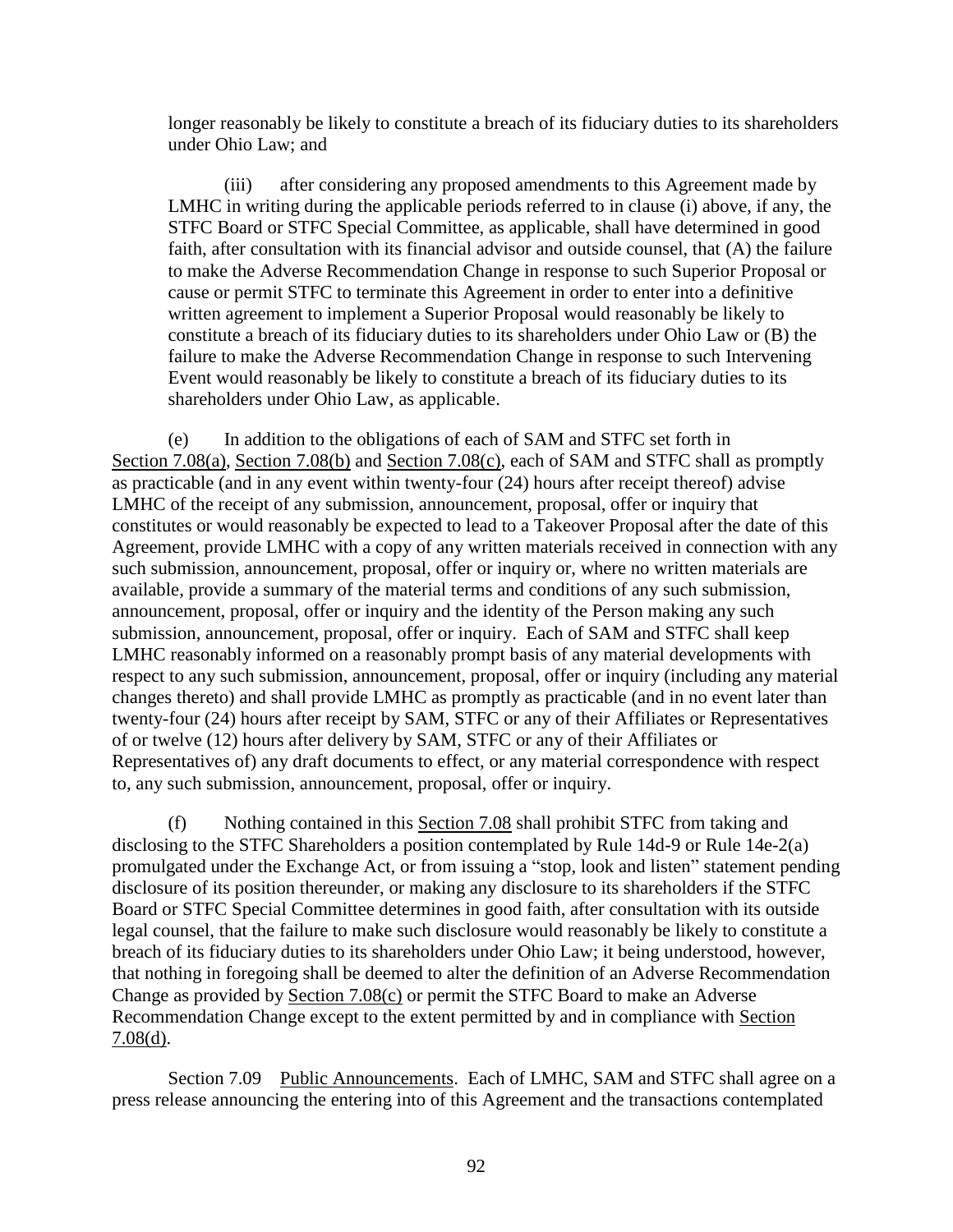hereby. Thereafter, each of LMHC, SAM and STFC shall consult with each other before issuing any press release or otherwise making any public statements (including scheduling of a press conference or conference call with investors or analysts) with respect to this Agreement or any of the transactions contemplated hereby and shall not issue any such press release or make any such public statement without the prior consent of the other parties, which consent shall not be unreasonably withheld, conditioned or delayed; provided, however, that a party may, without the prior consent of the other parties, issue such press release or make such public statement (a) as may be required by Law, the applicable rules and regulations of the NASDAQ Global Select Market or any listing agreement with the NASDAQ Global Select Market or (b) to enforce its rights and remedies under this Agreement; provided, further, however, that (i) without prior consent of the other parties, each party may disseminate information consistent with information included in a press release or other document previously approved for external distribution by the other parties pursuant to this Section [7.09,](#page-97-0) and (ii) this Section [7.09](#page-97-0) shall not apply to any press release or other public announcement or disclosure in connection with any Adverse Recommendation Change effected by the STFC Board or STFC Special Committee, as applicable, to the extent permitted by and in compliance with Section [7.08\(d\).](#page-96-0)

Section 7.10 Post Closing Commitments.

(a) During the period beginning on the Closing Date and ending on the second (2nd) anniversary of the Closing Date, SAM and STFC shall continue to operate out of their current Columbus, Ohio office; provided, however, that, within such two (2)-year period, LMHC shall be entitled to exercise its business judgment to make such changes to the size or location of such office as it deems necessary and appropriate, based upon business needs.

(b) During the period beginning on the Closing Date and ending on the second (2nd) anniversary of the Closing Date, SAM and STFC shall continue to utilize the "State Auto" trademarks and brand associated with the lines of property and casualty insurance and insurance products of SAM, STFC and their respective Subsidiaries as of the date hereof, either independently or in conjunction with one or more trademarks and brands of LMHC or one of its Affiliates.

<span id="page-98-0"></span>(c) During the period beginning on the Closing Date and ending on the fifth (5th) anniversary of the Closing Date, SAM and STFC shall substantially maintain the philanthropic and charitable contributions and activities described in Section [7.10\(c\)](#page-98-0) of the SAM Disclosure Letter consistent with the historical practices of SAM and STFC from December 31, 2018 through the date hereof.

(d) During the period beginning on the Closing Date and ending on the second (2nd) anniversary of the Closing Date, (i) SAM shall not redomesticate or voluntarily adopt or enter into any plan of complete or partial liquidation or dissolution and (ii) all of the issued and outstanding capital stock of Reorganized SAM shall be owned, at all times, directly or indirectly, by LMHC.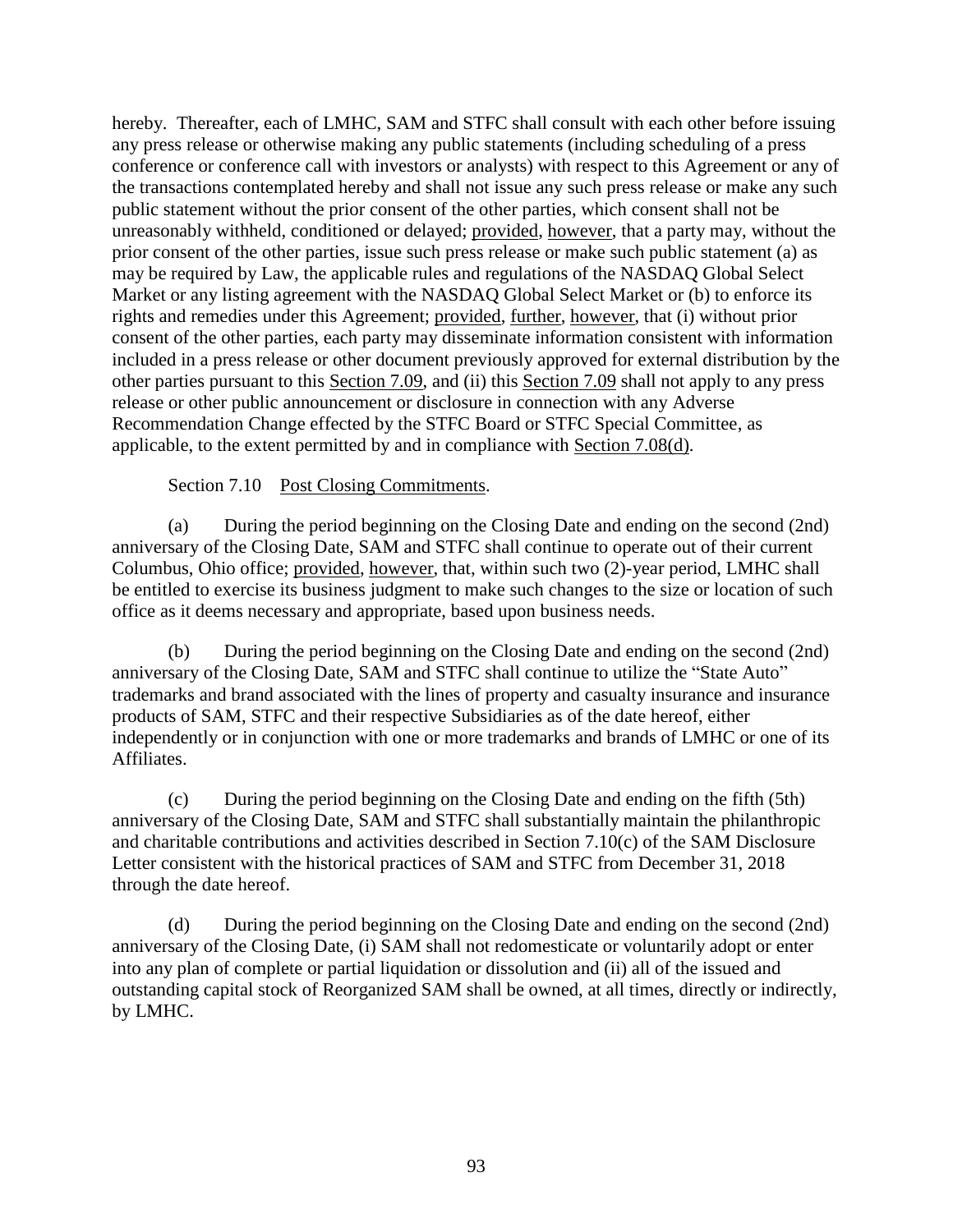# Section 7.11 Employee Matters.

<span id="page-99-1"></span><span id="page-99-0"></span>(a) During the period beginning on the Closing Date and ending on the first (1st) anniversary of the Closing Date (the "Protection Period"), or if earlier, the termination of employment of a STFC Employee, LMHC shall provide, or shall cause to be provided to: (i) each employee of STFC and its Subsidiaries who is employed as of immediately prior to the Closing (each such employee, a "STFC Employee"), a base salary or hourly base wage rate that is at least equal to the base salary or hourly base wage rate provided to such STFC Employee immediately prior to the Closing; (ii) each STFC Employee, a target annual short-term cash bonus opportunity or target annual cash commission opportunity that is at least equal to the target annual short-term cash bonus opportunity or target annual cash commission opportunity provided to such STFC Employee immediately prior to the Closing; and (iii) the STFC Employees, as a group, group employee health, group welfare and retirement benefits (other than severance benefits) that are no less favorable in the aggregate than those provided to such STFC Employees immediately prior to the Closing. Without limiting the generality of the foregoing, during the Protection Period, LMHC shall not amend or modify any of the STFC Benefit Plans listed on Section [7.11\(a\)](#page-99-0) of the STFC Disclosure Letter to reduce or cease benefit accruals in respect of any plan participant as of immediately prior to the Closing under such plan below the rate in effect immediately prior to the Closing, except to the extent any such amendments or modifications are required by applicable Law.

(b) For all purposes (including purposes of vesting, eligibility to participate and level of benefits) under any employee benefit plans of LMHC and its Subsidiaries (exclusive of SAM, STFC and their respective Subsidiaries) solely to the extent such plans provide benefits to any STFC Employee after the Closing Date (the "New Plans"), each such STFC Employee shall be credited with his or her years of service with STFC and its Subsidiaries and their respective predecessors before the Closing, to the same extent as such STFC Employee was entitled, before the Closing, to credit for such service under any STFC Benefit Plan or SAM Benefit Plan; provided that the foregoing service credit shall not apply for purposes of benefit accruals under any New Plan that is a defined benefit plan, retiree welfare arrangement or long-term incentive arrangement or to the extent that its application would result in a duplication of benefits with respect to the same period of service. In addition, LMHC shall provide that (i) each STFC Employee shall be immediately eligible to participate, without any waiting time, in any and all New Plans to the extent coverage under such New Plan is replacing comparable coverage under a STFC Benefit Plan or SAM Benefit Plan in which such STFC Employee participated immediately before the Closing Date (such plans, collectively, the "Old Plans"), and (ii) for purposes of each New Plan providing medical, dental, pharmaceutical and/or vision benefits to any STFC Employee, LMHC shall use commercially reasonable efforts to provide that (x) all pre-existing condition exclusions and actively-at-work requirements of such New Plan shall be waived for such STFC Employee and his or her covered dependents, to the extent such conditions were inapplicable or waived under the comparable Old Plans in which such STFC Employee participated immediately prior to the Closing Date and (y) any eligible expenses incurred by any STFC Employee and his or her covered dependents during the portion of the plan year of the Old Plan ending on the date such STFC Employee's participation in the corresponding New Plan begins shall be taken into account under such New Plan for purposes of satisfying all deductible, coinsurance and maximum out-of-pocket requirements applicable to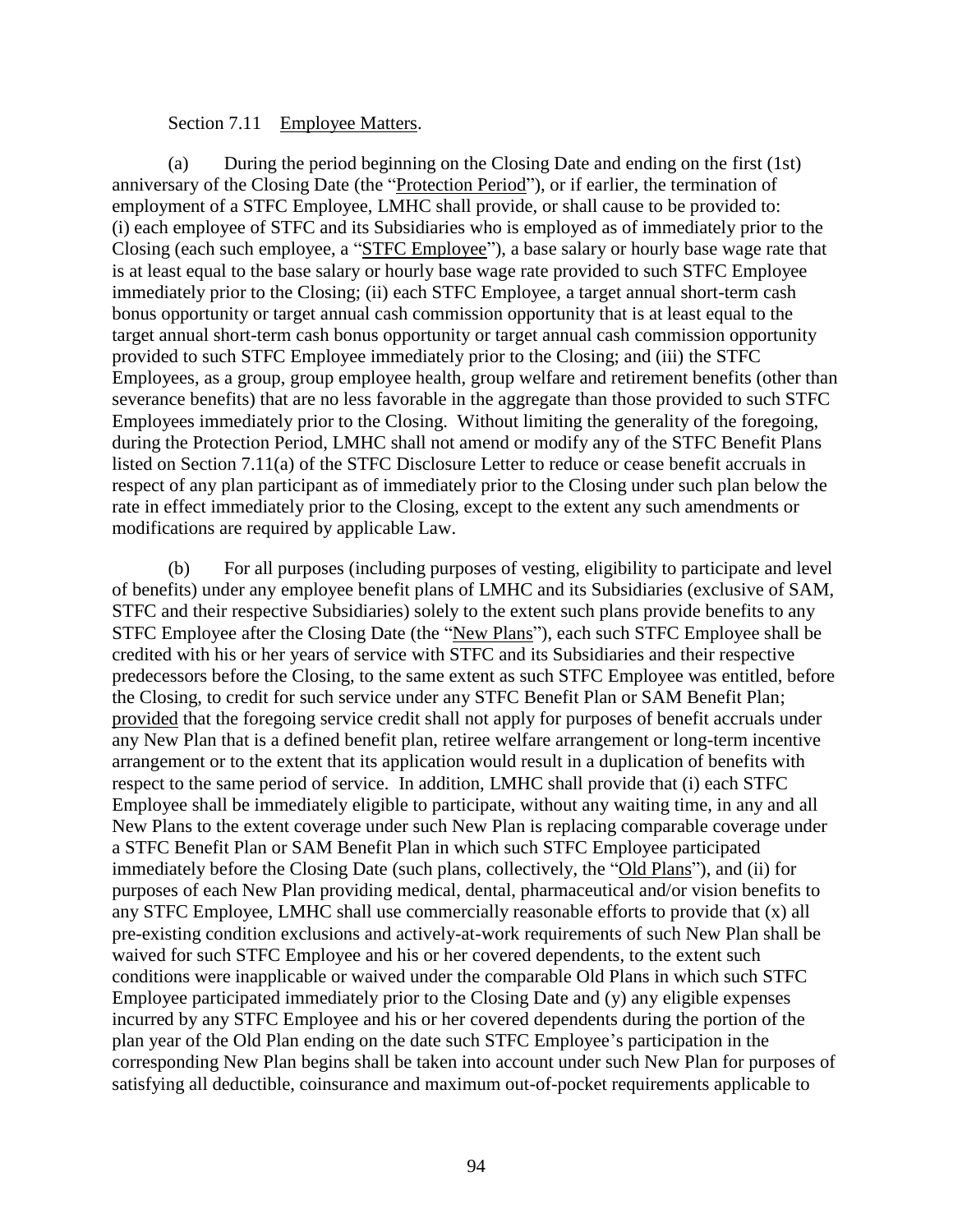such STFC Employee and his or her covered dependents for the applicable plan year as if such amounts had been paid in accordance with such New Plan.

(c) Prior to the Effective Time, the STFC Board or the appropriate committee thereof shall take all actions reasonably necessary, including adopting any resolutions or amendments and providing any notices to participants, (which resolutions, amendments and notices, if applicable, shall be subject to the prior review and approval of LMHC) to provide that, on and following the Effective Time, the "company stock fund" shall be removed as an investment option under the applicable STFC Benefit Plans. As of the Effective Time, LMHC shall assume the STFC Benefit Plans, including the Executive Change of Control Agreements.

(d) On and after the date hereof, any broad-based employee notices or communication materials (including any website posting) provided to employees of SAM, STFC or any of their respective Subsidiaries by SAM, STFC or any of their respective Subsidiaries pertaining to employment, compensation or benefits matters that are or may be affected by this Agreement or the transactions contemplated by this Agreement shall be subject to the prior prompt review and comment of LMHC, and SAM, STFC and their respective Subsidiaries shall consider, in good faith, revising such notice or communication to reflect any comments or advice that LMHC provides within three (3) Business Days of receiving such notice or communication from SAM, STFC or any of their respective Subsidiaries.

<span id="page-100-0"></span>(e) During the period beginning on the Closing Date and ending on the second (2nd) anniversary of the Closing Date, or if earlier, the termination of employment of a STFC Employee, LMHC shall provide, or shall cause to be provided to, each STFC Employee with severance benefits in accordance with the terms set forth on [Section](#page-100-0) 7.11(e) of the STFC Disclosure Letter.

(f) In respect of STFC's One Team Incentive Plan for the 2022 fiscal year (the "OTIP"), (i) prior to January 1, 2022, STFC shall establish, in consultation with LMHC, the applicable "Performance Criteria" (as defined in the OTIP) in respect of the 2022 fiscal year in the ordinary course of business consistent with past practice, (ii) STFC shall, or shall cause to, pay each STFC Employee participating in the OTIP as of immediately prior to the Closing a cash bonus in respect of the period from January 1, 2022 through the Closing Date (the "Pre-Closing Period") based on the actual level of performance achieved (as determined by STFC, subject to the prior review and approval of LMHC), *multiplied by* a fraction, the numerator of which is the number of days in the Pre-Closing Period and the denominator of which is 365 (the "Pre-Closing Bonus"), and (iii) subject to the terms and conditions of the OTIP as amended herein with respect to the 2022 fiscal year, LMHC shall, or shall cause to, pay to each STFC Employee participating in the OTIP as of immediately prior to the Closing a cash bonus in respect of the period from the day immediately following the Closing Date through December 31, 2022 (the "Post-Closing Period") based on the greater of the actual performance achieved and 75% of the target level of performance (as determined by STFC, subject to the prior review and approval of LMHC), *multiplied by* a fraction, the numerator of which is the number of days in the Post-Closing Period and the denominator of which is 365 (the "Post-Closing Bonus"). The Pre-Closing Bonus, subject to applicable Tax withholdings, shall be paid, without interest, as promptly as practicable following the Effective Time, but in no event later than the first regularly scheduled payroll date that occurs at least five (5) Business Days following the Effective Time.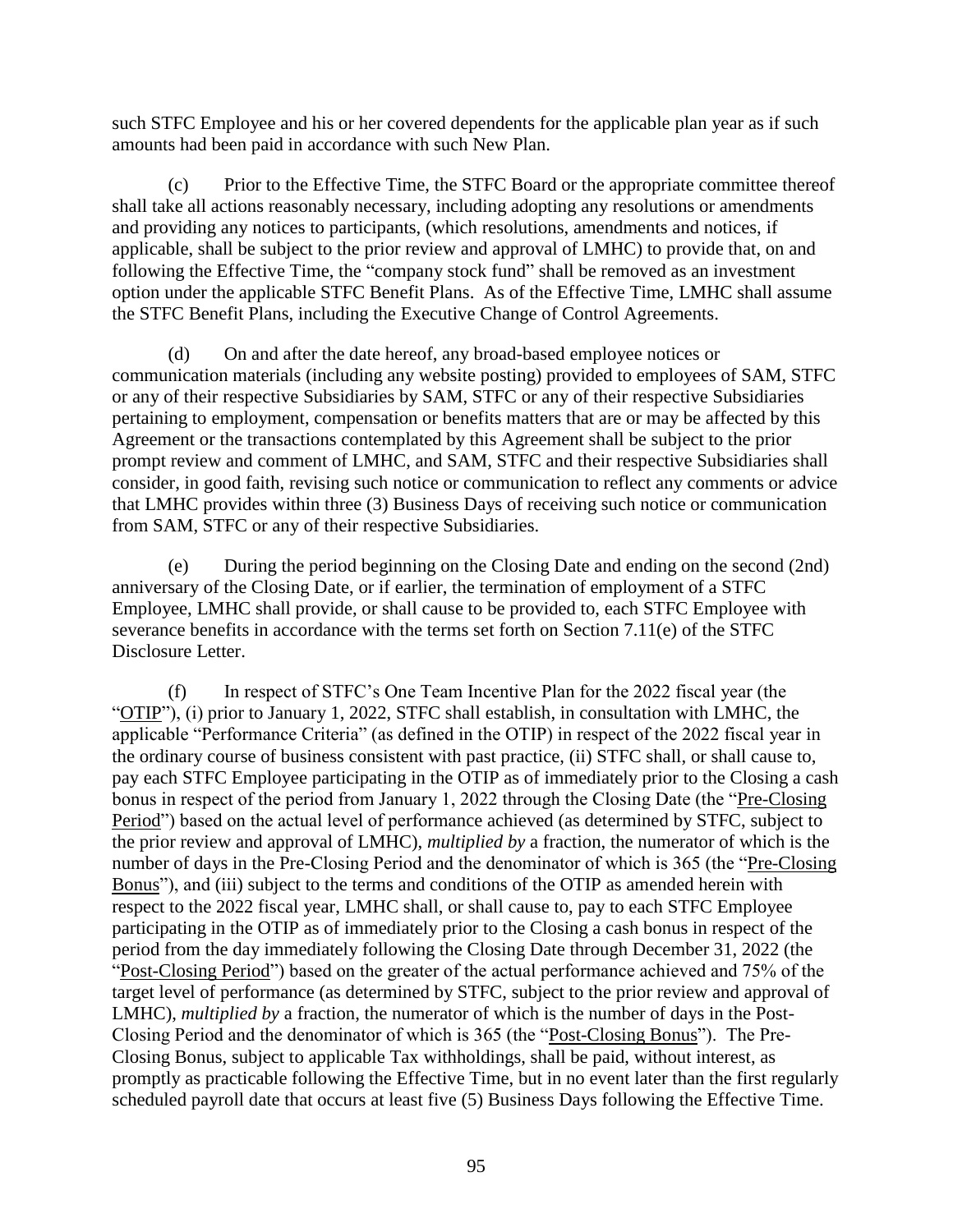The Post-Closing Bonus shall be paid in accordance with the terms and conditions of the OTIP as amended herein with respect to the 2022 fiscal year.

(g) During the Protection Period, neither LMHC nor any of its Subsidiaries will terminate or take any action to terminate or liquidate the State Auto Insurance Companies Amended and Restated Directors Deferred Compensation Plan or the STFC Outside Directors Restricted Share Unit Plan.

(h) This Section [7.11](#page-99-1) shall be binding upon and shall inure solely to the benefit of each of the parties to this Agreement and nothing in this Section [7.11](#page-99-1) or any other provision of this Agreement or any other related Contract, express or implied (i) shall be construed to establish, amend or modify any STFC Benefit Plan, SAM Benefit Plan or any other benefit plan, program, agreement or arrangement, (ii) shall alter or limit the ability of STFC, SAM or any of their respective Subsidiaries, or LMHC or any of its Subsidiaries to amend, modify or terminate any benefit plan, program, agreement or arrangement or (iii) is intended to or shall confer upon any current or former employee of STFC, SAM or any of their respective Subsidiaries or any other person any right to employment or continued employment or service for any period of time by reason of this Agreement or any other related agreement, or any right to a particular term or condition of employment.

Section 7.12 Directors' and Officers' Indemnification and Insurance.

<span id="page-101-0"></span>(a) LMHC agrees that all rights to indemnification, advancement of expenses and exculpation by each of SAM and STFC (or any of their respective Subsidiaries) now existing in favor of each Person who is now, or has been at any time prior to the date hereof or who becomes prior to the Closing a director or officer of SAM, STFC or any of their respective Subsidiaries (each an "Indemnified Party") as provided in the Organizational Documents of SAM, STFC or any of their respective Subsidiaries, or in any written indemnification agreement to which SAM, STFC or any of their respective Subsidiaries is a party as of March 31, 2021, in each case as in effect on the date of this Agreement shall be assumed by Reorganized SAM or the Surviving Corporation, as applicable in the Transactions, without further action, and shall survive the Transactions and shall remain in full force and effect in accordance with their terms. During the period beginning on the Closing Date and ending on the sixth (6th) anniversary of the Closing Date, each of Reorganized SAM and the Surviving Corporation shall, and LMHC shall cause each of Reorganized SAM and the Surviving Corporation to, maintain in effect the exculpation, indemnification and advancement of expenses equivalent to the provisions of the Organizational Documents of SAM and STFC, as applicable, as in effect immediately prior to the Closing with respect to acts or omissions by any Indemnified Party occurring at or prior to the Closing, and shall not amend, repeal or otherwise modify any such provisions in any manner that would adversely affect the rights thereunder of any Indemnified Party, except as amendments may be required by applicable Law during such period.

(b) LMHC shall obtain as of the Closing "tail" directors' and officers' liability insurance policies with a claims period of six (6) years from the Closing with at least the same coverage and amounts and containing terms and conditions that are not less advantageous to the Indemnified Parties, in each case with respect to claims arising out of or relating to events which occurred before or at the Closing; provided, however, that in no event will LMHC be required to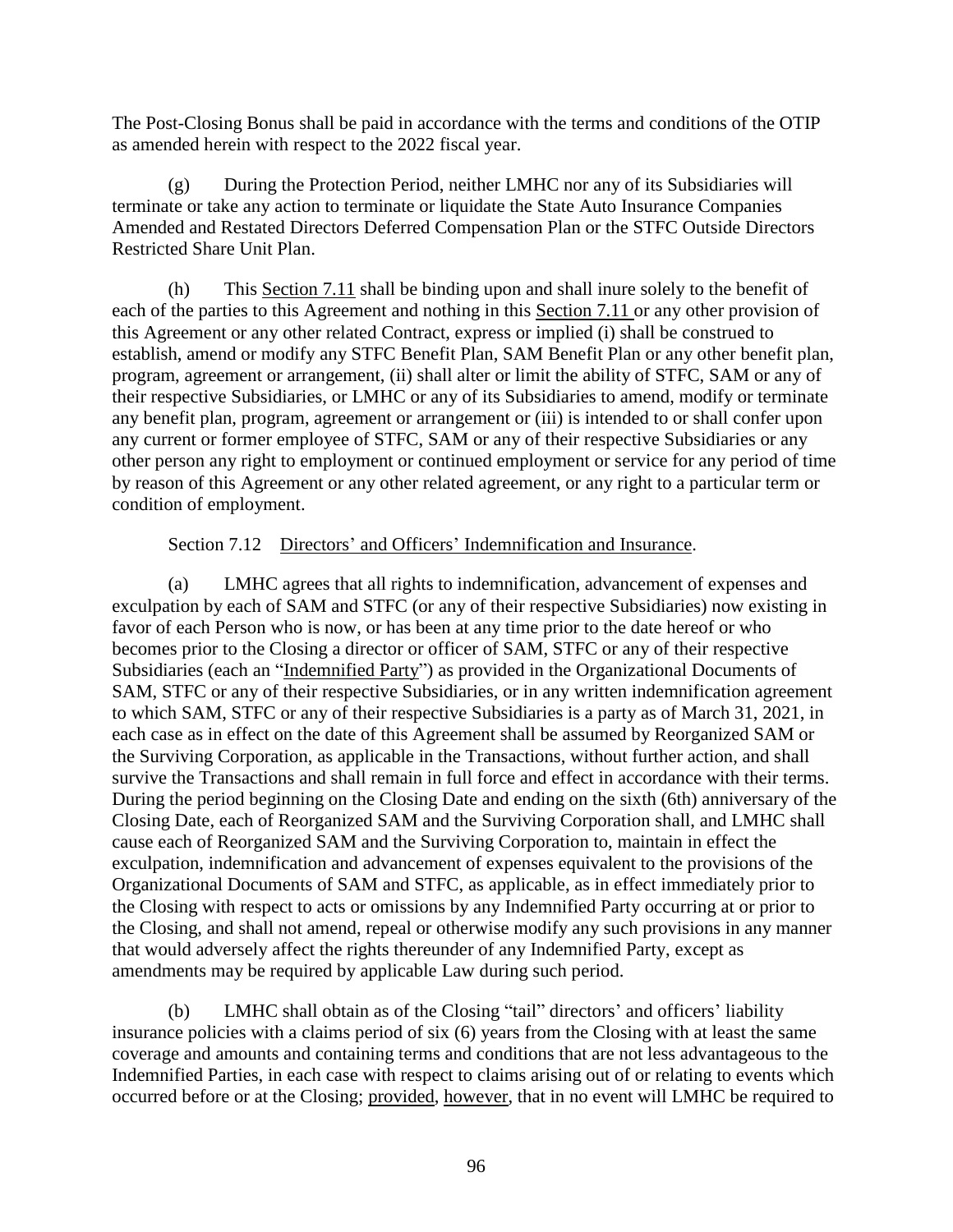expend an aggregate premium for such coverage in excess of 300% of the last annual premium paid by SAM, STFC or any of their respective Subsidiaries for such insurance prior to the date of this Agreement (the "Maximum Premium"). If such insurance coverage cannot be obtained at an aggregate premium equal to or less than the Maximum Premium, LMHC shall obtain the greatest coverage available for a cost not exceeding an aggregate premium equal to the Maximum Premium. For the avoidance of doubt, SAM and STFC and their respective subsidiaries shall reasonably cooperate with LMHC in connection with LMHC's procurement of the directors' and officers' liability and any other "tail" insurance policies.

(c) This Section [7.12](#page-101-0) shall survive the consummation of the Transactions, is intended to benefit and shall be enforceable by each Indemnified Party and their respective successors, heirs and representatives and shall not be amended in such a manner as to adversely affect any Indemnified Party without the prior written consent of such affected Indemnified Party.

(d) Nothing in this Agreement is intended to, shall be construed to or shall release, waive or impair any rights to directors' and officers' insurance claims under any policy that is or has been in existence with respect to SAM, STFC or any of their respective Subsidiaries or its directors and officers, it being understood and agreed that the indemnification provided for in this Section [7.12](#page-101-0) is not prior to, or in substitution for, any such claims under any such policies.

(e) In the event that LMHC, Reorganized SAM or the Surviving Corporation or any of their respective successors or assigns (i) consolidates with or merges into any other Person and shall not be the continuing or surviving corporation or entity of such consolidation or merger or (ii) transfers or conveys all or substantially all of its properties and assets to any Person, then, and in each such case, proper provision shall be made so that the successors or assigns of LMHC, Reorganized SAM or the Surviving Corporation, as the case may be, shall assume the obligations set forth in this Section [7.12.](#page-101-0)

Section 7.13 Tax Treatment. SAM, Merger Sub II and LMHC intend the SAM Transaction to qualify as reorganizations under Section 368(a) of the Code, and each of LMHC and SAM shall, and shall cause their respective Subsidiaries to, use commercially reasonable efforts to cause the SAM Transaction to so qualify. Each of LMHC, Merger Sub II and SAM shall not, and shall cause their respective Subsidiaries not to, take any action that would reasonably be expected to adversely affect the status of the SAM Transaction as, or cause the SAM Transaction not to qualify as, reorganizations under Section 368(a) of the Code.

Section 7.14 Section 16 Matters. Prior to the Closing, STFC shall take all such steps as may be required to cause to be exempt under Rule 16b-3 promulgated under the Exchange Act any dispositions of Shares (including derivative securities with respect to Shares) resulting from the transactions contemplated hereby by each director or officer of STFC who is subject to the reporting requirements of Section 16(a) of the Exchange Act (or who will become subject to the reporting requirements of Section 16(a) of the Exchange Act as a result of the transactions contemplated hereby) with respect to equity securities of STFC.

Section 7.15 Stock Exchange Delisting; Deregistration. Each of LMHC and STFC shall use commercially reasonable efforts to enable the delisting by STFC of the Shares from the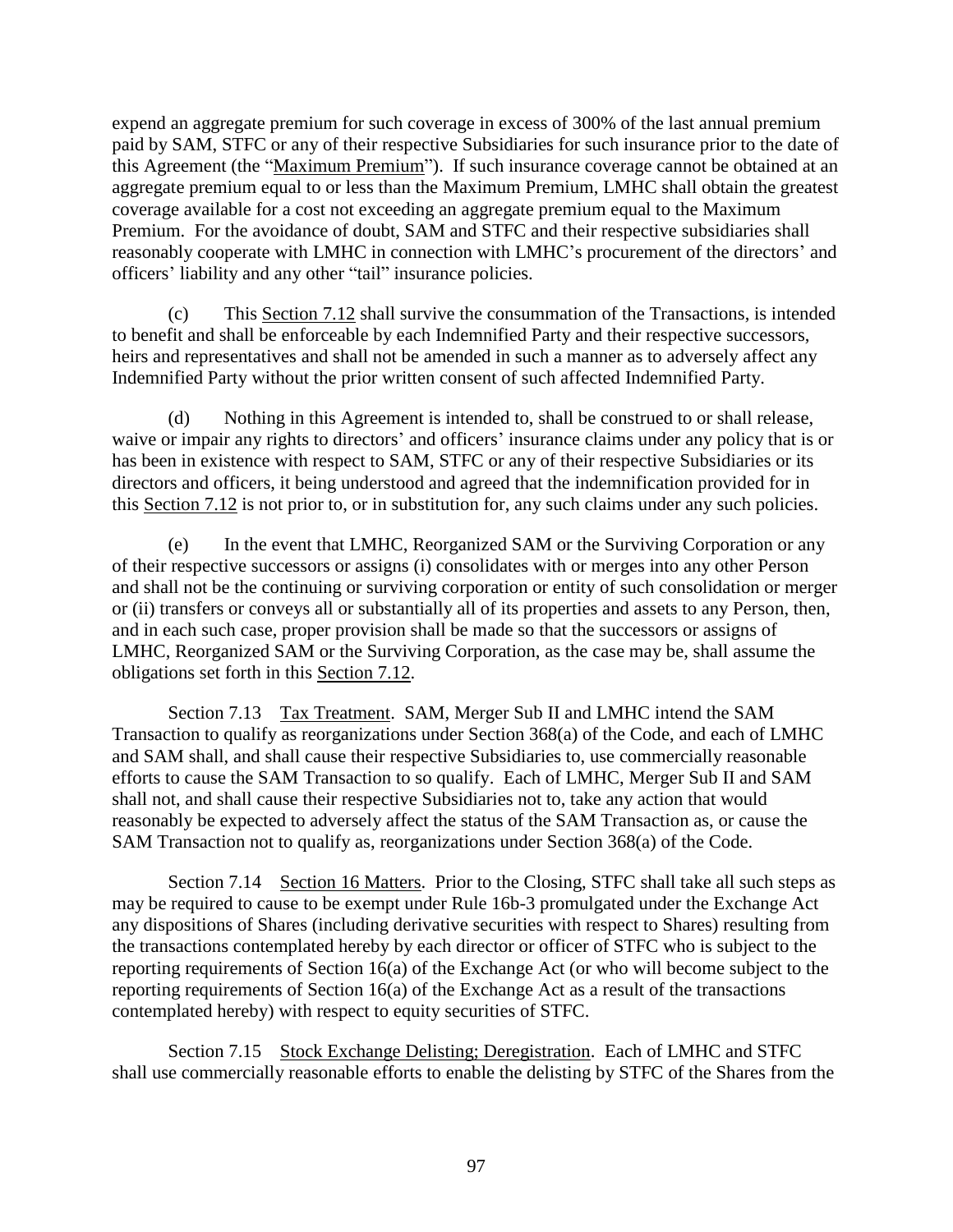NASDAQ Global Select Market and the deregistration of the Shares under the Exchange Act as promptly as practicable following the Closing.

Section 7.16 Takeover Laws. If any "control share acquisition," "fair price," "moratorium," or other anti-takeover Law or any takeover-related provision in the STFC Articles of Incorporation or STFC Code of Regulations becomes or is deemed to be applicable to this Agreement, the STFC Merger or any of the other transactions contemplated hereby (other than those arising under insurance acquisition of control Laws), then each of STFC and the STFC Board shall grant such approvals and take such actions within STFC's control as are permitted under applicable Law and necessary to eliminate, or if not possible to eliminate, to minimize the effect of such Law or such takeover-related provision in the STFC Articles of Incorporation or STFC Code of Regulations on this Agreement, the STFC Merger and the other transactions contemplated hereby.

Section 7.17 Litigation. Each of SAM and STFC shall promptly advise LMHC orally and in writing of any Action brought by any SAM Member or other interested party against SAM or its directors, officers or employees or any STFC Shareholder against STFC or its directors, officers or employees, as applicable, in each case, relating to (as applicable) this Agreement, the Plan of Reorganization, the Amended Organizational Documents, the SAM Transaction, the STFC Merger or the other transactions contemplated hereby and shall keep LMHC reasonably informed regarding any such Action. Each of SAM and STFC shall give LMHC the opportunity to participate (at its own expense) in, subject to a customary joint defense agreement, but not control the defense of any such litigation, shall give due consideration to LMHC's advice with respect to such litigation and shall not settle any such litigation without the prior written consent of LMHC, such consent not to be unreasonably withheld, delayed or conditioned. LMHC shall promptly advise each of SAM and STFC orally and in writing of any Action brought by any member of LMHC against LMHC or its directors, officers or employees relating to this Agreement or the transactions contemplated hereby and shall keep each of SAM and STFC reasonably informed regarding any such litigation.

#### Section 7.18 Due Diligence Investigation; No Other Representations.

(a) Each of LMHC and its Subsidiaries is an informed and sophisticated Person. LMHC has undertaken such investigation and has been provided with and has evaluated such documents and information as it has deemed necessary to enable it to make an informed decision with respect to the execution, delivery and performance of this Agreement and the transactions contemplated hereby. LMHC has been provided access to certain materials relating to the business of SAM, STFC and their respective Subsidiaries and has been given access to certain Representatives of SAM, STFC and their respective Subsidiaries. Without limiting the generality of the foregoing, LMHC acknowledges that (1) none of SAM, STFC, their respective Subsidiaries, nor any of their respective Representatives makes any representation or warranty with respect to (i) any estimates, budgets, projections or predictions delivered to or made available to LMHC or any other Person of future revenues, future results of operations (or any component thereof), future cash flows or future financial condition (or any component thereof) of SAM, STFC and their respective Subsidiaries or the future business and operations of SAM, STFC and their respective Subsidiaries or (ii) any other information or documents made available to LMHC or its Representatives with respect to SAM, STFC and their respective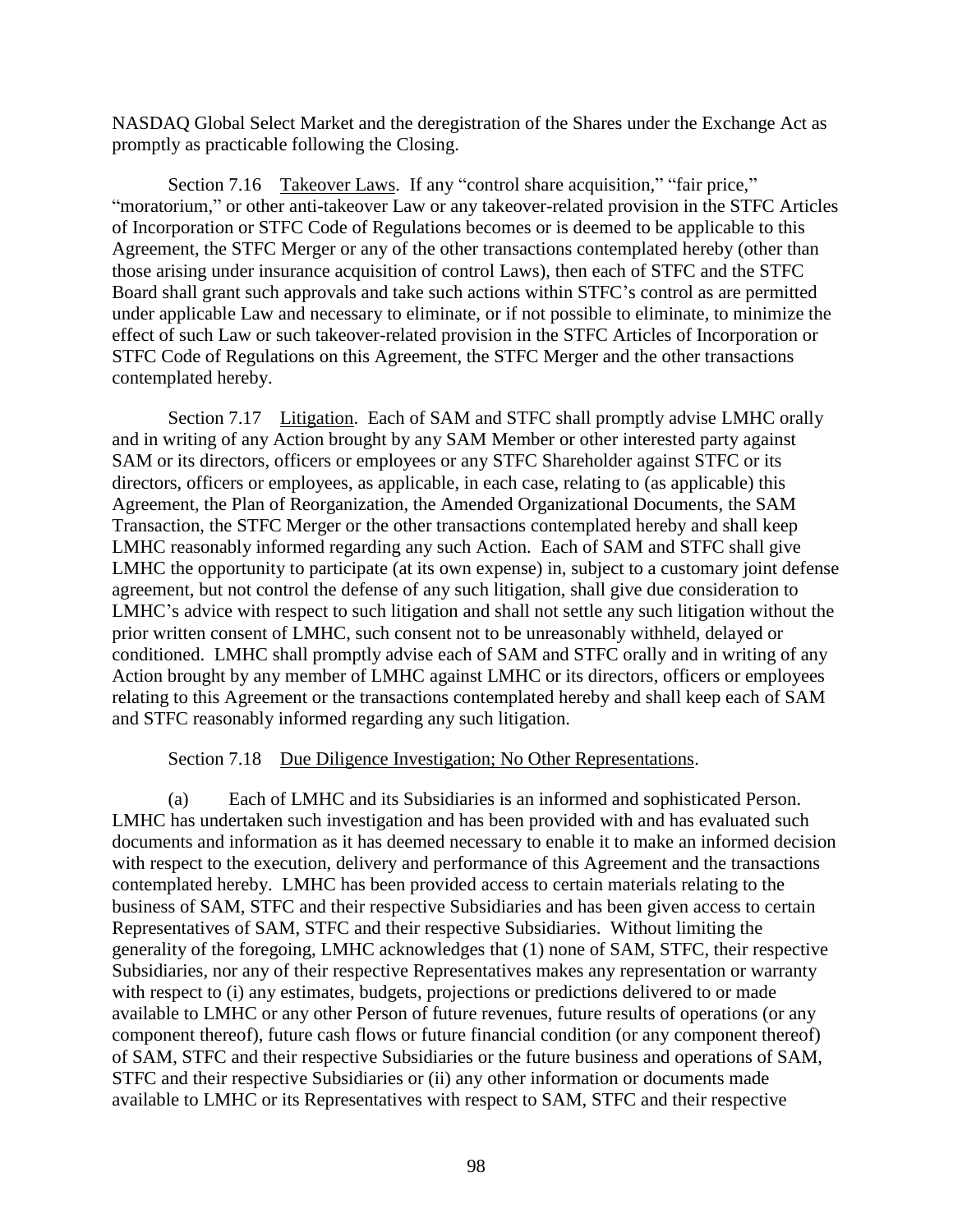Subsidiaries, or any of their respective businesses, assets, Liabilities or operations, except in each case of clauses (i) and (ii) as expressly set forth in Article [IV](#page-36-0) or Article [V](#page-55-0) hereof, and (2) LMHC has not relied nor will it rely upon any of the information described in sub clauses (i) and (ii) of clause (1) above or any other information, representation or warranty, except those representations or warranties set forth in Article [IV](#page-36-0) and/or Article [V](#page-55-0) hereof (in each case, as expressly qualified by the SAM Disclosure Letter or the STFC Disclosure Letter).

(b) Each of SAM, STFC and their respective Subsidiaries is an informed and sophisticated Person. Each of SAM and STFC has undertaken such investigation and has been provided with and has evaluated such documents and information as it has deemed necessary to enable it to make an informed decision with respect to the execution, delivery and performance of this Agreement and the transactions contemplated hereby. Each of SAM and STFC has been provided access to certain materials relating to the business of LMHC and its Subsidiaries and has been given access to certain Representatives of LMHC and its Subsidiaries. Without limiting the generality of the foregoing, LMHC acknowledges that (1) none of LMHC, its Subsidiaries, nor any of their respective Representatives makes any representation or warranty with respect to (i) any estimates, budgets, projections or predictions delivered to or made available to SAM or STFC or any other Person of future revenues, future results of operations (or any component thereof), future cash flows or future financial condition (or any component thereof) of LMHC and its Subsidiaries or the future business and operations of LMHC and its Subsidiaries or (ii) any other information or documents made available to SAM, STFC or their respective Representatives with respect to LMHC and its Subsidiaries, or any of their respective businesses, assets, Liabilities or operations, except in each case of clauses (i) and (ii) as expressly set forth in Article [VI](#page-78-0) hereof, and (2) neither SAM nor STFC has relied nor will it rely upon any of the information described in sub clauses (i) and (ii) of clause (1) above or any other information, representation or warranty, except those representations or warranties set forth in Article [VI](#page-78-0) hereof (in each case, as expressly qualified by the LMHC Disclosure Letter).

## Section 7.19 A.M. Best Rating.

<span id="page-104-0"></span>(a) LMHC shall use reasonable best efforts to cause the SAM Insurance Companies and the STFC Insurance Companies to achieve an A.M. Best rating that is equivalent to the LMHC group rating (either as a group rating, through reinsurance or otherwise), including as part of such efforts, (i) the establishment of a quota share reinsurance or reinsurance pooling arrangement among one or more SAM Insurance Companies or STFC Insurance Companies and one or more LMHC Existing Reorganized Insurers or other insurance company Subsidiary thereof, subject to receiving required regulatory approvals and (ii) making any required filings with Insurance Regulators in connection therewith within ninety (90) days of the date hereof. In the event the SAM Insurance Companies and the STFC Insurance Companies have not received an A.M. Best rating that is equivalent to the LMHC group rating as of the Closing, LMHC shall continue to use reasonable best efforts to cause the SAM Insurance Companies and the STFC Insurance Companies to achieve such rating (either as a group rating, through reinsurance or otherwise) within six (6) months of the Closing. If the SAM Insurance Companies and the STFC Insurance Companies have not achieved such rating (either as a group rating, through reinsurance or otherwise), within such six (6) month period, then, subject, in each case, to receiving required regulatory approvals, LMHC shall promptly thereafter (and in no event later than the end of the ninth (9th) month following the Closing) make any required filings with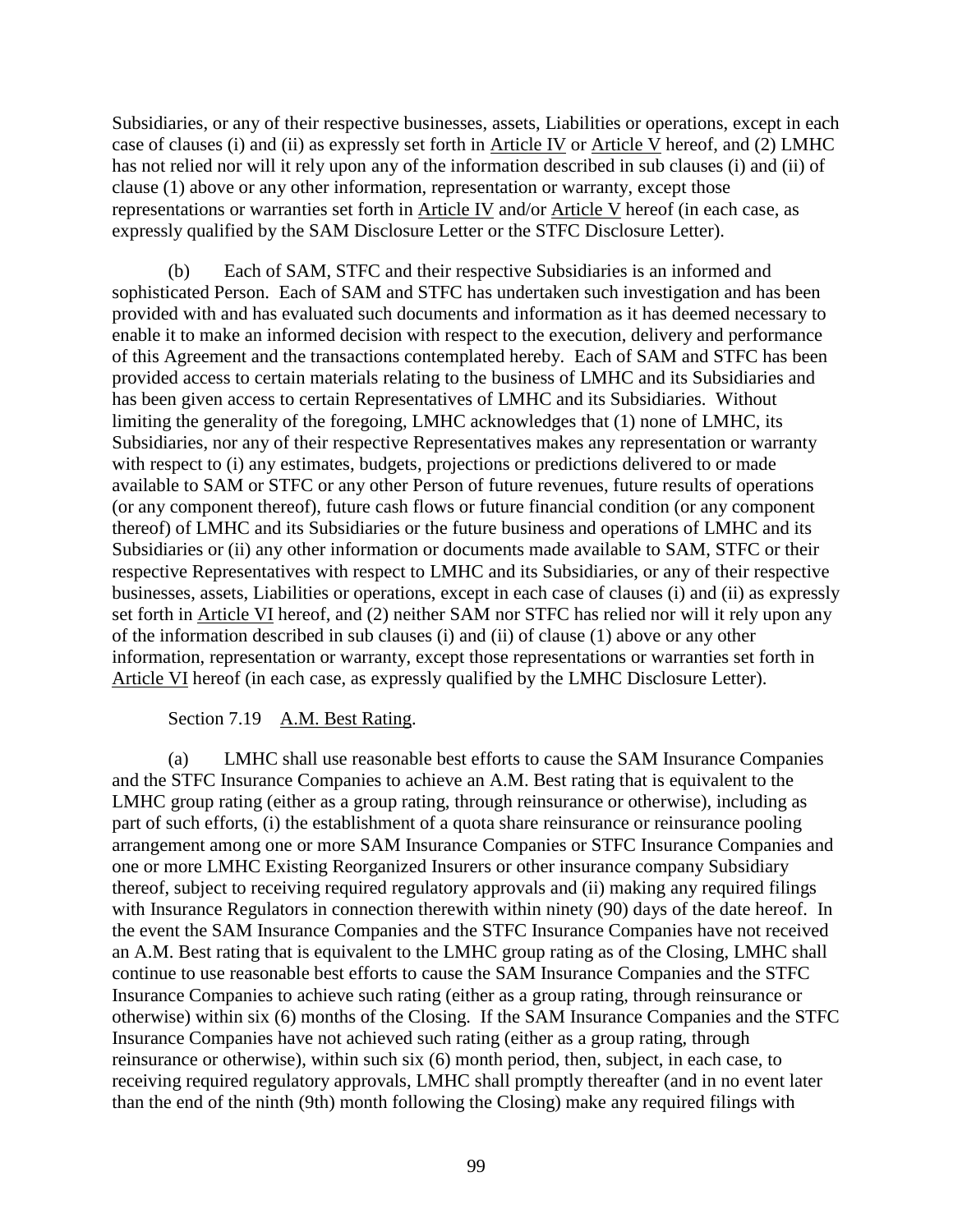Insurance Regulators either to enter into a financial guarantee agreement, provide a capital infusion in support of the SAM Insurance Companies and the STFC Insurance Companies or take such other reasonable steps in order to achieve such rating action and, subject to receipt of required regulatory approval(s), implement such measure(s).

(b) Solely to the extent the SAM Insurance Companies and the STFC Insurance Companies have not received an A.M. Best rating that is equivalent to the LMHC group rating as of the Closing, during the period beginning on the Closing Date and ending on the date the SAM Insurance Companies and the STFC Insurance Companies have first achieved such rating (the "Advisory Board Term"), there shall be established an advisory board (jointly and not severally; and acting collectively, not individually; the "Advisory Board") initially comprised of the three (3) persons listed on Schedule II.

(i) The Advisory Board duties shall consist of consulting with and providing advice and recommendations to the officers of LMHC with respect to compliance with Section [7.19\(a\).](#page-104-0) The Advisory Board shall not have the authority to approve, initiate, or disapprove any actions on behalf of any entity or communicate with any rating agency, Governmental Authority or policyholder, and the officers of LMHC shall not be under any obligation to accept any advice or recommendations of the Advisory Board.

(ii) The members of the Advisory Board shall receive annual remuneration for their services during the Advisory Board Term in an amount equal to the base annual retainer they were paid as members of SAM Board during the twelve (12) months prior to the Closing (excluding any amounts or supplemental fees paid for participation on committees, leadership roles, or in connection with any incentive-based compensation, phantom equity, or similar compensation plans or arrangements).

(iii) In the event of a vacancy on the Advisory Board, the remaining members of the Advisory Board shall determine whether to fill such vacancy and, subject to the approval of LMHC, the identity of the successor member.

(iv) The rights granted hereunder may only be exercised by the collective action of the Advisory Board. No member of the Advisory Board, acting in his or her individual capacity, is granted any authority hereunder.

(v) LMHC shall deliver to the Advisory Board, not later than fifteen (15) days following the end of each calendar month, a report of LMHC's efforts with respect to achieving such A.M. Best rating in such preceding month.

(vi) The Advisory Board may from time to time receive confidential information relating to the business and operations of LMHC and its Affiliates. Each member of the Advisory Board shall keep such confidential information strictly confidential and may not disclose such confidential information to any Person (other than other members of the Advisory Board) and may not use such confidential information for any purpose other than fulfilling his or her responsibilities as a member of the Advisory Board.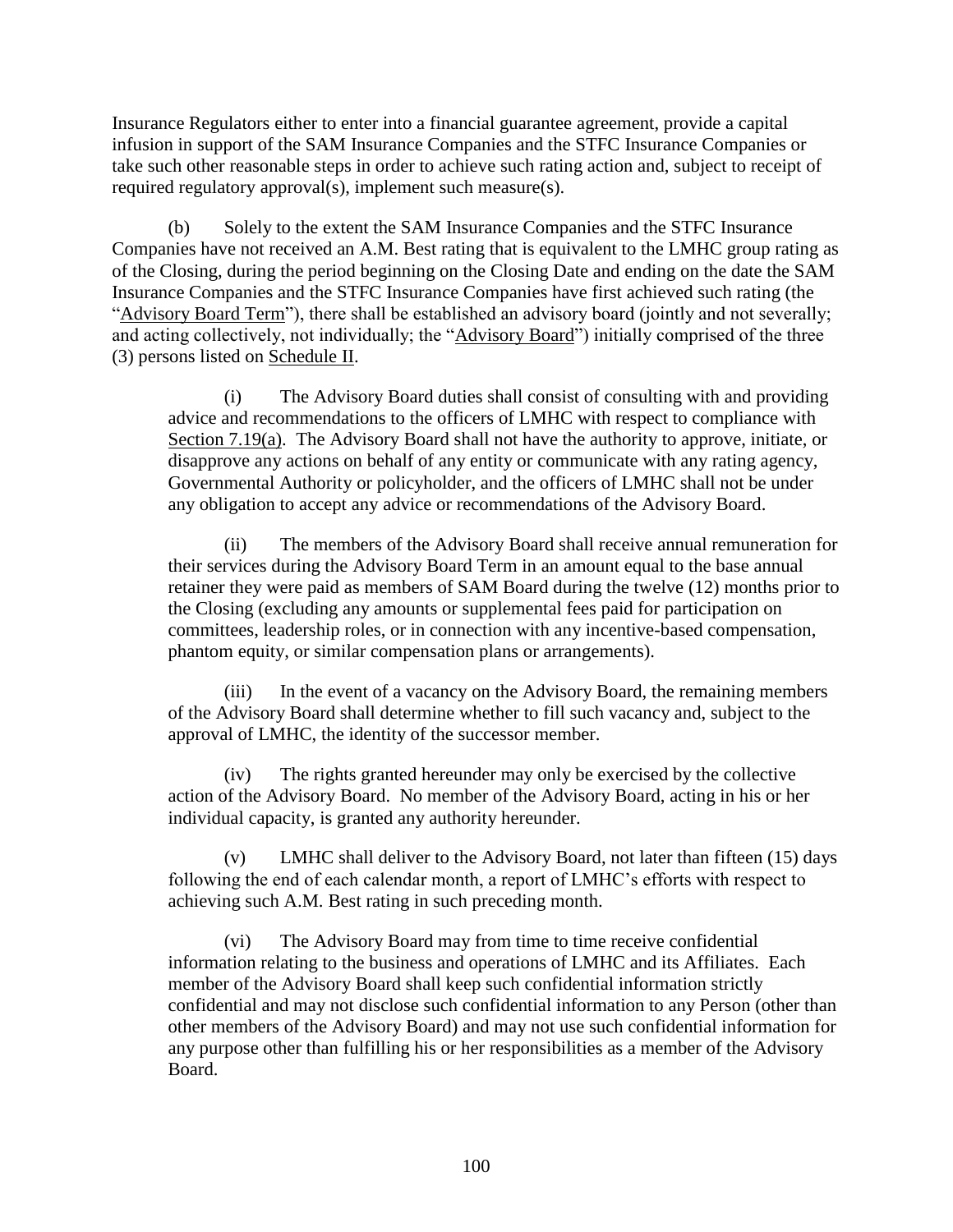(c) During the Advisory Board Term, if any, LMHC shall cause Reorganized SAM to not pay any shareholder dividends or make any other distributions with respect to its capital stock.

# **ARTICLE VIII**

# **CONDITIONS TO CLOSING**

Section 8.01 Conditions to the Obligations of Each Party. The obligations of each party to effect the Transactions on the Closing Date are subject to the satisfaction or waiver by each of LMHC, SAM and STFC (to the extent permitted by applicable Law) as of the Closing Date of the following conditions:

(a) SAM Member Approval. The SAM Member Approval shall have been obtained.

(b) STFC Shareholder Approval. The STFC Shareholder Approval shall have been obtained.

(c) Governmental Consents. The Governmental Consents shall have been made or obtained, as applicable, and shall be in full force and effect. The waiting periods applicable to the Transactions under the HSR Act, together with any extensions thereof, shall have expired or been terminated.

(d) No Legal Prohibition. No Governmental Authority shall have enacted, issued, promulgated, enforced or entered any Laws (whether temporary, preliminary or permanent), in each case, that is in effect and that enjoins, prevents or otherwise prohibits consummation of the Transactions (a "Restraint").

Section 8.02 Conditions to the Obligations of LMHC, Merger Sub I and Merger Sub II. The obligations of LMHC, Merger Sub I and Merger Sub II to effect the Transactions on the Closing Date are further subject to the satisfaction or waiver by LMHC (to the extent permitted by applicable Law) as of the Closing Date of the following conditions:

<span id="page-106-0"></span>(a) Representations and Warranties.

(i) The representations and warranties of SAM (A) set forth in Section [4.01\(a\),](#page-36-1) Section [4.02,](#page-36-2) clauses (y) and (z) of the second sentence of Section 4.03(a), Section [4.04\(a\)\(](#page-38-1)i), Section [4.25](#page-55-1) and Section [4.27](#page-55-2) shall be true and correct in all material respects as of the date of this Agreement and as of the Closing Date as if made on and as of the Closing Date (except to the extent that any such representation and warranty expressly speaks as of a particular date or period of time, in which case such representation and warranty shall be so true and correct as of such particular date or period of time) and (B) set forth in Section [4.07\(](#page-39-0)b) shall be true and correct as of the date of this Agreement and as of the Closing Date. LMHC shall have received a certificate to such effect dated the Closing Date and executed by a duly authorized executive officer of SAM.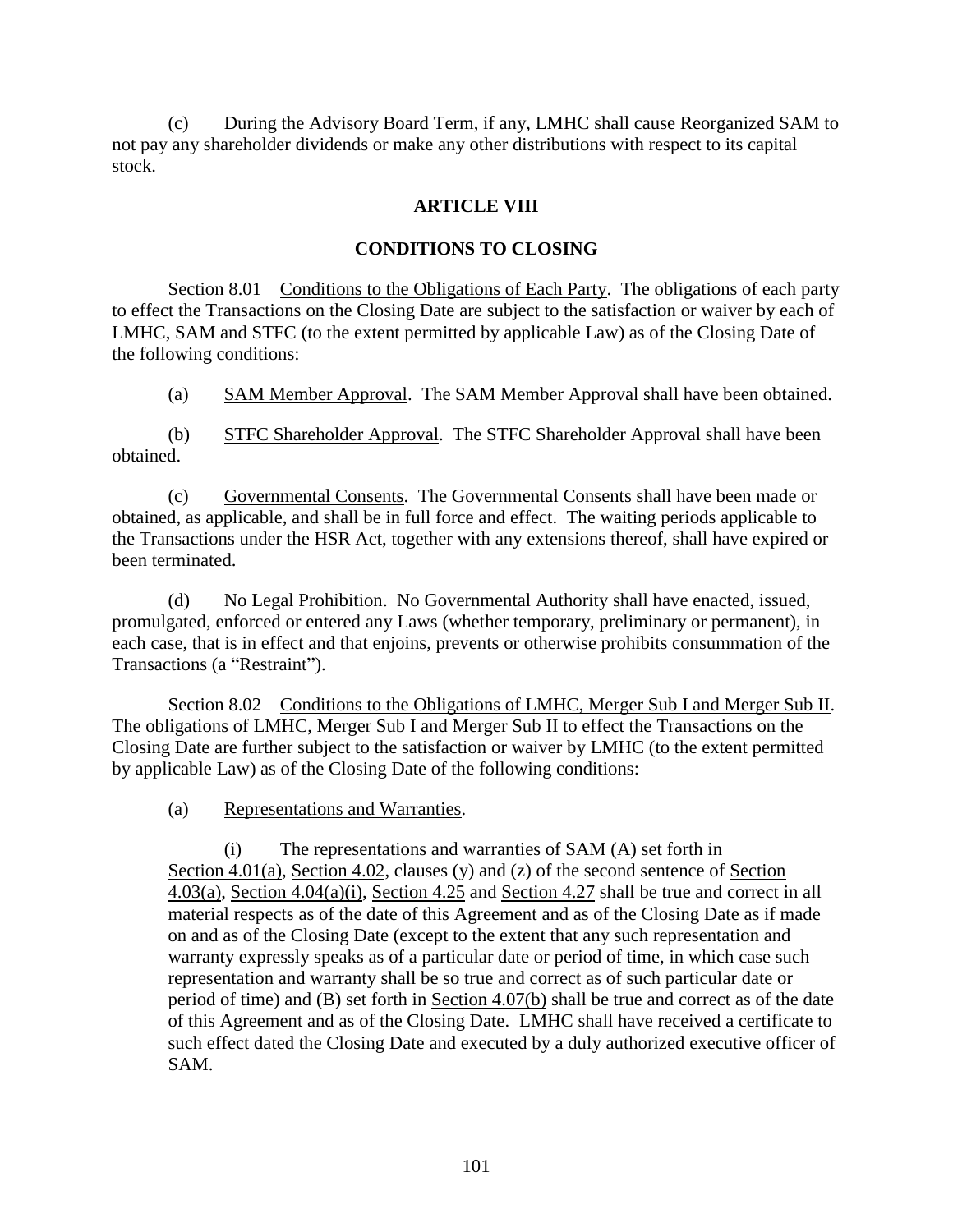<span id="page-107-0"></span>(ii) The representations and warranties of STFC (A) set forth in Section [5.03\(a\)](#page-57-0) shall be true and correct, subject only to *de minimis* exceptions, as of the date of this Agreement and as of the Closing Date as if made on and as of the Closing Date (except to the extent that any such representation and warranty expressly speaks as of a particular date or period of time, in which case such representation and warranty shall be so true and correct as of such particular date or period of time), (B) set forth in Section [5.01\(a\),](#page-56-0) Section [5.02,](#page-56-1) Section [5.03\(b\),](#page-57-1) clause (y) of the second sentence of Section 5.04(a), Section [5.05\(a\)\(](#page-58-0)i), Section [5.27](#page-78-1) and Section [5.29](#page-78-2) shall be true and correct in all material respects as of the date of this Agreement and as of the Closing Date as if made on and as of the Closing Date (except to the extent that any such representation and warranty expressly speaks as of a particular date or period of time, in which case such representation and warranty shall be so true and correct as of such particular date or period of time) and (C) set forth in [Section](#page-62-0) 5.09(b) shall be true and correct as of the date of this Agreement and as of the Closing Date as if made on and as of the Closing Date. LMHC shall have received a certificate to such effect dated the Closing Date and executed by a duly authorized executive officer of STFC.

<span id="page-107-1"></span>(iii) The representations and warranties of SAM set forth in Article [IV](#page-36-0) (other than those described in Section  $8.02(a)(i)$  and the representations and warranties of STFC set forth in Article [V](#page-55-0) (other than those described in Section [8.02\(a\)\(ii\)\)](#page-107-0) shall be true and correct as of the date of this Agreement and as of the Closing Date as if made on and as of the Closing Date (except to the extent that such representations and warranty expressly speaks as of a particular date or period of time, in which case such representation and warranty shall be so true and correct as of such particular date or period of time), except where the failure of such representations and warranties to be so true and correct would not, individually or in the aggregate, reasonably be likely to have a SAM Group Material Adverse Effect; provided, however, that for purposes of determining the satisfaction of this Section [8.02\(a\)\(iii\),](#page-107-1) no effect shall be given to any exception or qualification in such representations and warranties relating to "material," "materiality," "SAM Material Adverse Effect" or "STFC Material Adverse Effect." LMHC shall have received a certificate to such effect dated the Closing Date and executed by a duly authorized executive officer of each of SAM and STFC.

#### (b) Covenants and Agreements.

(i) The covenants and agreements of SAM set forth in this Agreement to be performed or complied with at or prior to the Closing Date shall have been duly performed or complied with in all material respects. LMHC shall have received a certificate to such effect dated the Closing Date and executed by a duly authorized executive officer of SAM.

(ii) The covenants and agreements of STFC set forth in this Agreement to be performed or complied with at or prior to the Closing Date shall have been duly performed or complied with in all material respects. LMHC shall have received a certificate to such effect dated the Closing Date and executed by a duly authorized executive officer of STFC.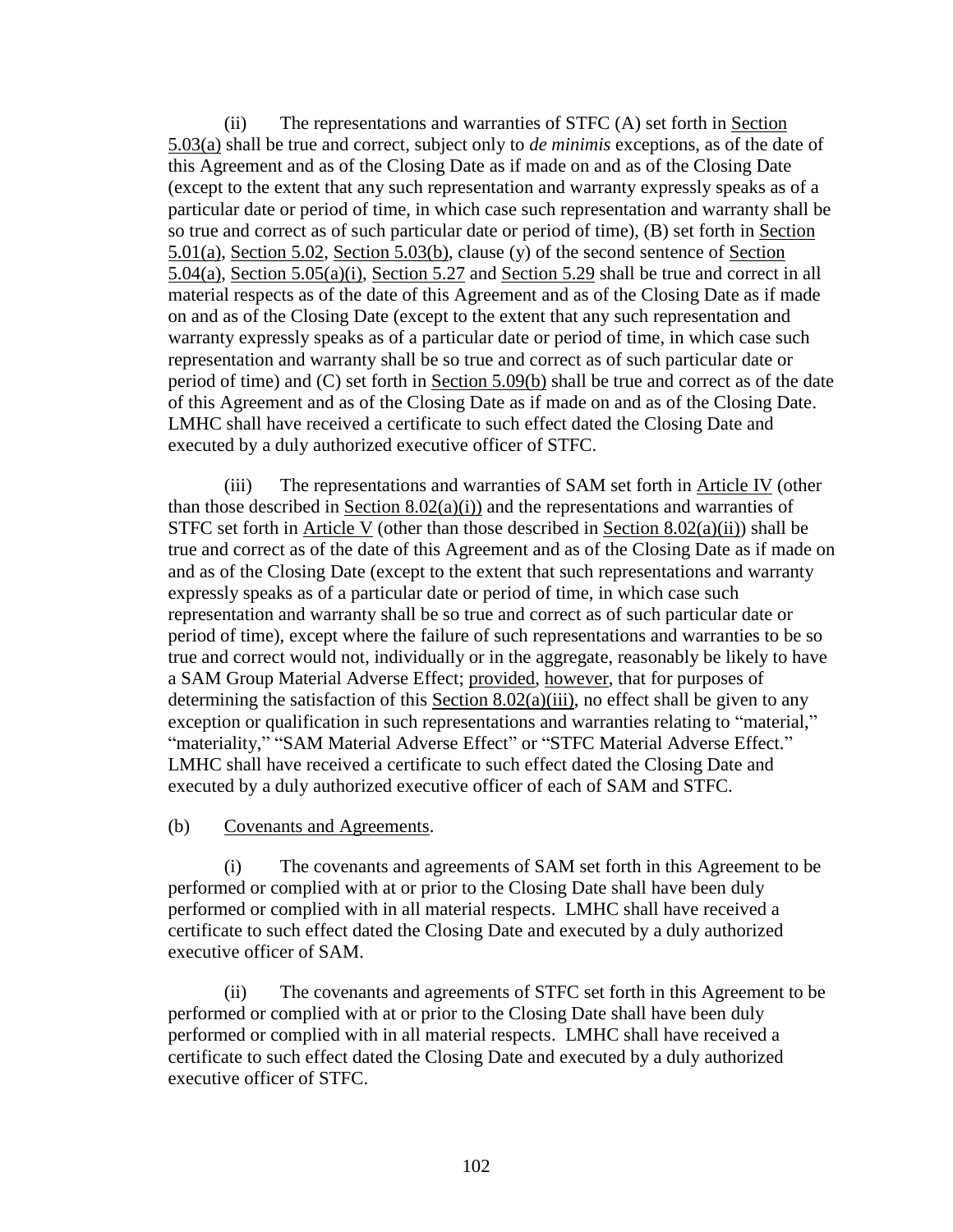<span id="page-108-0"></span>(c) Burdensome Condition. No Burdensome Condition shall have been imposed in connection with any Governmental Consent.

Section 8.03 Conditions to the Obligation of SAM and STFC. The obligation of SAM to effect the SAM Transaction and STFC to effect the STFC Merger on the Closing Date are further subject to the satisfaction or waiver by each of SAM and STFC (to the extent permitted by applicable Law) as of the Closing Date of the following conditions:

<span id="page-108-1"></span>(a) Representations and Warranties. The representations and warranties of LMHC (i) set forth in Section [6.01\(a\),](#page-79-0) Section [6.02,](#page-79-1) Section [6.03\(a\)\(](#page-79-2)i) and Section [6.16](#page-83-0) shall be true and correct in all material respects as of the date of this Agreement and as of the Closing Date as if made on and as of the Closing Date (except to the extent that any such representation and warranty expressly speaks as of a particular date or period of time, in which case such representation and warranty shall be so true and correct as of such particular date or period of time), (ii) set forth in Section [6.17\(](#page-84-0)b) shall be true and correct as of the date of this Agreement and as of the Closing Date as if made on and as of the Closing Date and (iii) set forth in Article [VI](#page-78-0) (other than those described in clauses (i) and (ii)) shall be true and correct as of the date of this Agreement and as of the Closing Date as if made on and as of the Closing Date (except to the extent that such representations and warranty expressly speaks as of a particular date or period of time, in which case such representation and warranty shall be so true and correct as of such particular date or period of time), except in the case of this clause (iii) where the failure of such representations and warranties to be so true and correct would not, individually or in the aggregate, reasonably be likely to have a LMHC Material Adverse Effect; provided, however, that for purposes of determining the satisfaction of clause (iii) of this condition, no effect shall be given to any exception or qualification in such representations and warranties relating to "material," "materiality" or "LMHC Material Adverse Effect." Each of SAM and STFC shall have received a certificate to such effect dated the Closing Date and executed by a duly authorized executive officer of LMHC.

<span id="page-108-2"></span>(b) Covenants and Agreements. The covenants and agreements of LMHC, Merger Sub I and Merger Sub II set forth in this Agreement to be performed or complied with at or prior to the Closing Date shall have been duly performed or complied with in all material respects. Each of SAM and STFC shall have received a certificate to such effect dated the Closing Date and executed by a duly authorized executive officer of LMHC.

## **ARTICLE IX**

## **TERMINATION**

<span id="page-108-3"></span>Section 9.01 Termination. This Agreement may be terminated and the Transactions and the other transactions contemplated hereby may be abandoned at any time prior to the Closing (notwithstanding if the SAM Member Approval or the STFC Shareholder Approval has been obtained):

<span id="page-108-4"></span>(a) by mutual written consent of LMHC, SAM and STFC, which consent shall have been approved by the action of their respective Boards of Directors;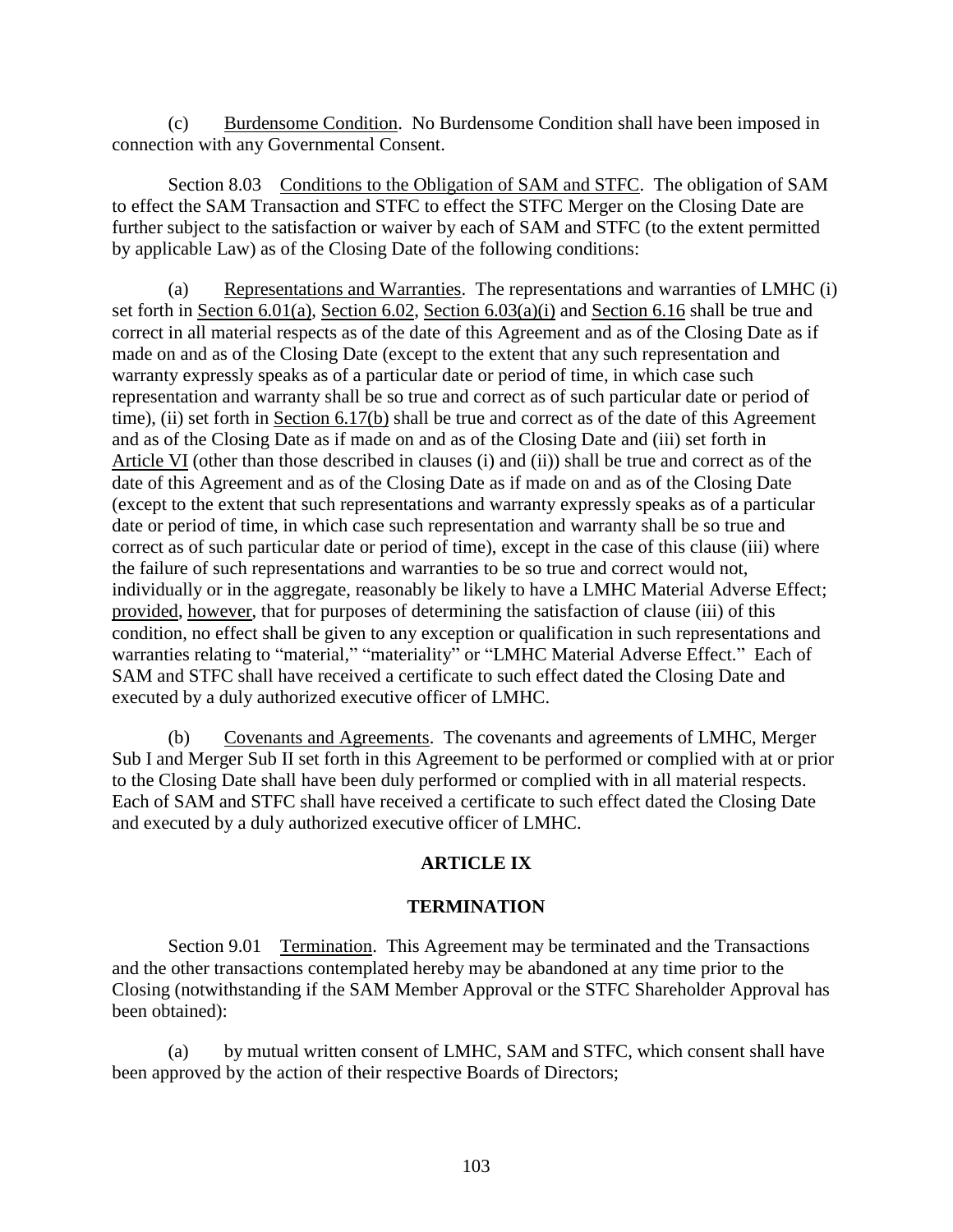<span id="page-109-0"></span>(b) by LMHC, SAM or STFC, if any Governmental Authority shall have enacted, issued, promulgated, enforced or entered any Laws, in each case, permanently preventing or otherwise permanently prohibiting the SAM Transaction or the STFC Merger and such Law shall have become final and nonappealable; provided that a party shall not have the right to terminate this Agreement pursuant to this Section [9.01\(b\)](#page-109-0) if such party's failure to fulfill any obligation under this Agreement has been the cause of, or results in, the issuance of such Law;

(c) by LMHC, SAM or STFC, if the SAM Member Approval shall not have been obtained following a vote thereon having been taken at the SAM Members Meeting;

<span id="page-109-5"></span>(d) by LMHC, SAM or STFC, if the STFC Shareholder Approval shall not have been obtained following a vote thereon having been taken at the STFC Shareholders Meeting;

<span id="page-109-3"></span>(e) by STFC, prior to the receipt of the STFC Shareholder Approval in accordance with Section [7.08\(d\)\(](#page-96-0)B)(y) with respect to a Superior Proposal concurrently with entering into a definitive agreement to implement a Superior Proposal; provided, however, that prior to or concurrently with such termination STFC (without duplication) pays or causes to be paid to LMHC the Termination Fee pursuant to Section [9.02\(b\)\(i\);](#page-110-0)

<span id="page-109-4"></span>(f) by LMHC, (i) prior to the receipt of the STFC Shareholder Approval, if STFC shall have made an Adverse Recommendation Change or (ii) there has been a willful and material breach by SAM or STFC of any covenant or agreement set forth in Section [7.06,](#page-93-0) Section [7.07](#page-93-1) or Section [7.08;](#page-94-0)

<span id="page-109-1"></span>(g) by LMHC, SAM or STFC, if the Transactions shall not have been consummated prior to May 12, 2022 (as such date may be extended pursuant to the second proviso below, the "Outside Termination Date"); provided that a party shall not have the right to terminate this Agreement pursuant to this Section [9.01\(g\)](#page-109-1) if such party's failure to fulfill any obligation under this Agreement has been the cause of, or results in, the failure of the Transactions to occur on or before such date; provided, further, that, if on a date that would have been the Outside Termination Date the conditions set forth in Section [8.01\(c\)](#page-106-0) or [Section](#page-106-1) 8.01(d) (to the extent any such Restraint is in respect of Orders that relate to the subject matter of Section [8.01\(c\)\)](#page-106-0) or Section [8.02\(c\)](#page-108-0) are the only conditions in Article [VIII](#page-106-2) (other than those conditions that by their nature are to be satisfied at the Closing) that shall not have been satisfied or waived on or before such date, then the Outside Termination Date shall automatically be extended without further action by the parties hereto up to two (2) times, each time for a period of three (3) months, in which case the Outside Termination Date shall be deemed for all purposes to be such later date;

<span id="page-109-2"></span>(h) by LMHC, if (i) there has been a breach by SAM or STFC of any representation, warranty, covenant or agreement set forth in this Agreement that would, individually or in the aggregate, result in a failure of a condition set forth in [Section](#page-106-3) 8.02(a) or [Section](#page-107-0) 8.02(b) if continuing on the Closing Date and (ii) such breach has not been cured (or is not capable of being cured) by the earlier of (A) thirty (30) days after the giving of written notice to SAM and STFC of such breach and (B) the Outside Termination Date; provided that LMHC shall not have the right to terminate this Agreement pursuant to this [Section](#page-109-2) 9.01(h) if LMHC, Merger Sub I or Merger Sub II is then in material breach of any of its representations, warranties, covenants or agreements set forth in this Agreement;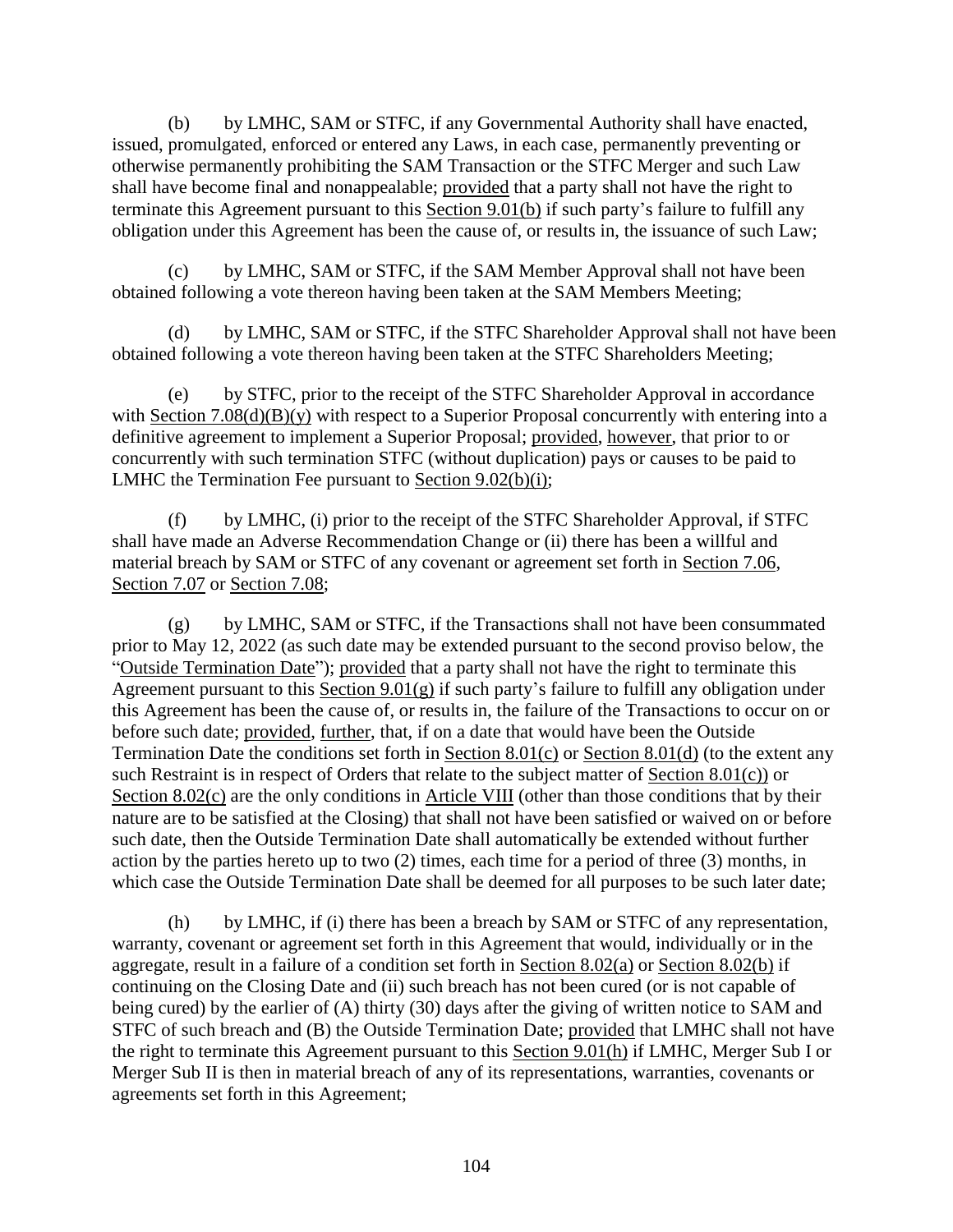<span id="page-110-1"></span>(i) by SAM or STFC, if (i) there has been a breach by LMHC of any representation, warranty, covenant or agreement set forth in this Agreement that would, individually or in the aggregate, result in a failure of a condition set forth in [Section](#page-108-1) 8.03(a) or [Section](#page-108-2) 8.03(b) if continuing on the Closing Date and (ii) such breach has not been cured (or is not capable of being cured) by the earlier of (A) thirty (30) days after the giving of written notice to LMHC of such breach and (B) the Outside Termination Date; provided that neither SAM nor STFC shall have the right to terminate this Agreement pursuant to this [Section](#page-110-1) 9.01(i) if SAM or STFC is then in material breach of any of its representations, warranties, covenants or agreements set forth in this Agreement; or

<span id="page-110-5"></span>(j) by LMHC, if the Voting Agreement shall not have been executed by SAM, and delivered to LMHC, by 11:59 p.m., New York time, on the date hereof.

The party desiring to terminate this Agreement pursuant to this Section [9.01](#page-108-3) (other than clause [\(a\)](#page-108-4) hereof) shall give written notice of such termination to the other party in accordance with Section [10.02,](#page-112-0) specifying the provision or provisions hereof pursuant to which such termination is effected.

Section 9.02 Fees and Expenses.

<span id="page-110-4"></span><span id="page-110-2"></span>(a) Expense Allocation. Except as otherwise specified in this Section [9.02,](#page-110-2) all costs and expenses (including fees and expenses payable to Representatives) incurred in connection with this Agreement, the Transactions and the other transactions contemplated hereby shall be paid by the party incurring such cost or expense, whether or not the Transactions are consummated.

<span id="page-110-6"></span>(b) Termination Fee.

<span id="page-110-0"></span>(i) If this Agreement is terminated (A) by STFC pursuant to Section  $9.01(e)$ or (B) by LMHC pursuant to Section [9.01\(f\),](#page-109-4) STFC (or if this Agreement is terminated by LMHC pursuant to Section [9.01\(f\)\(](#page-109-4)ii) in respect of a breach by SAM, SAM) shall pay LMHC, as liquidated damages and not as a penalty, the Termination Fee. If the Termination Fee is payable pursuant to clause (A) of the preceding sentence, the Termination Fee shall be paid prior to or concurrently with such termination and if the Termination Fee is payable pursuant to clause (B) of the preceding sentence, the Termination Fee shall be paid within two (2) Business Days after the date of such termination, in each case, by wire transfer of immediately available funds to an account designated by LMHC in writing.

<span id="page-110-3"></span>(ii) If this Agreement  $(A)$  is terminated  $(I)$  by LMHC, SAM or STFC pursuant to Section [9.01\(d\)](#page-109-5) and at any time after the date hereof and prior to the STFC Shareholder Meeting, a Takeover Proposal shall have become public and shall not have been publicly withdrawn at least five (5) Business Days prior to the STFC Shareholders Meeting, (II) by LMHC, SAM or STFC pursuant to Section [9.01\(g\)](#page-109-1) and at any time after the date hereof and prior to the Outside Termination Date, a Takeover Proposal shall have been made known to the STFC Board or shall have become public and shall not have been withdrawn at least five (5) Business Days prior to the Outside Termination Date or (III)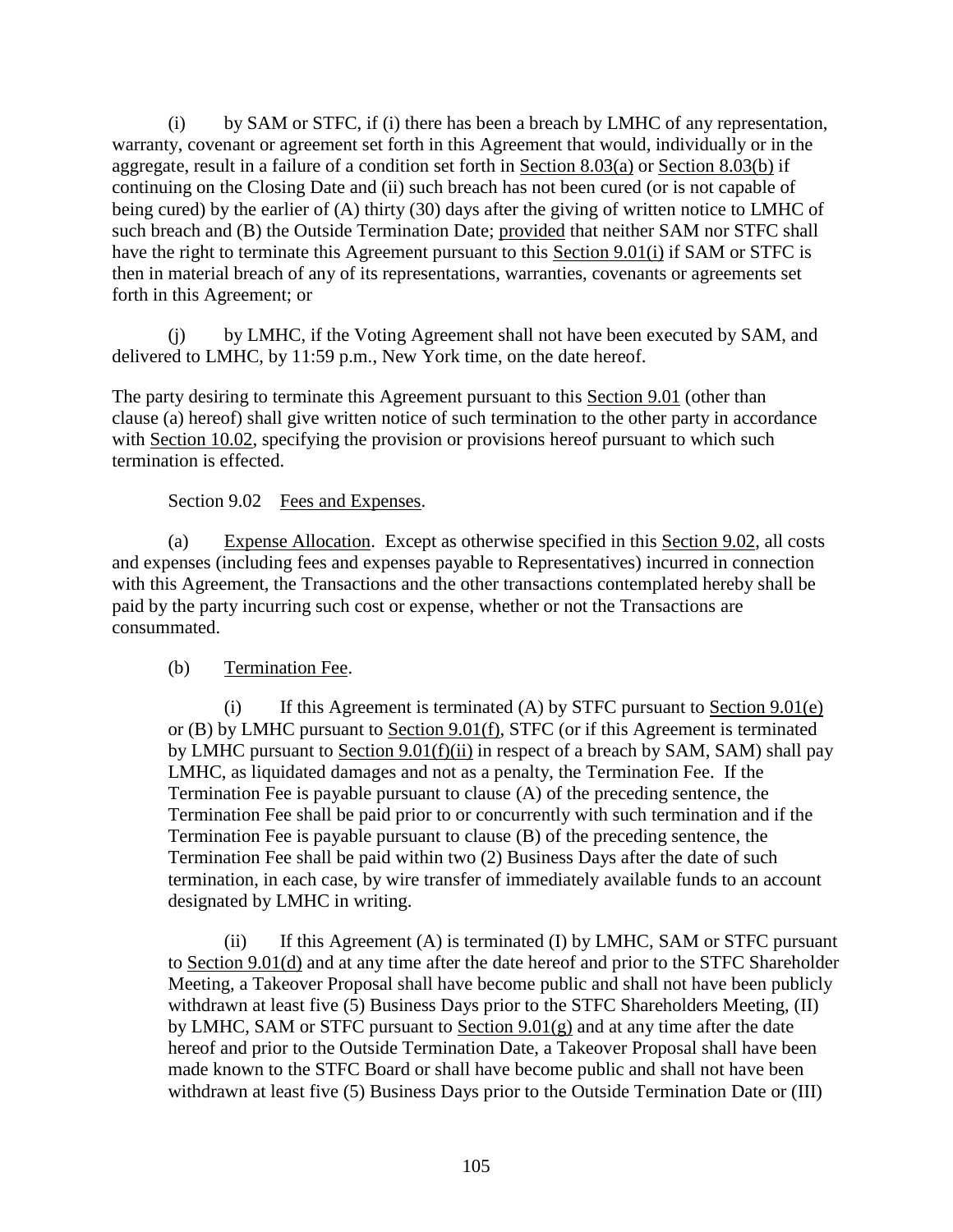by LMHC pursuant to [Section](#page-109-2) 9.01(h) and at any time after the date hereof and prior to the breach giving rise to LMHC's right to terminate under [Section](#page-109-2) 9.01(h), a Takeover Proposal shall have been made known to the STFC Board or shall have become public and shall not have been withdrawn prior to such breach and (B) within twelve (12) months of such termination, STFC either consummates any Takeover Proposal or enters into a definitive agreement to consummate any Takeover Proposal and STFC thereafter consummates such Takeover Proposal (whether or not within such twelve (12) month period), then STFC shall pay LMHC, as liquidated damages and not as a penalty, the Termination Fee; provided that for the purposes of this Section [9.02\(b\)\(ii\),](#page-110-3) all references in the term Takeover Proposal to "15% or more" shall be deemed to be references to "more than 50%." If the Termination Fee is payable pursuant to this Section [9.02\(b\)\(ii\),](#page-110-3) the Termination Fee shall be paid prior to or concurrently with the consummation of the Takeover Proposal by wire transfer of immediately available funds to an account designated by LMHC in writing.

(c) Regulatory Costs. Notwithstanding Section  $9.02(a)$ , at Closing, LMHC shall reimburse SAM for all out-of-pocket costs and expenses assessed to SAM by, or payable by SAM to, an Insurance Regulator in connection with its review of the SAM Transaction.

<span id="page-111-0"></span>(d) Modified Termination Fee. If this Agreement is terminated by LMHC pursuant to Section [9.01\(j\),](#page-110-5) then STFC shall pay LMHC, as liquidated damages and not as a penalty, an amount equal to 50% of the Termination Fee (such amount, the "Modified Fee"). If the Modified Fee is payable pursuant to this Section [9.02\(d\),](#page-111-0) the Modified Fee shall be paid within one (1) Business Days after the date of such termination by wire transfer of immediately available funds to an account designated by LMHC in writing.

<span id="page-111-1"></span>(e) Enforcement Costs; Interest; Other. The parties acknowledge that the agreements set forth in this Section [9.02](#page-110-2) are an integral part of the transactions contemplated hereby and that, without these agreements, the parties would not enter into this Agreement. Accordingly, if any party fails promptly to pay any amount due pursuant to this Section [9.02,](#page-110-2) such party shall also pay any out-of-pocket costs and expenses (including reasonable out-of-pocket legal fees and expenses) incurred by the other parties in connection with an Action to enforce this Section [9.02](#page-110-2) that results in an Order for such amount against the non-paying party. Any amount not paid when due pursuant to this Section [9.02](#page-110-2) shall bear interest from the date such amount is due until the date paid at a rate equal to the prime rate as published in *The Wall Street Journal*, Eastern Edition in effect on the date of such payment. The parties agree and understand that in no event shall the Termination Fee be required to be paid more than once or on more than one occasion. Notwithstanding anything to the contrary set forth in this Agreement (other than Liability for any willful and material breach of any provision of this Agreement prior to termination or for actual, common law fraud with respect to the representations and warranties contained in this Agreement), following the termination of this Agreement in accordance with Section [9.01](#page-108-3) (for the avoidance of doubt, without limiting any parties rights to specific performance pursuant to [Section](#page-116-0) 10.10 prior to such termination), LMHC's right to receive payment from STFC (or SAM, as applicable) of the Termination Fee pursuant to [Section](#page-110-6) 9.02(b) or the Modified Fee pursuant to Section [9.02\(d\),](#page-111-0) as applicable, shall, solely in circumstances in which the Termination Fee or the Modified Fee, as applicable, is payable hereunder and is paid in full, constitute the sole and exclusive remedy of LMHC, Merger Sub I and Merger Sub II against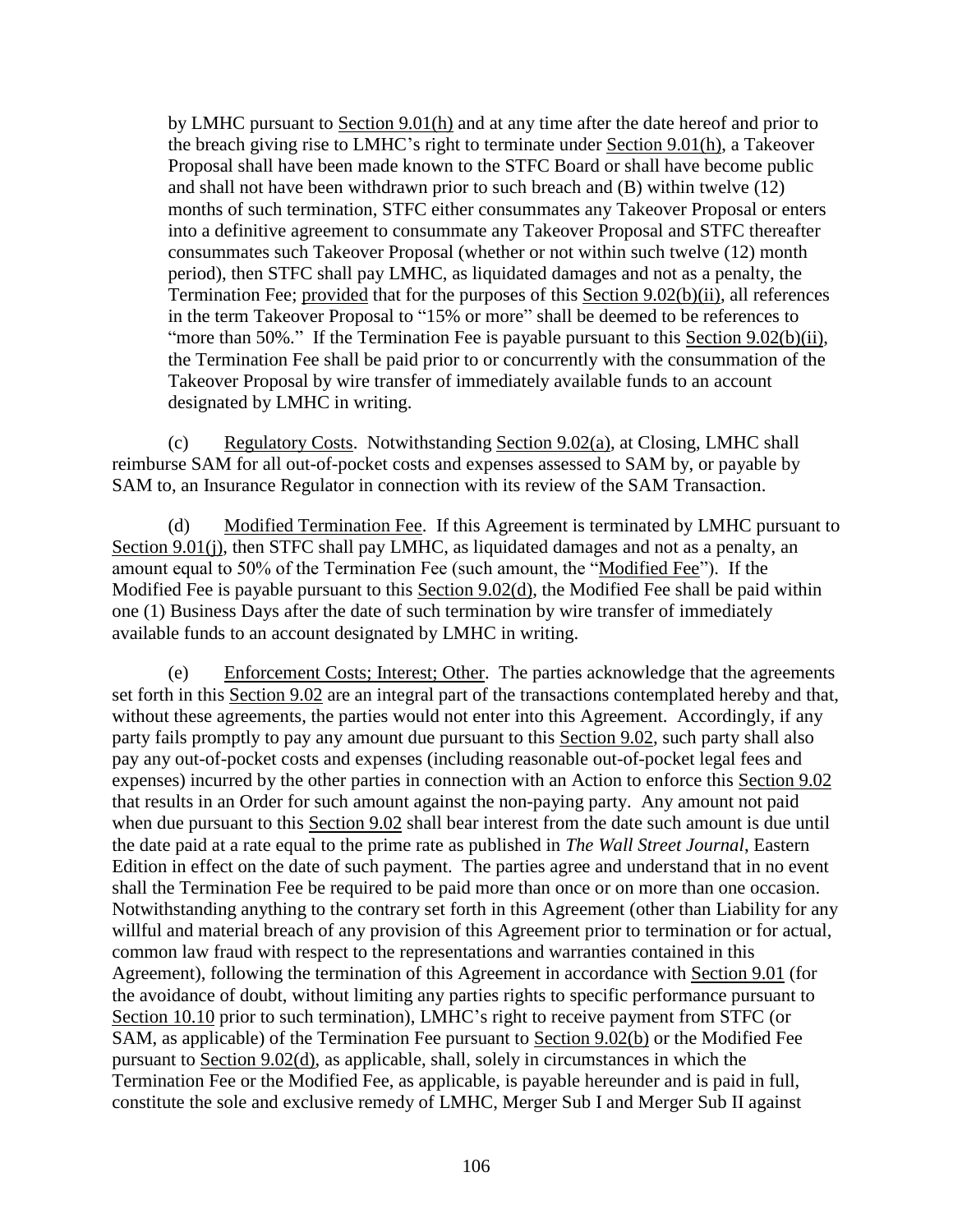SAM, STFC and their Affiliates and any of their respective former, current or future general or limited partners, shareholders, members, managers, directors, officers, employees, agents, Representatives or assignees (collectively, the "SAM/STFC Related Parties") for any and all losses and damages suffered as a result of the failure of the transactions contemplated by this Agreement to be consummated or for a breach or failure to perform hereunder or otherwise, and upon payment of such amounts when so payable, none of the SAM/STFC Related Parties shall have any further liability or obligation relating to or arising out of this Agreement or the transactions contemplated by this Agreement, except that SAM and STFC shall also be obligated with respect to any amounts owing for enforcement costs and expenses pursuant to the prior sentences of this [Section](#page-111-1) 9.02(e)).

<span id="page-112-1"></span>Section 9.03 Effect of Termination. In the event of termination of this Agreement by LMHC, SAM or STFC as provided in Section [9.01,](#page-108-3) this Agreement shall forthwith become void and have no effect, without any Liability or obligation on the part of LMHC, Merger Sub I, Merger Sub II, SAM or STFC, except that (a) the provisions of Section [7.02\(b\),](#page-89-0) Section [9.02,](#page-110-2) this Section [9.03](#page-112-1) and Article [X](#page-112-2) shall survive termination and (b) nothing herein shall relieve any party from Liability for any willful and material breach of any provision of this Agreement prior to such termination or for actual, common law fraud with respect to the representations and warranties contained in this Agreement, in which case the aggrieved party shall be entitled to all rights and remedies available at law or in equity, including liability for damages determined taking into account all relevant factors, including the loss of benefit of the Transactions to the party, any lost shareholder premium in the case of STFC, the time value of money, and any benefit to the breaching party or its shareholders or members, as applicable, arising from such willful and material breach or actual, common law fraud (such rights and remedies enforceable only by the aggrieved party, in its sole and absolute discretion, on behalf of itself or its shareholders or members, as applicable); provided, further, that the amount of any damages recovered pursuant to this Section [9.03](#page-112-1) by LMHC shall be reduced by the amount of any Termination Fee or Modified Fee, as applicable, previously paid to LMHC.

## **ARTICLE X**

#### **GENERAL PROVISIONS**

<span id="page-112-2"></span>Section 10.01 Nonsurvival of Representations, Warranties, Covenants and Agreements. None of the representations, warranties, covenants and agreements in this Agreement or in any instrument delivered pursuant to this Agreement, including any rights arising out of any breach of such representations, warranties, covenants and agreements, shall survive the Closing, except for (a) those covenants or agreements set forth herein that by their terms apply to or are to be performed in whole or in part following the Closing and (b) this Article [X.](#page-112-2)

<span id="page-112-0"></span>Section 10.02 Notices. All notices, requests, claims, demands and other communications under this Agreement shall be in writing (and made orally if so required pursuant to any Section of this Agreement) and shall be deemed given (a) when delivered personally by hand, (b) when sent by email or (c) two (2) Business Days following the day sent by an internationally recognized overnight courier (with written confirmation of receipt), in each case, at the following addresses and email addresses (or to such other address or email address as a party may have specified by notice given to the other party pursuant to this provision):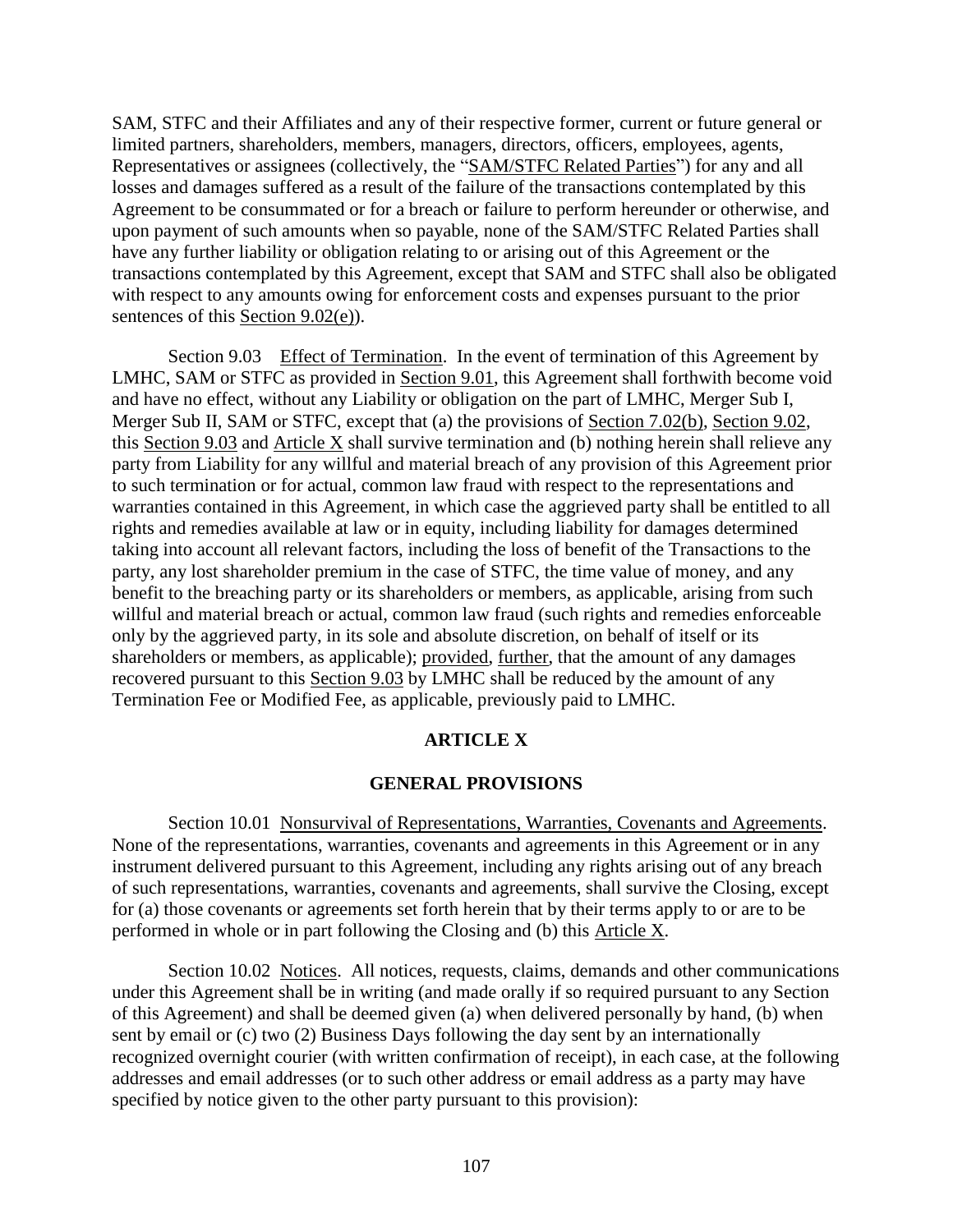## if to LMHC, Merger Sub I or Merger Sub II, to

| <b>Liberty Mutual Group</b> |                                                       |  |
|-----------------------------|-------------------------------------------------------|--|
| 175 Berkeley Street         |                                                       |  |
| Boston, MA 02116            |                                                       |  |
| Attention:                  | Nik Vasilakos, Group Head of Mergers and Acquisitions |  |
|                             | Richard P. Quinlan, Deputy General Counsel            |  |
| Email:                      | NikV@libertymutual.com                                |  |
|                             | richard.quinlan@libertymutual.com                     |  |

with a copy to (which shall not constitute notice):

|                    | Skadden, Arps, Slate, Meagher & Flom LLP |  |
|--------------------|------------------------------------------|--|
| One Manhattan West |                                          |  |
| New York, NY 10001 |                                          |  |
|                    | Attention: Todd E. Freed                 |  |
|                    | Elena M. Coyle                           |  |
| Email:             | todd.freed@skadden.com                   |  |
|                    | elena.coyle@skadden.com                  |  |

# if to SAM or STFC, to

State Automobile Mutual Insurance Company State Auto Financial Corporation 518 East Broad Street Columbus, OH 43215 Attention: Melissa Centers, SVP/General Counsel Email: melissa.centers@stateauto.com

with a copy to (which shall not constitute notice):

|                        | Squire Patton Boggs (US) LLP |  |
|------------------------|------------------------------|--|
| 2000 Huntington Center |                              |  |
| 41 S High St           |                              |  |
| Columbus, OH 43215     |                              |  |
| Attention:             | Matthew S. Bailey            |  |
|                        | Jeffrey R. Wahl              |  |
| Email:                 | matthew.bailey@squirepb.com  |  |
|                        | jeff.wahl@squirepb.com       |  |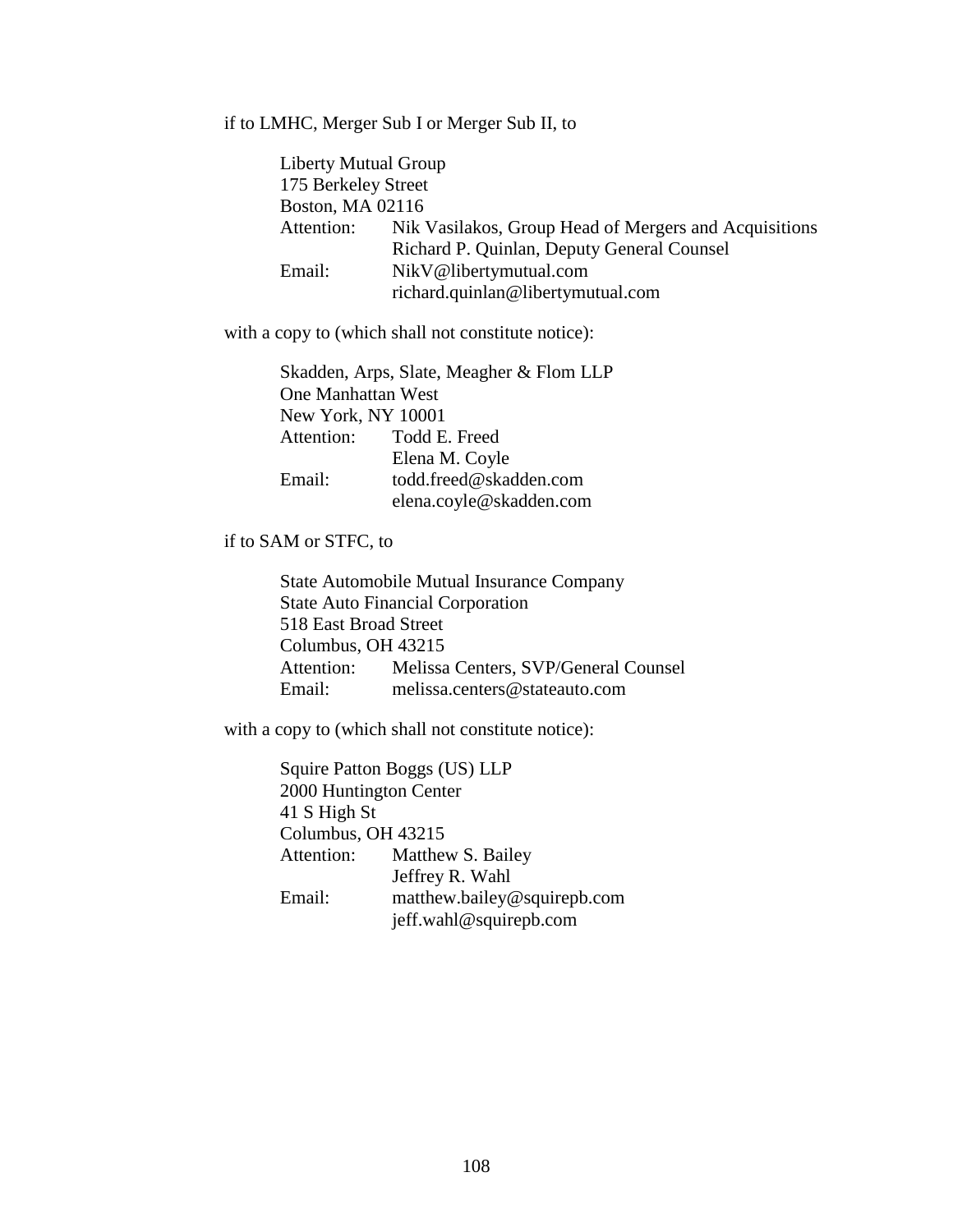Kirkland & Ellis LLP 601 Lexington Avenue New York, NY 10022 Attention: Edward J. Lee Rajab S. Abbassi Email: edward.lee@kirkland.com rajab.abbassi@kirkland.com

Section 10.03 Entire Agreement. This Agreement, the Voting Agreement (if and when fully executed) and the Confidentiality Agreement constitute the entire agreement among the parties with respect to the subject matter hereof, and supersede all other prior and contemporaneous agreements, negotiations, understandings, representations and warranties, whether oral or written, with respect to such matters.

Section 10.04 Third-Party Beneficiaries. This Agreement is not intended to and does not confer upon any Person other than the parties hereto any rights or remedies hereunder, other than, from and after the Closing, each Indemnified Party and their respective successors, heirs and representatives, each of whom shall have the right to enforce the provisions of Section [7.12](#page-101-0) directly, and, from and after the Effective Time, the right of the STFC Shareholders to receive the Merger Consideration payable in accordance with Article [III](#page-30-0) and the rights of the holders of STFC Equity Awards as set forth in Section [3.02\(a\)](#page-30-1) and Section [3.02\(d\).](#page-32-0) The representations, warranties, covenants and agreements in this Agreement are the product of negotiations among the parties and are for the sole benefit of the parties and may, in certain instances, be qualified, limited or changed by confidential disclosure letters. Any inaccuracies in such representations or warranties or failure to perform or breach of such covenants or agreements are subject to waiver by the parties in accordance with Section [10.05](#page-114-0) without notice or Liability to any other Person. In some instances, the representations, warranties, covenants and agreements in this Agreement may represent an allocation among the parties of risk associated with particular matters regardless of the knowledge of any of the parties. Consequently, Persons other than the parties may not rely upon the representations, warranties, covenants and agreements in this Agreement as characterizations of actual facts or circumstances as of the date of this Agreement or as of any other date.

#### Section 10.05 Amendment; Waiver.

<span id="page-114-1"></span><span id="page-114-0"></span>(a) This Agreement may be amended, modified or supplemented by the parties in writing by action of their respective Boards of Directors at any time before or after the SAM Member Approval and the STFC Shareholder Approval has been obtained and prior to the Closing; provided, however, that, (i) after the SAM Member Approval shall have been obtained, no such amendment, modification or supplement shall be made that pursuant to applicable Law requires further approval by the SAM Members without such further approval and (ii) after the STFC Shareholder Approval shall have been obtained, no such amendment, modification or supplement shall be made that pursuant to applicable Law requires further approval by the STFC Shareholders without such further approval. This Agreement may not be amended, modified or supplemented except by an instrument in writing signed on behalf of all of the parties.

and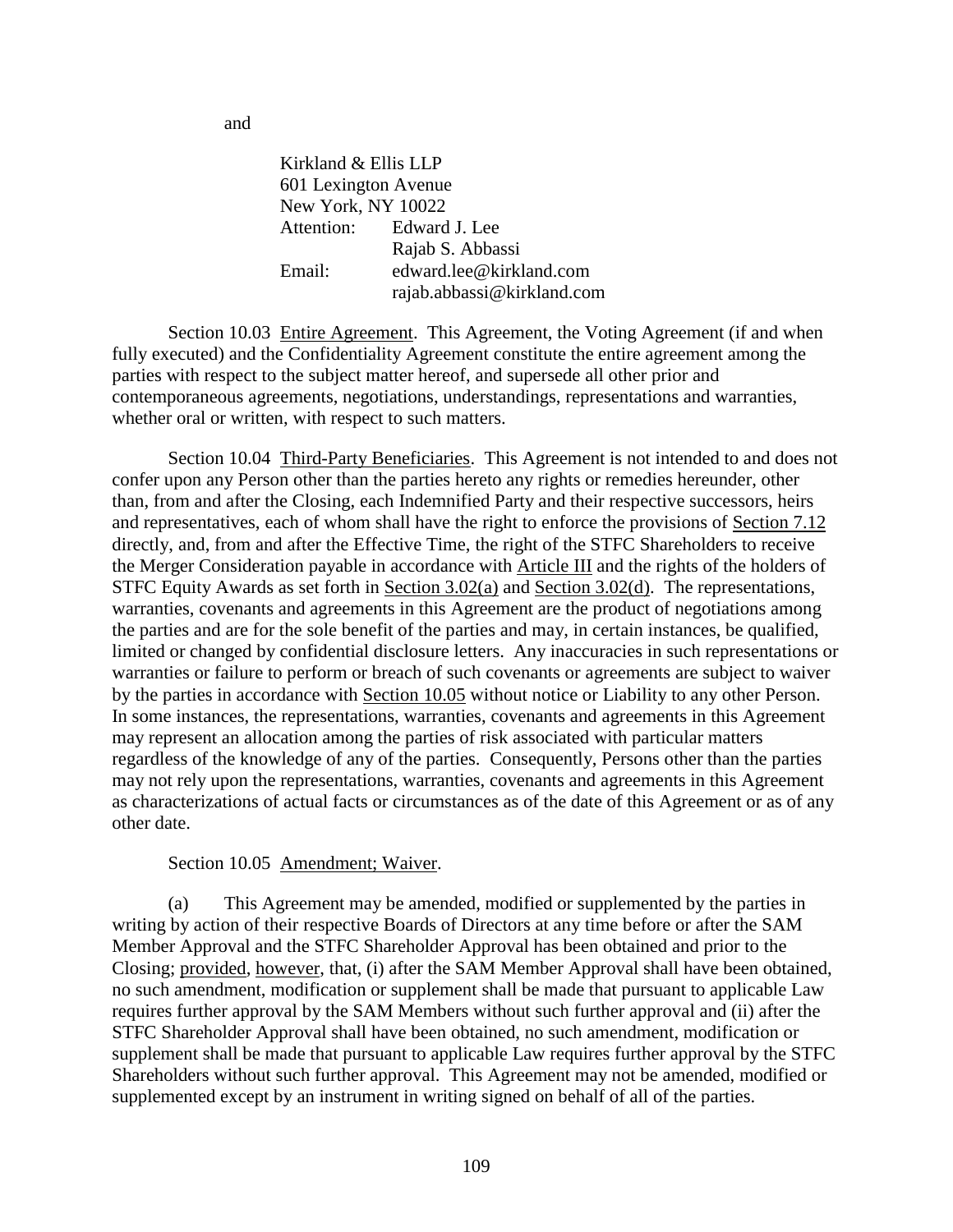(b) At any time prior to the Closing, each of LMHC, Merger Sub I, Merger Sub II, SAM and STFC may (i) extend the time for the performance of any of the obligations or other acts of the other parties, (ii) waive any inaccuracies in the representations and warranties of the other parties set forth in this Agreement or in any document delivered pursuant to this Agreement or (iii) subject to the provisions of Section [10.05\(a\),](#page-114-1) waive compliance with any of the covenants, agreements or conditions of the other parties set forth in this Agreement. Any such extension or waiver by a party shall be valid only if set forth in an instrument in writing signed on behalf of such party. The failure or delay of any party to this Agreement to assert any of its rights under this Agreement or otherwise shall not constitute a waiver of those rights. Except as otherwise provided in this Agreement, any and all remedies expressly conferred upon a party to this Agreement shall be cumulative with, and not exclusive of, any other remedy contained in this Agreement, at Law or in equity.

<span id="page-115-0"></span>Section 10.06 Assignment. Neither this Agreement nor any of the rights, interests or obligations under this Agreement shall be assigned or delegated, in whole or in part, by operation of Law or otherwise by any of the parties without the prior written consent of the other parties. Subject to the preceding sentence, this Agreement will be binding upon, inure to the benefit of, and be enforceable by, the parties and their respective successors and permitted assigns. Any attempted or purported assignment or delegation in violation of this Section [10.06](#page-115-0) shall be null and void.

Section 10.07 Governing Law. This Agreement, and all disputes, claims, controversies or causes of action (whether in contract, tort or otherwise) that may be based upon, arising out of or relating to this Agreement, including the negotiation, validity, execution or performance of this Agreement (including any claim or cause of action based upon, arising out of or related to any representation or warranty made in or in connection with this Agreement) shall be governed by and construed in accordance with the Laws of the State of Delaware, without regard to its applicable principles of conflicts of laws, rules or principles thereof (or any jurisdiction); provided that (a) the Laws of the State of Ohio shall apply with respect to the fiduciary duties of the SAM Board and STFC Board and (b) the Laws of the State of Ohio or the Commonwealth of Massachusetts, as applicable, shall apply where such Laws are mandatorily applicable to the Transactions or other transactions contemplated hereby and the rights of holders of Shares or Equity Rights.

Section 10.08 Consent to Jurisdiction. Each of the parties hereby irrevocably and unconditionally (a) submits, for itself and its property, to the exclusive jurisdiction and venue of the Delaware Court of Chancery (or, only if the Delaware Court of Chancery does not have jurisdiction over a particular matter, the Superior Court of the State of Delaware (and the Complex Commercial Litigation Division thereof if such division has jurisdiction over the particular matter), or only if the Delaware Court of Chancery and the Superior Court of the State of Delaware do not have jurisdiction, any federal court of the United States of America sitting in the State of Delaware) ("Chosen Courts"), and any appellate court from any decision thereof, in any Action based upon, arising out of or relating to this Agreement, including the negotiation, validity, execution or performance of this Agreement and agrees that all claims in respect of any such Action shall be heard and determined in the Chosen Courts and agrees not to bring any such Action in any other court, (b) waives, to the fullest extent it may legally and effectively do so, any objection which it may now or hereafter have to the laying of venue of any Action based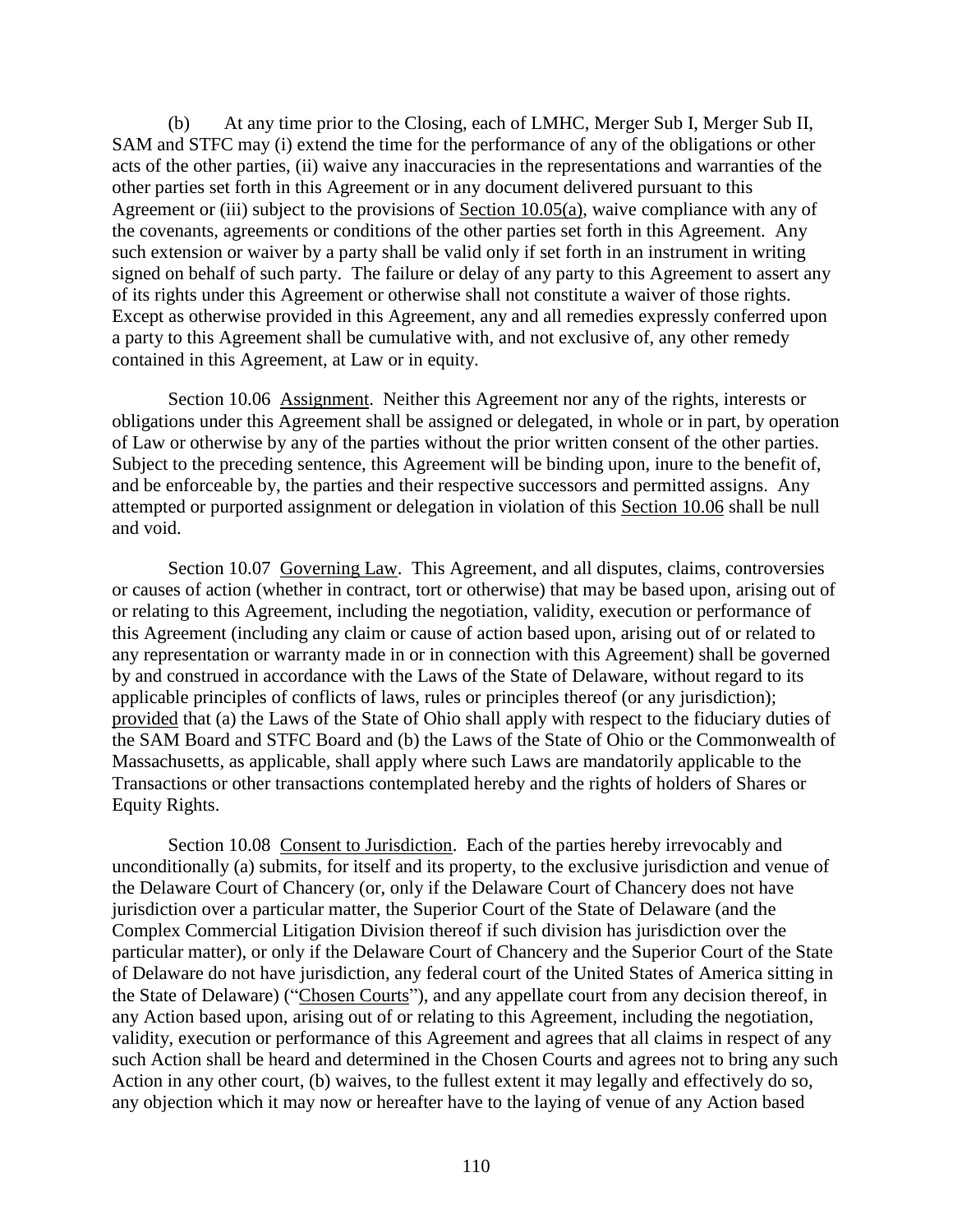upon, arising out of or relating to this Agreement, including the negotiation, validity execution or performance of this Agreement, in the Chosen Courts, including any objection based on its place of incorporation or domicile, (c) waives, to the fullest extent permitted by Law, the defense of an inconvenient forum to the maintenance of such Action in any such court or claim that it or its property is exempt or immune from the Chosen Courts or from any Action commenced in the Chosen Courts (whether through service of notice, attachment prior to judgment, attachment in aid of execution of judgment, execution of judgment or otherwise), (d) agrees that a final judgment in any such Action shall be conclusive and binding upon each of the parties and may be enforced in other jurisdictions by suit on the judgment or in any other manner provided by Law and (e) agrees that it shall not assert as a defense any matter or claim waived by the foregoing clauses (a) through (d). Each of the parties consents and agrees that service of process, summons, notice or document for any action permitted hereunder may be delivered by registered mail addressed to it at the applicable address set forth in Section [10.02](#page-112-0) or in any other manner permitted by applicable Law.

<span id="page-116-1"></span>Section 10.09 Waiver of Jury Trial. EACH OF THE PARTIES ACKNOWLEDGES AND AGREES THAT ANY CONTROVERSY THAT MAY BE BASED UPON, ARISING OUT OF OR RELATING TO THIS AGREEMENT, INCLUDING THE NEGOTIATION, VALIDITY, EXECUTION OR PERFORMANCE OF THIS AGREEMENT, IS LIKELY TO INVOLVE COMPLICATED AND DIFFICULT ISSUES AND, THEREFORE, EACH SUCH PARTY HEREBY IRREVOCABLY AND UNCONDITIONALLY WAIVES TO THE FULLEST EXTENT PERMITTED BY APPLICABLE LAW ANY RIGHT SUCH PARTY MAY HAVE TO A TRIAL BY JURY FOR ANY DISPUTE BASED UPON, ARISING OUT OF OR RELATING TO THIS AGREEMENT, ANY INSTRUMENT OR OTHER DOCUMENT DELIVERED PURSUANT TO THIS AGREEMENT OR THE BREACH, TERMINATION OR VALIDITY HEREOF OR ANY TRANSACTIONS CONTEMPLATED BY THIS AGREEMENT. EACH OF THE PARTIES CERTIFIES AND ACKNOWLEDGES THAT (A) NEITHER THE OTHER PARTIES NOR THEIR RESPECTIVE REPRESENTATIVES, AGENTS OR ATTORNEYS HAVE REPRESENTED, EXPRESSLY OR OTHERWISE, THAT SUCH OTHER PARTY WOULD NOT, IN THE EVENT OF LITIGATION, SEEK TO ENFORCE THE FOREGOING WAIVER, (B) EACH OF THE PARTIES UNDERSTANDS AND HAS CONSIDERED THE IMPLICATIONS OF THIS WAIVER, (C) EACH OF THE PARTIES MAKES THIS WAIVER VOLUNTARILY AND (D) EACH OF THE PARTIES HAS BEEN INDUCED TO ENTER INTO THIS AGREEMENT BY, AMONG OTHER THINGS, THE MUTUAL WAIVERS AND CERTIFICATIONS OF THIS SECTION [10.09.](#page-116-1) ANY PARTY MAY FILE AN ORIGINAL COUNTERPART OR A COPY OF THIS AGREEMENT WITH ANY COURT AS WRITTEN EVIDENCE OF THE CONSENT OF THE PARTIES TO THE WAIVER OF THEIR RIGHT TO TRIAL BY JURY.

<span id="page-116-0"></span>Section 10.10 Specific Performance. Each of the parties acknowledges and agrees that irreparable harm would occur and that the parties would not have any adequate remedy at law in the event that any provision of this Agreement were not performed in accordance with its specific terms or are otherwise breached or threatened to be breached and that money damages or other legal remedies would not be an adequate remedy for any such failure to perform or breach. Accordingly, each party hereto agrees that, without posting a bond or other undertaking, the parties shall be entitled to injunctive or other equitable relief to prevent breaches of this Agreement and to enforce specifically the terms and provisions of this Agreement in the Chosen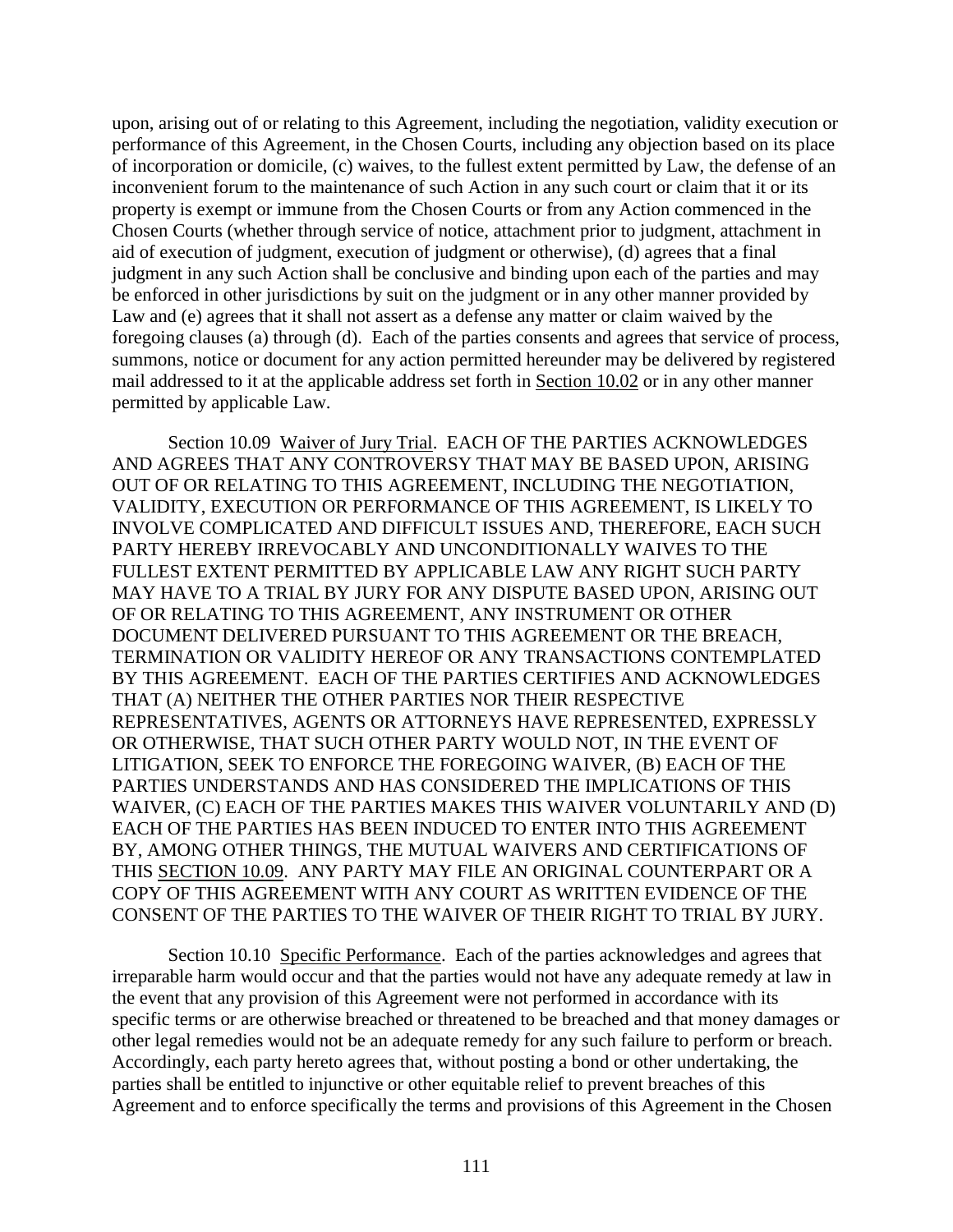Courts, this being in addition to any other remedy to which they are entitled at law or in equity. In the event that any such action is brought in equity to enforce the provisions of this Agreement, no party will allege, and each party hereby waives the defense or counterclaim, that there is an adequate remedy at law. The parties further agree that (a) by seeking any remedy provided for in this Section [10.10,](#page-116-0) a party shall not in any respect waive its right to seek any other form of relief that may be available to such party under this Agreement and (b) nothing contained in this Section [10.10](#page-116-0) shall require any party to institute any action for (or limit such party's right to institute any action for) specific performance under this Section [10.10](#page-116-0) before exercising any other right under this Agreement.

Section 10.11 Counterparts; Effectiveness. This Agreement may be executed in one or more counterparts, each of which will be deemed to constitute an original, but all of which shall constitute one and the same agreement, and may be delivered by email, facsimile or other means of electronic transmission intended to preserve the original graphic or pictorial appearance of a document. This Agreement shall become effective when each party shall have received one or more counterparts hereof signed by each of the other parties and unless and until such receipt, this Agreement shall have no effect and no party shall have any right or obligation hereunder (whether by virtue of any other oral or written agreement or other communication).

Section 10.12 Severability. The provisions of this Agreement shall be deemed severable and if any term, provision, covenant or restriction of this Agreement is held by the Chosen Courts or other Governmental Authority to be illegal, invalid or unenforceable, the remainder of the terms, provisions, covenants and restrictions of this Agreement shall remain in full force and effect and shall in no way be affected, impaired or invalidated so long as the economic or legal substance of the transactions contemplated hereby is not affected in any manner materially adverse to any party.

[*The remainder of this page is intentionally left blank.*]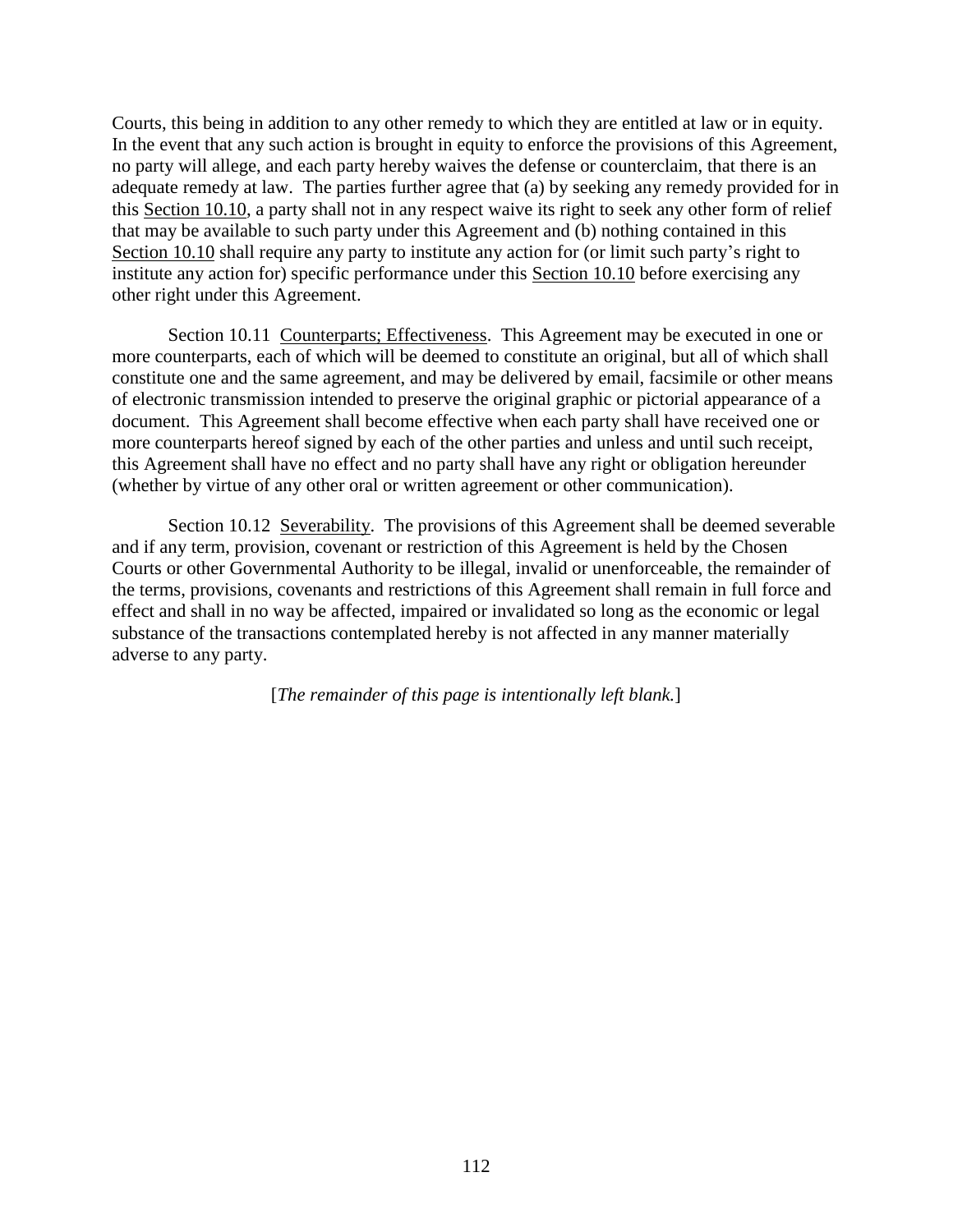IN WITNESS WHEREOF, the parties hereto have caused this Agreement to be signed by their respective officers thereunto duly authorized, all as of the date first written above.

# **LIBERTY MUTUAL HOLDING COMPANY INC.**

-DocuSigned by: Nel Nieleke

 $By:$ **SESO16B4E183940F...**<br>Name: Nik Vasilakos Title: Group Head M&A, Authorized Signatory

## **PYMATUNING, INC.**

-DocuSigned by:

By: 648CC4CAC05A42D... Name: Michael Garvey Title: President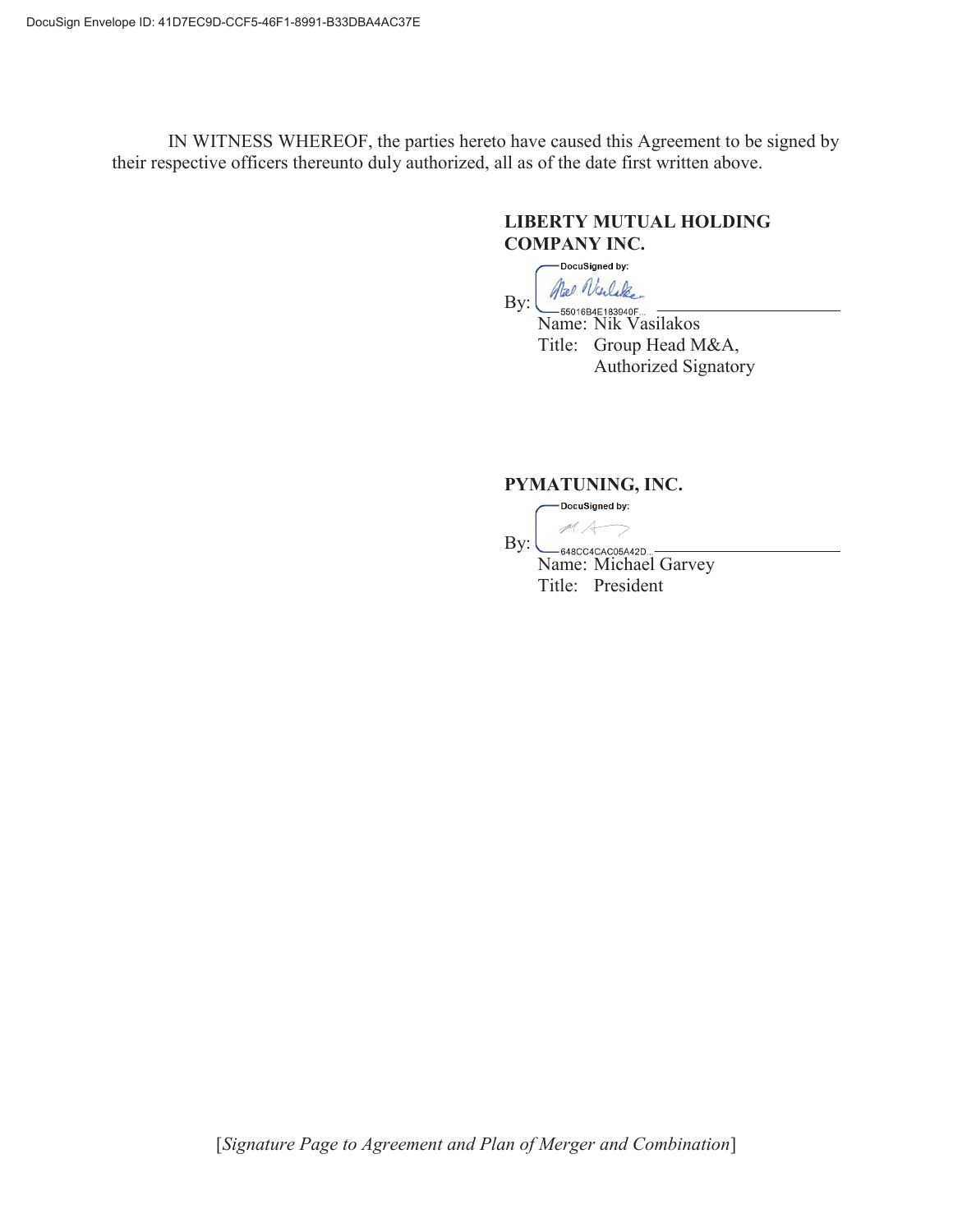## **ANDOVER, INC.**

-DocuSigned by:  $\not\sim$  A By:

<sub>648CC4CAC05A42D...</sub><br>Name: Michael Garvey Title: President

[*Signature Page to Agreement and Plan of Merger and Combination*]